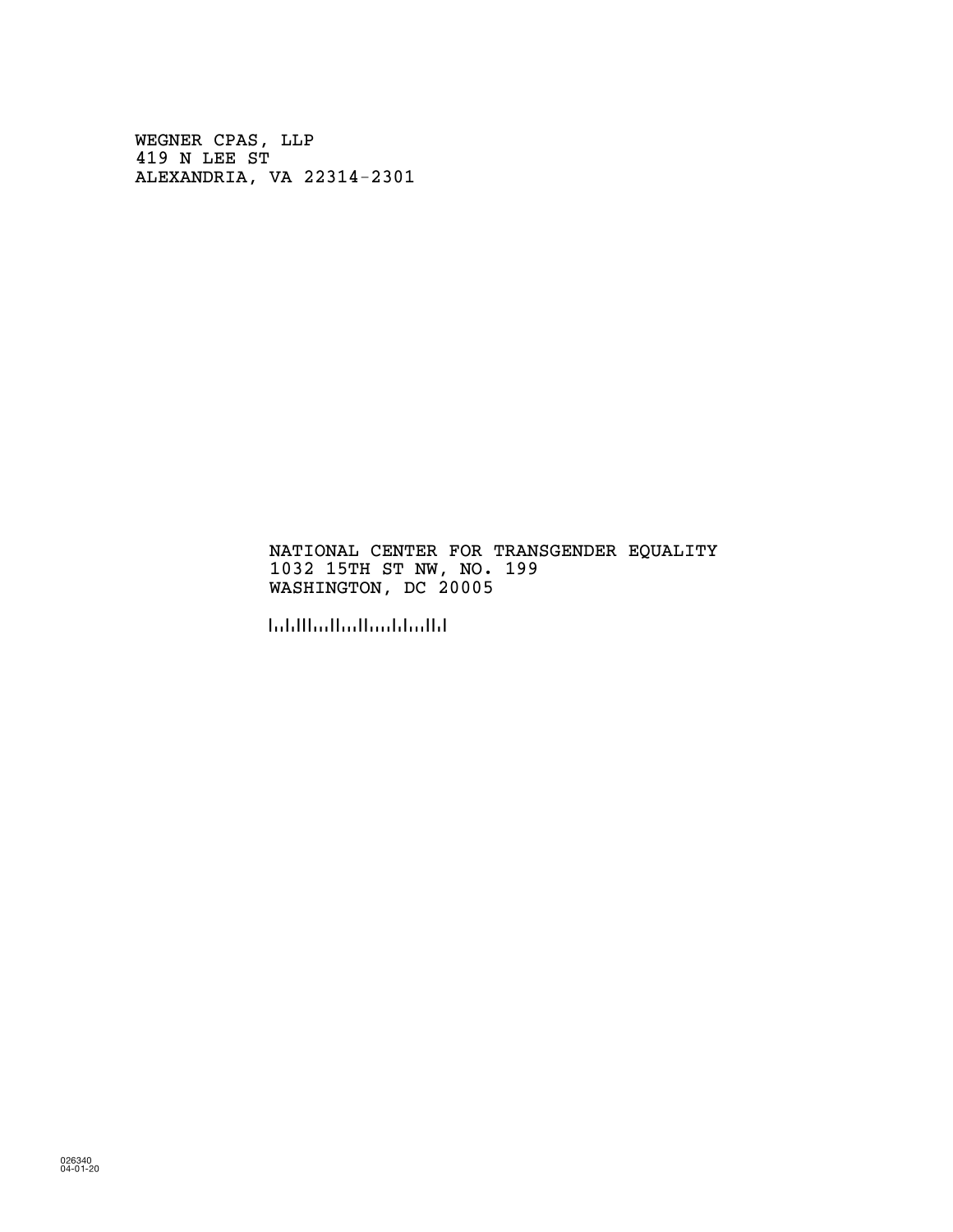| Form |  |  |
|------|--|--|

## \*\* PUBLIC DISCLOSURE COPY \*\*

**Under section 501(c), 527, or 4947(a)(1) of the Internal Revenue Code (except private foundations) Return of Organization Exempt From Income Tax** 



140,485. 104,599. 4,022,237. 4,104,645.

|                         |                                          | Department of the Treasury                                                                                                                          | Do not enter social security numbers on this form as it may be made public.                                 |                    |                                                     | <b>Open to Public</b>                                   |  |  |  |  |
|-------------------------|------------------------------------------|-----------------------------------------------------------------------------------------------------------------------------------------------------|-------------------------------------------------------------------------------------------------------------|--------------------|-----------------------------------------------------|---------------------------------------------------------|--|--|--|--|
|                         |                                          | Internal Revenue Service                                                                                                                            | Go to www.irs.gov/Form990 for instructions and the latest information.                                      |                    |                                                     | Inspection                                              |  |  |  |  |
|                         |                                          |                                                                                                                                                     | A For the 2020 calendar year, or tax year beginning                                                         | and ending         |                                                     |                                                         |  |  |  |  |
|                         | <b>B</b> Check if applicable:            |                                                                                                                                                     | <b>C</b> Name of organization                                                                               |                    | D Employer identification number                    |                                                         |  |  |  |  |
|                         | X Address                                |                                                                                                                                                     |                                                                                                             |                    |                                                     |                                                         |  |  |  |  |
|                         | Name<br> change                          |                                                                                                                                                     | NATIONAL CENTER FOR TRANSGENDER EQUALITY                                                                    |                    | 41-2090291                                          |                                                         |  |  |  |  |
|                         | Initial                                  |                                                                                                                                                     | Doing business as                                                                                           |                    |                                                     |                                                         |  |  |  |  |
|                         | return                                   |                                                                                                                                                     | Number and street (or P.O. box if mail is not delivered to street address)                                  | Room/suite<br>l199 | E Telephone number<br>$(202)$ 642-4542              |                                                         |  |  |  |  |
|                         | <br>Final<br> return/<br>termin-<br>ated |                                                                                                                                                     | 1032 15TH ST NW                                                                                             |                    |                                                     | 2, 209, 732.                                            |  |  |  |  |
|                         | Amended                                  |                                                                                                                                                     | City or town, state or province, country, and ZIP or foreign postal code<br>WASHINGTON, DC<br>20005         |                    | G Gross receipts \$                                 |                                                         |  |  |  |  |
|                         | Ireturn<br>Applica-                      |                                                                                                                                                     | F Name and address of principal officer: RODRIGO LEHTINEN                                                   |                    | H(a) Is this a group return                         | $\sqrt{\ }$ Yes $\sqrt{\ \text{X}}$ No                  |  |  |  |  |
|                         | pending                                  |                                                                                                                                                     | SAME AS C ABOVE                                                                                             |                    | for subordinates? $\frac{1}{2}$                     | ∫No                                                     |  |  |  |  |
|                         |                                          | <b>I</b> Tax-exempt status: $X \overline{X}$ 501(c)(3)                                                                                              | $\rfloor$ 501(c) (<br>$\sqrt{\frac{1}{1}}$ (insert no.)<br>$4947(a)(1)$ or                                  | 527                | H(b) Are all subordinates included? Ves             |                                                         |  |  |  |  |
|                         |                                          |                                                                                                                                                     | J Website: WWW.TRANSEQUALITY.ORG                                                                            |                    |                                                     | If "No," attach a list. See instructions                |  |  |  |  |
|                         |                                          | <b>K</b> Form of organization: $\boxed{\textbf{X}}$ Corporation                                                                                     | Trust<br>Association<br>Other $\blacktriangleright$                                                         |                    | $H(c)$ Group exemption number $\blacktriangleright$ | L Year of formation: 2003 M State of legal domicile: DC |  |  |  |  |
|                         | <b>Part I</b>                            | <b>Summary</b>                                                                                                                                      |                                                                                                             |                    |                                                     |                                                         |  |  |  |  |
|                         | 1                                        |                                                                                                                                                     | Briefly describe the organization's mission or most significant activities: TO PROMOTE THE SAFETY AND CIVIL |                    |                                                     |                                                         |  |  |  |  |
| Governance              |                                          |                                                                                                                                                     | RIGHTS OF TRANSGENDER PEOPLE THROUGH COLLABORATION, EDUCATION AND                                           |                    |                                                     |                                                         |  |  |  |  |
|                         | 2                                        |                                                                                                                                                     |                                                                                                             |                    |                                                     |                                                         |  |  |  |  |
|                         |                                          | Check this box $\blacktriangleright \Box$ if the organization discontinued its operations or disposed of more than 25% of its net assets.<br>3<br>3 |                                                                                                             |                    |                                                     |                                                         |  |  |  |  |
|                         | 4                                        |                                                                                                                                                     | 6<br>$\overline{6}$                                                                                         |                    |                                                     |                                                         |  |  |  |  |
| <b>Activities &amp;</b> | 5                                        |                                                                                                                                                     |                                                                                                             |                    | $\overline{\mathbf{4}}$<br>5                        | $\overline{13}$                                         |  |  |  |  |
|                         | 6                                        |                                                                                                                                                     |                                                                                                             |                    | 6                                                   | ह                                                       |  |  |  |  |
|                         |                                          |                                                                                                                                                     |                                                                                                             |                    | 7a                                                  | 0.                                                      |  |  |  |  |
|                         |                                          |                                                                                                                                                     |                                                                                                             |                    | 7b                                                  | 0.                                                      |  |  |  |  |
|                         |                                          |                                                                                                                                                     |                                                                                                             |                    | <b>Prior Year</b>                                   | <b>Current Year</b>                                     |  |  |  |  |
|                         | 8                                        |                                                                                                                                                     | Contributions and grants (Part VIII, line 1h)                                                               |                    | 3,668,991.                                          | 2,120,301.                                              |  |  |  |  |
| Revenue                 | 9                                        |                                                                                                                                                     | Program service revenue (Part VIII, line 2g)                                                                |                    | 27,926.                                             | 90.<br>25,638.                                          |  |  |  |  |
|                         | 10                                       |                                                                                                                                                     |                                                                                                             | 44,459.            |                                                     |                                                         |  |  |  |  |
|                         | 11                                       |                                                                                                                                                     | Other revenue (Part VIII, column (A), lines 5, 6d, 8c, 9c, 10c, and 11e)                                    |                    | 8,571.                                              | 29,049.                                                 |  |  |  |  |
|                         | 12                                       |                                                                                                                                                     | Total revenue - add lines 8 through 11 (must equal Part VIII, column (A), line 12)                          |                    | 3,749,947.                                          | 2, 175, 078.                                            |  |  |  |  |
|                         | 13                                       |                                                                                                                                                     | Grants and similar amounts paid (Part IX, column (A), lines 1-3)                                            |                    | 16, 575.                                            | 10,000.                                                 |  |  |  |  |
|                         | 14                                       |                                                                                                                                                     |                                                                                                             |                    | Ο.                                                  | 0.                                                      |  |  |  |  |
|                         | 15                                       |                                                                                                                                                     | Salaries, other compensation, employee benefits (Part IX, column (A), lines 5-10)                           |                    | 1,792,606.                                          | 1,056,343.                                              |  |  |  |  |
| Expenses                |                                          |                                                                                                                                                     | 16a Professional fundraising fees (Part IX, column (A), line 11e)                                           |                    | Ω.                                                  | 0.                                                      |  |  |  |  |
|                         |                                          |                                                                                                                                                     | $\blacktriangleright$ 207,794.<br><b>b</b> Total fundraising expenses (Part IX, column (D), line 25)        |                    |                                                     |                                                         |  |  |  |  |
|                         | 17                                       |                                                                                                                                                     |                                                                                                             |                    | 671,772.                                            | 1,035,812.                                              |  |  |  |  |
|                         | 18                                       |                                                                                                                                                     | Total expenses. Add lines 13-17 (must equal Part IX, column (A), line 25)                                   |                    | 2,480,953.                                          | 2, 102, 155.                                            |  |  |  |  |
|                         | 19                                       |                                                                                                                                                     |                                                                                                             |                    | 1,268,994.                                          | 72,923.                                                 |  |  |  |  |
|                         |                                          |                                                                                                                                                     |                                                                                                             |                    | <b>Beginning of Current Year</b>                    | <b>End of Year</b>                                      |  |  |  |  |
| Assets or               | 20                                       | Total assets (Part X, line 16)                                                                                                                      |                                                                                                             |                    | 4,162,722.                                          | 4,209,244.                                              |  |  |  |  |
|                         |                                          |                                                                                                                                                     |                                                                                                             |                    | 140,485.                                            | 104,599.                                                |  |  |  |  |
| Jer<br>Net              |                                          |                                                                                                                                                     | 22 Net accets or fund balances. Subtract line 21 from line 20                                               |                    | 4.022.237.                                          | 4 104 645.                                              |  |  |  |  |

Net assets or fund balances. Subtract line 21 from line 20 **Part II Signature Block**

**22**

Under penalties of perjury, I declare that I have examined this return, including accompanying schedules and statements, and to the best of my knowledge and belief, it is true, correct, and complete. Declaration of preparer (other than officer) is based on all information of which preparer has any knowledge.

| Sign<br>Here    | Signature of officer<br>EXECUTIVE DIRECTOR<br>LEHTINEN,<br>RODRIGO<br>Type or print name and title    | Date                                        |
|-----------------|-------------------------------------------------------------------------------------------------------|---------------------------------------------|
| Paid            | Date<br>Print/Type preparer's name<br>Prevare signature<br>11/12/2021<br>GLENN MILLER,<br>CPA<br>Jlem | PTIN<br>Check<br>P00086726<br>self-emploved |
| Preparer        | WEGNER CPAS, LLP<br>Firm's name<br>$\blacksquare$                                                     | Firm's EIN 39-0974031                       |
| Use Only        | LEE ST<br>419 N<br>Firm's address                                                                     |                                             |
|                 | ALEXANDRIA, VA 22314-2301                                                                             | Phone no. $703 - 519 - 0990$                |
|                 | May the IRS discuss this return with the preparer shown above? See instructions                       | X.<br>Yes<br><b>No</b>                      |
| 032001 12-23-20 | LHA For Paperwork Reduction Act Notice, see the separate instructions.                                | Form 990 (2020)                             |
|                 | SCHEDULE O FOR ORGANIZATION MISSION<br>STATEMENT<br>SEE                                               | CONTINUATION                                |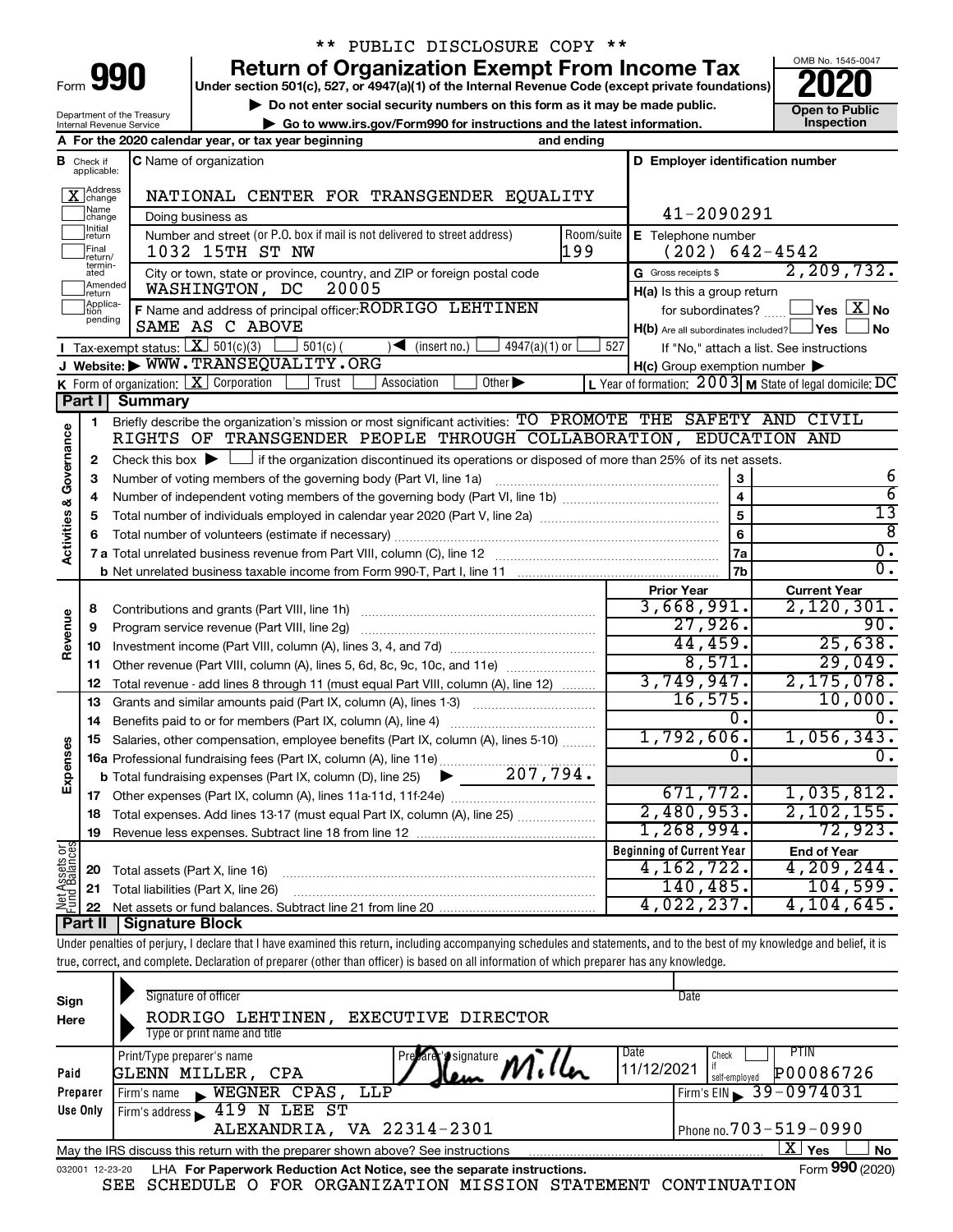|              | 41-2090291<br>NATIONAL CENTER FOR TRANSGENDER EQUALITY<br>Page 2<br>Form 990 (2020)                                                                       |
|--------------|-----------------------------------------------------------------------------------------------------------------------------------------------------------|
|              | <b>Statement of Program Service Accomplishments</b><br>Part III                                                                                           |
|              | $\boxed{\textbf{X}}$                                                                                                                                      |
| $\mathbf{1}$ | Briefly describe the organization's mission:                                                                                                              |
|              | THE NATIONAL CENTER FOR TRANSGENDER EQUALITY ADVOCATES TO CHANGE                                                                                          |
|              | POLICIES AND SOCIETY TO INCREASE UNDERSTANDING AND ACCEPTANCE OF                                                                                          |
|              | TRANSGENDER PEOPLE. IN THE NATION'S CAPITAL AND THROUGHOUT THE                                                                                            |
|              | COUNTRY, NCTE WORKS TO REPLACE DISRESPECT, DISCRIMINATION,<br>AND                                                                                         |
| $\mathbf{2}$ | Did the organization undertake any significant program services during the year which were not listed on the                                              |
|              | $\overline{\ }$ Yes $\overline{\rm X}$ No<br>prior Form 990 or 990-EZ?                                                                                    |
|              | If "Yes," describe these new services on Schedule O.                                                                                                      |
| 3            | $\overline{\ }$ Yes $\overline{\rm X}$ No<br>Did the organization cease conducting, or make significant changes in how it conducts, any program services? |
|              | If "Yes," describe these changes on Schedule O.                                                                                                           |
| 4            | Describe the organization's program service accomplishments for each of its three largest program services, as measured by expenses.                      |
|              | Section 501(c)(3) and 501(c)(4) organizations are required to report the amount of grants and allocations to others, the total expenses, and              |
|              | revenue, if any, for each program service reported.                                                                                                       |
| 4a           | 90.<br>688, 754. including grants of \$<br>$10,000.$ ) (Revenue \$<br>) (Expenses \$<br>(Code:                                                            |
|              | GENERAL PROGRAM, STATE, AND FEDERAL POLICY: NCTE'S POLICY AND                                                                                             |
|              | PROGRAMMATIC WORK ENCOURAGES THE ADOPTION AND IMPLEMENTATION OF                                                                                           |
|              | TRANS-INCLUSIVE POLICIES AND PRACTICES AT EVERY LEVEL OF GOVERNMENT.<br>AТ                                                                                |
|              | THE FEDERAL LEVEL, NCTE WORKS TO PROTECT THE RIGHTS OF TRANSGENDER                                                                                        |
|              | PEOPLE IN ALL AREAS OF LIFE INCLUDING ACCESS TO HEALTHCARE, HOUSING,                                                                                      |
|              | AND EMPLOYMENT WHILE ENSURING TRANSGENDER PEOPLE ARE TREATED WITH                                                                                         |
|              | RESPECT IN SCHOOL, PRISONS, BY TSA, AND IN THE MILITARY. NCTE WORKS TO                                                                                    |
|              | CHANGE ADMINISTRATIVE POLICIES REGARDING IDENTITY DOCUMENTS, FAIR                                                                                         |
|              | TREATMENT, AND HEALTH CARE AT THE STATE LEVEL. THESE CHANGES REDUCE                                                                                       |
|              | DISCRIMINATION BY STATE GOVERNMENTS, AND INCREASE ACCESS TO ACCURATE                                                                                      |
|              |                                                                                                                                                           |
|              | DRIVER'S LICENSE, BIRTH CERTIFICATE RECORDS, AND GENDER-TRANSITION                                                                                        |
|              | RELATED HEALTH CARE. NCTE PROVIDES RESOURCES AND NON-LEGAL SUPPORT<br>$T$ O                                                                               |
| 4b           | 505,075. including grants of \$<br>$\overline{0}$ .<br>$0 \cdot$ ) (Revenue \$<br>(Expenses \$<br>(Code:                                                  |
|              | OUTREACH, PUBLIC EDUCATION/FAMILIARIZATION AND FAMILY: NCTE'S EDUCATION                                                                                   |
|              | AND PROGRAMMATIC WORK IMPROVES THE LIVES OF TRANSGENDER PEOPLE AND                                                                                        |
|              | THEIR FAMILIES BY WORKING TO INCREASE PUBLIC UNDERSTANDING AND                                                                                            |
|              | ACCEPTANCE OF TRANS PEOPLE. NCTE EMPOWERS TRANS PEOPLE AND THEIR                                                                                          |
|              | FAMILIES TO SHARE THEIR STORIES TO THE MEDIA, POLICY-MAKERS, AND THEIR                                                                                    |
|              | THIS WORK IS ESSENTIAL TO BUILD UNDERSTANDING OF THE<br>COMMUNITY.                                                                                        |
|              | DISCRIMINATION THAT TRANS PEOPLE AND THEIR FAMILIES FACE. WITH THIS                                                                                       |
|              | WORK, NCTE HOPES TO EDUCATE THE AMERICAN PUBLIC, CHANGING THEIR HEARTS                                                                                    |
|              | AND MINDS.                                                                                                                                                |
|              |                                                                                                                                                           |
|              |                                                                                                                                                           |
|              |                                                                                                                                                           |
| 4c           | 57, 389. including grants of \$<br>$\overline{0.}$<br>$0 \cdot$ ) (Revenue \$<br>) (Expenses \$<br>(Code:                                                 |
|              | GRASSROOTS LOBBYING: NCTE EDUCATES PEOPLE AND THEIR FAMILIES ON ISSUES                                                                                    |
|              | AFFECTING TRANS PEOPLE ACROSS THE COUNTRY. NCTE EMPOWERS AND MOBILIZES                                                                                    |
|              | TRANSGENDER PEOPLE AND OUR ALLIES TO BE ADVOCATES FOR TRANS EQUALITY                                                                                      |
|              | EMPOWERING THEM TO EDUCATE AND INFLUENCE LEGISLATORS.                                                                                                     |
|              |                                                                                                                                                           |
|              |                                                                                                                                                           |
|              |                                                                                                                                                           |
|              |                                                                                                                                                           |
|              |                                                                                                                                                           |
|              |                                                                                                                                                           |
|              |                                                                                                                                                           |
|              |                                                                                                                                                           |
|              |                                                                                                                                                           |
|              |                                                                                                                                                           |
|              | 4d Other program services (Describe on Schedule O.)                                                                                                       |
|              | 57, 455. including grants of \$<br>$0 \cdot$<br>$0 \cdot$ ) (Revenue \$<br>(Expenses \$                                                                   |
|              | 1,308,673.<br>4e Total program service expenses                                                                                                           |
|              | Form 990 (2020)                                                                                                                                           |
|              | SEE SCHEDULE O FOR CONTINUATION(S)<br>032002 12-23-20                                                                                                     |
|              | 3                                                                                                                                                         |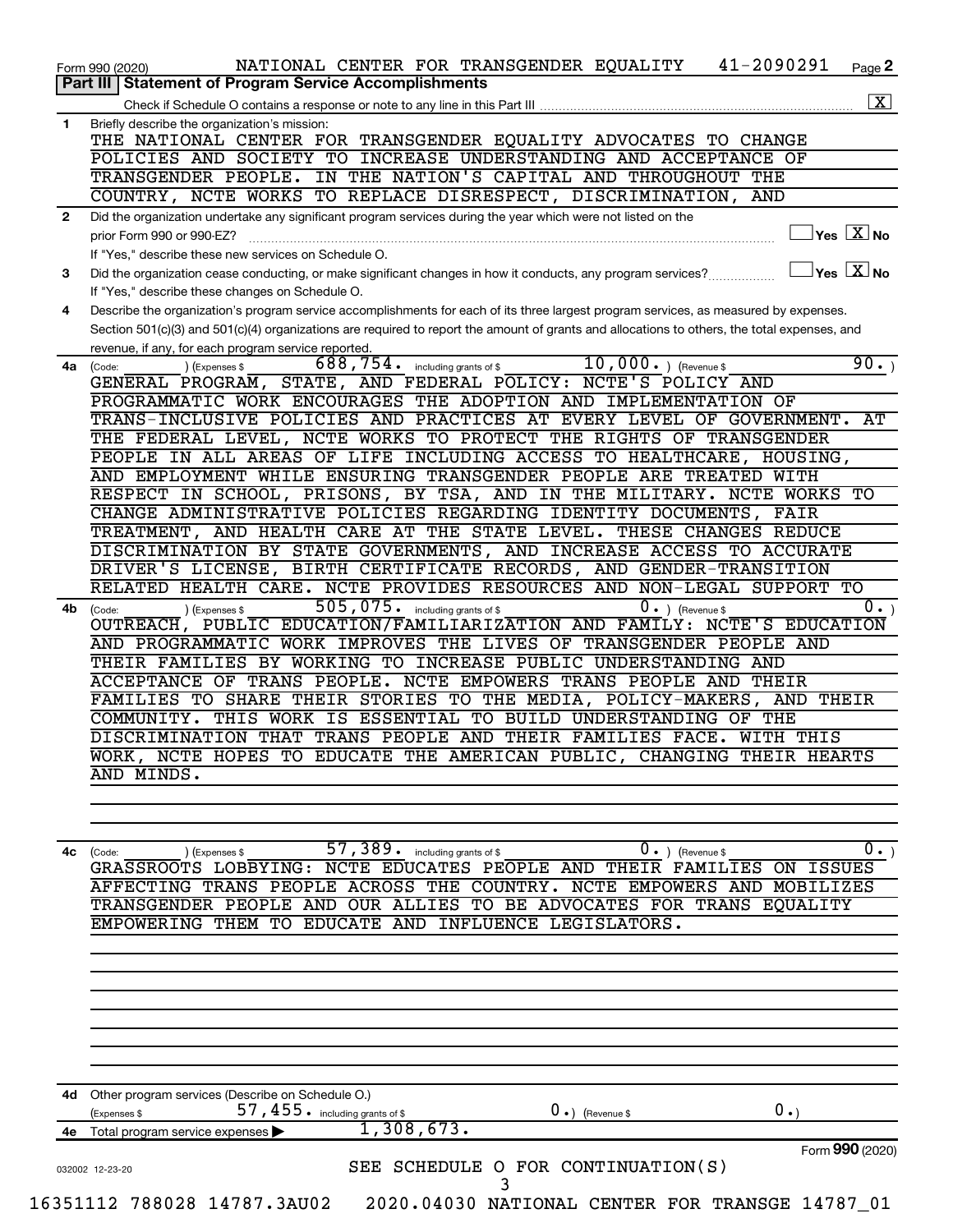| Form 990 (2020) |  | NATIONAL CENTER FOR TRANSGENDER EQUALITY | 41-2090291 | Page $3$ |
|-----------------|--|------------------------------------------|------------|----------|
|                 |  |                                          |            |          |

|     | <b>Part IV   Checklist of Required Schedules</b>                                                                                 |                 |                         |     |
|-----|----------------------------------------------------------------------------------------------------------------------------------|-----------------|-------------------------|-----|
|     |                                                                                                                                  |                 | Yes                     | No. |
| 1.  | Is the organization described in section $501(c)(3)$ or $4947(a)(1)$ (other than a private foundation)?                          |                 |                         |     |
|     |                                                                                                                                  | 1               | х                       |     |
| 2   |                                                                                                                                  | $\mathbf{2}$    | $\overline{\textbf{x}}$ |     |
| 3   | Did the organization engage in direct or indirect political campaign activities on behalf of or in opposition to candidates for  |                 |                         |     |
|     |                                                                                                                                  | 3               |                         | x   |
| 4   | Section 501(c)(3) organizations. Did the organization engage in lobbying activities, or have a section 501(h) election in effect |                 |                         |     |
|     |                                                                                                                                  | 4               | X                       |     |
| 5   | Is the organization a section 501(c)(4), 501(c)(5), or 501(c)(6) organization that receives membership dues, assessments, or     |                 |                         |     |
|     |                                                                                                                                  | 5               |                         | х   |
| 6   | Did the organization maintain any donor advised funds or any similar funds or accounts for which donors have the right to        |                 |                         |     |
|     | provide advice on the distribution or investment of amounts in such funds or accounts? If "Yes," complete Schedule D, Part I     | 6               |                         | х   |
| 7   | Did the organization receive or hold a conservation easement, including easements to preserve open space,                        |                 |                         |     |
|     | the environment, historic land areas, or historic structures? If "Yes," complete Schedule D, Part II                             | $\overline{7}$  |                         | X   |
| 8   | Did the organization maintain collections of works of art, historical treasures, or other similar assets? If "Yes," complete     |                 |                         |     |
|     | Schedule D, Part III <b>Marting Commission Commission Commission</b> Commission Commission Commission                            | 8               |                         | х   |
| 9   | Did the organization report an amount in Part X, line 21, for escrow or custodial account liability, serve as a custodian for    |                 |                         |     |
|     | amounts not listed in Part X; or provide credit counseling, debt management, credit repair, or debt negotiation services?        |                 |                         |     |
|     |                                                                                                                                  | 9               |                         | X   |
| 10  | Did the organization, directly or through a related organization, hold assets in donor-restricted endowments                     |                 |                         |     |
|     |                                                                                                                                  | 10              |                         | х   |
| 11  | If the organization's answer to any of the following questions is "Yes," then complete Schedule D, Parts VI, VII, VIII, IX, or X |                 |                         |     |
|     | as applicable.                                                                                                                   |                 |                         |     |
| а   | Did the organization report an amount for land, buildings, and equipment in Part X, line 10? If "Yes," complete Schedule D,      |                 |                         |     |
|     | Part VI                                                                                                                          | 11a             | X                       |     |
| b   | Did the organization report an amount for investments - other securities in Part X, line 12, that is 5% or more of its total     |                 |                         |     |
|     |                                                                                                                                  | 11 <sub>b</sub> |                         | х   |
| с   | Did the organization report an amount for investments - program related in Part X, line 13, that is 5% or more of its total      |                 |                         |     |
|     |                                                                                                                                  | 11c             |                         | х   |
| d   | Did the organization report an amount for other assets in Part X, line 15, that is 5% or more of its total assets reported in    |                 |                         |     |
|     |                                                                                                                                  | 11d             |                         | х   |
| е   | Did the organization report an amount for other liabilities in Part X, line 25? If "Yes," complete Schedule D, Part X            | 11e             | $\overline{\mathbf{x}}$ |     |
| f   | Did the organization's separate or consolidated financial statements for the tax year include a footnote that addresses          |                 |                         |     |
|     | the organization's liability for uncertain tax positions under FIN 48 (ASC 740)? If "Yes," complete Schedule D, Part X           | 11f             | х                       |     |
|     | 12a Did the organization obtain separate, independent audited financial statements for the tax year? If "Yes," complete          |                 |                         |     |
|     |                                                                                                                                  | 12a             |                         | х   |
|     | Was the organization included in consolidated, independent audited financial statements for the tax year?                        |                 |                         |     |
|     | If "Yes," and if the organization answered "No" to line 12a, then completing Schedule D, Parts XI and XII is optional            | 12b             | X                       |     |
| 13  |                                                                                                                                  | 13              |                         | X   |
| 14a | Did the organization maintain an office, employees, or agents outside of the United States?                                      | 14a             |                         | х   |
| b   | Did the organization have aggregate revenues or expenses of more than \$10,000 from grantmaking, fundraising, business,          |                 |                         |     |
|     | investment, and program service activities outside the United States, or aggregate foreign investments valued at \$100,000       |                 |                         |     |
|     |                                                                                                                                  | 14b             |                         | x   |
| 15  | Did the organization report on Part IX, column (A), line 3, more than \$5,000 of grants or other assistance to or for any        |                 |                         |     |
|     | foreign organization? If "Yes," complete Schedule F, Parts II and IV                                                             | 15              |                         | x   |
| 16  | Did the organization report on Part IX, column (A), line 3, more than \$5,000 of aggregate grants or other assistance to         |                 |                         |     |
|     |                                                                                                                                  | 16              |                         | х   |
| 17  | Did the organization report a total of more than \$15,000 of expenses for professional fundraising services on Part IX,          |                 |                         |     |
|     |                                                                                                                                  | 17              |                         | x   |
| 18  | Did the organization report more than \$15,000 total of fundraising event gross income and contributions on Part VIII, lines     |                 |                         |     |
|     |                                                                                                                                  | 18              |                         | x   |
| 19  | Did the organization report more than \$15,000 of gross income from gaming activities on Part VIII, line 9a? If "Yes,"           |                 |                         |     |
|     |                                                                                                                                  | 19              |                         | x   |
|     |                                                                                                                                  | 20a             |                         | X   |
|     |                                                                                                                                  | 20b             |                         |     |
| 21  | Did the organization report more than \$5,000 of grants or other assistance to any domestic organization or                      |                 |                         |     |
|     |                                                                                                                                  | 21              | х                       |     |
|     | 032003 12-23-20                                                                                                                  |                 | Form 990 (2020)         |     |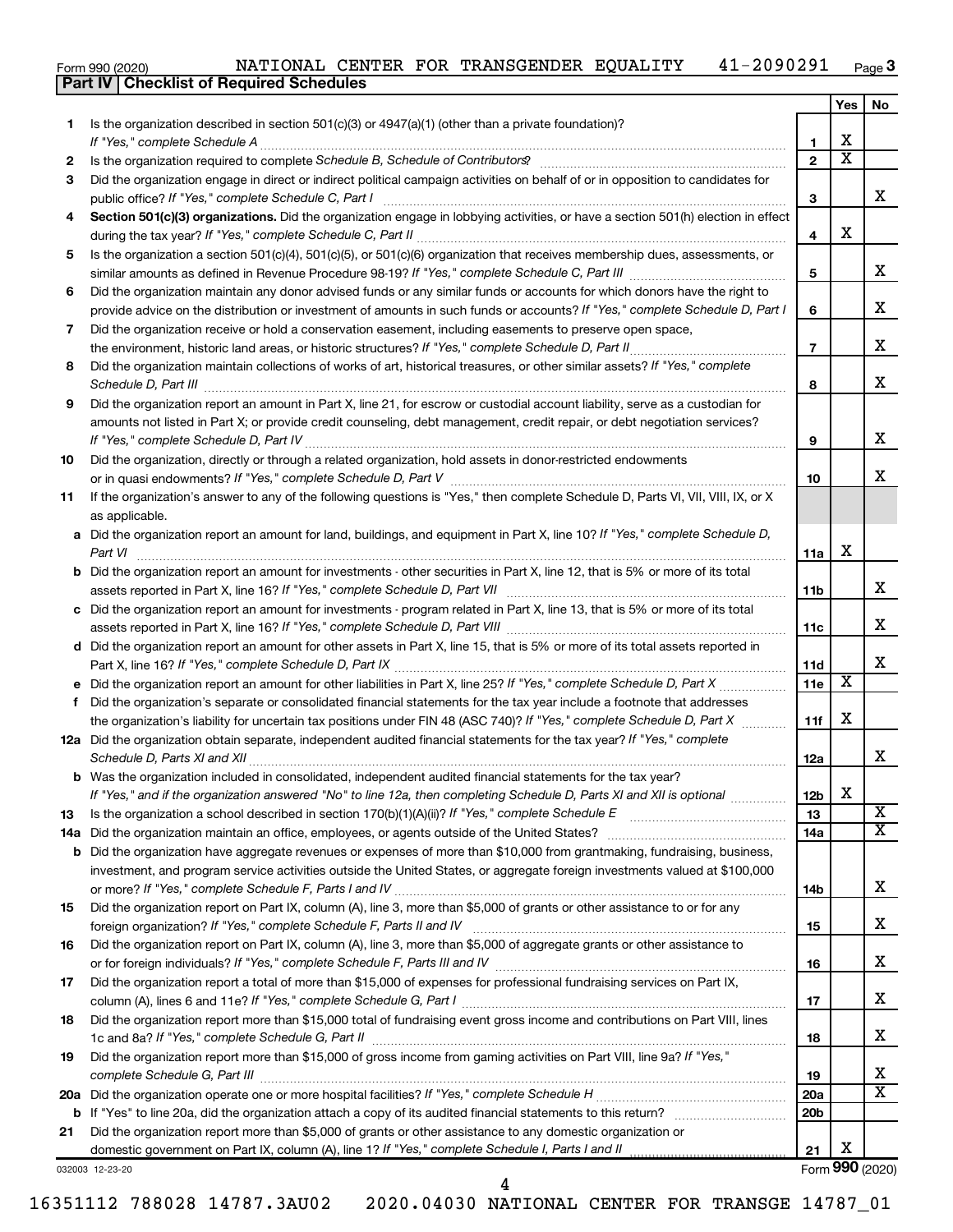Form 990 (2020) NATIONAL CENTER FOR TRANSGENDER EQUALITY  $41-2090291$   $_{\sf Page}$ 41-2090291 Page 4

*(continued)* **Part IV Checklist of Required Schedules**

|               |                                                                                                                                                                                                                                                                                                                                                    |            | Yes                     | No                           |
|---------------|----------------------------------------------------------------------------------------------------------------------------------------------------------------------------------------------------------------------------------------------------------------------------------------------------------------------------------------------------|------------|-------------------------|------------------------------|
| 22            | Did the organization report more than \$5,000 of grants or other assistance to or for domestic individuals on                                                                                                                                                                                                                                      | 22         |                         | X                            |
| 23            | Did the organization answer "Yes" to Part VII, Section A, line 3, 4, or 5 about compensation of the organization's current                                                                                                                                                                                                                         |            |                         |                              |
|               | and former officers, directors, trustees, key employees, and highest compensated employees? If "Yes," complete<br>Schedule J <b>www.communications.communications.communications.com</b>                                                                                                                                                           | 23         | х                       |                              |
|               | 24a Did the organization have a tax-exempt bond issue with an outstanding principal amount of more than \$100,000 as of the                                                                                                                                                                                                                        |            |                         |                              |
|               | last day of the year, that was issued after December 31, 2002? If "Yes," answer lines 24b through 24d and complete<br>Schedule K. If "No," go to line 25a                                                                                                                                                                                          | 24a        |                         | x                            |
|               |                                                                                                                                                                                                                                                                                                                                                    | 24b        |                         |                              |
|               | c Did the organization maintain an escrow account other than a refunding escrow at any time during the year to defease                                                                                                                                                                                                                             | 24c        |                         |                              |
|               |                                                                                                                                                                                                                                                                                                                                                    | 24d        |                         |                              |
|               | 25a Section 501(c)(3), 501(c)(4), and 501(c)(29) organizations. Did the organization engage in an excess benefit                                                                                                                                                                                                                                   |            |                         |                              |
|               |                                                                                                                                                                                                                                                                                                                                                    | 25a        |                         | х                            |
|               | <b>b</b> Is the organization aware that it engaged in an excess benefit transaction with a disqualified person in a prior year, and<br>that the transaction has not been reported on any of the organization's prior Forms 990 or 990-EZ? If "Yes," complete<br>Schedule L, Part I                                                                 | 25b        |                         | x                            |
| 26            | Did the organization report any amount on Part X, line 5 or 22, for receivables from or payables to any current                                                                                                                                                                                                                                    |            |                         |                              |
|               | or former officer, director, trustee, key employee, creator or founder, substantial contributor, or 35%                                                                                                                                                                                                                                            |            |                         |                              |
|               |                                                                                                                                                                                                                                                                                                                                                    | 26         |                         | X                            |
| 27            | Did the organization provide a grant or other assistance to any current or former officer, director, trustee, key employee,                                                                                                                                                                                                                        |            |                         |                              |
|               | creator or founder, substantial contributor or employee thereof, a grant selection committee member, or to a 35% controlled                                                                                                                                                                                                                        |            |                         |                              |
|               | entity (including an employee thereof) or family member of any of these persons? If "Yes," complete Schedule L, Part III                                                                                                                                                                                                                           | 27         |                         | x                            |
| 28            | Was the organization a party to a business transaction with one of the following parties (see Schedule L, Part IV                                                                                                                                                                                                                                  |            |                         |                              |
|               | instructions, for applicable filing thresholds, conditions, and exceptions):<br>a A current or former officer, director, trustee, key employee, creator or founder, or substantial contributor? If                                                                                                                                                 |            |                         |                              |
|               |                                                                                                                                                                                                                                                                                                                                                    | 28a        |                         | х<br>$\overline{\mathbf{X}}$ |
|               | c A 35% controlled entity of one or more individuals and/or organizations described in lines 28a or 28b?/f                                                                                                                                                                                                                                         | 28b        |                         |                              |
|               |                                                                                                                                                                                                                                                                                                                                                    | 28c        |                         | X                            |
| 29            |                                                                                                                                                                                                                                                                                                                                                    | 29         | $\overline{\mathbf{X}}$ |                              |
| 30            | Did the organization receive contributions of art, historical treasures, or other similar assets, or qualified conservation                                                                                                                                                                                                                        | 30         |                         | х                            |
| 31            | Did the organization liquidate, terminate, or dissolve and cease operations? If "Yes," complete Schedule N, Part I                                                                                                                                                                                                                                 | 31         |                         | $\overline{\textbf{X}}$      |
| 32            | Did the organization sell, exchange, dispose of, or transfer more than 25% of its net assets? If "Yes," complete<br>Schedule N, Part II et al. 2003. Contract a contract a contract of the contract of the contract of the contract of the contract of the contract of the contract of the contract of the contract of the contract of the contrac | 32         |                         | X                            |
| 33            | Did the organization own 100% of an entity disregarded as separate from the organization under Regulations                                                                                                                                                                                                                                         |            |                         |                              |
|               |                                                                                                                                                                                                                                                                                                                                                    | 33         |                         | x                            |
| 34            | Was the organization related to any tax-exempt or taxable entity? If "Yes," complete Schedule R, Part II, III, or IV, and<br>Part V, line 1                                                                                                                                                                                                        | 34         | х                       |                              |
|               | 35a Did the organization have a controlled entity within the meaning of section 512(b)(13)?                                                                                                                                                                                                                                                        | <b>35a</b> |                         | X                            |
|               | <b>b</b> If "Yes" to line 35a, did the organization receive any payment from or engage in any transaction with a controlled entity                                                                                                                                                                                                                 | 35b        |                         |                              |
| 36            | Section 501(c)(3) organizations. Did the organization make any transfers to an exempt non-charitable related organization?                                                                                                                                                                                                                         | 36         |                         | x                            |
| 37            | Did the organization conduct more than 5% of its activities through an entity that is not a related organization<br>and that is treated as a partnership for federal income tax purposes? If "Yes," complete Schedule R, Part VI                                                                                                                   | 37         |                         | x                            |
| 38            | Did the organization complete Schedule O and provide explanations in Schedule O for Part VI, lines 11b and 19?                                                                                                                                                                                                                                     | 38         | x                       |                              |
| <b>Part V</b> | <b>Statements Regarding Other IRS Filings and Tax Compliance</b>                                                                                                                                                                                                                                                                                   |            |                         |                              |
|               |                                                                                                                                                                                                                                                                                                                                                    |            | Yes l                   | No                           |
|               | 13<br>1a Enter the number reported in Box 3 of Form 1096. Enter -0- if not applicable <i>manumeraness</i><br>1a                                                                                                                                                                                                                                    |            |                         |                              |
|               | 1b                                                                                                                                                                                                                                                                                                                                                 |            |                         |                              |
|               | c Did the organization comply with backup withholding rules for reportable payments to vendors and reportable gaming                                                                                                                                                                                                                               |            |                         |                              |
|               |                                                                                                                                                                                                                                                                                                                                                    | 1c         |                         |                              |
|               |                                                                                                                                                                                                                                                                                                                                                    |            |                         | Form 990 (2020)              |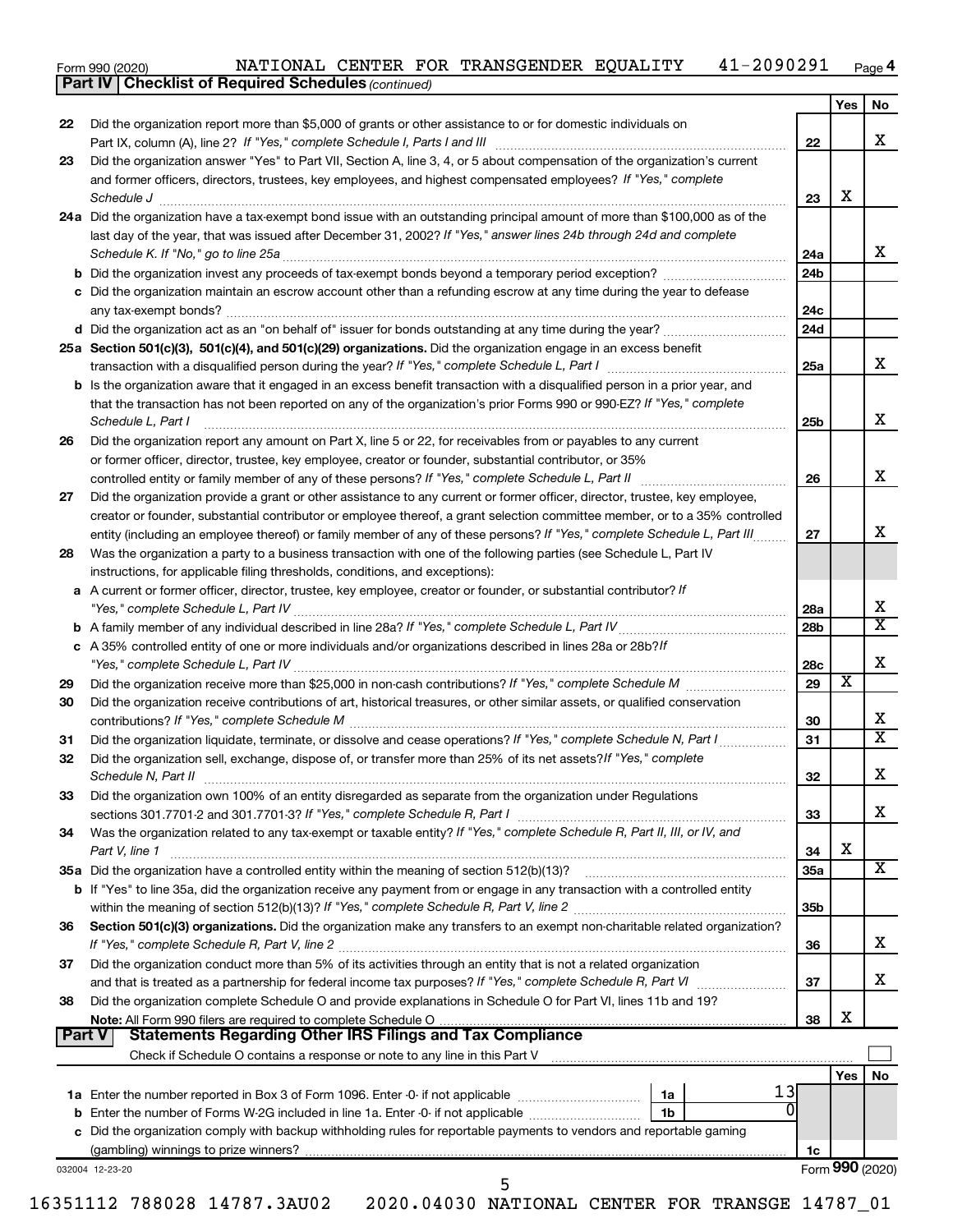| Form 990 (2020) |                                                                                     |  | NATIONAL CENTER FOR TRANSGENDER EQUALITY | 41-2090291 | Page $5$ |
|-----------------|-------------------------------------------------------------------------------------|--|------------------------------------------|------------|----------|
|                 | <b>Part V</b> Statements Regarding Other IRS Filings and Tax Compliance (continued) |  |                                          |            |          |

|    |                                                                                                                                                                               |                        |    |                | Yes | No                           |  |  |  |
|----|-------------------------------------------------------------------------------------------------------------------------------------------------------------------------------|------------------------|----|----------------|-----|------------------------------|--|--|--|
|    | 2a Enter the number of employees reported on Form W-3, Transmittal of Wage and Tax Statements,                                                                                |                        |    |                |     |                              |  |  |  |
|    | filed for the calendar year ending with or within the year covered by this return                                                                                             | 2a                     | 13 |                |     |                              |  |  |  |
|    |                                                                                                                                                                               |                        |    | 2 <sub>b</sub> | х   |                              |  |  |  |
|    | <b>Note:</b> If the sum of lines 1a and 2a is greater than 250, you may be required to e-file (see instructions) <i></i>                                                      |                        |    |                |     |                              |  |  |  |
|    | 3a Did the organization have unrelated business gross income of \$1,000 or more during the year?                                                                              |                        |    |                |     |                              |  |  |  |
|    |                                                                                                                                                                               |                        |    | 3b             |     |                              |  |  |  |
|    | 4a At any time during the calendar year, did the organization have an interest in, or a signature or other authority over, a                                                  |                        |    |                |     |                              |  |  |  |
|    | financial account in a foreign country (such as a bank account, securities account, or other financial account)?                                                              |                        |    | 4a             |     | х                            |  |  |  |
|    | <b>b</b> If "Yes," enter the name of the foreign country $\blacktriangleright$                                                                                                |                        |    |                |     |                              |  |  |  |
|    | See instructions for filing requirements for FinCEN Form 114, Report of Foreign Bank and Financial Accounts (FBAR).                                                           |                        |    |                |     |                              |  |  |  |
|    |                                                                                                                                                                               |                        |    | 5a             |     | x                            |  |  |  |
|    |                                                                                                                                                                               |                        |    | 5b             |     | $\overline{\texttt{x}}$      |  |  |  |
|    |                                                                                                                                                                               |                        |    | 5c             |     |                              |  |  |  |
|    | 6a Does the organization have annual gross receipts that are normally greater than \$100,000, and did the organization solicit                                                |                        |    |                |     | x                            |  |  |  |
|    | any contributions that were not tax deductible as charitable contributions?                                                                                                   |                        |    | 6a             |     |                              |  |  |  |
|    | b If "Yes," did the organization include with every solicitation an express statement that such contributions or gifts                                                        |                        |    | 6b             |     |                              |  |  |  |
| 7  | were not tax deductible?<br>Organizations that may receive deductible contributions under section 170(c).                                                                     |                        |    |                |     |                              |  |  |  |
| а  | Did the organization receive a payment in excess of \$75 made partly as a contribution and partly for goods and services provided to the payor?                               |                        |    | 7a             |     | х                            |  |  |  |
|    |                                                                                                                                                                               |                        |    | 7b             |     |                              |  |  |  |
|    | c Did the organization sell, exchange, or otherwise dispose of tangible personal property for which it was required                                                           |                        |    |                |     |                              |  |  |  |
|    | to file Form 8282?                                                                                                                                                            |                        |    | 7c             |     | x                            |  |  |  |
|    | d If "Yes," indicate the number of Forms 8282 filed during the year manufactured intervent in the set of the N                                                                | 7d                     |    |                |     |                              |  |  |  |
|    | e Did the organization receive any funds, directly or indirectly, to pay premiums on a personal benefit contract?                                                             |                        |    | 7е             |     | x<br>$\overline{\texttt{x}}$ |  |  |  |
| Ť. |                                                                                                                                                                               |                        |    |                |     |                              |  |  |  |
| g  | If the organization received a contribution of qualified intellectual property, did the organization file Form 8899 as required?                                              |                        |    | 7g             |     |                              |  |  |  |
|    | h If the organization received a contribution of cars, boats, airplanes, or other vehicles, did the organization file a Form 1098-C?                                          |                        |    |                |     |                              |  |  |  |
| 8  | Sponsoring organizations maintaining donor advised funds. Did a donor advised fund maintained by the                                                                          |                        |    |                |     |                              |  |  |  |
|    | sponsoring organization have excess business holdings at any time during the year?                                                                                            |                        |    | 8              |     |                              |  |  |  |
| 9  | Sponsoring organizations maintaining donor advised funds.                                                                                                                     |                        |    |                |     |                              |  |  |  |
| а  | Did the sponsoring organization make any taxable distributions under section 4966?                                                                                            |                        |    | 9а             |     |                              |  |  |  |
| b  |                                                                                                                                                                               |                        |    | 9b             |     |                              |  |  |  |
| 10 | Section 501(c)(7) organizations. Enter:                                                                                                                                       |                        |    |                |     |                              |  |  |  |
|    |                                                                                                                                                                               | 10a<br>10 <sub>b</sub> |    |                |     |                              |  |  |  |
| 11 | <b>b</b> Gross receipts, included on Form 990, Part VIII, line 12, for public use of club facilities <i>manument</i><br>Section 501(c)(12) organizations. Enter:              |                        |    |                |     |                              |  |  |  |
|    |                                                                                                                                                                               | 11a                    |    |                |     |                              |  |  |  |
|    | <b>b</b> Gross income from other sources (Do not net amounts due or paid to other sources against                                                                             |                        |    |                |     |                              |  |  |  |
|    | amounts due or received from them.)                                                                                                                                           | 11b                    |    |                |     |                              |  |  |  |
|    | 12a Section 4947(a)(1) non-exempt charitable trusts. Is the organization filing Form 990 in lieu of Form 1041?                                                                |                        |    | 12a            |     |                              |  |  |  |
|    | <b>b</b> If "Yes," enter the amount of tax-exempt interest received or accrued during the year                                                                                | 12b                    |    |                |     |                              |  |  |  |
| 13 | Section 501(c)(29) qualified nonprofit health insurance issuers.                                                                                                              |                        |    |                |     |                              |  |  |  |
|    |                                                                                                                                                                               |                        |    | 1За            |     |                              |  |  |  |
|    | Note: See the instructions for additional information the organization must report on Schedule O.                                                                             |                        |    |                |     |                              |  |  |  |
|    | <b>b</b> Enter the amount of reserves the organization is required to maintain by the states in which the                                                                     |                        |    |                |     |                              |  |  |  |
|    |                                                                                                                                                                               | 13 <sub>b</sub>        |    |                |     |                              |  |  |  |
|    | <b>c</b> Enter the amount of reserves on hand                                                                                                                                 | 13с                    |    |                |     |                              |  |  |  |
|    | 14a Did the organization receive any payments for indoor tanning services during the tax year?                                                                                |                        |    | 14a            |     | x                            |  |  |  |
|    | <b>b</b> If "Yes," has it filed a Form 720 to report these payments? If "No," provide an explanation on Schedule O                                                            |                        |    | 14b            |     |                              |  |  |  |
| 15 | Is the organization subject to the section 4960 tax on payment(s) of more than \$1,000,000 in remuneration or                                                                 |                        |    |                |     | x                            |  |  |  |
|    | excess parachute payment(s) during the year?                                                                                                                                  |                        |    | 15             |     |                              |  |  |  |
|    | If "Yes," see instructions and file Form 4720, Schedule N.<br>Is the organization an educational institution subject to the section 4968 excise tax on net investment income? |                        |    | 16             |     | x                            |  |  |  |
| 16 | If "Yes," complete Form 4720, Schedule O.                                                                                                                                     |                        |    |                |     |                              |  |  |  |
|    |                                                                                                                                                                               |                        |    |                |     |                              |  |  |  |

032005 12-23-20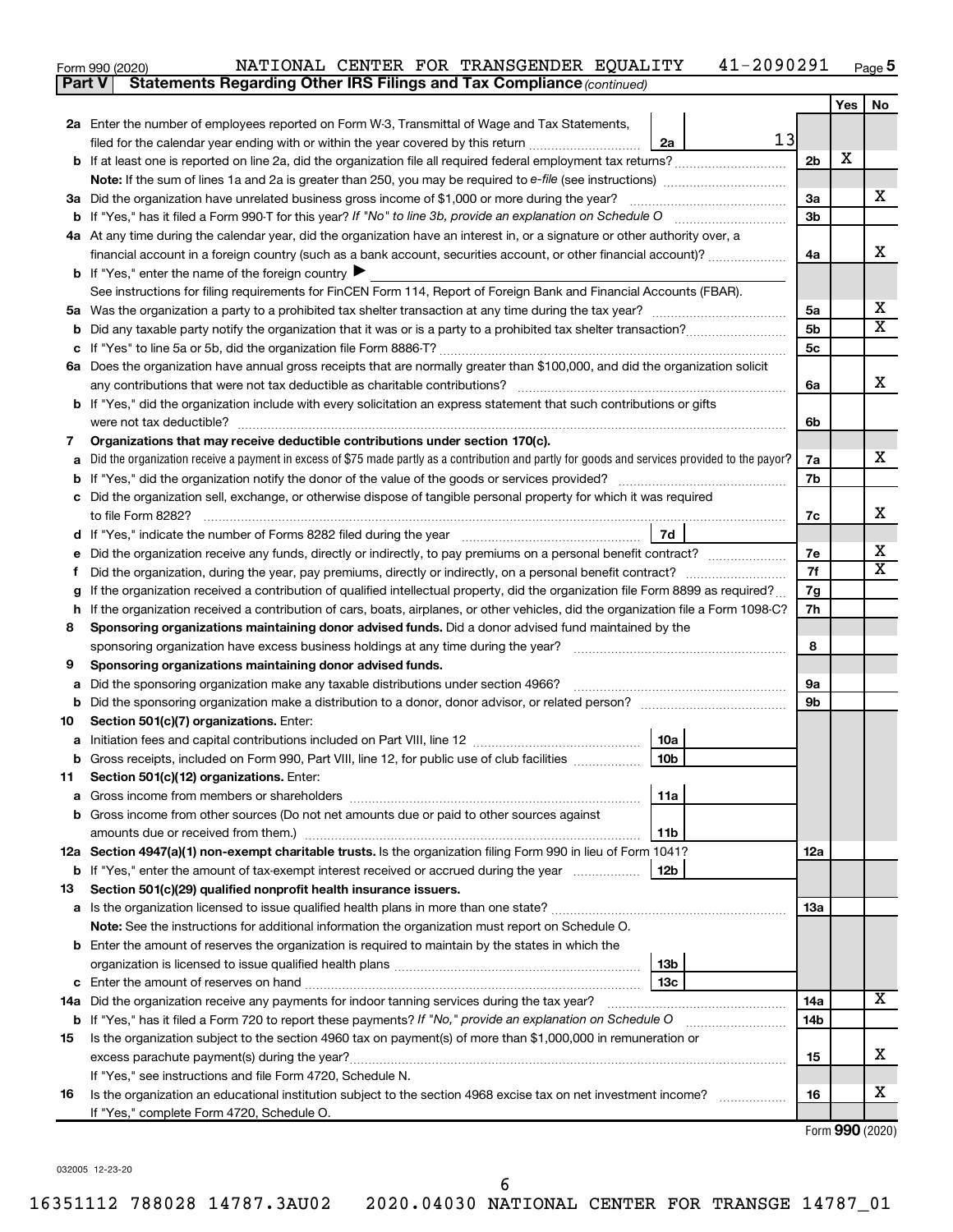| Form 990 (2020) |  |
|-----------------|--|
|-----------------|--|

#### Form 990 (2020) NATIONAL CENTER FOR TRANSGENDER EQUALITY  $41-2090291$   $_{\sf Page}$

**6**

**Part VI** Governance, Management, and Disclosure For each "Yes" response to lines 2 through 7b below, and for a "No" response *to line 8a, 8b, or 10b below, describe the circumstances, processes, or changes on Schedule O. See instructions.*

|                |                                                                                                                                                                                                                                |    |                 |                         | $\mathbf{X}$ |
|----------------|--------------------------------------------------------------------------------------------------------------------------------------------------------------------------------------------------------------------------------|----|-----------------|-------------------------|--------------|
|                | <b>Section A. Governing Body and Management</b>                                                                                                                                                                                |    |                 |                         |              |
|                |                                                                                                                                                                                                                                |    |                 | Yes                     | No           |
|                | 1a Enter the number of voting members of the governing body at the end of the tax year                                                                                                                                         | 1a |                 |                         |              |
|                | If there are material differences in voting rights among members of the governing body, or if the governing                                                                                                                    |    |                 |                         |              |
|                | body delegated broad authority to an executive committee or similar committee, explain on Schedule O.                                                                                                                          |    |                 |                         |              |
| b              | Enter the number of voting members included on line 1a, above, who are independent                                                                                                                                             | 1b |                 |                         |              |
| 2              | Did any officer, director, trustee, or key employee have a family relationship or a business relationship with any other                                                                                                       |    |                 |                         |              |
|                | officer, director, trustee, or key employee?                                                                                                                                                                                   |    | $\mathbf{2}$    |                         |              |
| 3              | Did the organization delegate control over management duties customarily performed by or under the direct supervision                                                                                                          |    |                 |                         |              |
|                |                                                                                                                                                                                                                                |    | 3               |                         |              |
| 4              | Did the organization make any significant changes to its governing documents since the prior Form 990 was filed?                                                                                                               |    | 4               |                         |              |
| 5              |                                                                                                                                                                                                                                |    | 5               |                         |              |
| 6              |                                                                                                                                                                                                                                |    | 6               |                         |              |
| 7a             | Did the organization have members, stockholders, or other persons who had the power to elect or appoint one or                                                                                                                 |    |                 |                         |              |
|                |                                                                                                                                                                                                                                |    | 7a              |                         |              |
| b              | Are any governance decisions of the organization reserved to (or subject to approval by) members, stockholders, or                                                                                                             |    |                 |                         |              |
|                |                                                                                                                                                                                                                                |    | 7b              |                         |              |
| 8              | Did the organization contemporaneously document the meetings held or written actions undertaken during the year by the following:                                                                                              |    |                 |                         |              |
| а              |                                                                                                                                                                                                                                |    | 8а              | X                       |              |
|                |                                                                                                                                                                                                                                |    | 8b              |                         |              |
| 9              | Is there any officer, director, trustee, or key employee listed in Part VII, Section A, who cannot be reached at the                                                                                                           |    |                 |                         |              |
|                |                                                                                                                                                                                                                                |    | 9               |                         |              |
|                | <b>Section B. Policies</b> (This Section B requests information about policies not required by the Internal Revenue Code.)                                                                                                     |    |                 |                         |              |
|                |                                                                                                                                                                                                                                |    |                 | Yes                     |              |
|                |                                                                                                                                                                                                                                |    | <b>10a</b>      |                         |              |
|                | <b>b</b> If "Yes," did the organization have written policies and procedures governing the activities of such chapters, affiliates,                                                                                            |    |                 |                         |              |
|                |                                                                                                                                                                                                                                |    | 10 <sub>b</sub> |                         |              |
|                | 11a Has the organization provided a complete copy of this Form 990 to all members of its governing body before filing the form?                                                                                                |    | 11a             | X                       |              |
|                | Describe in Schedule O the process, if any, used by the organization to review this Form 990.                                                                                                                                  |    |                 |                         |              |
| 12a            |                                                                                                                                                                                                                                |    | 12a             | х                       |              |
|                | Were officers, directors, or trustees, and key employees required to disclose annually interests that could give rise to conflicts?                                                                                            |    | 12 <sub>b</sub> | $\overline{\mathbf{X}}$ |              |
| с              | Did the organization regularly and consistently monitor and enforce compliance with the policy? If "Yes," describe                                                                                                             |    |                 |                         |              |
|                | in Schedule O how this was done manufactured and contact the way of the state of the state of the state of the                                                                                                                 |    | 12c             | Х                       |              |
| 13             |                                                                                                                                                                                                                                |    | 13              | $\overline{\mathbf{X}}$ |              |
|                |                                                                                                                                                                                                                                |    | 14              | $\overline{\mathbf{X}}$ |              |
| 14             |                                                                                                                                                                                                                                |    |                 |                         |              |
| 15             | Did the process for determining compensation of the following persons include a review and approval by independent                                                                                                             |    |                 |                         |              |
|                | persons, comparability data, and contemporaneous substantiation of the deliberation and decision?                                                                                                                              |    |                 |                         |              |
| а              | The organization's CEO, Executive Director, or top management official [111] [12] manuscription and an intervention of the organization's CEO, Executive Director, or top management official [12] manuscription and an interv |    | 15a             | х                       |              |
|                |                                                                                                                                                                                                                                |    | 15b             |                         |              |
|                | If "Yes" to line 15a or 15b, describe the process in Schedule O (see instructions).                                                                                                                                            |    |                 |                         |              |
|                | 16a Did the organization invest in, contribute assets to, or participate in a joint venture or similar arrangement with a                                                                                                      |    |                 |                         |              |
|                | taxable entity during the year?                                                                                                                                                                                                |    | 16a             |                         |              |
|                | b If "Yes," did the organization follow a written policy or procedure requiring the organization to evaluate its participation                                                                                                 |    |                 |                         |              |
|                |                                                                                                                                                                                                                                |    |                 |                         |              |
|                | in joint venture arrangements under applicable federal tax law, and take steps to safeguard the organization's                                                                                                                 |    |                 |                         |              |
|                | exempt status with respect to such arrangements?                                                                                                                                                                               |    | 16b             |                         |              |
|                | <b>Section C. Disclosure</b>                                                                                                                                                                                                   |    |                 |                         |              |
|                | List the states with which a copy of this Form 990 is required to be filed $\blacktriangleright$ AR, CA, FL, GA, HI, IL, KY, MA, MD, MI, MN, MS                                                                                |    |                 |                         |              |
|                | Section 6104 requires an organization to make its Forms 1023 (1024 or 1024-A, if applicable), 990, and 990-T (Section 501(c)(3)s only) available                                                                               |    |                 |                         |              |
|                | for public inspection. Indicate how you made these available. Check all that apply.                                                                                                                                            |    |                 |                         |              |
|                | $\lfloor x \rfloor$ Upon request<br><b>X</b> Own website<br>Another's website<br>Other (explain on Schedule O)                                                                                                                 |    |                 |                         |              |
|                | Describe on Schedule O whether (and if so, how) the organization made its governing documents, conflict of interest policy, and financial                                                                                      |    |                 |                         |              |
| 17<br>18<br>19 | statements available to the public during the tax year.                                                                                                                                                                        |    |                 |                         |              |
| 20             | State the name, address, and telephone number of the person who possesses the organization's books and records                                                                                                                 |    |                 |                         |              |
|                | RODRIGO LEHTINEN - $(202)$ 642-4542                                                                                                                                                                                            |    |                 |                         |              |
|                | 20005<br>1032 15TH ST NW, NO. 199, WASHINGTON, DC                                                                                                                                                                              |    |                 |                         |              |
|                | 032006 12-23-20<br>7                                                                                                                                                                                                           |    |                 | Form 990 (2020)         |              |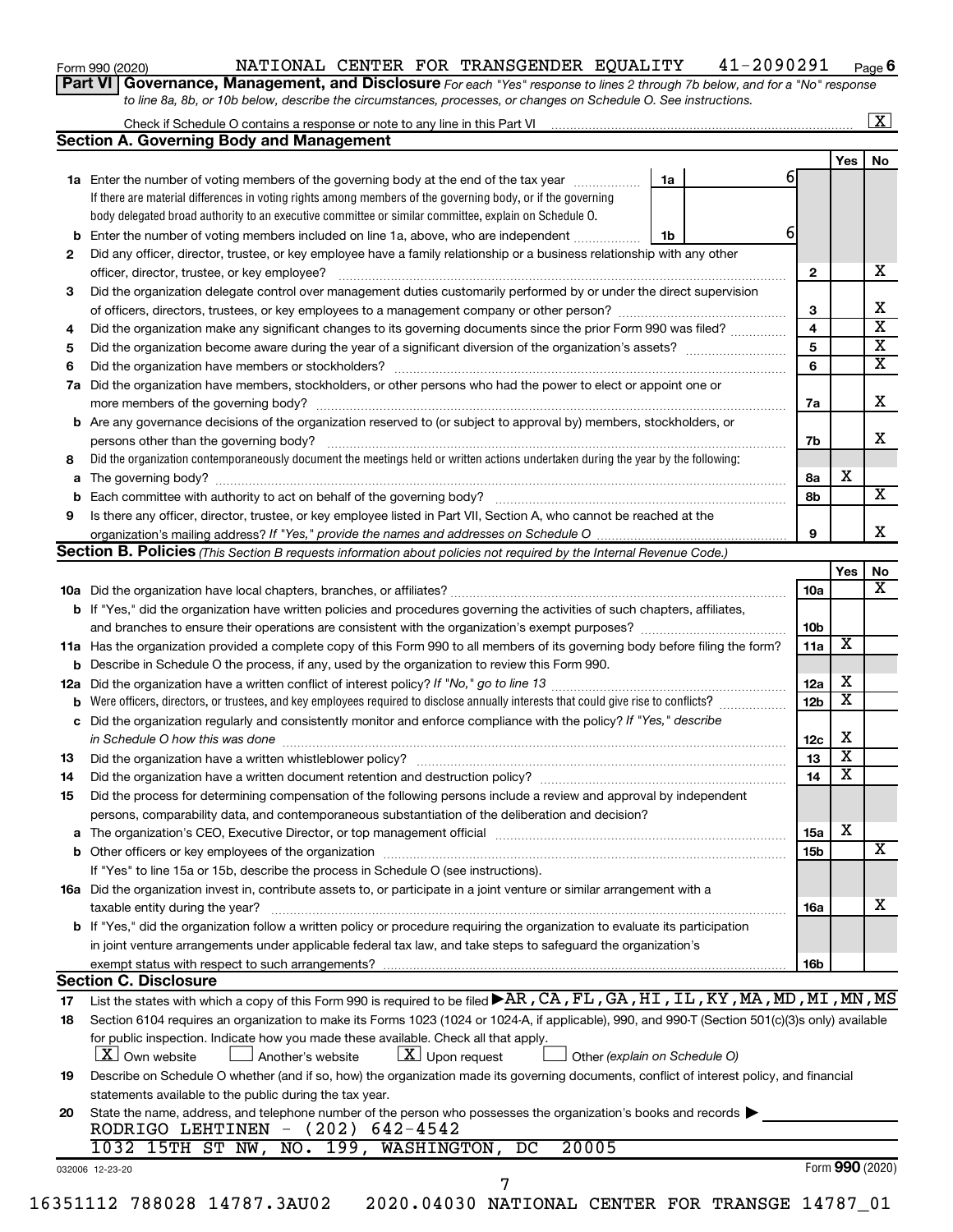**Part VII Compensation of Officers, Directors, Trustees, Key Employees, Highest Compensated Employees, and Independent Contractors**

Check if Schedule O contains a response or note to any line in this Part VII

**Section A. Officers, Directors, Trustees, Key Employees, and Highest Compensated Employees**

**1a**  Complete this table for all persons required to be listed. Report compensation for the calendar year ending with or within the organization's tax year.  $\bullet$  List all of the organization's current officers, directors, trustees (whether individuals or organizations), regardless of amount of compensation.

Enter -0- in columns (D), (E), and (F) if no compensation was paid.

**•** List all of the organization's current key employees, if any. See instructions for definition of "key employee."

• List the organization's five *current* highest compensated employees (other than an officer, director, trustee, or key employee) who received reportable compensation (Box 5 of Form W-2 and/or Box 7 of Form 1099-MISC) of more than \$100,000 from the organization and any related organizations.

 $\bullet$  List all of the organization's former officers, key employees, and highest compensated employees who received more than \$100,000 of reportable compensation from the organization and any related organizations.

**•** List all of the organization's former directors or trustees that received, in the capacity as a former director or trustee of the organization, more than \$10,000 of reportable compensation from the organization and any related organizations.

See instructions for the order in which to list the persons above.

Check this box if neither the organization nor any related organization compensated any current officer, director, or trustee.  $\Box$ 

| (A)                               | (B)                      | (C)                                     |                                                                  |             |              |                                  |        | (D)             | (E)             | (F)                         |
|-----------------------------------|--------------------------|-----------------------------------------|------------------------------------------------------------------|-------------|--------------|----------------------------------|--------|-----------------|-----------------|-----------------------------|
| Name and title                    | Average                  | Position<br>(do not check more than one |                                                                  |             |              |                                  |        | Reportable      | Reportable      | Estimated                   |
|                                   | hours per                |                                         | box, unless person is both an<br>officer and a director/trustee) |             |              |                                  |        | compensation    | compensation    | amount of                   |
|                                   | week                     |                                         |                                                                  |             |              |                                  |        | from            | from related    | other                       |
|                                   | (list any                |                                         |                                                                  |             |              |                                  |        | the             | organizations   | compensation                |
|                                   | hours for                |                                         |                                                                  |             |              |                                  |        | organization    | (W-2/1099-MISC) | from the                    |
|                                   | related<br>organizations |                                         |                                                                  |             |              |                                  |        | (W-2/1099-MISC) |                 | organization<br>and related |
|                                   | below                    |                                         |                                                                  |             |              |                                  |        |                 |                 | organizations               |
|                                   | line)                    | Individual trustee or director          | Institutional trustee                                            | Officer     | Key employee | Highest compensated<br> employee | Former |                 |                 |                             |
| MARA KEISLING<br>(1)              | 57.00                    |                                         |                                                                  |             |              |                                  |        |                 |                 |                             |
| EXECUTIVE DIRECTOR                | 3.00                     |                                         |                                                                  | $\mathbf X$ |              |                                  |        | 174,625.        | 0.              | 20,885.                     |
| LISA MOTTET<br>(2)                | 45.00                    |                                         |                                                                  |             |              |                                  |        |                 |                 |                             |
| DEPUTY EXEC DIR/SENIOR STRATEGIST | 1.00                     |                                         |                                                                  |             |              | X                                |        | 144,500.        | $\mathbf 0$ .   | 12,471.                     |
| RODRIGO LEHTINEN<br>(3)           | 57.00                    |                                         |                                                                  |             |              |                                  |        |                 |                 |                             |
| DEPUTY EXECUTIVE DIRECTOR         | 3.00                     |                                         |                                                                  |             |              | $\mathbf X$                      |        | 126,862.        | $\mathbf 0$ .   | 10,124.                     |
| <b>JAMALEA WESTERHOLD</b><br>(4)  | 41.00                    |                                         |                                                                  |             |              |                                  |        |                 |                 |                             |
| DIRECTOR OF DEVELOPMENT           | 3.00                     |                                         |                                                                  |             |              | $\mathbf x$                      |        | 119,333.        | $\mathbf 0$ .   | 10,566.                     |
| (5)<br><b>RACHEL SEE</b>          | 2.00                     |                                         |                                                                  |             |              |                                  |        |                 |                 |                             |
| PRESIDENT                         | 0.20                     | $\mathbf X$                             |                                                                  | $\mathbf X$ |              |                                  |        | $\mathbf 0$ .   | $\mathbf 0$ .   | $\boldsymbol{0}$ .          |
| <b>GRETCHEN RUCK</b><br>(6)       | 2.00                     |                                         |                                                                  |             |              |                                  |        |                 |                 |                             |
| TREASURER                         |                          | $\mathbf X$                             |                                                                  | $\mathbf X$ |              |                                  |        | $\mathbf 0$ .   | $\mathbf 0$ .   | $\mathbf 0$ .               |
| ALEXANDER GARNICK<br>(7)          | 0.50                     |                                         |                                                                  |             |              |                                  |        |                 |                 |                             |
| SECRETARY (FROM OCTOBER)          | 0.50                     | X                                       |                                                                  | $\mathbf X$ |              |                                  |        | $\mathbf 0$ .   | $\mathbf 0$ .   | $\mathbf 0$ .               |
| NICO QUINTANA<br>(8)              | 0.50                     |                                         |                                                                  |             |              |                                  |        |                 |                 |                             |
| SECRETARY (THRU SEPTEMBER)        |                          | $\mathbf X$                             |                                                                  | $\mathbf X$ |              |                                  |        | $\mathbf 0$ .   | $\mathbf 0$ .   | $\mathbf 0$ .               |
| (9)<br>SAMIR LUTHER               | 1.50                     |                                         |                                                                  |             |              |                                  |        |                 |                 |                             |
| <b>DIRECTOR</b>                   | 0.50                     | X                                       |                                                                  |             |              |                                  |        | $\mathbf 0$ .   | $\mathbf 0$ .   | $\mathbf 0$ .               |
| (10) ANDREA VON KAENEL            | 1.00                     |                                         |                                                                  |             |              |                                  |        |                 |                 |                             |
| <b>DIRECTOR</b>                   |                          | X                                       |                                                                  |             |              |                                  |        | $\mathbf 0$ .   | $\mathbf 0$ .   | $\mathbf 0$ .               |
| (11) ZHEN FONG-JONES              | 0.50                     |                                         |                                                                  |             |              |                                  |        |                 |                 |                             |
| <b>DIRECTOR</b>                   |                          | X                                       |                                                                  |             |              |                                  |        | 0.              | $\mathbf 0$ .   | 0.                          |
|                                   |                          |                                         |                                                                  |             |              |                                  |        |                 |                 |                             |
|                                   |                          |                                         |                                                                  |             |              |                                  |        |                 |                 |                             |
|                                   |                          |                                         |                                                                  |             |              |                                  |        |                 |                 |                             |
|                                   |                          |                                         |                                                                  |             |              |                                  |        |                 |                 |                             |
|                                   |                          |                                         |                                                                  |             |              |                                  |        |                 |                 |                             |
|                                   |                          |                                         |                                                                  |             |              |                                  |        |                 |                 |                             |
|                                   |                          |                                         |                                                                  |             |              |                                  |        |                 |                 |                             |
|                                   |                          |                                         |                                                                  |             |              |                                  |        |                 |                 |                             |
|                                   |                          |                                         |                                                                  |             |              |                                  |        |                 |                 |                             |
|                                   |                          |                                         |                                                                  |             |              |                                  |        |                 |                 |                             |
|                                   |                          |                                         |                                                                  |             |              |                                  |        |                 |                 |                             |
|                                   |                          |                                         |                                                                  |             |              |                                  |        |                 |                 | $\overline{\phantom{a}}$    |

032007 12-23-20

Form (2020) **990**

**7**

 $\Box$ 

8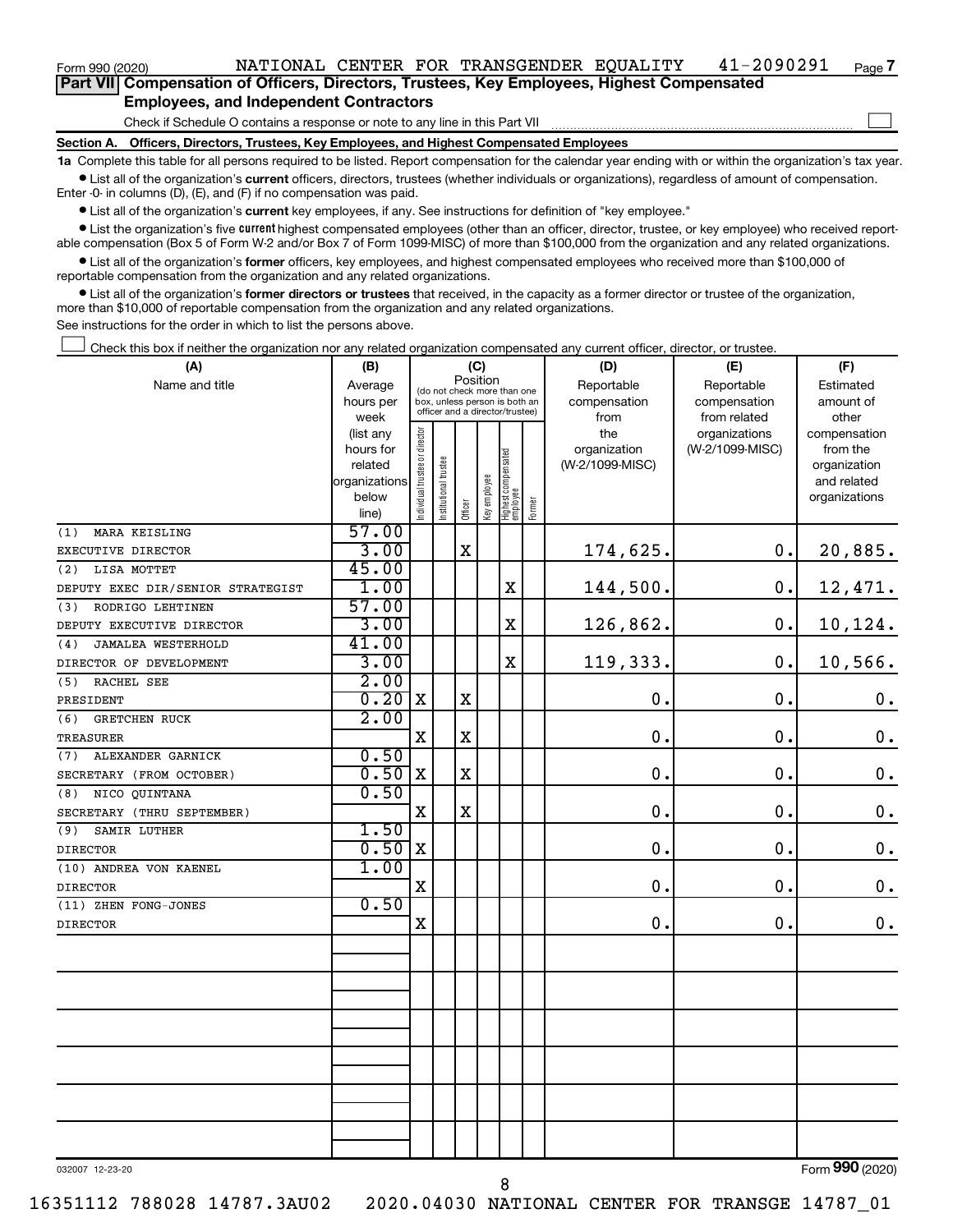|    | Form 990 (2020)                                                                                                                                                                                                                                                                                                                                   |                                                                      |                                |                                                                                                 |                         |                                  |        | NATIONAL CENTER FOR TRANSGENDER EQUALITY  | 41-2090291                                        |                                      |                 |                                                          | Page 8           |
|----|---------------------------------------------------------------------------------------------------------------------------------------------------------------------------------------------------------------------------------------------------------------------------------------------------------------------------------------------------|----------------------------------------------------------------------|--------------------------------|-------------------------------------------------------------------------------------------------|-------------------------|----------------------------------|--------|-------------------------------------------|---------------------------------------------------|--------------------------------------|-----------------|----------------------------------------------------------|------------------|
|    | Part VII Section A. Officers, Directors, Trustees, Key Employees, and Highest Compensated Employees (continued)                                                                                                                                                                                                                                   |                                                                      |                                |                                                                                                 |                         |                                  |        |                                           |                                                   |                                      |                 |                                                          |                  |
|    | (A)<br>Name and title                                                                                                                                                                                                                                                                                                                             | (B)<br>Average<br>hours per<br>week                                  |                                | (do not check more than one<br>box, unless person is both an<br>officer and a director/trustee) | (C)<br>Position         |                                  |        | (D)<br>Reportable<br>compensation<br>from | (E)<br>Reportable<br>compensation<br>from related |                                      |                 | (F)<br>Estimated<br>amount of<br>other                   |                  |
|    |                                                                                                                                                                                                                                                                                                                                                   | (list any<br>hours for<br>related<br>organizations<br>below<br>line) | Individual trustee or director | Institutional trustee                                                                           | Key employee<br>Officer | Highest compensated<br> employee | Former | the<br>organization<br>(W-2/1099-MISC)    | organizations<br>(W-2/1099-MISC)                  |                                      | compensation    | from the<br>organization<br>and related<br>organizations |                  |
|    |                                                                                                                                                                                                                                                                                                                                                   |                                                                      |                                |                                                                                                 |                         |                                  |        |                                           |                                                   |                                      |                 |                                                          |                  |
|    |                                                                                                                                                                                                                                                                                                                                                   |                                                                      |                                |                                                                                                 |                         |                                  |        |                                           |                                                   |                                      |                 |                                                          |                  |
|    |                                                                                                                                                                                                                                                                                                                                                   |                                                                      |                                |                                                                                                 |                         |                                  |        |                                           |                                                   |                                      |                 |                                                          |                  |
|    |                                                                                                                                                                                                                                                                                                                                                   |                                                                      |                                |                                                                                                 |                         |                                  |        |                                           |                                                   |                                      |                 |                                                          |                  |
|    |                                                                                                                                                                                                                                                                                                                                                   |                                                                      |                                |                                                                                                 |                         |                                  |        |                                           |                                                   |                                      |                 |                                                          |                  |
|    |                                                                                                                                                                                                                                                                                                                                                   |                                                                      |                                |                                                                                                 |                         |                                  |        |                                           |                                                   |                                      |                 |                                                          |                  |
|    |                                                                                                                                                                                                                                                                                                                                                   |                                                                      |                                |                                                                                                 |                         |                                  |        |                                           |                                                   |                                      |                 |                                                          |                  |
|    |                                                                                                                                                                                                                                                                                                                                                   |                                                                      |                                |                                                                                                 |                         |                                  |        |                                           |                                                   |                                      |                 |                                                          |                  |
|    | c Total from continuation sheets to Part VII, Section A manuscreen by                                                                                                                                                                                                                                                                             |                                                                      |                                |                                                                                                 |                         |                                  |        | 565, 320.<br>$\overline{0}$ .             |                                                   | $\overline{0}$ .<br>$\overline{0}$ . |                 | 54,046.                                                  | $\overline{0}$ . |
|    |                                                                                                                                                                                                                                                                                                                                                   |                                                                      |                                |                                                                                                 |                         |                                  |        | 565, 320.                                 |                                                   | $\overline{0}$ .                     |                 | 54,046.                                                  |                  |
| 2  | Total number of individuals (including but not limited to those listed above) who received more than \$100,000 of reportable<br>compensation from the organization $\blacktriangleright$                                                                                                                                                          |                                                                      |                                |                                                                                                 |                         |                                  |        |                                           |                                                   |                                      |                 |                                                          |                  |
| 3  | Did the organization list any former officer, director, trustee, key employee, or highest compensated employee on                                                                                                                                                                                                                                 |                                                                      |                                |                                                                                                 |                         |                                  |        |                                           |                                                   |                                      |                 | Yes                                                      | No               |
|    | line 1a? If "Yes," complete Schedule J for such individual manufactured contains and the set of the schedule J<br>For any individual listed on line 1a, is the sum of reportable compensation and other compensation from the organization<br>and related organizations greater than \$150,000? If "Yes," complete Schedule J for such individual |                                                                      |                                |                                                                                                 |                         |                                  |        |                                           |                                                   |                                      | 3<br>4          | х                                                        | х                |
| 5  | Did any person listed on line 1a receive or accrue compensation from any unrelated organization or individual for services                                                                                                                                                                                                                        |                                                                      |                                |                                                                                                 |                         |                                  |        |                                           |                                                   |                                      | 5               |                                                          | х                |
| 1. | <b>Section B. Independent Contractors</b><br>Complete this table for your five highest compensated independent contractors that received more than \$100,000 of compensation from                                                                                                                                                                 |                                                                      |                                |                                                                                                 |                         |                                  |        |                                           |                                                   |                                      |                 |                                                          |                  |
|    | the organization. Report compensation for the calendar year ending with or within the organization's tax year.                                                                                                                                                                                                                                    | (A)                                                                  |                                |                                                                                                 |                         |                                  |        | (B)                                       |                                                   |                                      | (C)             |                                                          |                  |
|    |                                                                                                                                                                                                                                                                                                                                                   | Name and business address                                            |                                |                                                                                                 |                         |                                  |        | Description of services                   |                                                   |                                      | Compensation    |                                                          |                  |
|    | SOCIAL JUSTICE SYNERGY<br>1447 RIDGE PL SE, WASHINGTON, DC 20020                                                                                                                                                                                                                                                                                  |                                                                      |                                |                                                                                                 |                         |                                  |        | CONSULTING SERVICES                       |                                                   |                                      | 240,000.        |                                                          |                  |
|    |                                                                                                                                                                                                                                                                                                                                                   |                                                                      |                                |                                                                                                 |                         |                                  |        |                                           |                                                   |                                      |                 |                                                          |                  |
|    |                                                                                                                                                                                                                                                                                                                                                   |                                                                      |                                |                                                                                                 |                         |                                  |        |                                           |                                                   |                                      |                 |                                                          |                  |
|    |                                                                                                                                                                                                                                                                                                                                                   |                                                                      |                                |                                                                                                 |                         |                                  |        |                                           |                                                   |                                      |                 |                                                          |                  |
| 2  | Total number of independent contractors (including but not limited to those listed above) who received more than                                                                                                                                                                                                                                  |                                                                      |                                |                                                                                                 |                         |                                  |        |                                           |                                                   |                                      |                 |                                                          |                  |
|    | \$100,000 of compensation from the organization                                                                                                                                                                                                                                                                                                   |                                                                      |                                |                                                                                                 |                         | 1                                |        |                                           |                                                   |                                      | Form 990 (2020) |                                                          |                  |

| 032008 12-23-20 |
|-----------------|
|                 |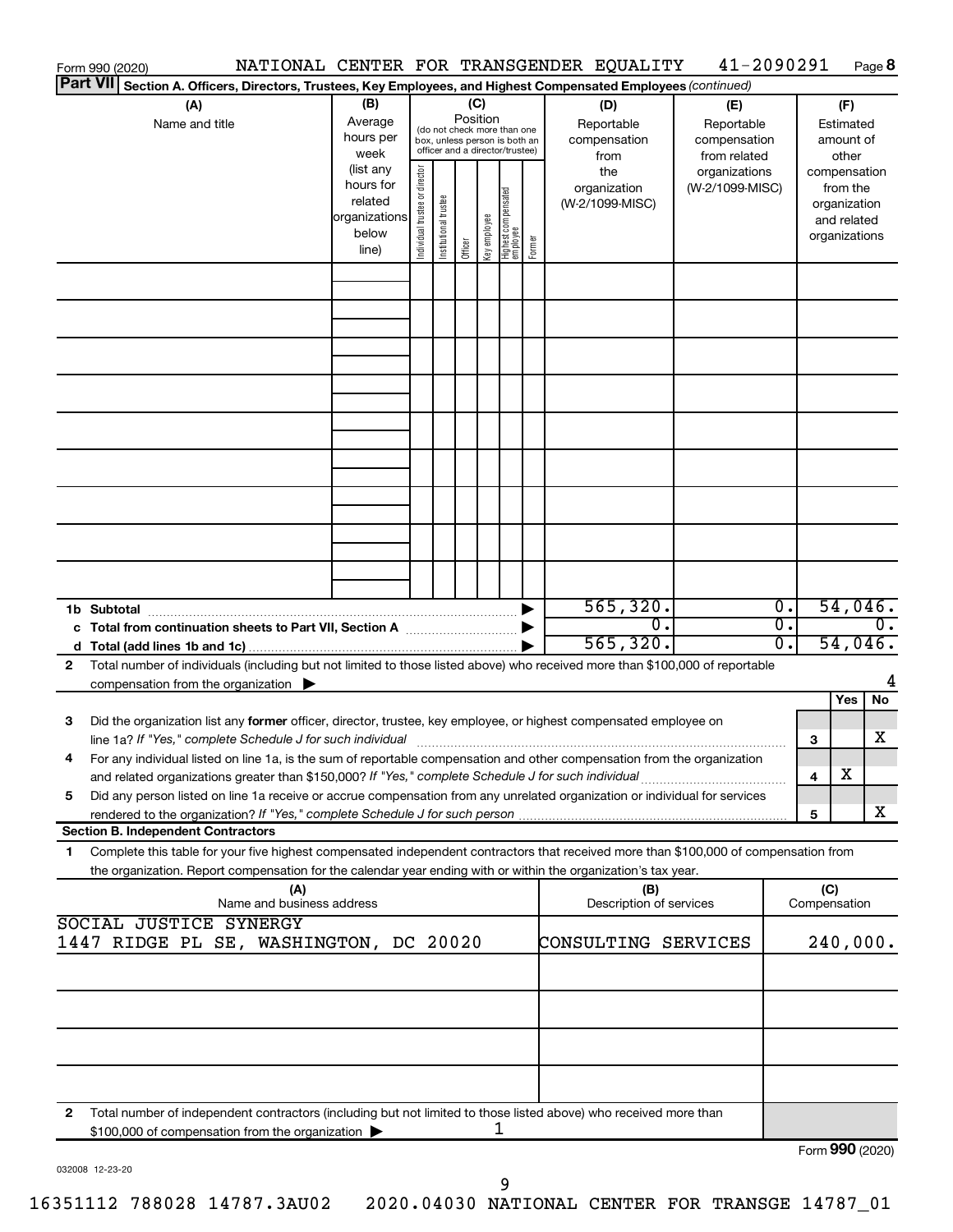|                                                           |      |         | NATIONAL CENTER FOR TRANSGENDER EQUALITY<br>Form 990 (2020)                        |                                |                       |                      |                                              | 41-2090291                                      | Page 9                                                          |
|-----------------------------------------------------------|------|---------|------------------------------------------------------------------------------------|--------------------------------|-----------------------|----------------------|----------------------------------------------|-------------------------------------------------|-----------------------------------------------------------------|
| <b>Part VIII</b>                                          |      |         | <b>Statement of Revenue</b>                                                        |                                |                       |                      |                                              |                                                 |                                                                 |
|                                                           |      |         |                                                                                    |                                |                       |                      |                                              |                                                 |                                                                 |
|                                                           |      |         |                                                                                    |                                |                       | (A)<br>Total revenue | (B)<br>Related or exempt<br>function revenue | $\overline{C}$<br>Unrelated<br>business revenue | (D)<br>Revenue excluded<br>from tax under<br>sections 512 - 514 |
|                                                           |      |         | 1a<br>1 a Federated campaigns                                                      |                                | 3,087.                |                      |                                              |                                                 |                                                                 |
| Contributions, Gifts, Grants<br>and Other Similar Amounts |      |         | 1 <sub>b</sub><br><b>b</b> Membership dues<br>$\ldots \ldots \ldots \ldots \ldots$ |                                |                       |                      |                                              |                                                 |                                                                 |
|                                                           |      |         | 1 <sub>c</sub><br>c Fundraising events                                             |                                |                       |                      |                                              |                                                 |                                                                 |
|                                                           |      |         | 1 <sub>d</sub><br>d Related organizations                                          |                                |                       |                      |                                              |                                                 |                                                                 |
|                                                           |      |         | 1e<br>e Government grants (contributions)                                          | 147,506.                       |                       |                      |                                              |                                                 |                                                                 |
|                                                           |      |         | f All other contributions, gifts, grants, and                                      |                                |                       |                      |                                              |                                                 |                                                                 |
|                                                           |      |         | 1f<br>similar amounts not included above                                           | 1,969,708.                     |                       |                      |                                              |                                                 |                                                                 |
|                                                           |      |         | 1g   \$<br>Noncash contributions included in lines 1a-1f                           | 28, 241.                       |                       |                      |                                              |                                                 |                                                                 |
|                                                           |      |         |                                                                                    |                                | $\blacktriangleright$ | $\vert 2$ ,120,301.  |                                              |                                                 |                                                                 |
|                                                           |      |         |                                                                                    | <b>Business Code</b><br>611430 |                       | 90.                  | 90.                                          |                                                 |                                                                 |
| Program Service<br>Revenue                                | 2a   |         | SPEAKING AND TRAINING                                                              |                                |                       |                      |                                              |                                                 |                                                                 |
|                                                           |      | b       |                                                                                    |                                |                       |                      |                                              |                                                 |                                                                 |
|                                                           |      | с       | the control of the control of the control of the control of the control of         |                                |                       |                      |                                              |                                                 |                                                                 |
|                                                           |      | d       | the control of the control of the control of the control of the control of         |                                |                       |                      |                                              |                                                 |                                                                 |
|                                                           |      | е<br>f. | All other program service revenue                                                  |                                |                       |                      |                                              |                                                 |                                                                 |
|                                                           |      |         |                                                                                    |                                | ▶                     | 90.                  |                                              |                                                 |                                                                 |
|                                                           | 3    |         | Investment income (including dividends, interest, and                              |                                |                       |                      |                                              |                                                 |                                                                 |
|                                                           |      |         |                                                                                    |                                | ▶                     | 24, 273.             |                                              |                                                 | 24, 273.                                                        |
|                                                           | 4    |         | Income from investment of tax-exempt bond proceeds                                 |                                |                       |                      |                                              |                                                 |                                                                 |
|                                                           | 5    |         |                                                                                    |                                |                       |                      |                                              |                                                 |                                                                 |
|                                                           |      |         | (i) Real                                                                           | (ii) Personal                  |                       |                      |                                              |                                                 |                                                                 |
|                                                           |      |         | 28, 293.<br> 6a <br>6 a Gross rents                                                |                                |                       |                      |                                              |                                                 |                                                                 |
|                                                           |      |         | $\overline{0}$ .<br>6 <sub>b</sub><br><b>b</b> Less: rental expenses               |                                |                       |                      |                                              |                                                 |                                                                 |
|                                                           |      |         | 28, 293.<br>6c<br>c Rental income or (loss)                                        |                                |                       |                      |                                              |                                                 |                                                                 |
|                                                           |      |         | d Net rental income or (loss)                                                      |                                | ▶                     | 28, 293.             |                                              |                                                 | 28, 293.                                                        |
|                                                           |      |         | (i) Securities<br>7 a Gross amount from sales of                                   | (ii) Other                     |                       |                      |                                              |                                                 |                                                                 |
|                                                           |      |         | 36,019.<br>assets other than inventory<br>7a                                       |                                |                       |                      |                                              |                                                 |                                                                 |
|                                                           |      |         | <b>b</b> Less: cost or other basis                                                 |                                |                       |                      |                                              |                                                 |                                                                 |
| evenue                                                    |      |         | 34,654.<br> 7b <br>and sales expenses                                              |                                |                       |                      |                                              |                                                 |                                                                 |
|                                                           |      |         | 1,365.<br>7c<br>c Gain or (loss)                                                   |                                |                       |                      |                                              |                                                 |                                                                 |
|                                                           |      |         |                                                                                    |                                |                       | 1,365.               |                                              |                                                 | 1,365.                                                          |
| Other F                                                   |      |         | 8 a Gross income from fundraising events (not                                      |                                |                       |                      |                                              |                                                 |                                                                 |
|                                                           |      |         | including \$                                                                       |                                |                       |                      |                                              |                                                 |                                                                 |
|                                                           |      |         | contributions reported on line 1c). See                                            |                                |                       |                      |                                              |                                                 |                                                                 |
|                                                           |      |         | 8b<br>b Less: direct expenses                                                      |                                |                       |                      |                                              |                                                 |                                                                 |
|                                                           |      |         | c Net income or (loss) from fundraising events                                     |                                | ▶                     |                      |                                              |                                                 |                                                                 |
|                                                           |      |         | 9 a Gross income from gaming activities. See                                       |                                |                       |                      |                                              |                                                 |                                                                 |
|                                                           |      |         |                                                                                    |                                |                       |                      |                                              |                                                 |                                                                 |
|                                                           |      |         | l 9b∣                                                                              |                                |                       |                      |                                              |                                                 |                                                                 |
|                                                           |      |         | c Net income or (loss) from gaming activities                                      |                                | ▶                     |                      |                                              |                                                 |                                                                 |
|                                                           |      |         | 10 a Gross sales of inventory, less returns                                        |                                |                       |                      |                                              |                                                 |                                                                 |
|                                                           |      |         |                                                                                    |                                |                       |                      |                                              |                                                 |                                                                 |
|                                                           |      |         | 10 <sub>b</sub><br><b>b</b> Less: cost of goods sold                               |                                |                       |                      |                                              |                                                 |                                                                 |
|                                                           |      |         | c Net income or (loss) from sales of inventory                                     |                                | ▶                     |                      |                                              |                                                 |                                                                 |
|                                                           |      |         |                                                                                    | <b>Business Code</b>           |                       |                      |                                              |                                                 |                                                                 |
| Miscellaneous<br>Revenue                                  | 11 a |         | the control of the control of the control of the control of the control of         |                                |                       |                      |                                              |                                                 |                                                                 |
|                                                           |      | b       |                                                                                    |                                |                       |                      |                                              |                                                 |                                                                 |
|                                                           |      | c       | the control of the control of the control of the control of                        |                                |                       |                      |                                              |                                                 |                                                                 |
|                                                           |      |         |                                                                                    | 900099                         |                       | 756.                 |                                              |                                                 | 756.                                                            |
|                                                           |      |         |                                                                                    |                                |                       | 756.                 |                                              |                                                 |                                                                 |
|                                                           | 12   |         |                                                                                    |                                | $\blacktriangleright$ | 2, 175, 078.         | 90.                                          | $\overline{0}$ .                                | 54,687.                                                         |
| 032009 12-23-20                                           |      |         |                                                                                    |                                |                       |                      |                                              |                                                 | Form 990 (2020)                                                 |

10

<sup>16351112 788028 14787.3</sup>AU02 2020.04030 NATIONAL CENTER FOR TRANSGE 14787\_01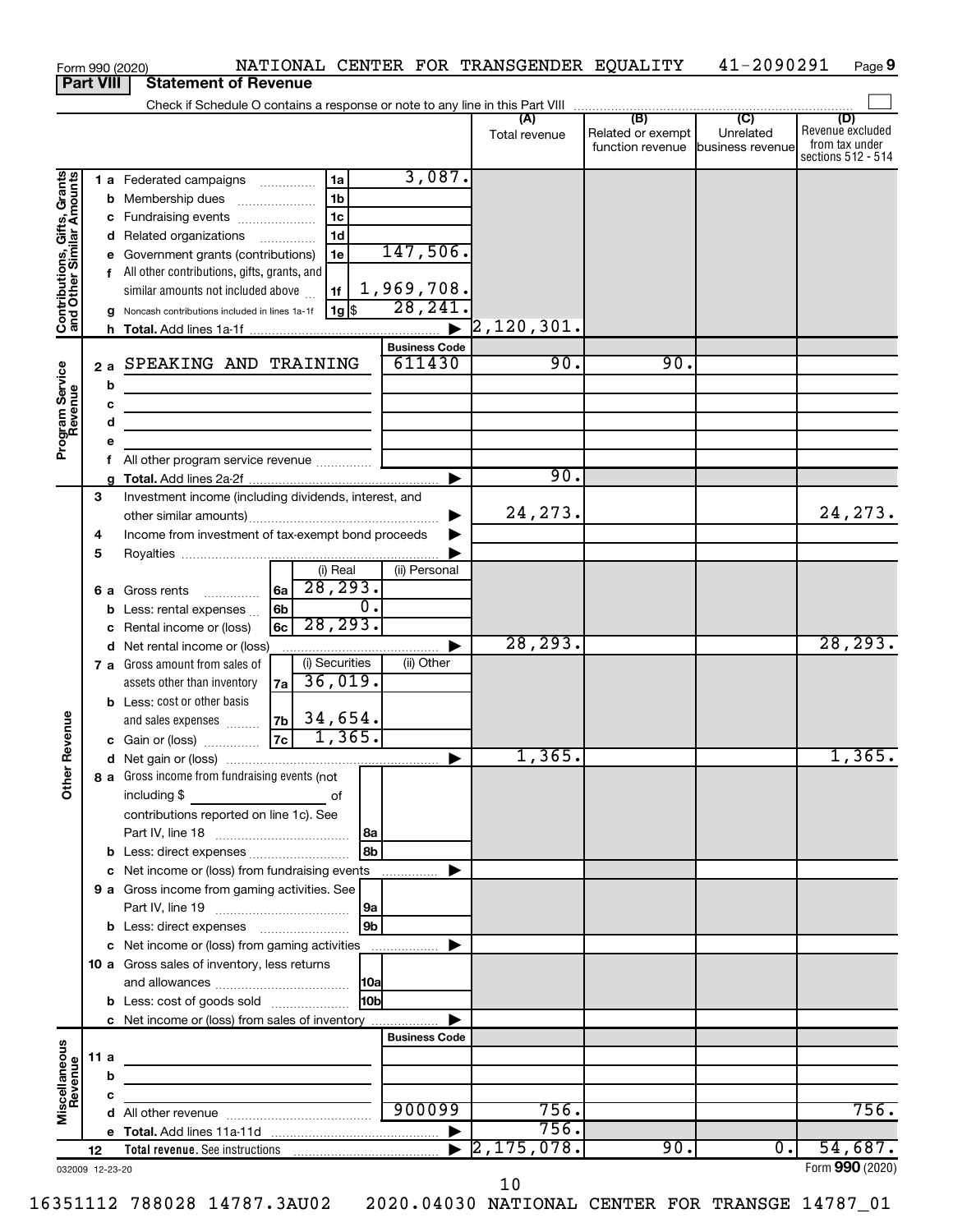#### Form 990 (2020) NATIONAL CENTER FOR TRANSGENDER EQUALITY 41-2090291 Page 41-2090291 Page 10 **Part IX Statement of Functional Expenses**

*Section 501(c)(3) and 501(c)(4) organizations must complete all columns. All other organizations must complete column (A).*

|              | Check if Schedule O contains a response or note to any line in this Part IX                          |                       |                                    |                                           | $\mathbf{X}$                   |
|--------------|------------------------------------------------------------------------------------------------------|-----------------------|------------------------------------|-------------------------------------------|--------------------------------|
|              | Do not include amounts reported on lines 6b,<br>7b, 8b, 9b, and 10b of Part VIII.                    | (A)<br>Total expenses | (B)<br>Program service<br>expenses | (C)<br>Management and<br>general expenses | (D)<br>Fundraising<br>expenses |
| 1.           | Grants and other assistance to domestic organizations                                                |                       |                                    |                                           |                                |
|              | and domestic governments. See Part IV, line 21                                                       | 10,000.               | 10,000.                            |                                           |                                |
| $\mathbf{2}$ | Grants and other assistance to domestic                                                              |                       |                                    |                                           |                                |
|              | individuals. See Part IV, line 22                                                                    |                       |                                    |                                           |                                |
| 3            | Grants and other assistance to foreign                                                               |                       |                                    |                                           |                                |
|              | organizations, foreign governments, and foreign                                                      |                       |                                    |                                           |                                |
|              | individuals. See Part IV, lines 15 and 16                                                            |                       |                                    |                                           |                                |
| 4            | Benefits paid to or for members                                                                      |                       |                                    |                                           |                                |
| 5            | Compensation of current officers, directors,                                                         |                       |                                    |                                           |                                |
|              | trustees, and key employees                                                                          | 195,510.              | 113,396.                           | 74,294.                                   | 7,820.                         |
| 6            | Compensation not included above to disqualified                                                      |                       |                                    |                                           |                                |
|              | persons (as defined under section 4958(f)(1)) and                                                    |                       |                                    |                                           |                                |
|              | persons described in section 4958(c)(3)(B)                                                           |                       |                                    |                                           |                                |
| 7            | Other salaries and wages                                                                             | 704,883.              | 433,923.                           | 173,394.                                  | 97,566.                        |
| 8            | Pension plan accruals and contributions (include                                                     |                       |                                    |                                           |                                |
|              | section 401(k) and 403(b) employer contributions)                                                    | 19,941.               | 12,121.                            | 5,486.                                    | 2,334.                         |
| 9            |                                                                                                      | 67, 192.              | 40,844.                            | 18,483.                                   | 7,865.                         |
| 10           |                                                                                                      | 68, 817.              | 41,832.                            | 18,931.                                   | 8,054.                         |
| 11           | Fees for services (nonemployees):                                                                    |                       |                                    |                                           |                                |
|              |                                                                                                      |                       |                                    |                                           |                                |
| b            |                                                                                                      | 300.                  | 300.                               |                                           |                                |
| c            |                                                                                                      | 62, 233.              | 5,008.                             | 57,225.                                   |                                |
| d            |                                                                                                      |                       |                                    |                                           |                                |
| e            | Professional fundraising services. See Part IV, line 17                                              |                       |                                    |                                           |                                |
| f            | Investment management fees                                                                           | 150.                  |                                    | 150.                                      |                                |
| $\mathbf{q}$ | Other. (If line 11g amount exceeds 10% of line 25,                                                   |                       |                                    |                                           |                                |
|              | column (A) amount, list line 11g expenses on Sch O.)                                                 | 618,999.              | 439,227.                           | 145,269.                                  | 34,503.                        |
| 12           |                                                                                                      | 150.                  | 150.                               |                                           |                                |
| 13           |                                                                                                      | 20,947.               | 3,190.<br>52,914.                  | 17,514.                                   | 243.<br>7,509.                 |
| 14           |                                                                                                      | 76,461.               |                                    | 16,038.                                   |                                |
| 15           |                                                                                                      | 162,492.              | 98,063.                            | 45,578.                                   | 18,851.                        |
| 16           |                                                                                                      | 9,806.                | 9,287.                             | 264.                                      | 255.                           |
| 17           |                                                                                                      |                       |                                    |                                           |                                |
| 18           | Payments of travel or entertainment expenses                                                         |                       |                                    |                                           |                                |
|              | for any federal, state, or local public officials                                                    | 3,577.                | 45.                                | 1,480.                                    | 2,052.                         |
| 19           | Conferences, conventions, and meetings                                                               |                       |                                    |                                           |                                |
| 20<br>21     | Interest                                                                                             |                       |                                    |                                           |                                |
| 22           | Depreciation, depletion, and amortization                                                            | 6,840.                | 4,342.                             | 1,493.                                    | 1,005.                         |
| 23           | Insurance                                                                                            | 5,505.                | 1,042.                             | 4,261.                                    | 202.                           |
| 24           | Other expenses. Itemize expenses not covered                                                         |                       |                                    |                                           |                                |
|              | above (List miscellaneous expenses on line 24e. If                                                   |                       |                                    |                                           |                                |
|              | line 24e amount exceeds 10% of line 25, column (A)<br>amount, list line 24e expenses on Schedule O.) |                       |                                    |                                           |                                |
| a            | PRINTING AND PUBLICATIO                                                                              | 29,851.               | 18,369.                            | 156.                                      | 11,326.                        |
| b            | DUES AND SUBSCRIPTIONS                                                                               | 3,777.                | 2,700.                             | 262.                                      | 815.                           |
| c            |                                                                                                      |                       |                                    |                                           |                                |
| d            |                                                                                                      |                       |                                    |                                           |                                |
| е            | All other expenses                                                                                   | 34,724.               | 21,920.                            | 5,410.                                    | 7,394.                         |
| 25           | Total functional expenses. Add lines 1 through 24e                                                   | 2, 102, 155.          | 1,308,673.                         | 585,688.                                  | 207,794.                       |
| 26           | Joint costs. Complete this line only if the organization                                             |                       |                                    |                                           |                                |
|              | reported in column (B) joint costs from a combined                                                   |                       |                                    |                                           |                                |
|              | educational campaign and fundraising solicitation.                                                   |                       |                                    |                                           |                                |
|              | Check here $\blacktriangleright$<br>if following SOP 98-2 (ASC 958-720)                              |                       |                                    |                                           |                                |

032010 12-23-20

Form (2020) **990**

11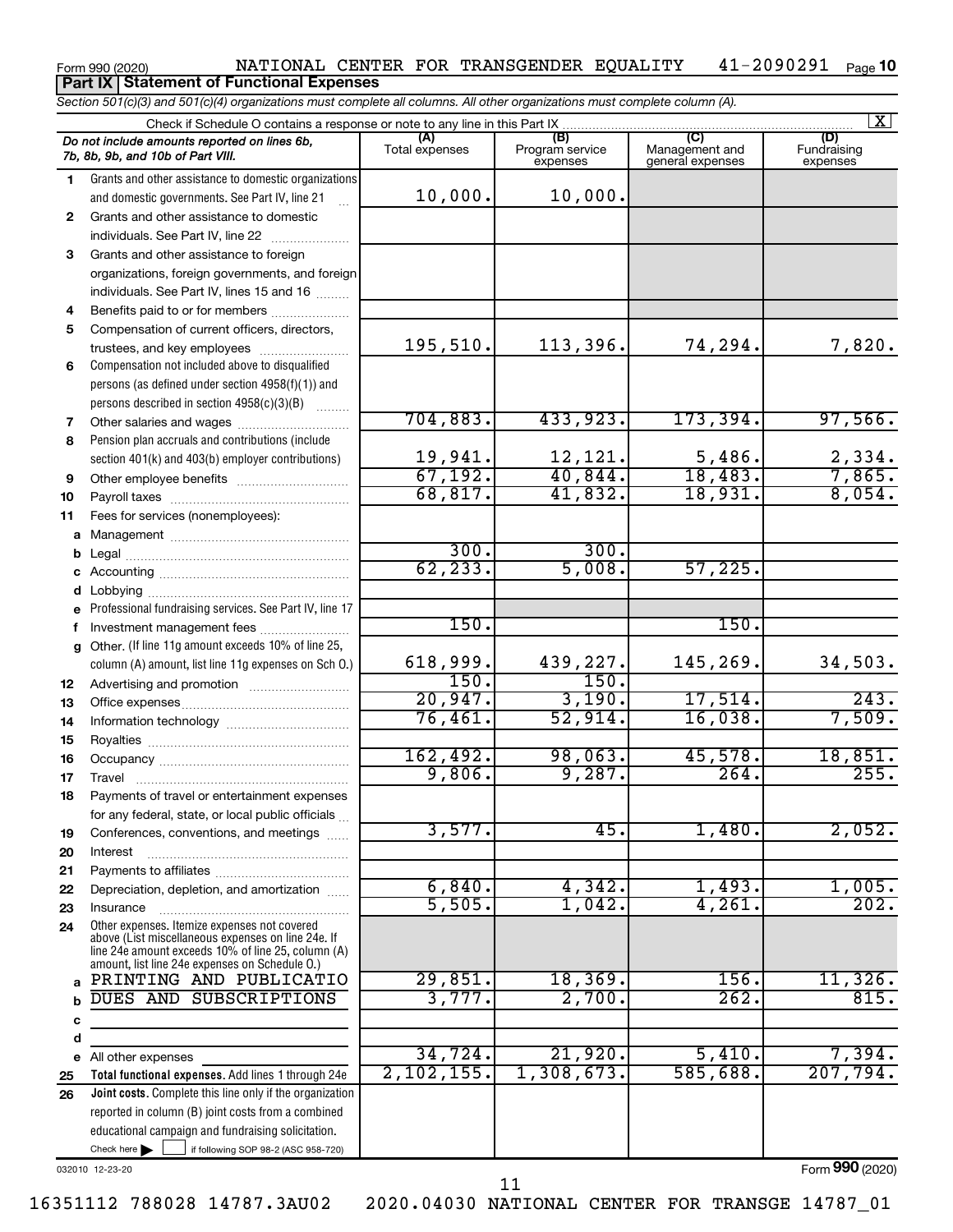#### 16351112 788028 14787.3AU02 2020.04030 NATIONAL CENTER FOR TRANSGE 14787\_01 12

Form 990 (2020) **Part X Balance Sheet** 

| 21004 |  | NATIONAL CENTER FOR TRANSGENDER EQUALITY | $41 - 2090291$ Page 11 |  |
|-------|--|------------------------------------------|------------------------|--|
|       |  |                                          |                        |  |

|                             |          |                                                                                                        |     |                | (A)<br>Beginning of year |                         | (B)<br>End of year |
|-----------------------------|----------|--------------------------------------------------------------------------------------------------------|-----|----------------|--------------------------|-------------------------|--------------------|
|                             | 1        |                                                                                                        |     |                | 742, 911.                | $\mathbf{1}$            | 1, 112, 260.       |
|                             | 2        |                                                                                                        |     |                | 2,144,174.               | $\mathbf{2}$            | 2,373,769.         |
|                             | З        |                                                                                                        |     |                | 1,096,857.               | $\mathbf{3}$            | 608, 423.          |
|                             | 4        |                                                                                                        |     |                | 1,504.                   | $\overline{\mathbf{4}}$ | 1,032.             |
|                             | 5        | Loans and other receivables from any current or former officer, director,                              |     |                |                          |                         |                    |
|                             |          | trustee, key employee, creator or founder, substantial contributor, or 35%                             |     |                |                          |                         |                    |
|                             |          |                                                                                                        |     |                |                          | 5                       |                    |
|                             | 6        | Loans and other receivables from other disqualified persons (as defined                                |     |                |                          |                         |                    |
|                             |          | under section $4958(f)(1)$ , and persons described in section $4958(c)(3)(B)$                          |     | $\overline{a}$ |                          | 6                       |                    |
|                             | 7        |                                                                                                        |     |                |                          | $\overline{7}$          |                    |
| Assets                      | 8        |                                                                                                        |     |                |                          | 8                       |                    |
|                             | 9        | Prepaid expenses and deferred charges                                                                  |     |                | 49,746.                  | 9                       | 60, 338.           |
|                             |          | 10a Land, buildings, and equipment: cost or other                                                      |     |                |                          |                         |                    |
|                             |          | basis. Complete Part VI of Schedule D  10a                                                             |     | 47,089.        |                          |                         |                    |
|                             |          | <b>b</b> Less: accumulated depreciation                                                                | 10b | 40,893.        | 13,038.                  | 10 <sub>c</sub>         | 6,196.             |
|                             | 11       |                                                                                                        |     |                | 4,303.                   | 11                      | $\overline{0}$ .   |
|                             | 12       |                                                                                                        |     |                |                          | 12                      |                    |
|                             | 13       |                                                                                                        |     |                |                          | 13                      |                    |
|                             | 14       |                                                                                                        |     |                |                          | 14                      |                    |
|                             | 15       |                                                                                                        |     |                | 110, 189.                | 15                      | 47,226.            |
|                             | 16       |                                                                                                        |     |                | 4, 162, 722.             | 16                      | 4, 209, 244.       |
|                             | 17       |                                                                                                        |     |                | 130, 132.                | 17                      | 101, 769.          |
|                             | 18       |                                                                                                        |     |                |                          | 18                      |                    |
|                             | 19       |                                                                                                        |     |                |                          | 19                      | 964.               |
|                             | 20       |                                                                                                        |     |                |                          | 20                      |                    |
|                             | 21       | Escrow or custodial account liability. Complete Part IV of Schedule D                                  |     |                |                          | 21                      |                    |
|                             | 22       | Loans and other payables to any current or former officer, director,                                   |     |                |                          |                         |                    |
| Liabilities                 |          | trustee, key employee, creator or founder, substantial contributor, or 35%                             |     |                |                          |                         |                    |
|                             |          |                                                                                                        |     |                |                          | 22                      |                    |
|                             | 23       | Secured mortgages and notes payable to unrelated third parties                                         |     |                |                          | 23                      |                    |
|                             | 24       | Unsecured notes and loans payable to unrelated third parties                                           |     |                |                          | 24                      |                    |
|                             | 25       | Other liabilities (including federal income tax, payables to related third                             |     |                |                          |                         |                    |
|                             |          | parties, and other liabilities not included on lines 17-24). Complete Part X                           |     |                | 10, 353.                 |                         | 1,866.             |
|                             |          | of Schedule D                                                                                          |     |                | $140, 485.$ 26           | 25                      | 104,599.           |
|                             | 26       |                                                                                                        |     |                |                          |                         |                    |
|                             |          | Organizations that follow FASB ASC 958, check here $\blacktriangleright \lfloor \underline{X} \rfloor$ |     |                |                          |                         |                    |
|                             |          | and complete lines 27, 28, 32, and 33.                                                                 |     |                | 2,347,527.               | 27                      | 2,684,507.         |
|                             | 27<br>28 |                                                                                                        |     |                | 1,674,710.               | 28                      | 1,420,138.         |
|                             |          | Organizations that do not follow FASB ASC 958, check here $\blacktriangleright$                        |     |                |                          |                         |                    |
|                             |          | and complete lines 29 through 33.                                                                      |     |                |                          |                         |                    |
| Net Assets or Fund Balances | 29       |                                                                                                        |     |                |                          | 29                      |                    |
|                             | 30       | Paid-in or capital surplus, or land, building, or equipment fund                                       |     |                |                          | 30                      |                    |
|                             | 31       | Retained earnings, endowment, accumulated income, or other funds                                       |     |                |                          | 31                      |                    |
|                             | 32       |                                                                                                        |     |                | 4,022,237.               | 32                      | 4, 104, 645.       |
|                             | 33       |                                                                                                        |     |                | 4, 162, 722.             | 33                      | 4, 209, 244.       |
|                             |          |                                                                                                        |     |                |                          |                         |                    |

Form (2020) **990**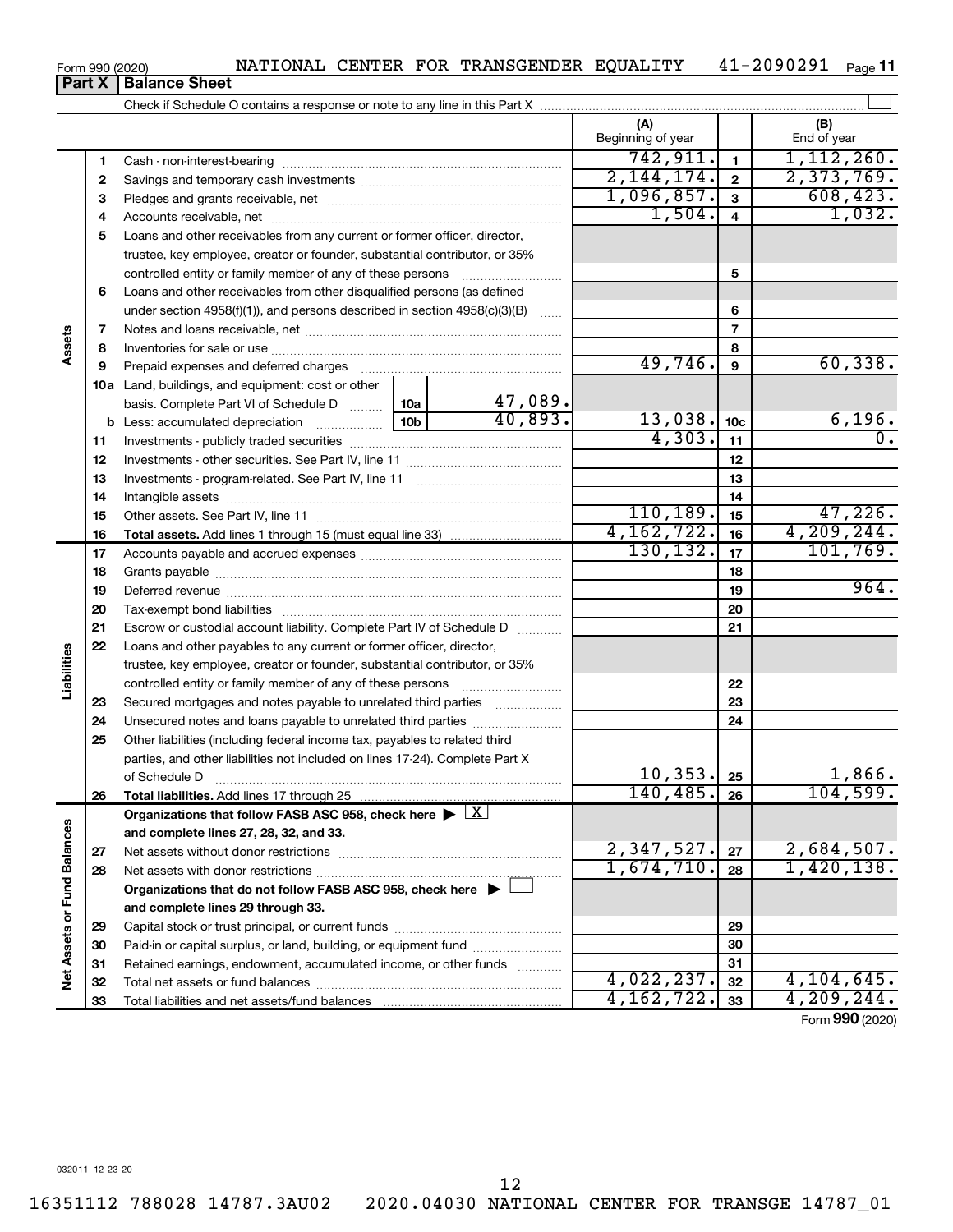|    | NATIONAL CENTER FOR TRANSGENDER EQUALITY<br>Form 990 (2020)                                                                          |                | 41-2090291     |            | Page 12          |
|----|--------------------------------------------------------------------------------------------------------------------------------------|----------------|----------------|------------|------------------|
|    | Part XI<br><b>Reconciliation of Net Assets</b>                                                                                       |                |                |            |                  |
|    |                                                                                                                                      |                |                |            |                  |
|    |                                                                                                                                      |                |                |            |                  |
| 1  |                                                                                                                                      | $\mathbf{1}$   | 2,175,078.     |            |                  |
| 2  |                                                                                                                                      | $\mathbf{2}$   | 2,102,155.     |            |                  |
| 3  | Revenue less expenses. Subtract line 2 from line 1                                                                                   | 3              |                |            | 72,923.          |
| 4  |                                                                                                                                      | 4              | 4,022,237.     |            |                  |
| 5  |                                                                                                                                      | 5              |                |            | 9,485.           |
| 6  |                                                                                                                                      | 6              |                |            |                  |
| 7  | Investment expenses www.communication.com/www.communication.com/www.communication.com/www.com                                        | $\overline{7}$ |                |            |                  |
| 8  | Prior period adjustments www.communication.communication.communication.com/news-managements                                          | 8              |                |            |                  |
| 9  | Other changes in net assets or fund balances (explain on Schedule O)                                                                 | 9              |                |            | $\overline{0}$ . |
| 10 | Net assets or fund balances at end of year. Combine lines 3 through 9 (must equal Part X, line 32,                                   |                |                |            |                  |
|    |                                                                                                                                      | 10             | 4,104,645.     |            |                  |
|    | Part XII Financial Statements and Reporting                                                                                          |                |                |            |                  |
|    |                                                                                                                                      |                |                |            |                  |
|    |                                                                                                                                      |                |                | <b>Yes</b> | <b>No</b>        |
| 1. | Accounting method used to prepare the Form 990: $\Box$ Cash $\Box X$ Accrual<br>$\Box$ Other                                         |                |                |            |                  |
|    | If the organization changed its method of accounting from a prior year or checked "Other," explain in Schedule O.                    |                |                |            |                  |
|    |                                                                                                                                      |                | 2a             |            | X                |
|    | If "Yes," check a box below to indicate whether the financial statements for the year were compiled or reviewed on a                 |                |                |            |                  |
|    | separate basis, consolidated basis, or both:                                                                                         |                |                |            |                  |
|    | Both consolidated and separate basis<br>Separate basis<br>Consolidated basis                                                         |                |                |            |                  |
|    |                                                                                                                                      |                | 2 <sub>b</sub> | х          |                  |
|    | If "Yes," check a box below to indicate whether the financial statements for the year were audited on a separate basis,              |                |                |            |                  |
|    | consolidated basis, or both:                                                                                                         |                |                |            |                  |
|    | $\lfloor \underline{X} \rfloor$ Consolidated basis<br>Both consolidated and separate basis<br>Separate basis                         |                |                |            |                  |
|    | c If "Yes" to line 2a or 2b, does the organization have a committee that assumes responsibility for oversight of the audit,          |                |                |            |                  |
|    |                                                                                                                                      |                | 2c             |            | X                |
|    | If the organization changed either its oversight process or selection process during the tax year, explain on Schedule O.            |                |                |            |                  |
|    | 3a As a result of a federal award, was the organization required to undergo an audit or audits as set forth in the Single Audit      |                |                |            |                  |
|    | Act and OMB Circular A-133?                                                                                                          |                | 3a             |            | x                |
|    | <b>b</b> If "Yes," did the organization undergo the required audit or audits? If the organization did not undergo the required audit |                |                |            |                  |
|    |                                                                                                                                      |                | 3b             | $\sim$     |                  |

Form (2020) **990**

032012 12-23-20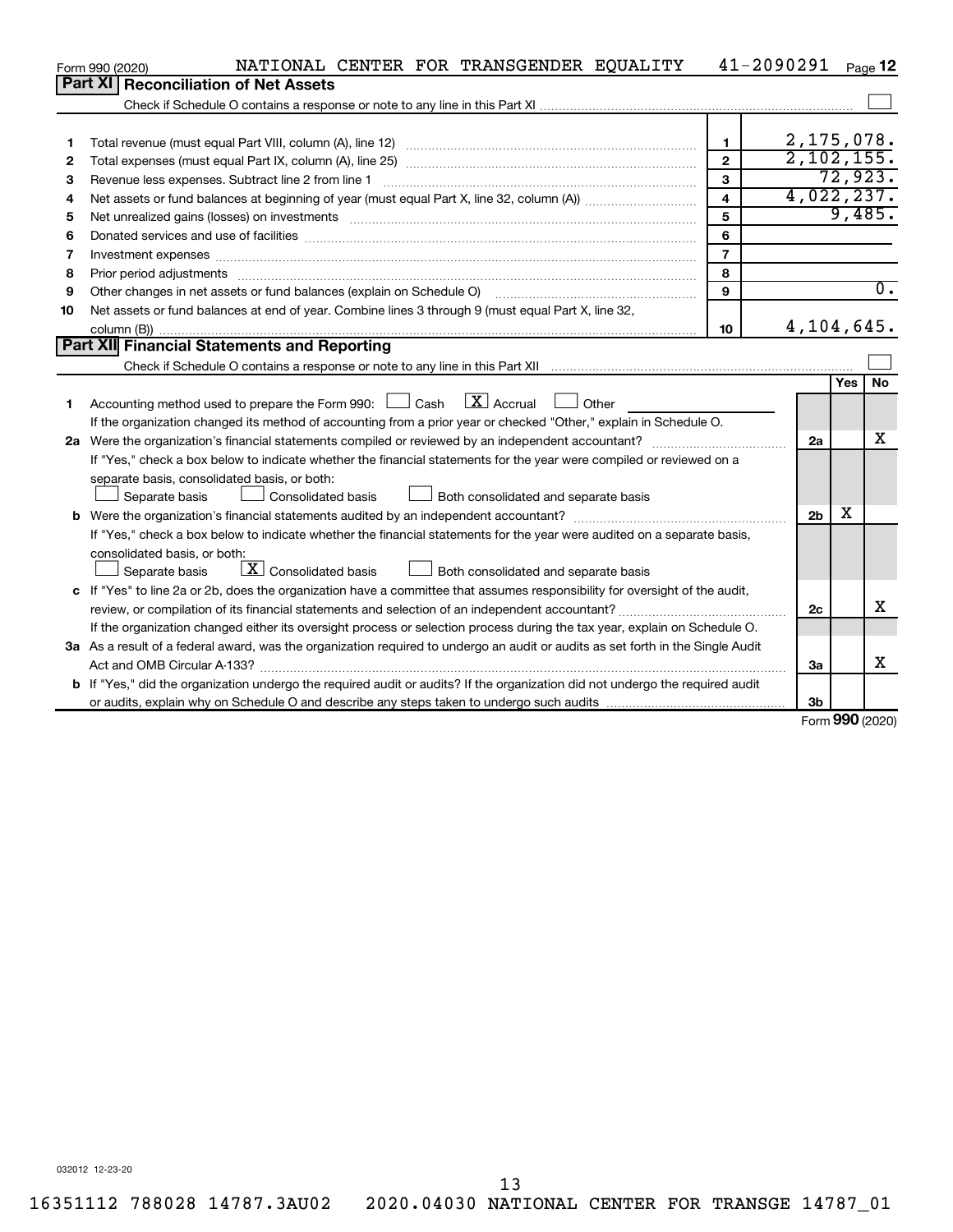| <b>SCHEDULE A</b> |  |
|-------------------|--|
|-------------------|--|

Department of the Treasury a mon<br>sel Der

# Form 990 or 990-EZ) **Public Charity Status and Public Support**<br>
Complete if the organization is a section 501(c)(3) organization or a section<br> **2020**

**4947(a)(1) nonexempt charitable trust.**

**| Attach to Form 990 or Form 990-EZ.** 

| OMB No 1545-0047                    |
|-------------------------------------|
| 2020                                |
| <b>Open to Public</b><br>Inspection |

|       |                 | internal Revenue Service |                                                                        | $\blacktriangleright$ Go to www.irs.gov/Form990 for instructions and the latest information.                                                                                                                    |                                                                |    |                            | <b>Inspection</b>                     |
|-------|-----------------|--------------------------|------------------------------------------------------------------------|-----------------------------------------------------------------------------------------------------------------------------------------------------------------------------------------------------------------|----------------------------------------------------------------|----|----------------------------|---------------------------------------|
|       |                 | Name of the organization |                                                                        |                                                                                                                                                                                                                 |                                                                |    |                            | <b>Employer identification number</b> |
|       | <b>Part I</b>   |                          |                                                                        | NATIONAL CENTER FOR TRANSGENDER EQUALITY<br>Reason for Public Charity Status. (All organizations must complete this part.) See instructions.                                                                    |                                                                |    |                            | 41-2090291                            |
|       |                 |                          |                                                                        |                                                                                                                                                                                                                 |                                                                |    |                            |                                       |
| 1     |                 |                          |                                                                        | The organization is not a private foundation because it is: (For lines 1 through 12, check only one box.)<br>A church, convention of churches, or association of churches described in section 170(b)(1)(A)(i). |                                                                |    |                            |                                       |
| 2     |                 |                          |                                                                        | A school described in section 170(b)(1)(A)(ii). (Attach Schedule E (Form 990 or 990-EZ).)                                                                                                                       |                                                                |    |                            |                                       |
| з     |                 |                          |                                                                        | A hospital or a cooperative hospital service organization described in section 170(b)(1)(A)(iii).                                                                                                               |                                                                |    |                            |                                       |
| 4     |                 |                          |                                                                        | A medical research organization operated in conjunction with a hospital described in section 170(b)(1)(A)(iii). Enter the hospital's name,                                                                      |                                                                |    |                            |                                       |
|       |                 | city, and state:         |                                                                        |                                                                                                                                                                                                                 |                                                                |    |                            |                                       |
| 5     |                 |                          |                                                                        | An organization operated for the benefit of a college or university owned or operated by a governmental unit described in                                                                                       |                                                                |    |                            |                                       |
|       |                 |                          | section 170(b)(1)(A)(iv). (Complete Part II.)                          |                                                                                                                                                                                                                 |                                                                |    |                            |                                       |
| 6     |                 |                          |                                                                        | A federal, state, or local government or governmental unit described in section 170(b)(1)(A)(v).                                                                                                                |                                                                |    |                            |                                       |
|       | $7 \mid X \mid$ |                          |                                                                        | An organization that normally receives a substantial part of its support from a governmental unit or from the general public described in                                                                       |                                                                |    |                            |                                       |
|       |                 |                          | section 170(b)(1)(A)(vi). (Complete Part II.)                          |                                                                                                                                                                                                                 |                                                                |    |                            |                                       |
| 8     |                 |                          |                                                                        | A community trust described in section 170(b)(1)(A)(vi). (Complete Part II.)                                                                                                                                    |                                                                |    |                            |                                       |
| 9     |                 |                          |                                                                        | An agricultural research organization described in section 170(b)(1)(A)(ix) operated in conjunction with a land-grant college                                                                                   |                                                                |    |                            |                                       |
|       |                 |                          |                                                                        | or university or a non-land-grant college of agriculture (see instructions). Enter the name, city, and state of the college or                                                                                  |                                                                |    |                            |                                       |
|       |                 | university:              |                                                                        |                                                                                                                                                                                                                 |                                                                |    |                            |                                       |
| 10    |                 |                          |                                                                        | An organization that normally receives (1) more than 33 1/3% of its support from contributions, membership fees, and gross receipts from                                                                        |                                                                |    |                            |                                       |
|       |                 |                          |                                                                        | activities related to its exempt functions, subject to certain exceptions; and (2) no more than 33 1/3% of its support from gross investment                                                                    |                                                                |    |                            |                                       |
|       |                 |                          |                                                                        | income and unrelated business taxable income (less section 511 tax) from businesses acquired by the organization after June 30, 1975.                                                                           |                                                                |    |                            |                                       |
|       |                 |                          | See section 509(a)(2). (Complete Part III.)                            |                                                                                                                                                                                                                 |                                                                |    |                            |                                       |
| 11    |                 |                          |                                                                        | An organization organized and operated exclusively to test for public safety. See section 509(a)(4).                                                                                                            |                                                                |    |                            |                                       |
| 12    |                 |                          |                                                                        | An organization organized and operated exclusively for the benefit of, to perform the functions of, or to carry out the purposes of one or                                                                      |                                                                |    |                            |                                       |
|       |                 |                          |                                                                        | more publicly supported organizations described in section 509(a)(1) or section 509(a)(2). See section 509(a)(3). Check the box in                                                                              |                                                                |    |                            |                                       |
|       |                 |                          |                                                                        | lines 12a through 12d that describes the type of supporting organization and complete lines 12e, 12f, and 12g.                                                                                                  |                                                                |    |                            |                                       |
| а     |                 |                          |                                                                        | Type I. A supporting organization operated, supervised, or controlled by its supported organization(s), typically by giving                                                                                     |                                                                |    |                            |                                       |
|       |                 |                          |                                                                        | the supported organization(s) the power to regularly appoint or elect a majority of the directors or trustees of the supporting                                                                                 |                                                                |    |                            |                                       |
|       |                 |                          | organization. You must complete Part IV, Sections A and B.             |                                                                                                                                                                                                                 |                                                                |    |                            |                                       |
| b     |                 |                          |                                                                        | Type II. A supporting organization supervised or controlled in connection with its supported organization(s), by having                                                                                         |                                                                |    |                            |                                       |
|       |                 |                          |                                                                        | control or management of the supporting organization vested in the same persons that control or manage the supported                                                                                            |                                                                |    |                            |                                       |
|       |                 |                          | organization(s). You must complete Part IV, Sections A and C.          | Type III functionally integrated. A supporting organization operated in connection with, and functionally integrated with,                                                                                      |                                                                |    |                            |                                       |
| с     |                 |                          |                                                                        | its supported organization(s) (see instructions). You must complete Part IV, Sections A, D, and E.                                                                                                              |                                                                |    |                            |                                       |
| d     |                 |                          |                                                                        | Type III non-functionally integrated. A supporting organization operated in connection with its supported organization(s)                                                                                       |                                                                |    |                            |                                       |
|       |                 |                          |                                                                        | that is not functionally integrated. The organization generally must satisfy a distribution requirement and an attentiveness                                                                                    |                                                                |    |                            |                                       |
|       |                 |                          |                                                                        | requirement (see instructions). <b>You must complete Part IV, Sections A and D, and Part V.</b>                                                                                                                 |                                                                |    |                            |                                       |
| e     |                 |                          |                                                                        | Check this box if the organization received a written determination from the IRS that it is a Type I, Type II, Type III                                                                                         |                                                                |    |                            |                                       |
|       |                 |                          |                                                                        | functionally integrated, or Type III non-functionally integrated supporting organization.                                                                                                                       |                                                                |    |                            |                                       |
|       |                 |                          |                                                                        |                                                                                                                                                                                                                 |                                                                |    |                            |                                       |
| a     |                 |                          | Provide the following information about the supported organization(s). |                                                                                                                                                                                                                 |                                                                |    |                            |                                       |
|       |                 | (i) Name of supported    | (ii) EIN                                                               | (iii) Type of organization<br>(described on lines 1-10                                                                                                                                                          | (iv) Is the organization listed<br>in your governing document? |    | (v) Amount of monetary     | (vi) Amount of other                  |
|       |                 | organization             |                                                                        | above (see instructions))                                                                                                                                                                                       | Yes                                                            | No | support (see instructions) | support (see instructions)            |
|       |                 |                          |                                                                        |                                                                                                                                                                                                                 |                                                                |    |                            |                                       |
|       |                 |                          |                                                                        |                                                                                                                                                                                                                 |                                                                |    |                            |                                       |
|       |                 |                          |                                                                        |                                                                                                                                                                                                                 |                                                                |    |                            |                                       |
|       |                 |                          |                                                                        |                                                                                                                                                                                                                 |                                                                |    |                            |                                       |
|       |                 |                          |                                                                        |                                                                                                                                                                                                                 |                                                                |    |                            |                                       |
|       |                 |                          |                                                                        |                                                                                                                                                                                                                 |                                                                |    |                            |                                       |
|       |                 |                          |                                                                        |                                                                                                                                                                                                                 |                                                                |    |                            |                                       |
|       |                 |                          |                                                                        |                                                                                                                                                                                                                 |                                                                |    |                            |                                       |
|       |                 |                          |                                                                        |                                                                                                                                                                                                                 |                                                                |    |                            |                                       |
| Total |                 |                          |                                                                        |                                                                                                                                                                                                                 |                                                                |    |                            |                                       |
|       |                 |                          |                                                                        |                                                                                                                                                                                                                 |                                                                |    |                            |                                       |

LHA For Paperwork Reduction Act Notice, see the Instructions for Form 990 or 990-EZ. 032021 01-25-21 Schedule A (Form 990 or 990-EZ) 2020 14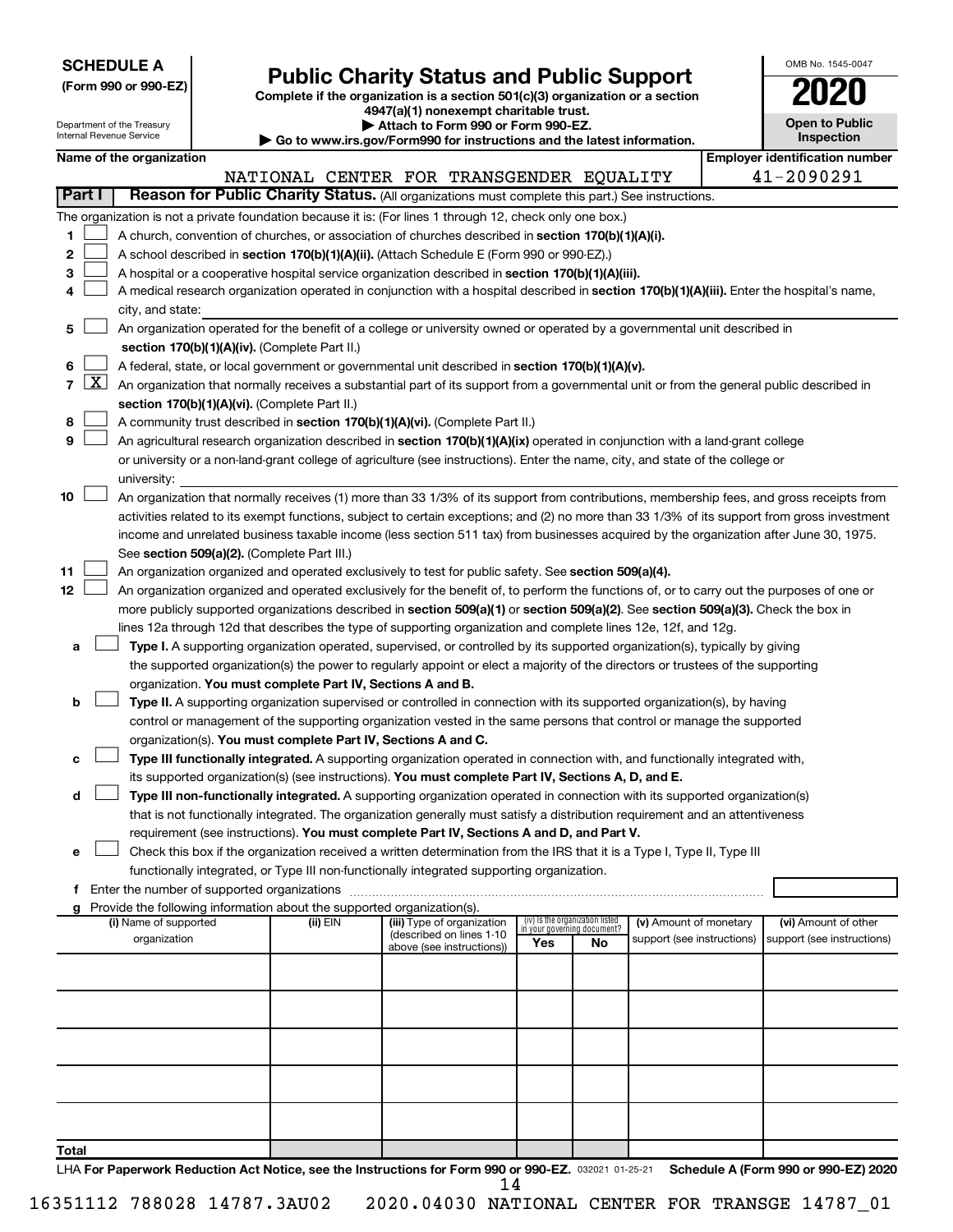#### Schedule A (Form 990 or 990-EZ) 2020 NATIONAL CENTER FOR TRANSGENDER EQUALITY41-2090291 <sub>Page 2</sub>

**Part II Support Schedule for Organizations Described in Sections 170(b)(1)(A)(iv) and 170(b)(1)(A)(vi)**

(Complete only if you checked the box on line 5, 7, or 8 of Part I or if the organization failed to qualify under Part III. If the organization fails to qualify under the tests listed below, please complete Part III.)

| <b>Section A. Public Support</b>                                                                                                                                                                                                                                                                                                                                           |          |          |            |            |          |                                      |
|----------------------------------------------------------------------------------------------------------------------------------------------------------------------------------------------------------------------------------------------------------------------------------------------------------------------------------------------------------------------------|----------|----------|------------|------------|----------|--------------------------------------|
| Calendar year (or fiscal year beginning in)                                                                                                                                                                                                                                                                                                                                | (a) 2016 | (b) 2017 | $(c)$ 2018 | $(d)$ 2019 | (e) 2020 | (f) Total                            |
| 1 Gifts, grants, contributions, and                                                                                                                                                                                                                                                                                                                                        |          |          |            |            |          |                                      |
| membership fees received. (Do not                                                                                                                                                                                                                                                                                                                                          |          |          |            |            |          |                                      |
| include any "unusual grants.")                                                                                                                                                                                                                                                                                                                                             | 2046712. | 2490533. | 3262676.   | 3668991.   |          | 2120301.13589213.                    |
| 2 Tax revenues levied for the organ-                                                                                                                                                                                                                                                                                                                                       |          |          |            |            |          |                                      |
| ization's benefit and either paid to                                                                                                                                                                                                                                                                                                                                       |          |          |            |            |          |                                      |
| or expended on its behalf                                                                                                                                                                                                                                                                                                                                                  |          |          |            |            |          |                                      |
| 3 The value of services or facilities                                                                                                                                                                                                                                                                                                                                      |          |          |            |            |          |                                      |
| furnished by a governmental unit to                                                                                                                                                                                                                                                                                                                                        |          |          |            |            |          |                                      |
| the organization without charge                                                                                                                                                                                                                                                                                                                                            |          |          |            |            |          |                                      |
| 4 Total. Add lines 1 through 3                                                                                                                                                                                                                                                                                                                                             | 2046712. | 2490533. | 3262676.   | 3668991    |          | 2120301.13589213.                    |
| 5 The portion of total contributions                                                                                                                                                                                                                                                                                                                                       |          |          |            |            |          |                                      |
| by each person (other than a                                                                                                                                                                                                                                                                                                                                               |          |          |            |            |          |                                      |
| governmental unit or publicly                                                                                                                                                                                                                                                                                                                                              |          |          |            |            |          |                                      |
| supported organization) included                                                                                                                                                                                                                                                                                                                                           |          |          |            |            |          |                                      |
| on line 1 that exceeds 2% of the                                                                                                                                                                                                                                                                                                                                           |          |          |            |            |          |                                      |
| amount shown on line 11,                                                                                                                                                                                                                                                                                                                                                   |          |          |            |            |          |                                      |
| column (f)                                                                                                                                                                                                                                                                                                                                                                 |          |          |            |            |          | 3754651.                             |
| 6 Public support. Subtract line 5 from line 4.                                                                                                                                                                                                                                                                                                                             |          |          |            |            |          | 9834562.                             |
| <b>Section B. Total Support</b>                                                                                                                                                                                                                                                                                                                                            |          |          |            |            |          |                                      |
| Calendar year (or fiscal year beginning in)                                                                                                                                                                                                                                                                                                                                | (a) 2016 | (b) 2017 | $(c)$ 2018 | $(d)$ 2019 | (e) 2020 | (f) Total                            |
| 7 Amounts from line 4                                                                                                                                                                                                                                                                                                                                                      | 2046712. | 2490533  | 3262676    | 3668991    |          | 2120301.13589213.                    |
| 8 Gross income from interest,                                                                                                                                                                                                                                                                                                                                              |          |          |            |            |          |                                      |
| dividends, payments received on                                                                                                                                                                                                                                                                                                                                            |          |          |            |            |          |                                      |
| securities loans, rents, royalties,                                                                                                                                                                                                                                                                                                                                        |          |          |            |            |          |                                      |
| and income from similar sources                                                                                                                                                                                                                                                                                                                                            | 125.     | 125.     | 30,623.    | 79,616.    | 52, 566. | 163,055.                             |
| 9 Net income from unrelated business                                                                                                                                                                                                                                                                                                                                       |          |          |            |            |          |                                      |
| activities, whether or not the                                                                                                                                                                                                                                                                                                                                             |          |          |            |            |          |                                      |
| business is regularly carried on                                                                                                                                                                                                                                                                                                                                           |          |          |            |            |          |                                      |
| 10 Other income. Do not include gain                                                                                                                                                                                                                                                                                                                                       |          |          |            |            |          |                                      |
| or loss from the sale of capital                                                                                                                                                                                                                                                                                                                                           |          |          |            |            |          |                                      |
| assets (Explain in Part VI.)                                                                                                                                                                                                                                                                                                                                               |          |          | 1,482.     | 814.       | 756.     | 3,052.                               |
| <b>11 Total support.</b> Add lines 7 through 10                                                                                                                                                                                                                                                                                                                            |          |          |            |            |          | 13755320.                            |
| <b>12</b> Gross receipts from related activities, etc. (see instructions)                                                                                                                                                                                                                                                                                                  |          |          |            |            | 12       | 273,908.                             |
| 13 First 5 years. If the Form 990 is for the organization's first, second, third, fourth, or fifth tax year as a section 501(c)(3)                                                                                                                                                                                                                                         |          |          |            |            |          |                                      |
| organization, check this box and stop here                                                                                                                                                                                                                                                                                                                                 |          |          |            |            |          |                                      |
| <b>Section C. Computation of Public Support Percentage</b>                                                                                                                                                                                                                                                                                                                 |          |          |            |            |          | 71.50                                |
|                                                                                                                                                                                                                                                                                                                                                                            |          |          |            |            | 14       | %<br>69.56                           |
|                                                                                                                                                                                                                                                                                                                                                                            |          |          |            |            | 15       | %                                    |
| 16a 33 1/3% support test - 2020. If the organization did not check the box on line 13, and line 14 is 33 1/3% or more, check this box and                                                                                                                                                                                                                                  |          |          |            |            |          | $\blacktriangleright$ $\mathbf{X}$   |
| stop here. The organization qualifies as a publicly supported organization manufaction manufacture or the organization manufacture or the organization manufacture or the organization manufacture or the state of the state o<br>b 33 1/3% support test - 2019. If the organization did not check a box on line 13 or 16a, and line 15 is 33 1/3% or more, check this box |          |          |            |            |          |                                      |
|                                                                                                                                                                                                                                                                                                                                                                            |          |          |            |            |          |                                      |
| 17a 10% -facts-and-circumstances test - 2020. If the organization did not check a box on line 13, 16a, or 16b, and line 14 is 10% or more,                                                                                                                                                                                                                                 |          |          |            |            |          |                                      |
|                                                                                                                                                                                                                                                                                                                                                                            |          |          |            |            |          |                                      |
| and if the organization meets the facts-and-circumstances test, check this box and stop here. Explain in Part VI how the organization<br>meets the facts-and-circumstances test. The organization qualifies as a publicly supported organization                                                                                                                           |          |          |            |            |          |                                      |
| <b>b 10%</b> -facts-and-circumstances test - 2019. If the organization did not check a box on line 13, 16a, 16b, or 17a, and line 15 is 10% or                                                                                                                                                                                                                             |          |          |            |            |          |                                      |
| more, and if the organization meets the facts-and-circumstances test, check this box and <b>stop here.</b> Explain in Part VI how the                                                                                                                                                                                                                                      |          |          |            |            |          |                                      |
| organization meets the facts-and-circumstances test. The organization qualifies as a publicly supported organization                                                                                                                                                                                                                                                       |          |          |            |            |          |                                      |
| 18 Private foundation. If the organization did not check a box on line 13, 16a, 16b, 17a, or 17b, check this box and see instructions                                                                                                                                                                                                                                      |          |          |            |            |          |                                      |
|                                                                                                                                                                                                                                                                                                                                                                            |          |          |            |            |          | Schedule A (Form 990 or 990-EZ) 2020 |

032022 01-25-21

15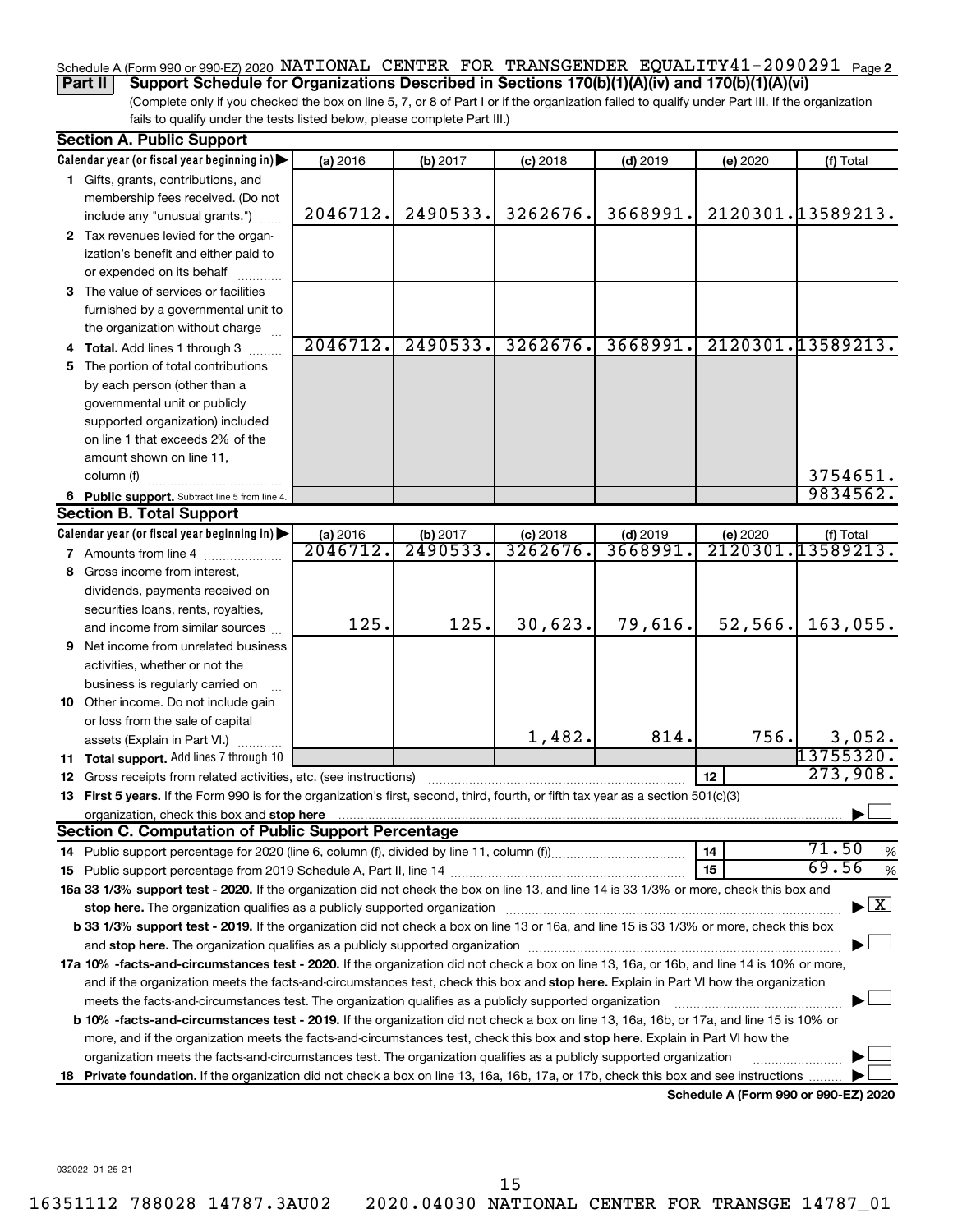#### Schedule A (Form 990 or 990-EZ) 2020 NATIONAL CENTER FOR TRANSGENDER EQUALITY41-2090291 <sub>Page 3</sub> **Part III Support Schedule for Organizations Described in Section 509(a)(2)**

(Complete only if you checked the box on line 10 of Part I or if the organization failed to qualify under Part II. If the organization fails to qualify under the tests listed below, please complete Part II.)

|              | Calendar year (or fiscal year beginning in)                                                                                                                                                                                                               | (a) 2016 | (b) 2017 | $(c)$ 2018 | $(d)$ 2019 |    | (e) 2020 | (f) Total                            |
|--------------|-----------------------------------------------------------------------------------------------------------------------------------------------------------------------------------------------------------------------------------------------------------|----------|----------|------------|------------|----|----------|--------------------------------------|
|              | 1 Gifts, grants, contributions, and                                                                                                                                                                                                                       |          |          |            |            |    |          |                                      |
|              | membership fees received. (Do not                                                                                                                                                                                                                         |          |          |            |            |    |          |                                      |
|              | include any "unusual grants.")                                                                                                                                                                                                                            |          |          |            |            |    |          |                                      |
| $\mathbf{2}$ | Gross receipts from admissions,<br>merchandise sold or services per-<br>formed, or facilities furnished in<br>any activity that is related to the<br>organization's tax-exempt purpose                                                                    |          |          |            |            |    |          |                                      |
| 3            | Gross receipts from activities that                                                                                                                                                                                                                       |          |          |            |            |    |          |                                      |
|              | are not an unrelated trade or bus-                                                                                                                                                                                                                        |          |          |            |            |    |          |                                      |
|              | iness under section 513                                                                                                                                                                                                                                   |          |          |            |            |    |          |                                      |
| 4            | Tax revenues levied for the organ-                                                                                                                                                                                                                        |          |          |            |            |    |          |                                      |
|              | ization's benefit and either paid to<br>or expended on its behalf<br>.                                                                                                                                                                                    |          |          |            |            |    |          |                                      |
| 5            | The value of services or facilities                                                                                                                                                                                                                       |          |          |            |            |    |          |                                      |
|              | furnished by a governmental unit to<br>the organization without charge                                                                                                                                                                                    |          |          |            |            |    |          |                                      |
|              | Total. Add lines 1 through 5                                                                                                                                                                                                                              |          |          |            |            |    |          |                                      |
| 6            |                                                                                                                                                                                                                                                           |          |          |            |            |    |          |                                      |
|              | 7a Amounts included on lines 1, 2, and                                                                                                                                                                                                                    |          |          |            |            |    |          |                                      |
|              | 3 received from disqualified persons<br><b>b</b> Amounts included on lines 2 and 3 received                                                                                                                                                               |          |          |            |            |    |          |                                      |
|              | from other than disqualified persons that<br>exceed the greater of \$5,000 or 1% of the<br>amount on line 13 for the year                                                                                                                                 |          |          |            |            |    |          |                                      |
|              | c Add lines 7a and 7b                                                                                                                                                                                                                                     |          |          |            |            |    |          |                                      |
|              | 8 Public support. (Subtract line 7c from line 6.)                                                                                                                                                                                                         |          |          |            |            |    |          |                                      |
|              | <b>Section B. Total Support</b>                                                                                                                                                                                                                           |          |          |            |            |    |          |                                      |
|              | Calendar year (or fiscal year beginning in)                                                                                                                                                                                                               | (a) 2016 | (b) 2017 | $(c)$ 2018 | $(d)$ 2019 |    | (e) 2020 | (f) Total                            |
|              | 9 Amounts from line 6                                                                                                                                                                                                                                     |          |          |            |            |    |          |                                      |
|              | <b>10a</b> Gross income from interest,<br>dividends, payments received on<br>securities loans, rents, royalties,<br>and income from similar sources                                                                                                       |          |          |            |            |    |          |                                      |
|              | <b>b</b> Unrelated business taxable income                                                                                                                                                                                                                |          |          |            |            |    |          |                                      |
|              | (less section 511 taxes) from businesses<br>acquired after June 30, 1975                                                                                                                                                                                  |          |          |            |            |    |          |                                      |
|              | c Add lines 10a and 10b                                                                                                                                                                                                                                   |          |          |            |            |    |          |                                      |
| 11           | Net income from unrelated business<br>activities not included in line 10b.<br>whether or not the business is<br>regularly carried on                                                                                                                      |          |          |            |            |    |          |                                      |
|              | <b>12</b> Other income. Do not include gain<br>or loss from the sale of capital<br>assets (Explain in Part VI.)                                                                                                                                           |          |          |            |            |    |          |                                      |
|              | <b>13</b> Total support. (Add lines 9, 10c, 11, and 12.)                                                                                                                                                                                                  |          |          |            |            |    |          |                                      |
|              | 14 First 5 years. If the Form 990 is for the organization's first, second, third, fourth, or fifth tax year as a section 501(c)(3) organization,                                                                                                          |          |          |            |            |    |          |                                      |
|              |                                                                                                                                                                                                                                                           |          |          |            |            |    |          |                                      |
|              | Section C. Computation of Public Support Percentage                                                                                                                                                                                                       |          |          |            |            |    |          |                                      |
|              |                                                                                                                                                                                                                                                           |          |          |            |            | 15 |          | %                                    |
|              |                                                                                                                                                                                                                                                           |          |          |            |            | 16 |          | %                                    |
|              |                                                                                                                                                                                                                                                           |          |          |            |            |    |          |                                      |
|              | Section D. Computation of Investment Income Percentage                                                                                                                                                                                                    |          |          |            |            |    |          |                                      |
|              |                                                                                                                                                                                                                                                           |          |          |            |            | 17 |          | %                                    |
|              |                                                                                                                                                                                                                                                           |          |          |            |            | 18 |          | %                                    |
|              |                                                                                                                                                                                                                                                           |          |          |            |            |    |          |                                      |
|              | 19a 33 1/3% support tests - 2020. If the organization did not check the box on line 14, and line 15 is more than 33 1/3%, and line 17 is not                                                                                                              |          |          |            |            |    |          |                                      |
|              | more than 33 1/3%, check this box and stop here. The organization qualifies as a publicly supported organization<br>b 33 1/3% support tests - 2019. If the organization did not check a box on line 14 or line 19a, and line 16 is more than 33 1/3%, and |          |          |            |            |    |          |                                      |
|              | line 18 is not more than 33 1/3%, check this box and stop here. The organization qualifies as a publicly supported organization                                                                                                                           |          |          |            |            |    |          |                                      |
|              | 032023 01-25-21                                                                                                                                                                                                                                           |          |          |            |            |    |          | Schedule A (Form 990 or 990-EZ) 2020 |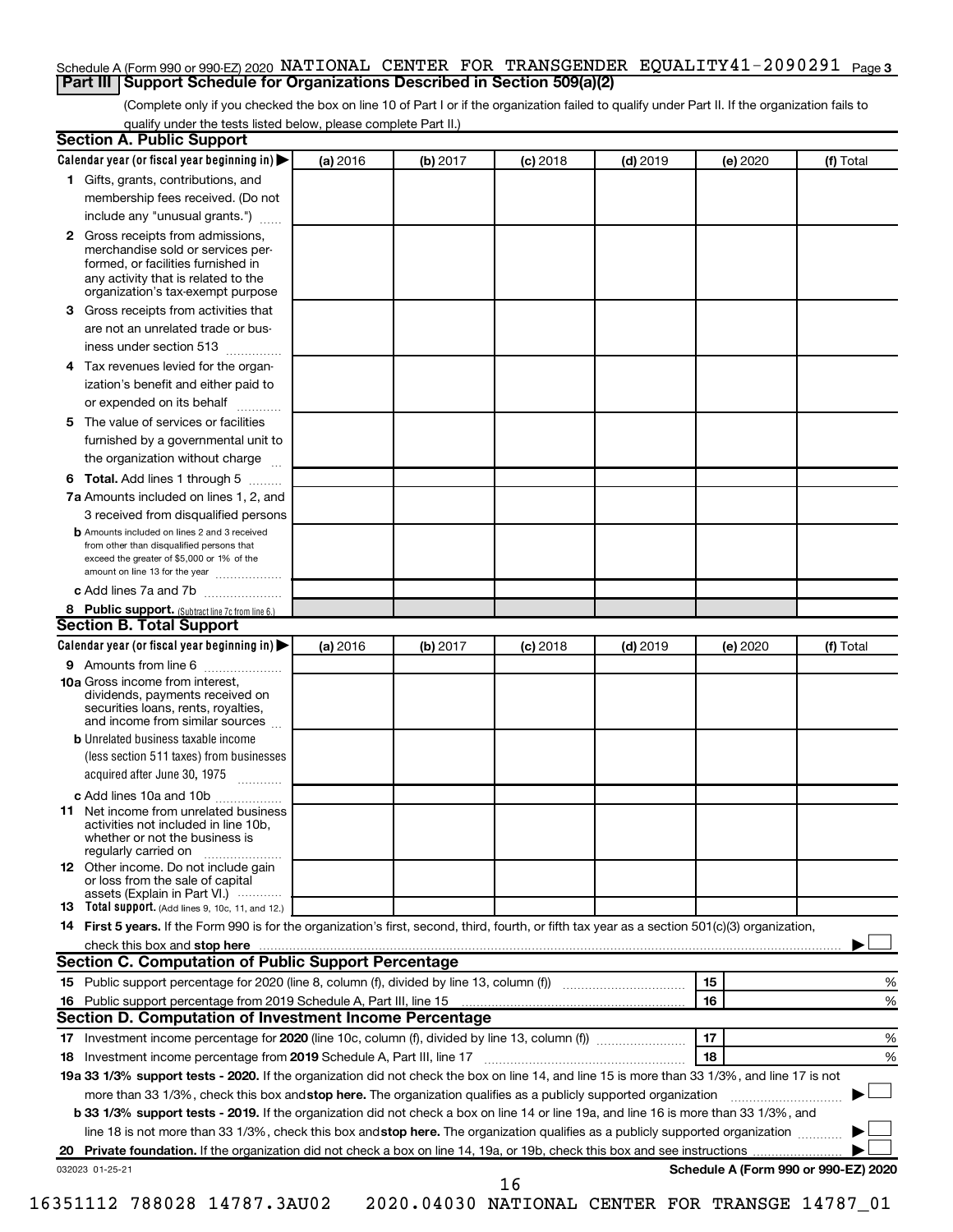#### Schedule A (Form 990 or 990-EZ) 2020 NATIONAL CENTER FOR TRANSGENDER EQUALITY41-2090291 <sub>Page 4</sub>

### **Part IV Supporting Organizations**

(Complete only if you checked a box in line 12 on Part I. If you checked box 12a, Part I, complete Sections A and B. If you checked box 12b, Part I, complete Sections A and C. If you checked box 12c, Part I, complete Sections A, D, and E. If you checked box 12d, Part I, complete Sections A and D, and complete Part V.)

#### **Section A. All Supporting Organizations**

- **1** Are all of the organization's supported organizations listed by name in the organization's governing documents? If "No," describe in Part VI how the supported organizations are designated. If designated by *class or purpose, describe the designation. If historic and continuing relationship, explain.*
- **2** Did the organization have any supported organization that does not have an IRS determination of status under section 509(a)(1) or (2)? If "Yes," explain in Part **VI** how the organization determined that the supported *organization was described in section 509(a)(1) or (2).*
- **3a** Did the organization have a supported organization described in section 501(c)(4), (5), or (6)? If "Yes," answer *lines 3b and 3c below.*
- **b** Did the organization confirm that each supported organization qualified under section 501(c)(4), (5), or (6) and satisfied the public support tests under section 509(a)(2)? If "Yes," describe in Part VI when and how the *organization made the determination.*
- **c** Did the organization ensure that all support to such organizations was used exclusively for section 170(c)(2)(B) purposes? If "Yes," explain in Part VI what controls the organization put in place to ensure such use.
- **4 a** *If* Was any supported organization not organized in the United States ("foreign supported organization")? *"Yes," and if you checked box 12a or 12b in Part I, answer lines 4b and 4c below.*
- **b** Did the organization have ultimate control and discretion in deciding whether to make grants to the foreign supported organization? If "Yes," describe in Part VI how the organization had such control and discretion *despite being controlled or supervised by or in connection with its supported organizations.*
- **c** Did the organization support any foreign supported organization that does not have an IRS determination under sections 501(c)(3) and 509(a)(1) or (2)? If "Yes," explain in Part VI what controls the organization used *to ensure that all support to the foreign supported organization was used exclusively for section 170(c)(2)(B) purposes.*
- **5a** Did the organization add, substitute, or remove any supported organizations during the tax year? If "Yes," answer lines 5b and 5c below (if applicable). Also, provide detail in **Part VI,** including (i) the names and EIN *numbers of the supported organizations added, substituted, or removed; (ii) the reasons for each such action; (iii) the authority under the organization's organizing document authorizing such action; and (iv) how the action was accomplished (such as by amendment to the organizing document).*
- **b Type I or Type II only.** Was any added or substituted supported organization part of a class already designated in the organization's organizing document?
- **c Substitutions only.**  Was the substitution the result of an event beyond the organization's control?
- **6** Did the organization provide support (whether in the form of grants or the provision of services or facilities) to **Part VI.** support or benefit one or more of the filing organization's supported organizations? If "Yes," provide detail in anyone other than (i) its supported organizations, (ii) individuals that are part of the charitable class benefited by one or more of its supported organizations, or (iii) other supporting organizations that also
- **7** Did the organization provide a grant, loan, compensation, or other similar payment to a substantial contributor regard to a substantial contributor? If "Yes," complete Part I of Schedule L (Form 990 or 990-EZ). (as defined in section 4958(c)(3)(C)), a family member of a substantial contributor, or a 35% controlled entity with
- **8** Did the organization make a loan to a disqualified person (as defined in section 4958) not described in line 7? *If "Yes," complete Part I of Schedule L (Form 990 or 990-EZ).*
- **9 a** Was the organization controlled directly or indirectly at any time during the tax year by one or more in section 509(a)(1) or (2))? If "Yes," provide detail in **Part VI.** disqualified persons, as defined in section 4946 (other than foundation managers and organizations described
- **b** Did one or more disqualified persons (as defined in line 9a) hold a controlling interest in any entity in which the supporting organization had an interest? If "Yes," provide detail in Part VI.
- **c** Did a disqualified person (as defined in line 9a) have an ownership interest in, or derive any personal benefit from, assets in which the supporting organization also had an interest? If "Yes," provide detail in Part VI.
- **10 a** Was the organization subject to the excess business holdings rules of section 4943 because of section supporting organizations)? If "Yes," answer line 10b below. 4943(f) (regarding certain Type II supporting organizations, and all Type III non-functionally integrated
	- **b** Did the organization have any excess business holdings in the tax year? (Use Schedule C, Form 4720, to *determine whether the organization had excess business holdings.)*

032024 01-25-21

**Schedule A (Form 990 or 990-EZ) 2020**

**Yes No**

**1**

**2**

**3a**

**3b**

**3c**

**4a**

**4b**

**4c**

**5a**

**5b 5c**

**6**

**7**

**8**

**9a**

**9b**

**9c**

**10a**

**10b**

17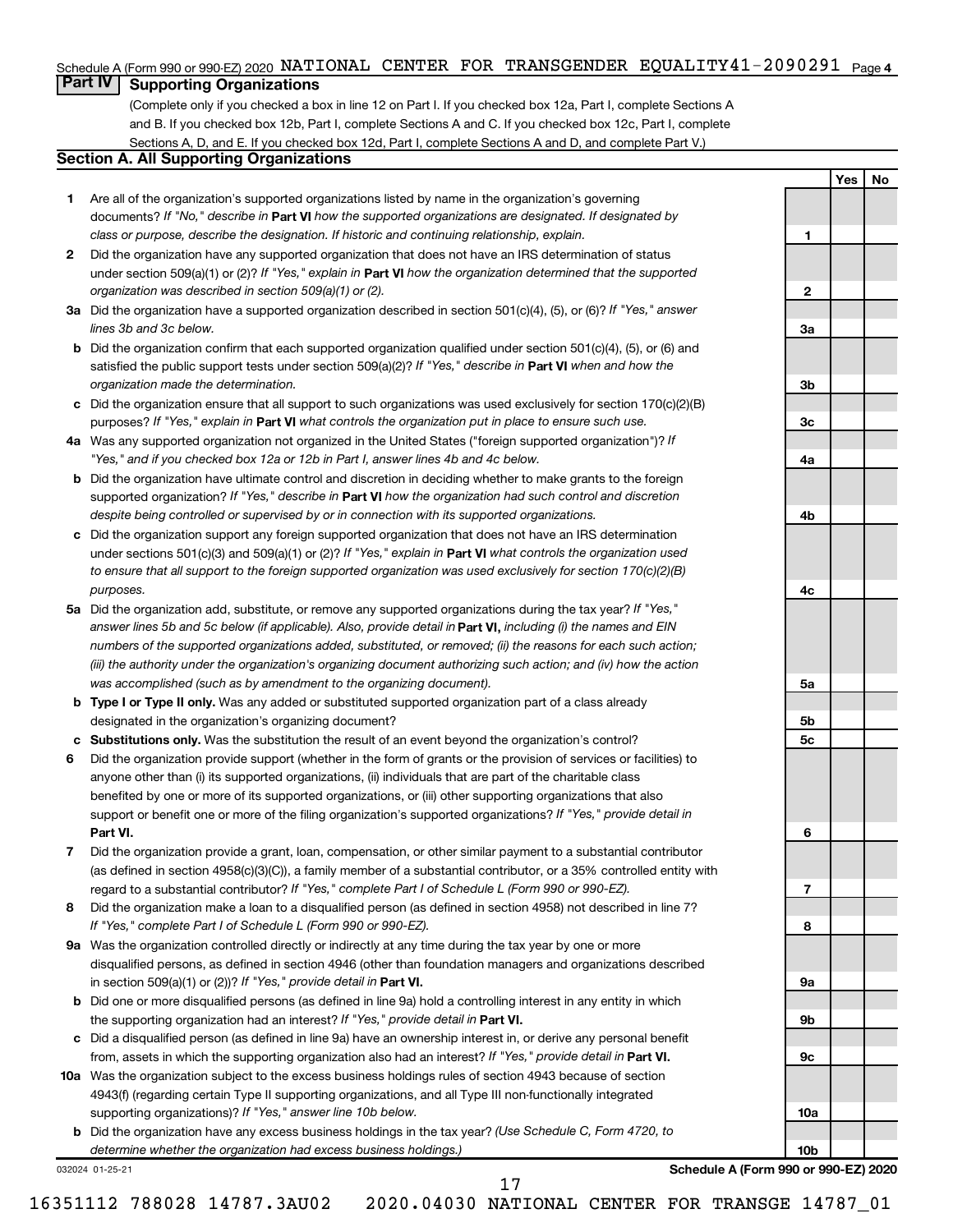#### Schedule A (Form 990 or 990-EZ) 2020 NATIONAL CENTER FOR TRANSGENDER EQUALITY 4 L = 20 9 0 2 9 L Page 5 **Part IV Supporting Organizations** *(continued)* NATIONAL CENTER FOR TRANSGENDER EQUALITY41-2090291

|    | continued.                                                                                                                                                                                                                                                |                 |     |           |
|----|-----------------------------------------------------------------------------------------------------------------------------------------------------------------------------------------------------------------------------------------------------------|-----------------|-----|-----------|
|    |                                                                                                                                                                                                                                                           |                 | Yes | No        |
| 11 | Has the organization accepted a gift or contribution from any of the following persons?                                                                                                                                                                   |                 |     |           |
|    | a A person who directly or indirectly controls, either alone or together with persons described in lines 11b and                                                                                                                                          |                 |     |           |
|    | 11c below, the governing body of a supported organization?                                                                                                                                                                                                | 11a             |     |           |
|    | <b>b</b> A family member of a person described in line 11a above?                                                                                                                                                                                         | 11 <sub>b</sub> |     |           |
|    | c A 35% controlled entity of a person described in line 11a or 11b above? If "Yes" to line 11a, 11b, or 11c, provide                                                                                                                                      |                 |     |           |
|    | detail in <b>Part VI.</b>                                                                                                                                                                                                                                 | 11c             |     |           |
|    | <b>Section B. Type I Supporting Organizations</b>                                                                                                                                                                                                         |                 |     |           |
|    |                                                                                                                                                                                                                                                           |                 | Yes | <b>No</b> |
| 1. | Did the governing body, members of the governing body, officers acting in their official capacity, or membership of one or                                                                                                                                |                 |     |           |
|    | more supported organizations have the power to regularly appoint or elect at least a majority of the organization's officers,                                                                                                                             |                 |     |           |
|    | directors, or trustees at all times during the tax year? If "No," describe in Part VI how the supported organization(s)<br>effectively operated, supervised, or controlled the organization's activities. If the organization had more than one supported |                 |     |           |
|    | organization, describe how the powers to appoint and/or remove officers, directors, or trustees were allocated among the                                                                                                                                  |                 |     |           |
|    | supported organizations and what conditions or restrictions, if any, applied to such powers during the tax year.                                                                                                                                          | 1               |     |           |
| 2  | Did the organization operate for the benefit of any supported organization other than the supported                                                                                                                                                       |                 |     |           |
|    | organization(s) that operated, supervised, or controlled the supporting organization? If "Yes," explain in                                                                                                                                                |                 |     |           |
|    | Part VI how providing such benefit carried out the purposes of the supported organization(s) that operated,                                                                                                                                               |                 |     |           |
|    | supervised, or controlled the supporting organization.                                                                                                                                                                                                    | $\mathbf{2}$    |     |           |
|    | <b>Section C. Type II Supporting Organizations</b>                                                                                                                                                                                                        |                 |     |           |
|    |                                                                                                                                                                                                                                                           |                 | Yes | No        |
| 1. | Were a majority of the organization's directors or trustees during the tax year also a majority of the directors                                                                                                                                          |                 |     |           |
|    | or trustees of each of the organization's supported organization(s)? If "No," describe in Part VI how control                                                                                                                                             |                 |     |           |
|    | or management of the supporting organization was vested in the same persons that controlled or managed                                                                                                                                                    |                 |     |           |
|    | the supported organization(s).                                                                                                                                                                                                                            | 1               |     |           |
|    | <b>Section D. All Type III Supporting Organizations</b>                                                                                                                                                                                                   |                 |     |           |
|    |                                                                                                                                                                                                                                                           |                 | Yes | No        |
| 1. | Did the organization provide to each of its supported organizations, by the last day of the fifth month of the                                                                                                                                            |                 |     |           |
|    | organization's tax year, (i) a written notice describing the type and amount of support provided during the prior tax                                                                                                                                     |                 |     |           |
|    | year, (ii) a copy of the Form 990 that was most recently filed as of the date of notification, and (iii) copies of the                                                                                                                                    |                 |     |           |
|    | organization's governing documents in effect on the date of notification, to the extent not previously provided?                                                                                                                                          | 1               |     |           |
| 2  | Were any of the organization's officers, directors, or trustees either (i) appointed or elected by the supported                                                                                                                                          |                 |     |           |
|    | organization(s) or (ii) serving on the governing body of a supported organization? If "No," explain in Part VI how                                                                                                                                        |                 |     |           |
|    | the organization maintained a close and continuous working relationship with the supported organization(s).                                                                                                                                               | $\mathbf{2}$    |     |           |
| 3  | By reason of the relationship described in line 2, above, did the organization's supported organizations have a                                                                                                                                           |                 |     |           |
|    | significant voice in the organization's investment policies and in directing the use of the organization's                                                                                                                                                |                 |     |           |
|    | income or assets at all times during the tax year? If "Yes," describe in Part VI the role the organization's                                                                                                                                              |                 |     |           |
|    | supported organizations played in this regard.                                                                                                                                                                                                            | 3               |     |           |
|    | Section E. Type III Functionally Integrated Supporting Organizations                                                                                                                                                                                      |                 |     |           |
| 1  | Check the box next to the method that the organization used to satisfy the Integral Part Test during the yeafsee instructions).                                                                                                                           |                 |     |           |
| a  | The organization satisfied the Activities Test. Complete line 2 below.                                                                                                                                                                                    |                 |     |           |
| b  | The organization is the parent of each of its supported organizations. Complete line 3 below.                                                                                                                                                             |                 |     |           |
| с  | The organization supported a governmental entity. Describe in Part VI how you supported a governmental entity (see instructions).                                                                                                                         |                 |     |           |
| 2  | Activities Test. Answer lines 2a and 2b below.                                                                                                                                                                                                            |                 | Yes | No        |
| а  | Did substantially all of the organization's activities during the tax year directly further the exempt purposes of                                                                                                                                        |                 |     |           |
|    | the supported organization(s) to which the organization was responsive? If "Yes," then in Part VI identify                                                                                                                                                |                 |     |           |
|    | those supported organizations and explain how these activities directly furthered their exempt purposes,                                                                                                                                                  |                 |     |           |
|    | how the organization was responsive to those supported organizations, and how the organization determined                                                                                                                                                 |                 |     |           |
|    | that these activities constituted substantially all of its activities.                                                                                                                                                                                    | 2a              |     |           |
| b  | Did the activities described in line 2a, above, constitute activities that, but for the organization's involvement,                                                                                                                                       |                 |     |           |
|    | one or more of the organization's supported organization(s) would have been engaged in? If "Yes," explain in                                                                                                                                              |                 |     |           |
|    | Part VI the reasons for the organization's position that its supported organization(s) would have engaged in                                                                                                                                              |                 |     |           |
|    | these activities but for the organization's involvement.                                                                                                                                                                                                  | 2b              |     |           |
| 3  | Parent of Supported Organizations. Answer lines 3a and 3b below.                                                                                                                                                                                          |                 |     |           |
|    | Did the organization have the power to regularly appoint or elect a majority of the officers, directors, or                                                                                                                                               |                 |     |           |
| а  | trustees of each of the supported organizations? If "Yes" or "No" provide details in Part VI.                                                                                                                                                             | За              |     |           |
| b  | Did the organization exercise a substantial degree of direction over the policies, programs, and activities of each                                                                                                                                       |                 |     |           |
|    | of its supported organizations? If "Yes," describe in Part VI the role played by the organization in this regard.                                                                                                                                         | 3b              |     |           |
|    |                                                                                                                                                                                                                                                           |                 |     |           |

032025 01-25-21

**Schedule A (Form 990 or 990-EZ) 2020**

18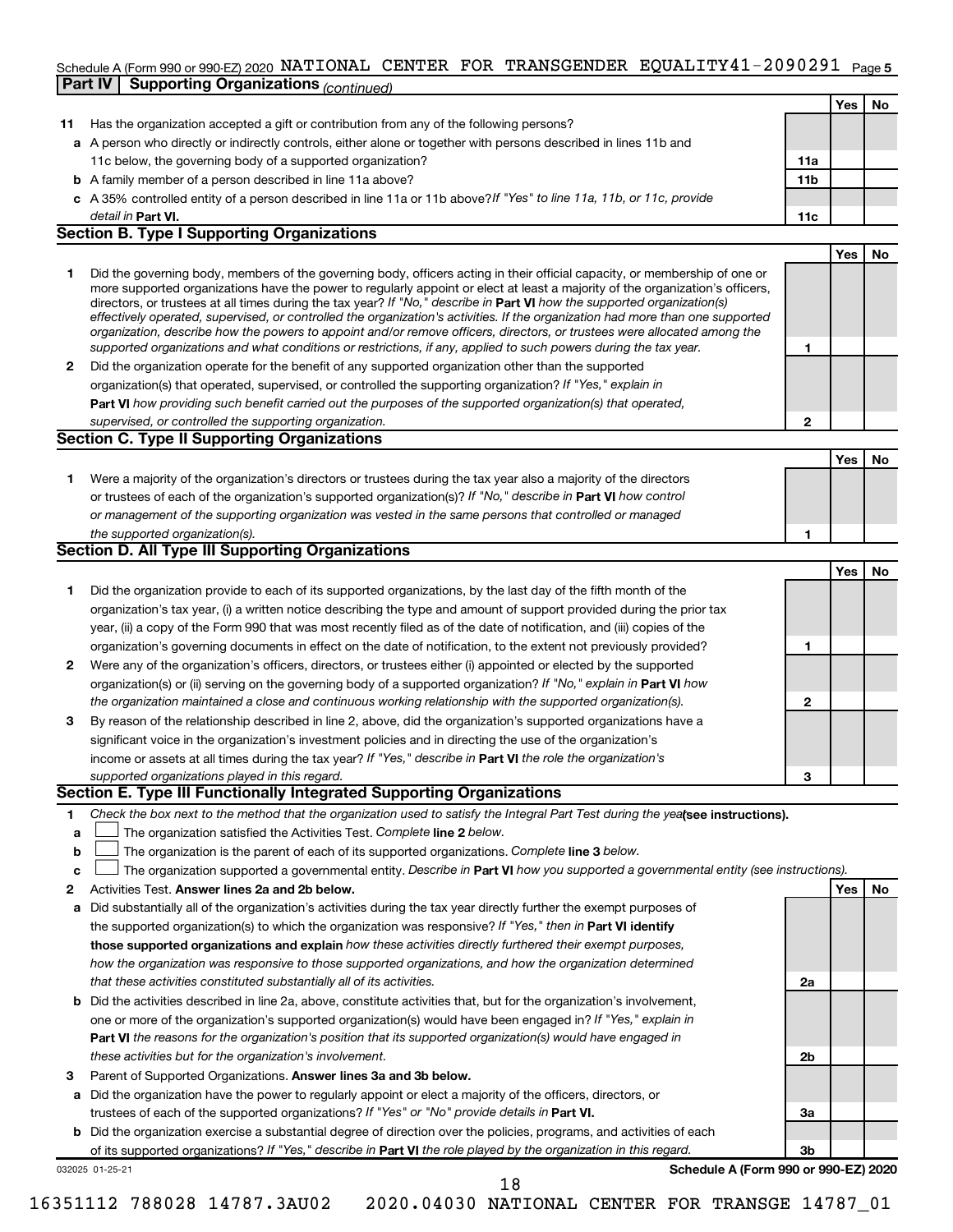#### Schedule A (Form 990 or 990-EZ) 2020 NATIONAL CENTER FOR TRANSGENDER EQUALITY41-2090291 <sub>Page 6</sub> **Part V Type III Non-Functionally Integrated 509(a)(3) Supporting Organizations**

1 **Letter See instructions.** Check here if the organization satisfied the Integral Part Test as a qualifying trust on Nov. 20, 1970 (*explain in* Part **VI**). See instructions. All other Type III non-functionally integrated supporting organizations must complete Sections A through E.

| Section A - Adjusted Net Income |                                                                             |                | (A) Prior Year | (B) Current Year<br>(optional) |
|---------------------------------|-----------------------------------------------------------------------------|----------------|----------------|--------------------------------|
| 1                               | Net short-term capital gain                                                 | 1              |                |                                |
| 2                               | Recoveries of prior-year distributions                                      | $\mathbf{2}$   |                |                                |
| З                               | Other gross income (see instructions)                                       | 3              |                |                                |
| 4                               | Add lines 1 through 3.                                                      | 4              |                |                                |
| 5                               | Depreciation and depletion                                                  | 5              |                |                                |
| 6                               | Portion of operating expenses paid or incurred for production or            |                |                |                                |
|                                 | collection of gross income or for management, conservation, or              |                |                |                                |
|                                 | maintenance of property held for production of income (see instructions)    | 6              |                |                                |
| 7                               | Other expenses (see instructions)                                           | $\overline{7}$ |                |                                |
| 8                               | Adjusted Net Income (subtract lines 5, 6, and 7 from line 4)                | 8              |                |                                |
|                                 | <b>Section B - Minimum Asset Amount</b>                                     |                | (A) Prior Year | (B) Current Year<br>(optional) |
| 1                               | Aggregate fair market value of all non-exempt-use assets (see               |                |                |                                |
|                                 | instructions for short tax year or assets held for part of year):           |                |                |                                |
|                                 | <b>a</b> Average monthly value of securities                                | 1a             |                |                                |
|                                 | <b>b</b> Average monthly cash balances                                      | 1b             |                |                                |
|                                 | c Fair market value of other non-exempt-use assets                          | 1c             |                |                                |
|                                 | d Total (add lines 1a, 1b, and 1c)                                          | 1 <sub>d</sub> |                |                                |
|                                 | e Discount claimed for blockage or other factors                            |                |                |                                |
|                                 | (explain in detail in Part VI):                                             |                |                |                                |
| $\mathbf{2}$                    | Acquisition indebtedness applicable to non-exempt-use assets                | $\mathbf{2}$   |                |                                |
| 3                               | Subtract line 2 from line 1d.                                               | 3              |                |                                |
| 4                               | Cash deemed held for exempt use. Enter 0.015 of line 3 (for greater amount, |                |                |                                |
|                                 | see instructions)                                                           | 4              |                |                                |
| 5                               | Net value of non-exempt-use assets (subtract line 4 from line 3)            | 5              |                |                                |
| 6                               | Multiply line 5 by 0.035.                                                   | 6              |                |                                |
| 7                               | Recoveries of prior-year distributions                                      | $\overline{7}$ |                |                                |
| 8                               | Minimum Asset Amount (add line 7 to line 6)                                 | 8              |                |                                |
|                                 | <b>Section C - Distributable Amount</b>                                     |                |                | <b>Current Year</b>            |
| 1                               | Adjusted net income for prior year (from Section A, line 8, column A)       | 1              |                |                                |
| 2                               | Enter 0.85 of line 1.                                                       | $\mathbf{2}$   |                |                                |
| З                               | Minimum asset amount for prior year (from Section B, line 8, column A)      | 3              |                |                                |
| 4                               | Enter greater of line 2 or line 3.                                          | 4              |                |                                |
| 5                               | Income tax imposed in prior year                                            | 5              |                |                                |
| 6                               | Distributable Amount. Subtract line 5 from line 4, unless subject to        |                |                |                                |
|                                 | emergency temporary reduction (see instructions).                           | 6              |                |                                |

**7** Let Check here if the current year is the organization's first as a non-functionally integrated Type III supporting organization (see instructions).

**Schedule A (Form 990 or 990-EZ) 2020**

032026 01-25-21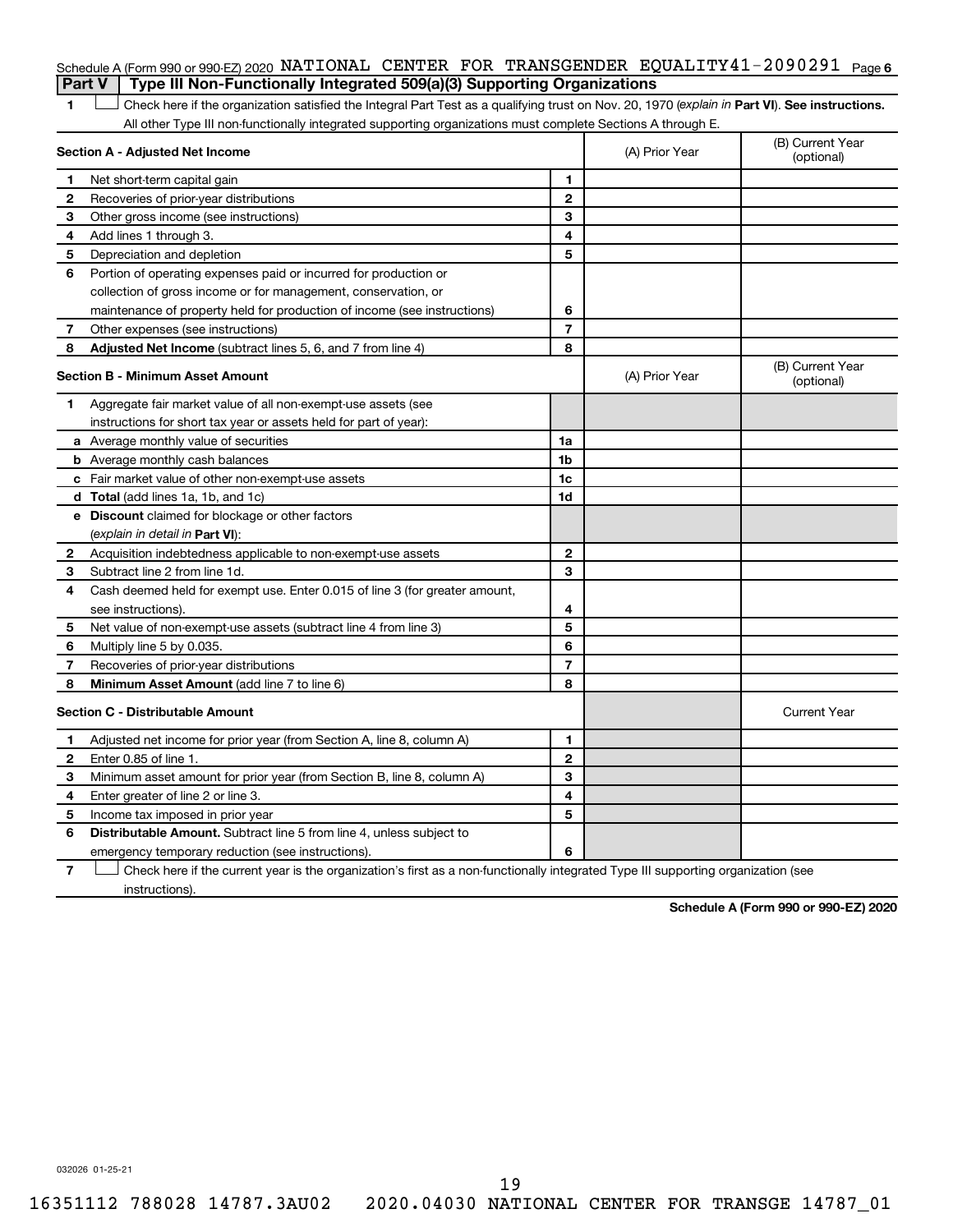#### Schedule A (Form 990 or 990-EZ) 2020 NATIONAL CENTER FOR TRANSGENDER EQUALITY41-2090291 <sub>Page 7</sub>

|    | Type III Non-Functionally Integrated 509(a)(3) Supporting Organizations (continued)<br>Part V                                                         |   |   |    |                                                  |  |  |
|----|-------------------------------------------------------------------------------------------------------------------------------------------------------|---|---|----|--------------------------------------------------|--|--|
|    | <b>Section D - Distributions</b>                                                                                                                      |   |   |    | <b>Current Year</b>                              |  |  |
| 1  | Amounts paid to supported organizations to accomplish exempt purposes                                                                                 |   | 1 |    |                                                  |  |  |
| 2  | Amounts paid to perform activity that directly furthers exempt purposes of supported                                                                  |   |   |    |                                                  |  |  |
|    | organizations, in excess of income from activity                                                                                                      |   |   | 2  |                                                  |  |  |
| 3  | Administrative expenses paid to accomplish exempt purposes of supported organizations                                                                 |   |   | 3  |                                                  |  |  |
| 4  | Amounts paid to acquire exempt-use assets                                                                                                             |   |   | 4  |                                                  |  |  |
| 5  | Qualified set-aside amounts (prior IRS approval required - provide details in Part VI)                                                                |   | 5 |    |                                                  |  |  |
| 6  | Other distributions (describe in Part VI). See instructions.                                                                                          |   | 6 |    |                                                  |  |  |
| 7  | Total annual distributions. Add lines 1 through 6.                                                                                                    | 7 |   |    |                                                  |  |  |
| 8  | Distributions to attentive supported organizations to which the organization is responsive                                                            |   |   |    |                                                  |  |  |
|    | ( <i>provide details in Part VI</i> ). See instructions.                                                                                              |   | 8 |    |                                                  |  |  |
| 9  | Distributable amount for 2020 from Section C, line 6                                                                                                  |   | 9 |    |                                                  |  |  |
| 10 | Line 8 amount divided by line 9 amount                                                                                                                |   |   | 10 |                                                  |  |  |
|    | (i)<br>(ii)<br><b>Underdistributions</b><br><b>Excess Distributions</b><br><b>Section E - Distribution Allocations (see instructions)</b><br>Pre-2020 |   |   |    | (iii)<br><b>Distributable</b><br>Amount for 2020 |  |  |
| 1  | Distributable amount for 2020 from Section C, line 6                                                                                                  |   |   |    |                                                  |  |  |
| 2  | Underdistributions, if any, for years prior to 2020 (reason-                                                                                          |   |   |    |                                                  |  |  |
|    | able cause required - explain in Part VI). See instructions.                                                                                          |   |   |    |                                                  |  |  |
| З  | Excess distributions carryover, if any, to 2020                                                                                                       |   |   |    |                                                  |  |  |
|    | a From 2015                                                                                                                                           |   |   |    |                                                  |  |  |
|    | $b$ From 2016                                                                                                                                         |   |   |    |                                                  |  |  |
|    | c From 2017                                                                                                                                           |   |   |    |                                                  |  |  |
|    | <b>d</b> From 2018                                                                                                                                    |   |   |    |                                                  |  |  |
|    | e From 2019                                                                                                                                           |   |   |    |                                                  |  |  |
|    | f Total of lines 3a through 3e                                                                                                                        |   |   |    |                                                  |  |  |
|    | g Applied to underdistributions of prior years                                                                                                        |   |   |    |                                                  |  |  |
|    | <b>h</b> Applied to 2020 distributable amount                                                                                                         |   |   |    |                                                  |  |  |
| Ť. | Carryover from 2015 not applied (see instructions)                                                                                                    |   |   |    |                                                  |  |  |
|    | Remainder. Subtract lines 3g, 3h, and 3i from line 3f.                                                                                                |   |   |    |                                                  |  |  |
| 4  | Distributions for 2020 from Section D,                                                                                                                |   |   |    |                                                  |  |  |
|    | line 7:                                                                                                                                               |   |   |    |                                                  |  |  |
|    | a Applied to underdistributions of prior years                                                                                                        |   |   |    |                                                  |  |  |
|    | <b>b</b> Applied to 2020 distributable amount                                                                                                         |   |   |    |                                                  |  |  |
|    | c Remainder. Subtract lines 4a and 4b from line 4.                                                                                                    |   |   |    |                                                  |  |  |
| 5  | Remaining underdistributions for years prior to 2020, if                                                                                              |   |   |    |                                                  |  |  |
|    | any. Subtract lines 3g and 4a from line 2. For result greater                                                                                         |   |   |    |                                                  |  |  |
|    | than zero, explain in Part VI. See instructions.                                                                                                      |   |   |    |                                                  |  |  |
| 6  | Remaining underdistributions for 2020. Subtract lines 3h                                                                                              |   |   |    |                                                  |  |  |
|    | and 4b from line 1. For result greater than zero, explain in                                                                                          |   |   |    |                                                  |  |  |
|    | <b>Part VI.</b> See instructions.                                                                                                                     |   |   |    |                                                  |  |  |
| 7  | Excess distributions carryover to 2021. Add lines 3j                                                                                                  |   |   |    |                                                  |  |  |
|    | and 4c.                                                                                                                                               |   |   |    |                                                  |  |  |
| 8  | Breakdown of line 7:                                                                                                                                  |   |   |    |                                                  |  |  |
|    | a Excess from 2016                                                                                                                                    |   |   |    |                                                  |  |  |
|    | <b>b</b> Excess from 2017                                                                                                                             |   |   |    |                                                  |  |  |
|    | c Excess from 2018                                                                                                                                    |   |   |    |                                                  |  |  |
|    | d Excess from 2019                                                                                                                                    |   |   |    |                                                  |  |  |
|    | e Excess from 2020                                                                                                                                    |   |   |    |                                                  |  |  |

**Schedule A (Form 990 or 990-EZ) 2020**

032027 01-25-21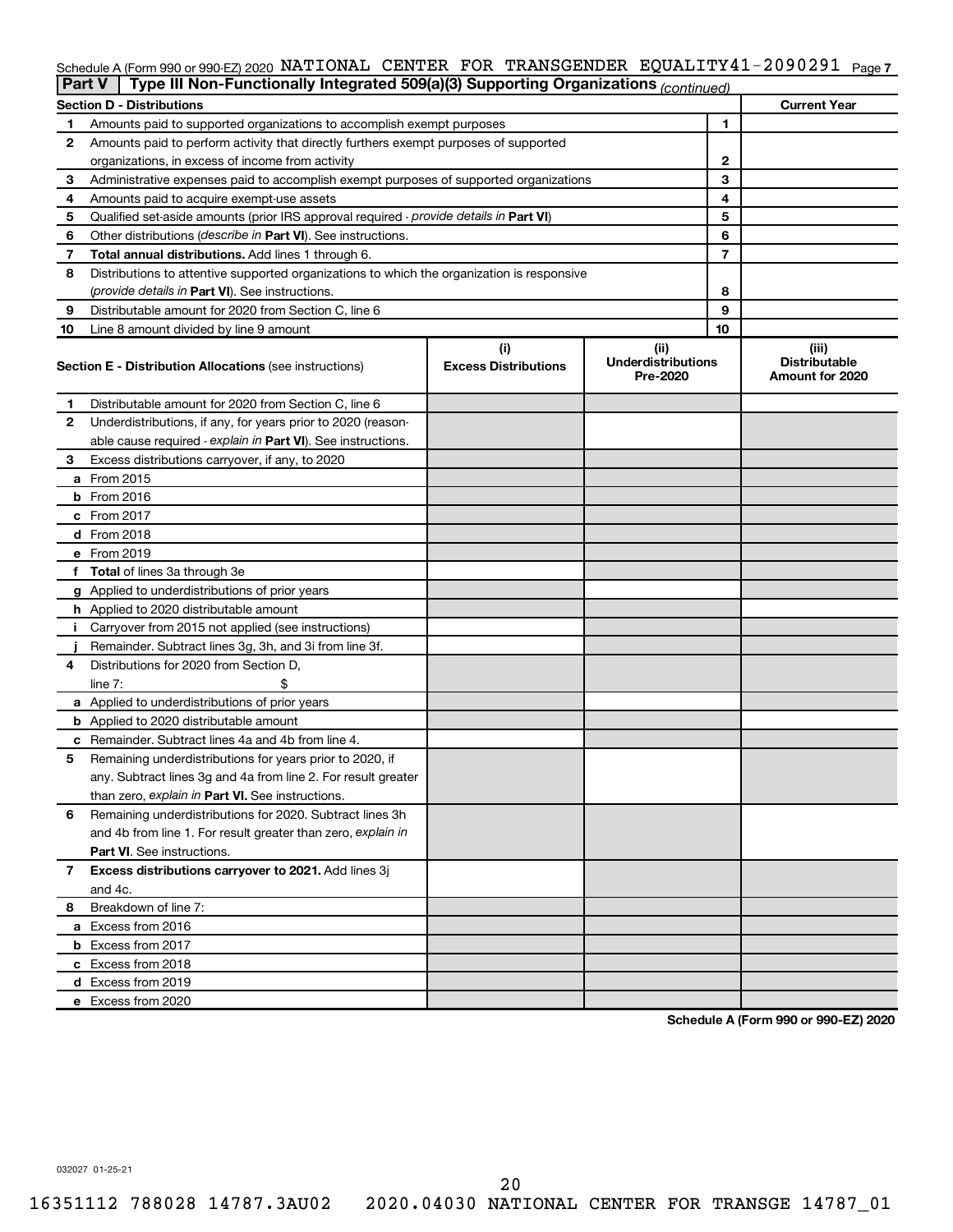| <b>Part VI</b><br>Supplemental Information. Provide the explanations required by Part II, line 10; Part II, line 17a or 17b; Part III, line 12;<br>Part IV, Section A, lines 1, 2, 3b, 3c, 4b, 4c, 5a, 6, 9a, 9b, 9c, 11a, 11b, and 11c; Part IV, Section B, lines 1 and 2; Part IV, Section C,<br>Section D, lines 5, 6, and 8; and Part V, Section E, lines 2, 5, and 6. Also complete this part for any additional information.<br>(See instructions.) |    | line 1; Part IV, Section D, lines 2 and 3; Part IV, Section E, lines 1c, 2a, 2b, 3a, and 3b; Part V, line 1; Part V, Section B, line 1e; Part V, |
|-----------------------------------------------------------------------------------------------------------------------------------------------------------------------------------------------------------------------------------------------------------------------------------------------------------------------------------------------------------------------------------------------------------------------------------------------------------|----|--------------------------------------------------------------------------------------------------------------------------------------------------|
| SCHEDULE A, PART II, LINE 10, EXPLANATION FOR OTHER INCOME:                                                                                                                                                                                                                                                                                                                                                                                               |    |                                                                                                                                                  |
| OTHER INCOME                                                                                                                                                                                                                                                                                                                                                                                                                                              |    |                                                                                                                                                  |
| 1,482.<br>2018 AMOUNT:<br>\$                                                                                                                                                                                                                                                                                                                                                                                                                              |    |                                                                                                                                                  |
| 814.<br>2019 AMOUNT:<br>\$                                                                                                                                                                                                                                                                                                                                                                                                                                |    |                                                                                                                                                  |
| 756.<br>2020 AMOUNT:<br>\$                                                                                                                                                                                                                                                                                                                                                                                                                                |    |                                                                                                                                                  |
|                                                                                                                                                                                                                                                                                                                                                                                                                                                           |    |                                                                                                                                                  |
|                                                                                                                                                                                                                                                                                                                                                                                                                                                           |    |                                                                                                                                                  |
|                                                                                                                                                                                                                                                                                                                                                                                                                                                           |    |                                                                                                                                                  |
|                                                                                                                                                                                                                                                                                                                                                                                                                                                           |    |                                                                                                                                                  |
|                                                                                                                                                                                                                                                                                                                                                                                                                                                           |    |                                                                                                                                                  |
|                                                                                                                                                                                                                                                                                                                                                                                                                                                           |    |                                                                                                                                                  |
|                                                                                                                                                                                                                                                                                                                                                                                                                                                           |    |                                                                                                                                                  |
|                                                                                                                                                                                                                                                                                                                                                                                                                                                           |    |                                                                                                                                                  |
|                                                                                                                                                                                                                                                                                                                                                                                                                                                           |    |                                                                                                                                                  |
|                                                                                                                                                                                                                                                                                                                                                                                                                                                           |    |                                                                                                                                                  |
|                                                                                                                                                                                                                                                                                                                                                                                                                                                           |    |                                                                                                                                                  |
|                                                                                                                                                                                                                                                                                                                                                                                                                                                           |    |                                                                                                                                                  |
|                                                                                                                                                                                                                                                                                                                                                                                                                                                           |    |                                                                                                                                                  |
|                                                                                                                                                                                                                                                                                                                                                                                                                                                           |    |                                                                                                                                                  |
|                                                                                                                                                                                                                                                                                                                                                                                                                                                           |    |                                                                                                                                                  |
|                                                                                                                                                                                                                                                                                                                                                                                                                                                           |    |                                                                                                                                                  |
|                                                                                                                                                                                                                                                                                                                                                                                                                                                           |    |                                                                                                                                                  |
|                                                                                                                                                                                                                                                                                                                                                                                                                                                           |    |                                                                                                                                                  |
|                                                                                                                                                                                                                                                                                                                                                                                                                                                           |    |                                                                                                                                                  |
|                                                                                                                                                                                                                                                                                                                                                                                                                                                           |    |                                                                                                                                                  |
|                                                                                                                                                                                                                                                                                                                                                                                                                                                           |    |                                                                                                                                                  |
|                                                                                                                                                                                                                                                                                                                                                                                                                                                           |    |                                                                                                                                                  |
|                                                                                                                                                                                                                                                                                                                                                                                                                                                           |    |                                                                                                                                                  |
| 032028 01-25-21                                                                                                                                                                                                                                                                                                                                                                                                                                           | 21 | Schedule A (Form 990 or 990-EZ) 2020                                                                                                             |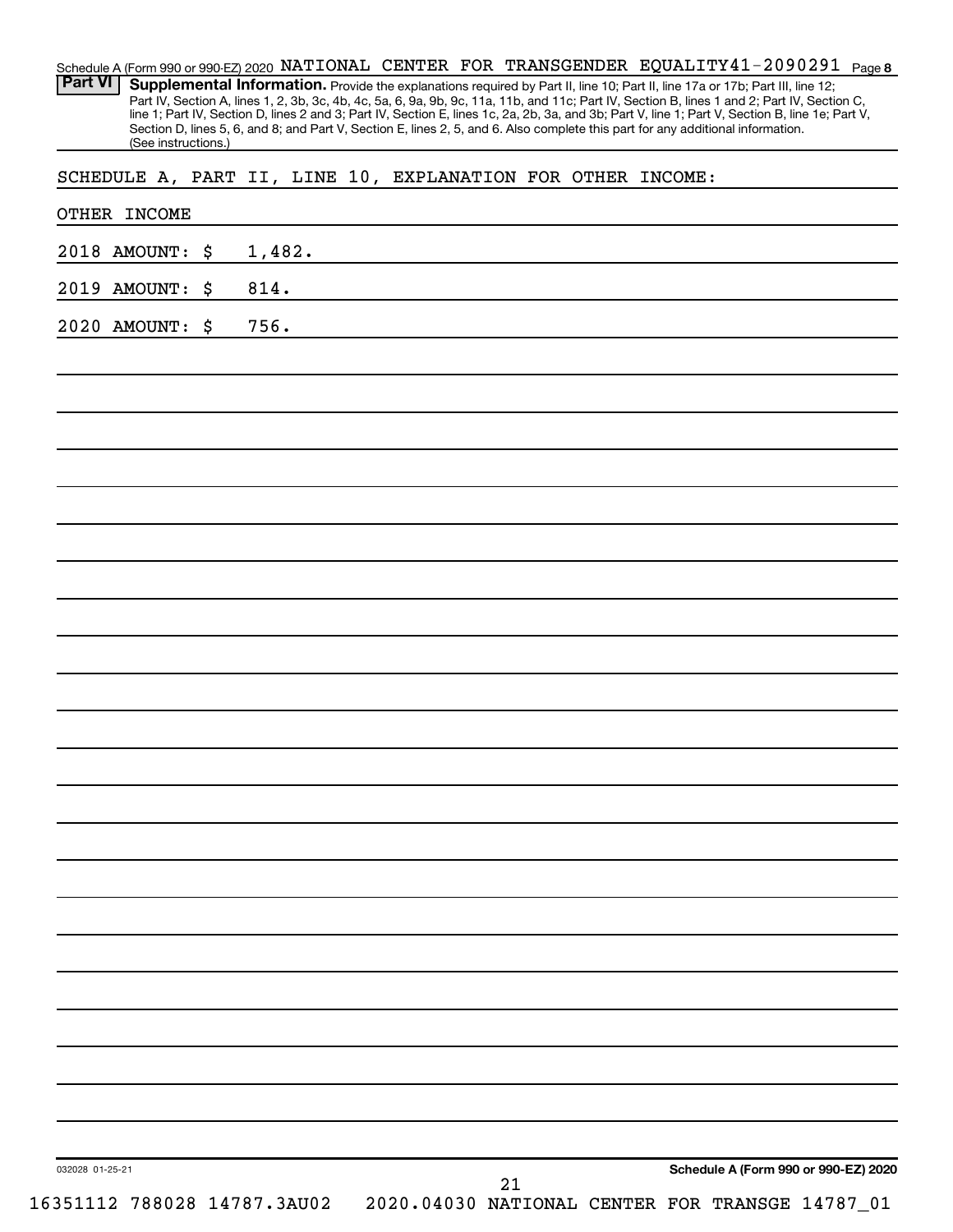**(Form 990, 990-EZ,**

Department of the Treasury Internal Revenue Service

**Organization** 

Name of the organization

# **Schedule B Schedule of Contributors**

**or 990-PF) | Attach to Form 990, Form 990-EZ, or Form 990-PF. | Go to www.irs.gov/Form990 for the latest information.** OMB No. 1545-0047

**2020**

**Employer identification number**

Y 11-2090291

|                          |  | NATIONAL CENTER FOR TRANSGENDER EQUALIT |  |
|--------------------------|--|-----------------------------------------|--|
| <b>type</b> (check one): |  |                                         |  |
|                          |  |                                         |  |

| Filers of:         | Section:                                                                  |
|--------------------|---------------------------------------------------------------------------|
| Form 990 or 990-EZ | $\boxed{\textbf{X}}$ 501(c)( 3) (enter number) organization               |
|                    | 4947(a)(1) nonexempt charitable trust not treated as a private foundation |
|                    | 527 political organization                                                |
| Form 990-PF        | 501(c)(3) exempt private foundation                                       |
|                    | 4947(a)(1) nonexempt charitable trust treated as a private foundation     |
|                    | 501(c)(3) taxable private foundation                                      |

Check if your organization is covered by the General Rule or a Special Rule.

**Note:**  Only a section 501(c)(7), (8), or (10) organization can check boxes for both the General Rule and a Special Rule. See instructions.

#### **General Rule**

 $\Box$ 

 $\Box$ 

For an organization filing Form 990, 990-EZ, or 990-PF that received, during the year, contributions totaling \$5,000 or more (in money or property) from any one contributor. Complete Parts I and II. See instructions for determining a contributor's total contributions.

#### **Special Rules**

any one contributor, during the year, total contributions of the greater of (1) \$5,000; or (2) 2% of the amount on (i) Form 990, Part VIII, line 1h;  $\boxed{\text{X}}$  For an organization described in section 501(c)(3) filing Form 990 or 990-EZ that met the 33 1/3% support test of the regulations under sections 509(a)(1) and 170(b)(1)(A)(vi), that checked Schedule A (Form 990 or 990-EZ), Part II, line 13, 16a, or 16b, and that received from or (ii) Form 990-EZ, line 1. Complete Parts I and II.

For an organization described in section 501(c)(7), (8), or (10) filing Form 990 or 990-EZ that received from any one contributor, during the year, total contributions of more than \$1,000 exclusively for religious, charitable, scientific, literary, or educational purposes, or for the prevention of cruelty to children or animals. Complete Parts I (entering "N/A" in column (b) instead of the contributor name and address), II, and III.  $\Box$ 

purpose. Don't complete any of the parts unless the General Rule applies to this organization because it received nonexclusively year, contributions exclusively for religious, charitable, etc., purposes, but no such contributions totaled more than \$1,000. If this box is checked, enter here the total contributions that were received during the year for an exclusively religious, charitable, etc., For an organization described in section 501(c)(7), (8), or (10) filing Form 990 or 990-EZ that received from any one contributor, during the religious, charitable, etc., contributions totaling \$5,000 or more during the year  $~\ldots\ldots\ldots\ldots\ldots\ldots\ldots\ldots\blacktriangleright~$ \$

**Caution:**  An organization that isn't covered by the General Rule and/or the Special Rules doesn't file Schedule B (Form 990, 990-EZ, or 990-PF),  **must** but it answer "No" on Part IV, line 2, of its Form 990; or check the box on line H of its Form 990-EZ or on its Form 990-PF, Part I, line 2, to certify that it doesn't meet the filing requirements of Schedule B (Form 990, 990-EZ, or 990-PF).

**For Paperwork Reduction Act Notice, see the instructions for Form 990, 990-EZ, or 990-PF. Schedule B (Form 990, 990-EZ, or 990-PF) (2020)** LHA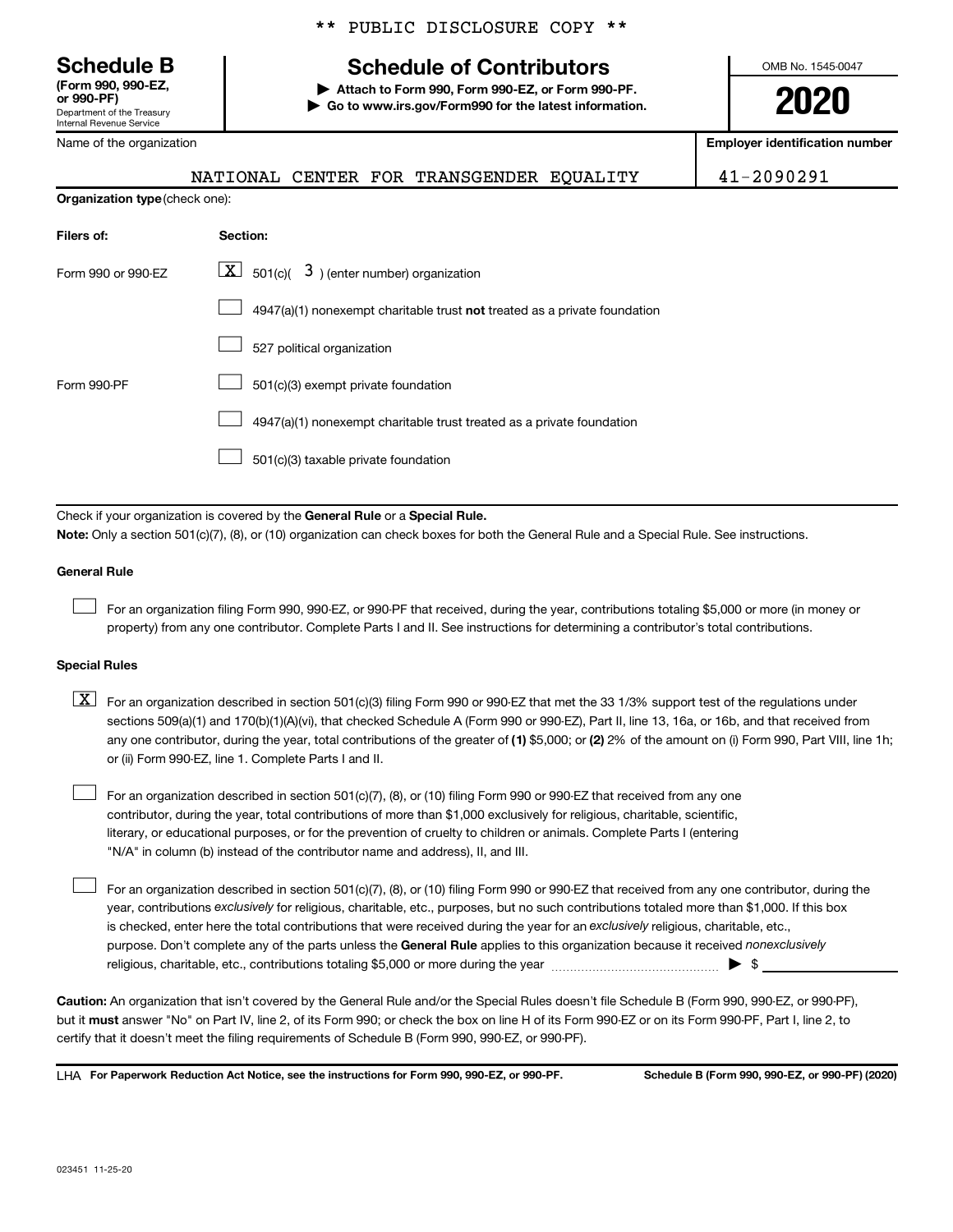| Schedule B (Form 990, 990-EZ, or 990-PF) (2020)<br>. The state of the state $\mathcal{L}$ is the state of the state of the state of the state of the state of the state of the state of the state of the state of the state of the state of the state of the state of the state of th | Page |
|---------------------------------------------------------------------------------------------------------------------------------------------------------------------------------------------------------------------------------------------------------------------------------------|------|
|---------------------------------------------------------------------------------------------------------------------------------------------------------------------------------------------------------------------------------------------------------------------------------------|------|

Name of organization

**Employer identification number**

**(a) No. (b) Name, address, and ZIP + 4 (c) Total contributions (d) Type of contribution Person Payroll Noncash (a) No. (b) Name, address, and ZIP + 4 (c) Total contributions (d) Type of contribution Person Payroll Noncash (a) No. (b) Name, address, and ZIP + 4 (c) Total contributions (d) Type of contribution Person Payroll Noncash (a) No. (b) Name, address, and ZIP + 4 (c) Total contributions (d) Type of contribution Person Payroll Noncash (a) No. (b) Name, address, and ZIP + 4 (c) Total contributions (d) Type of contribution Person Payroll Noncash (a) No. (b) Name, address, and ZIP + 4 (c) Total contributions (d) Type of contribution Person Payroll Noncash Part I** Contributors (see instructions). Use duplicate copies of Part I if additional space is needed. \$ (Complete Part II for noncash contributions.) \$ (Complete Part II for noncash contributions.) \$ (Complete Part II for noncash contributions.) \$ (Complete Part II for noncash contributions.) \$ (Complete Part II for noncash contributions.) \$ (Complete Part II for  $\boxed{\textbf{X}}$  $\Box$  $\Box$  $\overline{\mathbf{X}}$  $\Box$  $\Box$  $\boxed{\textbf{X}}$  $\Box$  $\Box$  $\boxed{\text{X}}$  $\Box$  $\Box$  $\boxed{\text{X}}$  $\Box$  $\Box$  $\boxed{\text{X}}$  $\Box$  $\Box$ NATIONAL CENTER FOR TRANSGENDER EQUALITY  $|$  41-2090291  $\begin{array}{|c|c|c|c|c|}\hline \ \text{1} & \text{Person} & \text{X} \ \hline \end{array}$ 148,653.  $2$  Person  $\overline{\text{X}}$ 65,000.  $\begin{array}{|c|c|c|c|c|c|}\hline \text{3} & \text{Person} & \text{X} \ \hline \end{array}$ 375,000.  $\begin{array}{|c|c|c|c|c|}\hline \text{4} & \text{Person} & \text{\textbf{X}}\ \hline \end{array}$ 50,000. 5 X 150,000.  $\overline{6}$  Person  $\overline{X}$ 147,506.

023452 11-25-20 **Schedule B (Form 990, 990-EZ, or 990-PF) (2020)**

noncash contributions.)

**2**

23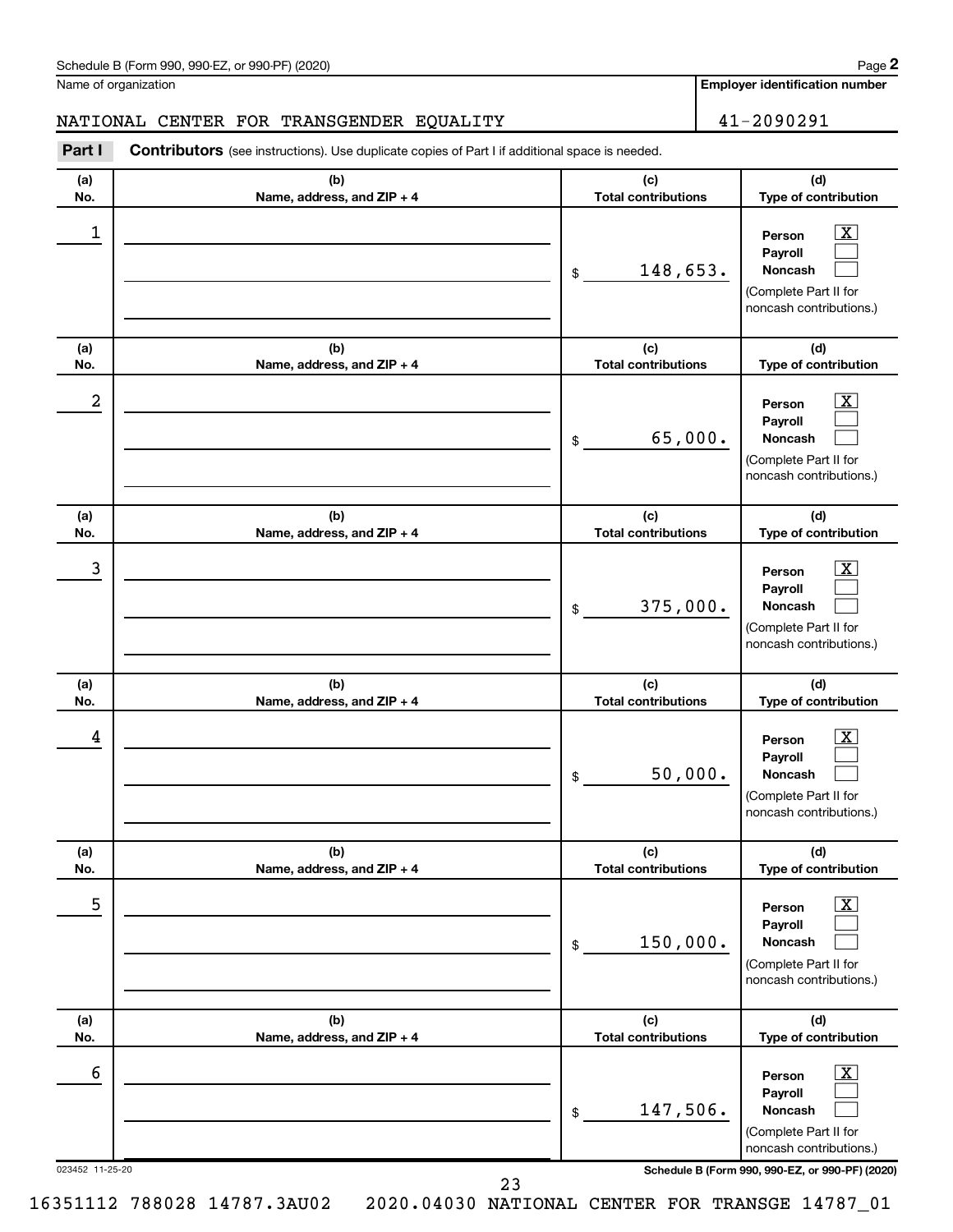Name of organization

#### NATIONAL CENTER FOR TRANSGENDER EQUALITY 41-2090291

Part II Noncash Property (see instructions). Use duplicate copies of Part II if additional space is needed.

| (a)<br>No.<br>from<br>Part I | (b)<br>Description of noncash property given | (c)<br>FMV (or estimate)<br>(See instructions.) | (d)<br>Date received                            |
|------------------------------|----------------------------------------------|-------------------------------------------------|-------------------------------------------------|
|                              |                                              | $\frac{1}{2}$                                   |                                                 |
| (a)<br>No.<br>from<br>Part I | (b)<br>Description of noncash property given | (c)<br>FMV (or estimate)<br>(See instructions.) | (d)<br>Date received                            |
|                              |                                              | $\frac{1}{2}$                                   |                                                 |
| (a)<br>No.<br>from<br>Part I | (b)<br>Description of noncash property given | (c)<br>FMV (or estimate)<br>(See instructions.) | (d)<br>Date received                            |
|                              |                                              | $\frac{1}{2}$                                   |                                                 |
| (a)<br>No.<br>from<br>Part I | (b)<br>Description of noncash property given | (c)<br>FMV (or estimate)<br>(See instructions.) | (d)<br>Date received                            |
|                              |                                              | $\frac{1}{2}$                                   |                                                 |
| (a)<br>No.<br>from<br>Part I | (b)<br>Description of noncash property given | (c)<br>FMV (or estimate)<br>(See instructions.) | (d)<br>Date received                            |
|                              |                                              | \$                                              |                                                 |
| (a)<br>No.<br>from<br>Part I | (b)<br>Description of noncash property given | (c)<br>FMV (or estimate)<br>(See instructions.) | (d)<br>Date received                            |
|                              |                                              | \$                                              |                                                 |
| 023453 11-25-20              | 24                                           |                                                 | Schedule B (Form 990, 990-EZ, or 990-PF) (2020) |

**Employer identification number**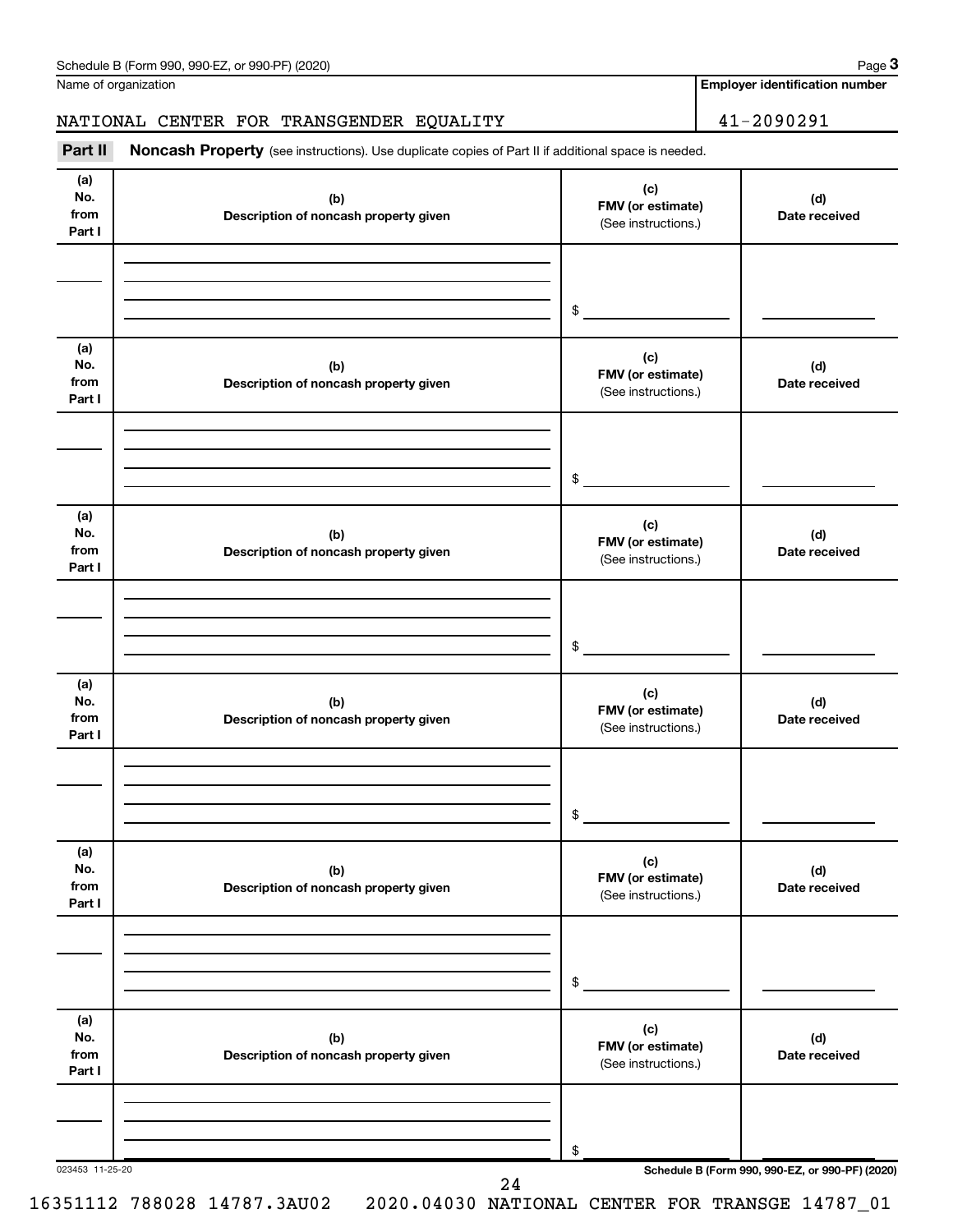|                           | Schedule B (Form 990, 990-EZ, or 990-PF) (2020)                                                                                                                                                                                                                                                                                           |                      | Page 4                                                                                                                                                         |  |  |  |  |
|---------------------------|-------------------------------------------------------------------------------------------------------------------------------------------------------------------------------------------------------------------------------------------------------------------------------------------------------------------------------------------|----------------------|----------------------------------------------------------------------------------------------------------------------------------------------------------------|--|--|--|--|
|                           | Name of organization                                                                                                                                                                                                                                                                                                                      |                      | <b>Employer identification number</b>                                                                                                                          |  |  |  |  |
|                           | NATIONAL CENTER FOR TRANSGENDER EQUALITY                                                                                                                                                                                                                                                                                                  |                      | 41-2090291                                                                                                                                                     |  |  |  |  |
| Part III                  | from any one contributor. Complete columns (a) through (e) and the following line entry. For organizations<br>completing Part III, enter the total of exclusively religious, charitable, etc., contributions of \$1,000 or less for the year. (Enter this info. once.)<br>Use duplicate copies of Part III if additional space is needed. |                      | Exclusively religious, charitable, etc., contributions to organizations described in section 501(c)(7), (8), or (10) that total more than \$1,000 for the year |  |  |  |  |
| (a) No.<br>from           | (b) Purpose of gift                                                                                                                                                                                                                                                                                                                       | (c) Use of gift      | (d) Description of how gift is held                                                                                                                            |  |  |  |  |
| Part I                    |                                                                                                                                                                                                                                                                                                                                           |                      |                                                                                                                                                                |  |  |  |  |
|                           |                                                                                                                                                                                                                                                                                                                                           | (e) Transfer of gift |                                                                                                                                                                |  |  |  |  |
|                           | Transferee's name, address, and ZIP + 4                                                                                                                                                                                                                                                                                                   |                      | Relationship of transferor to transferee                                                                                                                       |  |  |  |  |
| (a) No.<br>from<br>Part I | (b) Purpose of gift                                                                                                                                                                                                                                                                                                                       | (c) Use of gift      | (d) Description of how gift is held                                                                                                                            |  |  |  |  |
|                           |                                                                                                                                                                                                                                                                                                                                           |                      |                                                                                                                                                                |  |  |  |  |
|                           |                                                                                                                                                                                                                                                                                                                                           | (e) Transfer of gift |                                                                                                                                                                |  |  |  |  |
|                           | Transferee's name, address, and ZIP + 4                                                                                                                                                                                                                                                                                                   |                      | Relationship of transferor to transferee                                                                                                                       |  |  |  |  |
| (a) No.                   |                                                                                                                                                                                                                                                                                                                                           |                      |                                                                                                                                                                |  |  |  |  |
| from<br>Part I            | (b) Purpose of gift                                                                                                                                                                                                                                                                                                                       | (c) Use of gift      | (d) Description of how gift is held                                                                                                                            |  |  |  |  |
|                           |                                                                                                                                                                                                                                                                                                                                           |                      |                                                                                                                                                                |  |  |  |  |
|                           | (e) Transfer of gift                                                                                                                                                                                                                                                                                                                      |                      |                                                                                                                                                                |  |  |  |  |
|                           | Transferee's name, address, and ZIP + 4                                                                                                                                                                                                                                                                                                   |                      | Relationship of transferor to transferee                                                                                                                       |  |  |  |  |
|                           |                                                                                                                                                                                                                                                                                                                                           |                      |                                                                                                                                                                |  |  |  |  |
| (a) No.<br>from<br>Part I | (b) Purpose of gift                                                                                                                                                                                                                                                                                                                       | (c) Use of gift      | (d) Description of how gift is held                                                                                                                            |  |  |  |  |
|                           |                                                                                                                                                                                                                                                                                                                                           |                      |                                                                                                                                                                |  |  |  |  |
|                           |                                                                                                                                                                                                                                                                                                                                           | (e) Transfer of gift |                                                                                                                                                                |  |  |  |  |
|                           | Transferee's name, address, and ZIP + 4                                                                                                                                                                                                                                                                                                   |                      | Relationship of transferor to transferee                                                                                                                       |  |  |  |  |
|                           |                                                                                                                                                                                                                                                                                                                                           |                      |                                                                                                                                                                |  |  |  |  |
| 023454 11-25-20           |                                                                                                                                                                                                                                                                                                                                           | 25                   | Schedule B (Form 990, 990-EZ, or 990-PF) (2020)                                                                                                                |  |  |  |  |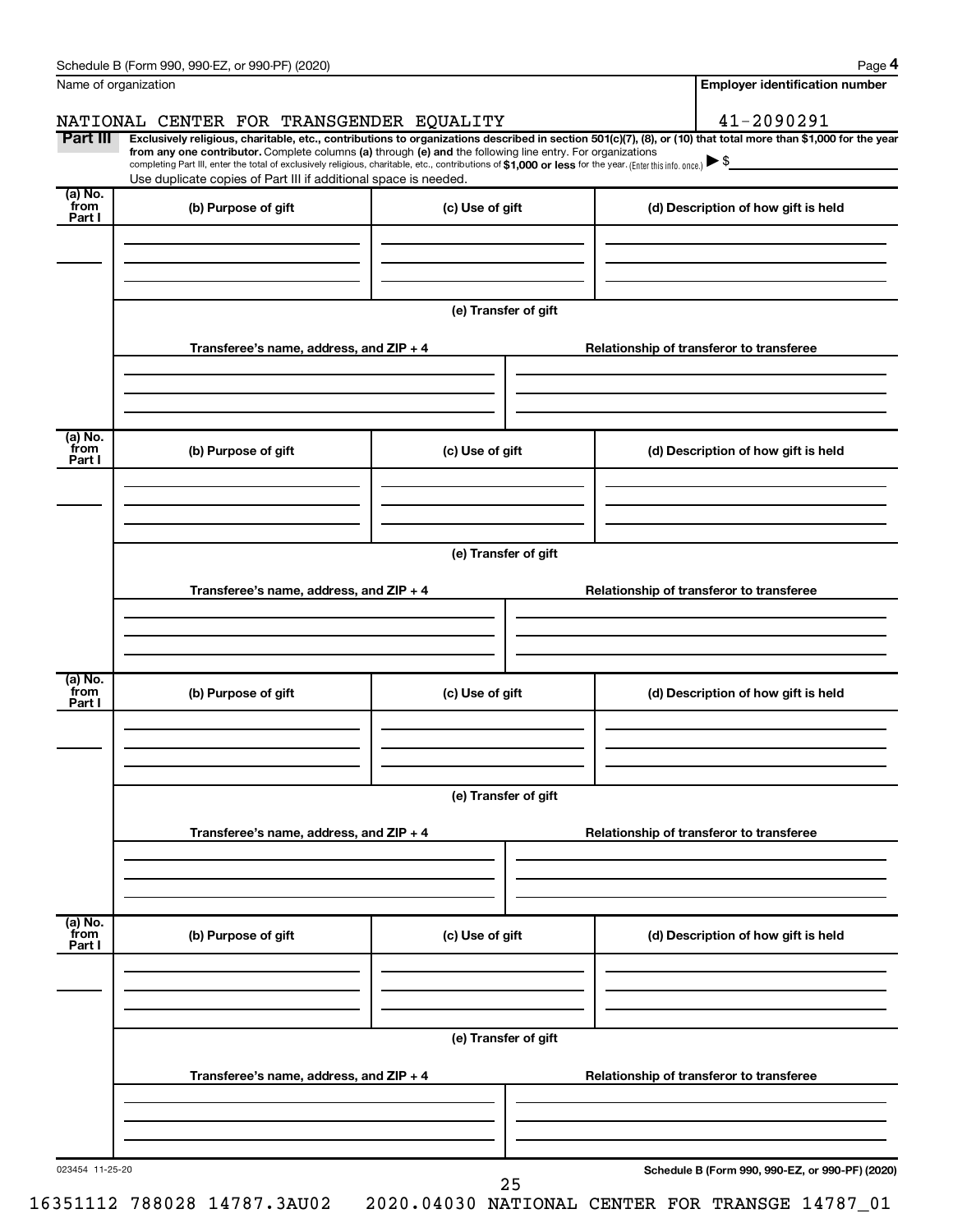| <b>SCHEDULE C</b>                                                                                                                                     | <b>Political Campaign and Lobbying Activities</b>                             |                                                                                                                                                                                                                               |           | OMB No. 1545-0047                             |                          |                                                       |
|-------------------------------------------------------------------------------------------------------------------------------------------------------|-------------------------------------------------------------------------------|-------------------------------------------------------------------------------------------------------------------------------------------------------------------------------------------------------------------------------|-----------|-----------------------------------------------|--------------------------|-------------------------------------------------------|
| (Form 990 or 990-EZ)                                                                                                                                  | For Organizations Exempt From Income Tax Under section 501(c) and section 527 |                                                                                                                                                                                                                               |           |                                               |                          |                                                       |
|                                                                                                                                                       |                                                                               |                                                                                                                                                                                                                               |           |                                               |                          |                                                       |
| Department of the Treasury                                                                                                                            |                                                                               | Complete if the organization is described below. Attach to Form 990 or Form 990-EZ.                                                                                                                                           |           |                                               |                          | <b>Open to Public</b><br>Inspection                   |
| Internal Revenue Service                                                                                                                              |                                                                               | Go to www.irs.gov/Form990 for instructions and the latest information.                                                                                                                                                        |           |                                               |                          |                                                       |
|                                                                                                                                                       |                                                                               | If the organization answered "Yes," on Form 990, Part IV, line 3, or Form 990-EZ, Part V, line 46 (Political Campaign Activities), then                                                                                       |           |                                               |                          |                                                       |
|                                                                                                                                                       |                                                                               | • Section 501(c)(3) organizations: Complete Parts I-A and B. Do not complete Part I-C.<br>• Section 501(c) (other than section 501(c)(3)) organizations: Complete Parts I-A and C below. Do not complete Part I-B.            |           |                                               |                          |                                                       |
| • Section 527 organizations: Complete Part I-A only.                                                                                                  |                                                                               |                                                                                                                                                                                                                               |           |                                               |                          |                                                       |
|                                                                                                                                                       |                                                                               | If the organization answered "Yes," on Form 990, Part IV, line 4, or Form 990-EZ, Part VI, line 47 (Lobbying Activities), then                                                                                                |           |                                               |                          |                                                       |
|                                                                                                                                                       |                                                                               | ● Section 501(c)(3) organizations that have filed Form 5768 (election under section 501(h)): Complete Part II-A. Do not complete Part II-B.                                                                                   |           |                                               |                          |                                                       |
|                                                                                                                                                       |                                                                               | • Section 501(c)(3) organizations that have NOT filed Form 5768 (election under section 501(h)): Complete Part II-B. Do not complete Part II-A.                                                                               |           |                                               |                          |                                                       |
|                                                                                                                                                       |                                                                               | If the organization answered "Yes," on Form 990, Part IV, line 5 (Proxy Tax) (See separate instructions) or Form 990-EZ, Part V, line 35c (Proxy                                                                              |           |                                               |                          |                                                       |
| Tax) (See separate instructions), then                                                                                                                |                                                                               |                                                                                                                                                                                                                               |           |                                               |                          |                                                       |
|                                                                                                                                                       |                                                                               | • Section 501(c)(4), (5), or (6) organizations: Complete Part III.                                                                                                                                                            |           |                                               |                          |                                                       |
| Name of organization                                                                                                                                  |                                                                               |                                                                                                                                                                                                                               |           |                                               |                          | <b>Employer identification number</b><br>41-2090291   |
| NATIONAL CENTER FOR TRANSGENDER EQUALITY<br>Complete if the organization is exempt under section 501(c) or is a section 527 organization.<br>Part I-A |                                                                               |                                                                                                                                                                                                                               |           |                                               |                          |                                                       |
|                                                                                                                                                       |                                                                               |                                                                                                                                                                                                                               |           |                                               |                          |                                                       |
|                                                                                                                                                       |                                                                               | 1 Provide a description of the organization's direct and indirect political campaign activities in Part IV.                                                                                                                   |           |                                               |                          |                                                       |
| 2                                                                                                                                                     |                                                                               |                                                                                                                                                                                                                               |           |                                               | $\triangleright$ \$      |                                                       |
| 3.                                                                                                                                                    |                                                                               | Volunteer hours for political campaign activities [11] with the content of the content of the content of the content of the content of the content of the content of the content of the content of the content of the content |           |                                               |                          |                                                       |
|                                                                                                                                                       |                                                                               |                                                                                                                                                                                                                               |           |                                               |                          |                                                       |
| Part $I-B$                                                                                                                                            |                                                                               | Complete if the organization is exempt under section 501(c)(3).                                                                                                                                                               |           |                                               |                          |                                                       |
|                                                                                                                                                       |                                                                               |                                                                                                                                                                                                                               |           |                                               | $\blacktriangleright$ \$ |                                                       |
| 2                                                                                                                                                     |                                                                               |                                                                                                                                                                                                                               |           |                                               |                          |                                                       |
| 3.                                                                                                                                                    |                                                                               |                                                                                                                                                                                                                               |           |                                               |                          | Yes<br>No                                             |
|                                                                                                                                                       |                                                                               |                                                                                                                                                                                                                               |           |                                               |                          | Yes<br><b>No</b>                                      |
| <b>b</b> If "Yes," describe in Part IV.                                                                                                               |                                                                               | Part I-C Complete if the organization is exempt under section 501(c), except section 501(c)(3).                                                                                                                               |           |                                               |                          |                                                       |
|                                                                                                                                                       |                                                                               | 1 Enter the amount directly expended by the filing organization for section 527 exempt function activities                                                                                                                    |           |                                               | $\blacktriangleright$ \$ |                                                       |
|                                                                                                                                                       |                                                                               | 2 Enter the amount of the filing organization's funds contributed to other organizations for section 527                                                                                                                      |           |                                               |                          |                                                       |
|                                                                                                                                                       |                                                                               |                                                                                                                                                                                                                               |           |                                               | $\triangleright$ \$      |                                                       |
|                                                                                                                                                       |                                                                               | 3 Total exempt function expenditures. Add lines 1 and 2. Enter here and on Form 1120-POL,                                                                                                                                     |           |                                               |                          |                                                       |
|                                                                                                                                                       |                                                                               |                                                                                                                                                                                                                               |           |                                               | $\triangleright$ \$      |                                                       |
|                                                                                                                                                       |                                                                               |                                                                                                                                                                                                                               |           |                                               |                          | Yes<br><b>No</b>                                      |
| 5                                                                                                                                                     |                                                                               | Enter the names, addresses and employer identification number (EIN) of all section 527 political organizations to which the filing organization                                                                               |           |                                               |                          |                                                       |
|                                                                                                                                                       |                                                                               | made payments. For each organization listed, enter the amount paid from the filing organization's funds. Also enter the amount of political                                                                                   |           |                                               |                          |                                                       |
|                                                                                                                                                       |                                                                               | contributions received that were promptly and directly delivered to a separate political organization, such as a separate segregated fund or a                                                                                |           |                                               |                          |                                                       |
|                                                                                                                                                       |                                                                               | political action committee (PAC). If additional space is needed, provide information in Part IV.                                                                                                                              |           |                                               |                          |                                                       |
| (a) Name                                                                                                                                              |                                                                               | (b) Address                                                                                                                                                                                                                   | $(c)$ EIN | (d) Amount paid from<br>filing organization's |                          | (e) Amount of political<br>contributions received and |
|                                                                                                                                                       |                                                                               |                                                                                                                                                                                                                               |           | funds. If none, enter -0-.                    |                          | promptly and directly                                 |
|                                                                                                                                                       |                                                                               |                                                                                                                                                                                                                               |           |                                               |                          | delivered to a separate<br>political organization.    |
|                                                                                                                                                       |                                                                               |                                                                                                                                                                                                                               |           |                                               |                          | If none, enter -0-.                                   |
|                                                                                                                                                       |                                                                               |                                                                                                                                                                                                                               |           |                                               |                          |                                                       |
|                                                                                                                                                       |                                                                               |                                                                                                                                                                                                                               |           |                                               |                          |                                                       |
|                                                                                                                                                       |                                                                               |                                                                                                                                                                                                                               |           |                                               |                          |                                                       |
|                                                                                                                                                       |                                                                               |                                                                                                                                                                                                                               |           |                                               |                          |                                                       |
|                                                                                                                                                       |                                                                               |                                                                                                                                                                                                                               |           |                                               |                          |                                                       |
|                                                                                                                                                       |                                                                               |                                                                                                                                                                                                                               |           |                                               |                          |                                                       |
|                                                                                                                                                       |                                                                               |                                                                                                                                                                                                                               |           |                                               |                          |                                                       |
|                                                                                                                                                       |                                                                               |                                                                                                                                                                                                                               |           |                                               |                          |                                                       |
|                                                                                                                                                       |                                                                               |                                                                                                                                                                                                                               |           |                                               |                          |                                                       |
|                                                                                                                                                       |                                                                               |                                                                                                                                                                                                                               |           |                                               |                          |                                                       |
|                                                                                                                                                       |                                                                               |                                                                                                                                                                                                                               |           |                                               |                          |                                                       |
|                                                                                                                                                       |                                                                               | For Paperwork Reduction Act Notice, see the Instructions for Form 990 or 990-EZ.                                                                                                                                              |           |                                               |                          | Schedule C (Form 990 or 990-EZ) 2020                  |

LHA

032041 12-02-20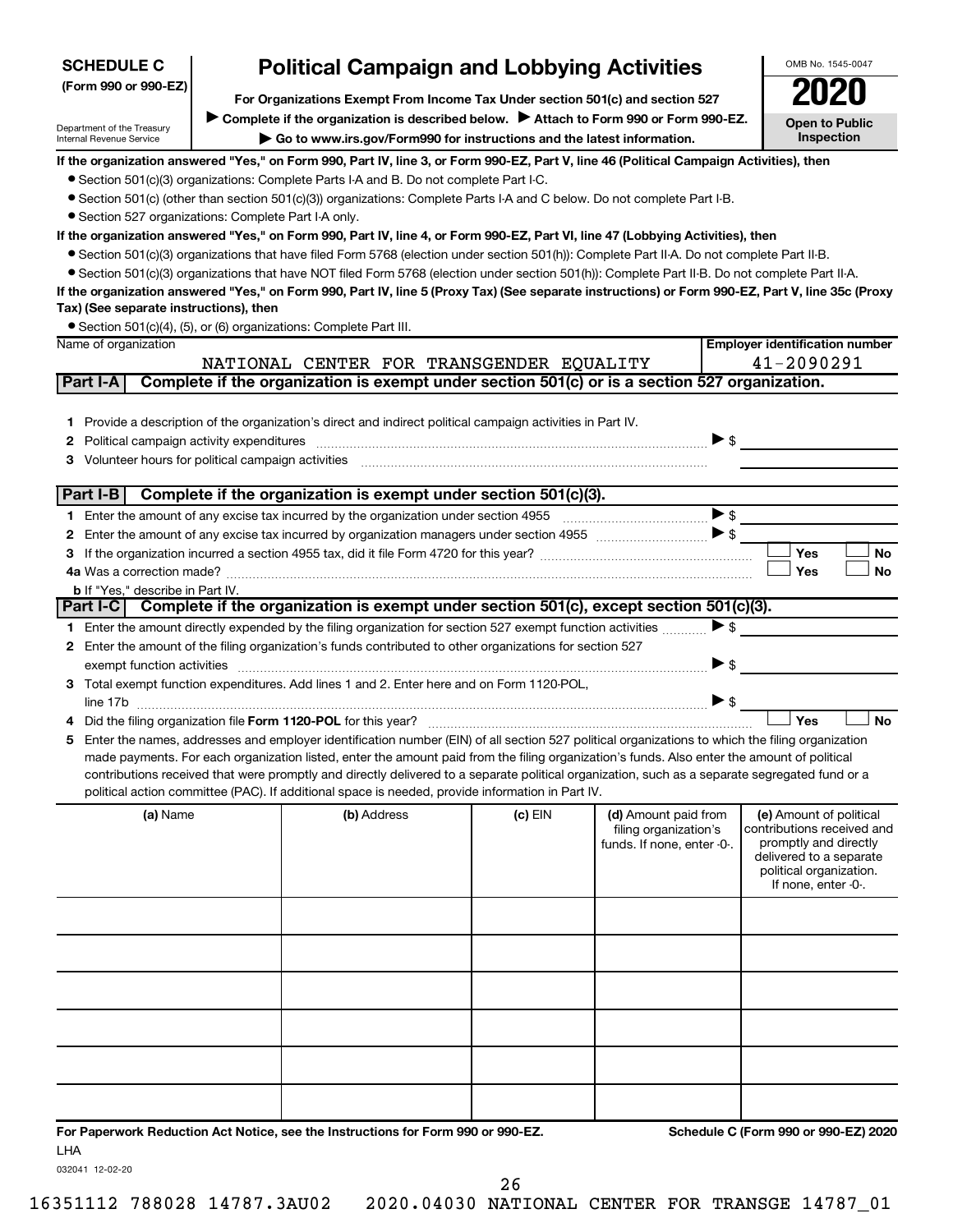| Schedule C (Form 990 or 990-EZ) 2020 NATIONAL CENTER FOR TRANSGENDER EQUALIT 41-2090291 Page 2                  |                                                       |                                                                                                                                   |            |                                        |                                |
|-----------------------------------------------------------------------------------------------------------------|-------------------------------------------------------|-----------------------------------------------------------------------------------------------------------------------------------|------------|----------------------------------------|--------------------------------|
| Complete if the organization is exempt under section 501(c)(3) and filed Form 5768 (election under<br>Part II-A |                                                       |                                                                                                                                   |            |                                        |                                |
| section 501(h)).                                                                                                |                                                       |                                                                                                                                   |            |                                        |                                |
| A Check $\blacktriangleright$                                                                                   |                                                       | if the filing organization belongs to an affiliated group (and list in Part IV each affiliated group member's name, address, EIN, |            |                                        |                                |
|                                                                                                                 | expenses, and share of excess lobbying expenditures). |                                                                                                                                   |            |                                        |                                |
| <b>B</b> Check $\blacktriangleright$                                                                            |                                                       | if the filing organization checked box A and "limited control" provisions apply.                                                  |            |                                        |                                |
|                                                                                                                 | <b>Limits on Lobbying Expenditures</b>                | (The term "expenditures" means amounts paid or incurred.)                                                                         |            | (a) Filing<br>organization's<br>totals | (b) Affiliated group<br>totals |
| 1a Total lobbying expenditures to influence public opinion (grassroots lobbying)                                |                                                       |                                                                                                                                   |            | 57,389.                                |                                |
| <b>b</b> Total lobbying expenditures to influence a legislative body (direct lobbying)                          | 12,381.                                               |                                                                                                                                   |            |                                        |                                |
|                                                                                                                 |                                                       |                                                                                                                                   |            | 69,770.                                |                                |
| d Other exempt purpose expenditures                                                                             |                                                       |                                                                                                                                   |            | 2,032,385.                             |                                |
|                                                                                                                 |                                                       |                                                                                                                                   |            | 2, 102, 155.                           |                                |
| f Lobbying nontaxable amount. Enter the amount from the following table in both columns.                        |                                                       |                                                                                                                                   |            | 255, 108.                              |                                |
| If the amount on line $1e$ , column $(a)$ or $(b)$ is:                                                          |                                                       | The lobbying nontaxable amount is:                                                                                                |            |                                        |                                |
| Not over \$500,000                                                                                              |                                                       | 20% of the amount on line 1e.                                                                                                     |            |                                        |                                |
| Over \$500,000 but not over \$1,000,000                                                                         |                                                       | \$100,000 plus 15% of the excess over \$500,000.                                                                                  |            |                                        |                                |
| Over \$1,000,000 but not over \$1,500,000                                                                       | \$175,000 plus 10% of the excess over \$1,000,000     |                                                                                                                                   |            |                                        |                                |
| Over \$1,500,000 but not over \$17,000,000                                                                      |                                                       |                                                                                                                                   |            |                                        |                                |
| Over \$17,000,000                                                                                               |                                                       |                                                                                                                                   |            |                                        |                                |
|                                                                                                                 |                                                       |                                                                                                                                   |            |                                        |                                |
| g Grassroots nontaxable amount (enter 25% of line 1f)                                                           |                                                       |                                                                                                                                   |            | 63,777.                                |                                |
| h Subtract line 1g from line 1a. If zero or less, enter -0-                                                     |                                                       |                                                                                                                                   |            | $\overline{0}$ .                       |                                |
| i Subtract line 1f from line 1c. If zero or less, enter -0-                                                     |                                                       |                                                                                                                                   |            | 0.                                     |                                |
| If there is an amount other than zero on either line 1h or line 1i, did the organization file Form 4720         |                                                       |                                                                                                                                   |            |                                        |                                |
| reporting section 4911 tax for this year?                                                                       |                                                       |                                                                                                                                   |            |                                        | Yes<br>No                      |
|                                                                                                                 |                                                       | 4-Year Averaging Period Under Section 501(h)                                                                                      |            |                                        |                                |
| (Some organizations that made a section 501(h) election do not have to complete all of the five columns below.  |                                                       |                                                                                                                                   |            |                                        |                                |
|                                                                                                                 |                                                       | See the separate instructions for lines 2a through 2f.)                                                                           |            |                                        |                                |
|                                                                                                                 |                                                       | Lobbying Expenditures During 4-Year Averaging Period                                                                              |            |                                        |                                |
| Calendar year<br>(or fiscal year beginning in)                                                                  | (a) $2017$                                            | (b) 2018                                                                                                                          | $(c)$ 2019 | $(d)$ 2020                             | (e) Total                      |
| 2a Lobbying nontaxable amount                                                                                   | 249,706.                                              | 263,045.                                                                                                                          | 274,048.   |                                        | $255, 108.$ 1, 041, 907.       |
| <b>b</b> Lobbying ceiling amount<br>(150% of line 2a, column(e))                                                |                                                       |                                                                                                                                   |            |                                        | 1,562,861.                     |
| c Total lobbying expenditures                                                                                   | 85,151.                                               | 44,558.                                                                                                                           | 28,448.    | 69,770.                                | 227,927.                       |
| d Grassroots nontaxable amount                                                                                  | 62,427.                                               | 65,761.                                                                                                                           | 68,512.    | 63,777.                                | 260, 477.                      |
| e Grassroots ceiling amount<br>(150% of line 2d, column (e))                                                    |                                                       |                                                                                                                                   |            |                                        | 390,716.                       |
| f Grassroots lobbying expenditures                                                                              | 59,235.                                               | 7,890.                                                                                                                            | 800.       | 57,389.                                | 125,314.                       |

**Schedule C (Form 990 or 990-EZ) 2020**

032042 12-02-20

27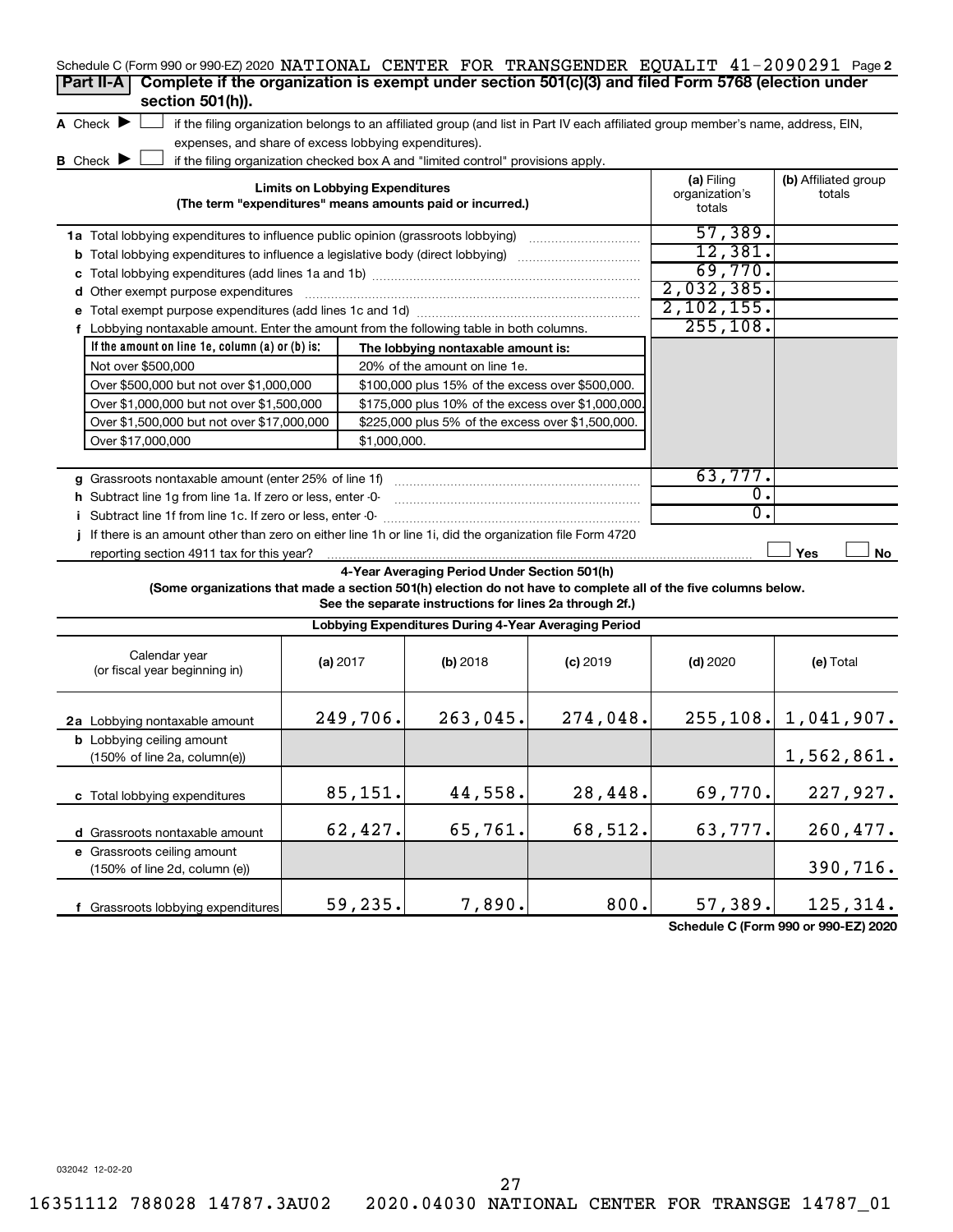#### Schedule C (Form 990 or 990-EZ) 2020 NATIONAL CENTER FOR TRANSGENDER EQUALIT  $41$  -  $2090291\;$  Page 3 **Part II-B Complete if the organization is exempt under section 501(c)(3) and has NOT filed Form 5768 (election under section 501(h)).**

|                                                                                                | For each "Yes" response on lines 1a through 1i below, provide in Part IV a detailed description                                                                                                                                                  | (a) |                | (b)    |    |
|------------------------------------------------------------------------------------------------|--------------------------------------------------------------------------------------------------------------------------------------------------------------------------------------------------------------------------------------------------|-----|----------------|--------|----|
|                                                                                                | of the lobbying activity.                                                                                                                                                                                                                        | Yes | No             | Amount |    |
| 1                                                                                              | During the year, did the filing organization attempt to influence foreign, national, state, or<br>local legislation, including any attempt to influence public opinion on a legislative matter<br>or referendum, through the use of:             |     |                |        |    |
|                                                                                                | <b>b</b> Paid staff or management (include compensation in expenses reported on lines 1c through 1i)?                                                                                                                                            |     |                |        |    |
|                                                                                                |                                                                                                                                                                                                                                                  |     |                |        |    |
|                                                                                                |                                                                                                                                                                                                                                                  |     |                |        |    |
|                                                                                                |                                                                                                                                                                                                                                                  |     |                |        |    |
|                                                                                                | g Direct contact with legislators, their staffs, government officials, or a legislative body?                                                                                                                                                    |     |                |        |    |
|                                                                                                | h Rallies, demonstrations, seminars, conventions, speeches, lectures, or any similar means?                                                                                                                                                      |     |                |        |    |
|                                                                                                | <i>i</i> Other activities?                                                                                                                                                                                                                       |     |                |        |    |
|                                                                                                |                                                                                                                                                                                                                                                  |     |                |        |    |
|                                                                                                | 2a Did the activities in line 1 cause the organization to be not described in section 501(c)(3)?                                                                                                                                                 |     |                |        |    |
|                                                                                                |                                                                                                                                                                                                                                                  |     |                |        |    |
|                                                                                                | c If "Yes," enter the amount of any tax incurred by organization managers under section 4912                                                                                                                                                     |     |                |        |    |
| d If the filing organization incurred a section 4912 tax, did it file Form 4720 for this year? |                                                                                                                                                                                                                                                  |     |                |        |    |
|                                                                                                | Part III-A Complete if the organization is exempt under section $501(c)(4)$ , section $501(c)(5)$ , or section                                                                                                                                   |     |                |        |    |
|                                                                                                | $501(c)(6)$ .                                                                                                                                                                                                                                    |     |                |        |    |
|                                                                                                |                                                                                                                                                                                                                                                  |     |                | Yes    | No |
| 1                                                                                              |                                                                                                                                                                                                                                                  |     | $\mathbf{1}$   |        |    |
| $\mathbf{2}$                                                                                   |                                                                                                                                                                                                                                                  |     | $\mathbf{2}$   |        |    |
| 3                                                                                              | Did the organization agree to carry over lobbying and political campaign activity expenditures from the prior year?                                                                                                                              |     | 3              |        |    |
|                                                                                                | Part III-B Complete if the organization is exempt under section $501(c)(4)$ , section $501(c)(5)$ , or section<br>501(c)(6) and if either (a) BOTH Part III-A, lines 1 and 2, are answered "No" OR (b) Part III-A, line 3, is<br>answered "Yes." |     |                |        |    |
| 1.                                                                                             | Dues, assessments and similar amounts from members [111] www.communicallyness.communicallyness.communicallyness.com                                                                                                                              |     | 1              |        |    |
| 2                                                                                              | Section 162(e) nondeductible lobbying and political expenditures (do not include amounts of political                                                                                                                                            |     |                |        |    |
|                                                                                                | expenses for which the section 527(f) tax was paid).                                                                                                                                                                                             |     |                |        |    |
|                                                                                                |                                                                                                                                                                                                                                                  |     | 2a             |        |    |
|                                                                                                | b Carryover from last year manufactured and content to content the content of the content of the content of the content of the content of the content of the content of the content of the content of the content of the conte                   |     | 2 <sub>b</sub> |        |    |
|                                                                                                |                                                                                                                                                                                                                                                  |     | 2c             |        |    |
| З                                                                                              |                                                                                                                                                                                                                                                  |     | 3              |        |    |
| 4                                                                                              | If notices were sent and the amount on line 2c exceeds the amount on line 3, what portion of the excess                                                                                                                                          |     |                |        |    |
|                                                                                                | does the organization agree to carryover to the reasonable estimate of nondeductible lobbying and political                                                                                                                                      |     |                |        |    |
|                                                                                                |                                                                                                                                                                                                                                                  |     | 4              |        |    |
| 5                                                                                              |                                                                                                                                                                                                                                                  |     | 5              |        |    |
|                                                                                                | ∣Part IV ∣<br><b>Supplemental Information</b>                                                                                                                                                                                                    |     |                |        |    |
|                                                                                                | Provide the descriptions required for Part I-A, line 1; Part I-B, line 4; Part I-C, line 5; Part II-A (affiliated group list); Part II-A, lines 1 and 2 (See                                                                                     |     |                |        |    |

instructions); and Part II-B, line 1. Also, complete this part for any additional information.

**Schedule C (Form 990 or 990-EZ) 2020**

032043 12-02-20

28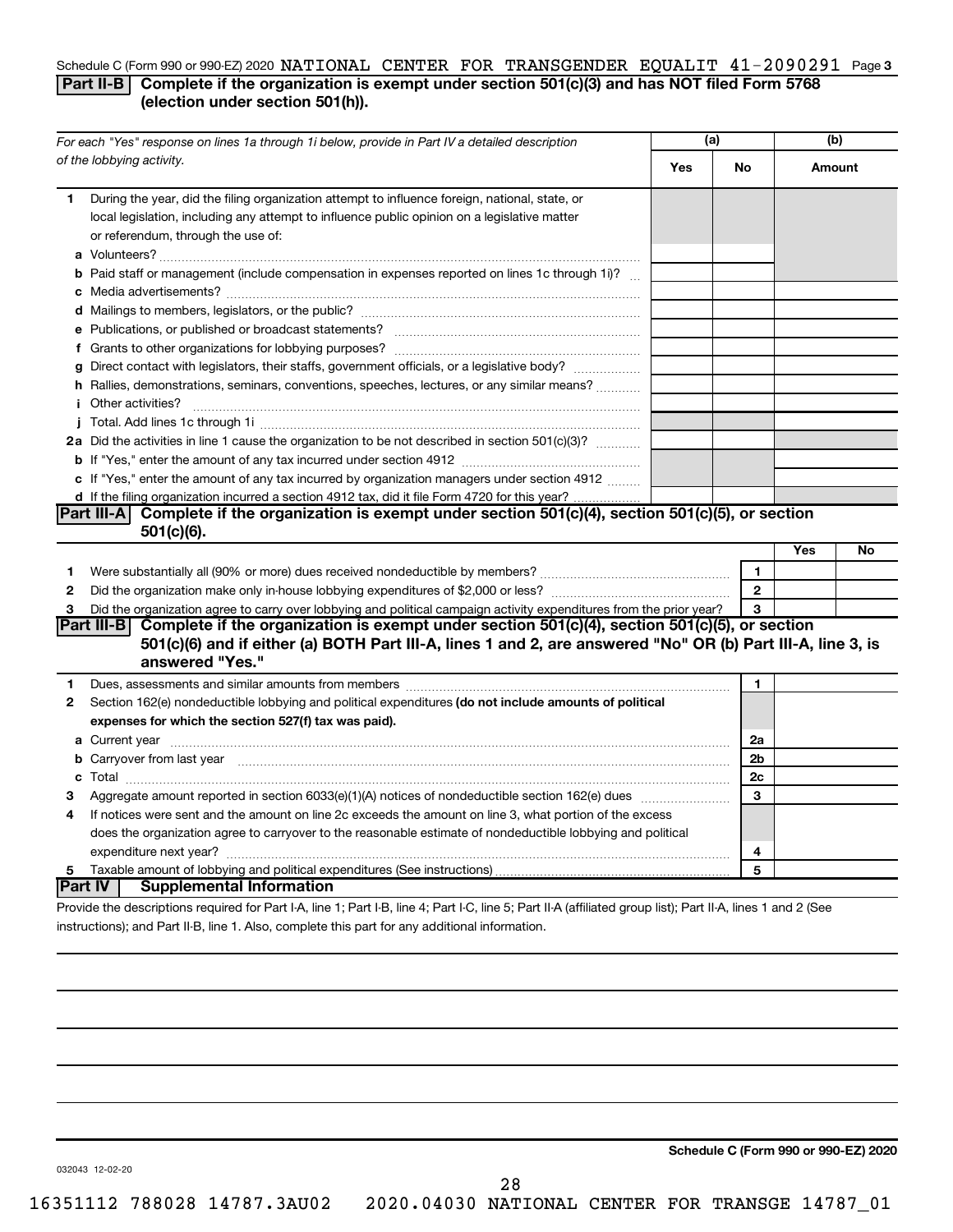| (Form 990) |  |
|------------|--|
|------------|--|

# **SCHEDULE D Supplemental Financial Statements**<br> **Form 990 2020**<br> **Part IV** line 6.7.8.9.10, 11a, 11b, 11d, 11d, 11d, 11d, 11d, 12a, 0r, 12b

**(Form 990) | Complete if the organization answered "Yes" on Form 990, Part IV, line 6, 7, 8, 9, 10, 11a, 11b, 11c, 11d, 11e, 11f, 12a, or 12b.**

**| Attach to Form 990. |Go to www.irs.gov/Form990 for instructions and the latest information.**



Department of the Treasury Internal Revenue Service

Name of the organization<br>**NATIONAL CENTER FOR TRANSGENDER EQUALITY** | **Employer identification number** NATIONAL CENTER FOR TRANSGENDER EQUALITY

| Part I  | Organizations Maintaining Donor Advised Funds or Other Similar Funds or Accounts. Complete if the                                                                 |                         |                                                |                                                    |
|---------|-------------------------------------------------------------------------------------------------------------------------------------------------------------------|-------------------------|------------------------------------------------|----------------------------------------------------|
|         | organization answered "Yes" on Form 990, Part IV, line 6.                                                                                                         |                         |                                                |                                                    |
|         |                                                                                                                                                                   | (a) Donor advised funds |                                                | (b) Funds and other accounts                       |
| 1.      |                                                                                                                                                                   |                         |                                                |                                                    |
| 2       | Aggregate value of contributions to (during year)                                                                                                                 |                         |                                                |                                                    |
| з       |                                                                                                                                                                   |                         |                                                |                                                    |
| 4       |                                                                                                                                                                   |                         |                                                |                                                    |
| 5       | Did the organization inform all donors and donor advisors in writing that the assets held in donor advised funds                                                  |                         |                                                |                                                    |
|         |                                                                                                                                                                   |                         |                                                | Yes<br>No                                          |
| 6       | Did the organization inform all grantees, donors, and donor advisors in writing that grant funds can be used only                                                 |                         |                                                |                                                    |
|         | for charitable purposes and not for the benefit of the donor or donor advisor, or for any other purpose conferring                                                |                         |                                                |                                                    |
|         | impermissible private benefit?                                                                                                                                    |                         |                                                | Yes<br>No                                          |
| Part II | <b>Conservation Easements.</b> Complete if the organization answered "Yes" on Form 990, Part IV, line 7.                                                          |                         |                                                |                                                    |
|         | Purpose(s) of conservation easements held by the organization (check all that apply).                                                                             |                         |                                                |                                                    |
|         | Preservation of land for public use (for example, recreation or education)                                                                                        |                         |                                                | Preservation of a historically important land area |
|         | Protection of natural habitat                                                                                                                                     |                         | Preservation of a certified historic structure |                                                    |
|         | Preservation of open space                                                                                                                                        |                         |                                                |                                                    |
| 2       | Complete lines 2a through 2d if the organization held a qualified conservation contribution in the form of a conservation easement on the last                    |                         |                                                |                                                    |
|         | day of the tax year.                                                                                                                                              |                         |                                                | Held at the End of the Tax Year                    |
| а       |                                                                                                                                                                   |                         |                                                | 2a                                                 |
|         | Total acreage restricted by conservation easements [11] [11] Total acreage restricted by conservation easements                                                   |                         |                                                | 2 <sub>b</sub>                                     |
|         |                                                                                                                                                                   |                         |                                                | 2c                                                 |
| d       | Number of conservation easements included in (c) acquired after 7/25/06, and not on a historic structure                                                          |                         |                                                |                                                    |
|         |                                                                                                                                                                   |                         |                                                | 2d                                                 |
| 3       | Number of conservation easements modified, transferred, released, extinguished, or terminated by the organization during the tax                                  |                         |                                                |                                                    |
|         | year                                                                                                                                                              |                         |                                                |                                                    |
| 4       | Number of states where property subject to conservation easement is located >                                                                                     |                         |                                                |                                                    |
| 5       | Does the organization have a written policy regarding the periodic monitoring, inspection, handling of                                                            |                         |                                                |                                                    |
|         | violations, and enforcement of the conservation easements it holds?                                                                                               |                         |                                                | Yes<br>No                                          |
| 6       | Staff and volunteer hours devoted to monitoring, inspecting, handling of violations, and enforcing conservation easements during the year                         |                         |                                                |                                                    |
|         |                                                                                                                                                                   |                         |                                                |                                                    |
| 7       | Amount of expenses incurred in monitoring, inspecting, handling of violations, and enforcing conservation easements during the year                               |                         |                                                |                                                    |
|         | $\blacktriangleright$ \$                                                                                                                                          |                         |                                                |                                                    |
| 8       | Does each conservation easement reported on line 2(d) above satisfy the requirements of section 170(h)(4)(B)(i)                                                   |                         |                                                |                                                    |
|         |                                                                                                                                                                   |                         |                                                | Yes<br>No                                          |
| 9       | In Part XIII, describe how the organization reports conservation easements in its revenue and expense statement and                                               |                         |                                                |                                                    |
|         | balance sheet, and include, if applicable, the text of the footnote to the organization's financial statements that describes the                                 |                         |                                                |                                                    |
|         | organization's accounting for conservation easements.<br>Organizations Maintaining Collections of Art, Historical Treasures, or Other Similar Assets.<br>Part III |                         |                                                |                                                    |
|         | Complete if the organization answered "Yes" on Form 990, Part IV, line 8.                                                                                         |                         |                                                |                                                    |
|         | 1a If the organization elected, as permitted under FASB ASC 958, not to report in its revenue statement and balance sheet works                                   |                         |                                                |                                                    |
|         | of art, historical treasures, or other similar assets held for public exhibition, education, or research in furtherance of public                                 |                         |                                                |                                                    |
|         | service, provide in Part XIII the text of the footnote to its financial statements that describes these items.                                                    |                         |                                                |                                                    |
|         | <b>b</b> If the organization elected, as permitted under FASB ASC 958, to report in its revenue statement and balance sheet works of                              |                         |                                                |                                                    |
|         | art, historical treasures, or other similar assets held for public exhibition, education, or research in furtherance of public service,                           |                         |                                                |                                                    |
|         | provide the following amounts relating to these items:                                                                                                            |                         |                                                |                                                    |
|         |                                                                                                                                                                   |                         |                                                | ▶                                                  |
|         | (ii) Assets included in Form 990, Part X                                                                                                                          |                         |                                                | $\frac{1}{2}$<br>$\triangleright$ \$               |
| 2       | If the organization received or held works of art, historical treasures, or other similar assets for financial gain, provide                                      |                         |                                                |                                                    |
|         | the following amounts required to be reported under FASB ASC 958 relating to these items:                                                                         |                         |                                                |                                                    |
| а       |                                                                                                                                                                   |                         |                                                | \$<br>▶                                            |
|         |                                                                                                                                                                   |                         |                                                | $\blacktriangleright$ s                            |
|         | LHA For Paperwork Reduction Act Notice, see the Instructions for Form 990.                                                                                        |                         |                                                | Schedule D (Form 990) 2020                         |
|         | 032051 12-01-20                                                                                                                                                   |                         |                                                |                                                    |
|         |                                                                                                                                                                   | 29                      |                                                |                                                    |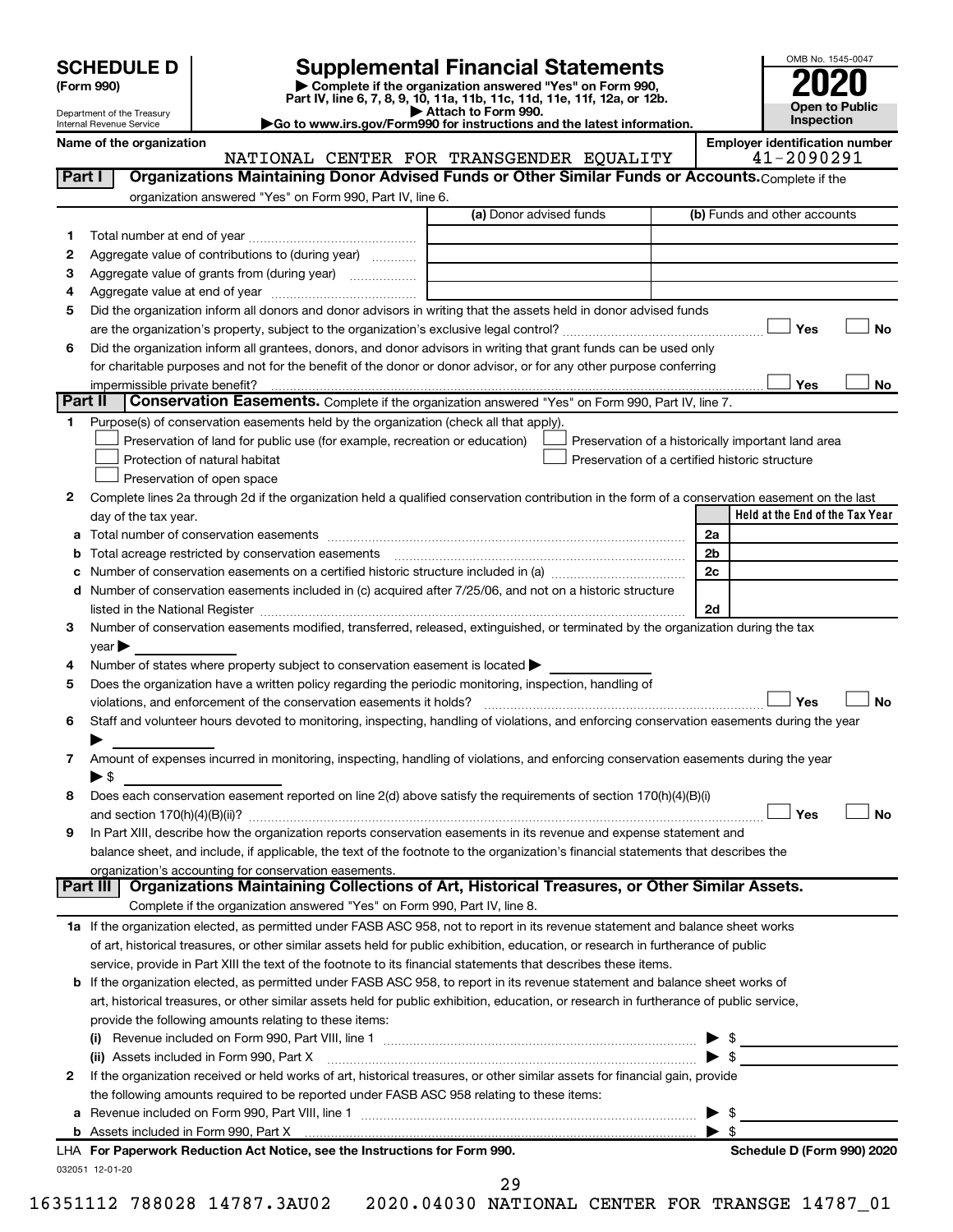| Part III<br>Organizations Maintaining Collections of Art, Historical Treasures, or Other Similar Assets (continued)<br>Using the organization's acquisition, accession, and other records, check any of the following that make significant use of its<br>3<br>collection items (check all that apply):<br>Public exhibition<br>Loan or exchange program<br>a<br>d<br>Scholarly research<br>Other and the control of the control of the control of the control of the control of the control of the control of the control of the control of the control of the control of the control of the control of the control of th<br>b<br>е<br>Preservation for future generations<br>c<br>Provide a description of the organization's collections and explain how they further the organization's exempt purpose in Part XIII.<br>4<br>During the year, did the organization solicit or receive donations of art, historical treasures, or other similar assets<br>5<br>Yes<br>No<br>Part IV<br>Escrow and Custodial Arrangements. Complete if the organization answered "Yes" on Form 990, Part IV, line 9, or<br>reported an amount on Form 990, Part X, line 21.<br>1a Is the organization an agent, trustee, custodian or other intermediary for contributions or other assets not included<br>Yes<br><b>No</b><br>b If "Yes," explain the arrangement in Part XIII and complete the following table:<br>Amount<br>1c<br>c Beginning balance measurements and the contract of the contract of the contract of the contract of the contract of the contract of the contract of the contract of the contract of the contract of the contract of the contr<br>1d<br>1e<br>e Distributions during the year manufactured and an account of the year manufactured and account of the year manufactured and account of the USA of the USA of the USA of the USA of the USA of the USA of the USA of the USA<br>1f<br>Yes<br>2a Did the organization include an amount on Form 990, Part X, line 21, for escrow or custodial account liability?<br><b>No</b><br><b>b</b> If "Yes," explain the arrangement in Part XIII. Check here if the explanation has been provided on Part XIII<br>Part V<br><b>Endowment Funds.</b> Complete if the organization answered "Yes" on Form 990, Part IV, line 10.<br>(c) Two years back $\vert$ (d) Three years back $\vert$ (e) Four years back<br>(a) Current year<br>(b) Prior year<br>1a Beginning of year balance<br>Net investment earnings, gains, and losses<br>e Other expenditures for facilities<br>and programs<br>End of year balance<br>g<br>Provide the estimated percentage of the current year end balance (line 1g, column (a)) held as:<br>2<br>Board designated or quasi-endowment ><br>%<br>а<br><b>b</b> Permanent endowment $\blacktriangleright$<br>%<br>%<br>c Term endowment $\blacktriangleright$<br>The percentages on lines 2a, 2b, and 2c should equal 100%.<br>3a Are there endowment funds not in the possession of the organization that are held and administered for the organization<br>Yes<br>No<br>by:<br>3a(i)<br>(i)<br>3a(ii)<br>3 <sub>b</sub><br>Describe in Part XIII the intended uses of the organization's endowment funds.<br>4<br><b>Part VI</b><br>Land, Buildings, and Equipment.<br>Complete if the organization answered "Yes" on Form 990, Part IV, line 11a. See Form 990, Part X, line 10.<br>Description of property<br>(a) Cost or other<br>(b) Cost or other<br>(c) Accumulated<br>(d) Book value<br>basis (investment)<br>basis (other)<br>depreciation<br>26, 121.<br>19,925.<br>6,196.<br>20,968.<br>20,968.<br>ο.<br>6,196.<br>Total. Add lines 1a through 1e. (Column (d) must equal Form 990, Part X, column (B), line 10c.) | Schedule D (Form 990) 2020 | NATIONAL CENTER FOR TRANSGENDER EQUALITY 41-2090291 Page2 |  |  |  |  |  |
|-------------------------------------------------------------------------------------------------------------------------------------------------------------------------------------------------------------------------------------------------------------------------------------------------------------------------------------------------------------------------------------------------------------------------------------------------------------------------------------------------------------------------------------------------------------------------------------------------------------------------------------------------------------------------------------------------------------------------------------------------------------------------------------------------------------------------------------------------------------------------------------------------------------------------------------------------------------------------------------------------------------------------------------------------------------------------------------------------------------------------------------------------------------------------------------------------------------------------------------------------------------------------------------------------------------------------------------------------------------------------------------------------------------------------------------------------------------------------------------------------------------------------------------------------------------------------------------------------------------------------------------------------------------------------------------------------------------------------------------------------------------------------------------------------------------------------------------------------------------------------------------------------------------------------------------------------------------------------------------------------------------------------------------------------------------------------------------------------------------------------------------------------------------------------------------------------------------------------------------------------------------------------------------------------------------------------------------------------------------------------------------------------------------------------------------------------------------------------------------------------------------------------------------------------------------------------------------------------------------------------------------------------------------------------------------------------------------------------------------------------------------------------------------------------------------------------------------------------------------------------------------------------------------------------------------------------------------------------------------------------------------------------------------------------------------------------------------------------------------------------------------------------------------------------------------------------------------------------------------------------------------------------------------------------------------------------------------------------------------------------------------------------------------------------------------------------------------------------------------------------------------------------------------------------------------------------------------------------------------------------------------------------------------------------------------------------------------------------|----------------------------|-----------------------------------------------------------|--|--|--|--|--|
|                                                                                                                                                                                                                                                                                                                                                                                                                                                                                                                                                                                                                                                                                                                                                                                                                                                                                                                                                                                                                                                                                                                                                                                                                                                                                                                                                                                                                                                                                                                                                                                                                                                                                                                                                                                                                                                                                                                                                                                                                                                                                                                                                                                                                                                                                                                                                                                                                                                                                                                                                                                                                                                                                                                                                                                                                                                                                                                                                                                                                                                                                                                                                                                                                                                                                                                                                                                                                                                                                                                                                                                                                                                                                                                         |                            |                                                           |  |  |  |  |  |
|                                                                                                                                                                                                                                                                                                                                                                                                                                                                                                                                                                                                                                                                                                                                                                                                                                                                                                                                                                                                                                                                                                                                                                                                                                                                                                                                                                                                                                                                                                                                                                                                                                                                                                                                                                                                                                                                                                                                                                                                                                                                                                                                                                                                                                                                                                                                                                                                                                                                                                                                                                                                                                                                                                                                                                                                                                                                                                                                                                                                                                                                                                                                                                                                                                                                                                                                                                                                                                                                                                                                                                                                                                                                                                                         |                            |                                                           |  |  |  |  |  |
|                                                                                                                                                                                                                                                                                                                                                                                                                                                                                                                                                                                                                                                                                                                                                                                                                                                                                                                                                                                                                                                                                                                                                                                                                                                                                                                                                                                                                                                                                                                                                                                                                                                                                                                                                                                                                                                                                                                                                                                                                                                                                                                                                                                                                                                                                                                                                                                                                                                                                                                                                                                                                                                                                                                                                                                                                                                                                                                                                                                                                                                                                                                                                                                                                                                                                                                                                                                                                                                                                                                                                                                                                                                                                                                         |                            |                                                           |  |  |  |  |  |
|                                                                                                                                                                                                                                                                                                                                                                                                                                                                                                                                                                                                                                                                                                                                                                                                                                                                                                                                                                                                                                                                                                                                                                                                                                                                                                                                                                                                                                                                                                                                                                                                                                                                                                                                                                                                                                                                                                                                                                                                                                                                                                                                                                                                                                                                                                                                                                                                                                                                                                                                                                                                                                                                                                                                                                                                                                                                                                                                                                                                                                                                                                                                                                                                                                                                                                                                                                                                                                                                                                                                                                                                                                                                                                                         |                            |                                                           |  |  |  |  |  |
|                                                                                                                                                                                                                                                                                                                                                                                                                                                                                                                                                                                                                                                                                                                                                                                                                                                                                                                                                                                                                                                                                                                                                                                                                                                                                                                                                                                                                                                                                                                                                                                                                                                                                                                                                                                                                                                                                                                                                                                                                                                                                                                                                                                                                                                                                                                                                                                                                                                                                                                                                                                                                                                                                                                                                                                                                                                                                                                                                                                                                                                                                                                                                                                                                                                                                                                                                                                                                                                                                                                                                                                                                                                                                                                         |                            |                                                           |  |  |  |  |  |
|                                                                                                                                                                                                                                                                                                                                                                                                                                                                                                                                                                                                                                                                                                                                                                                                                                                                                                                                                                                                                                                                                                                                                                                                                                                                                                                                                                                                                                                                                                                                                                                                                                                                                                                                                                                                                                                                                                                                                                                                                                                                                                                                                                                                                                                                                                                                                                                                                                                                                                                                                                                                                                                                                                                                                                                                                                                                                                                                                                                                                                                                                                                                                                                                                                                                                                                                                                                                                                                                                                                                                                                                                                                                                                                         |                            |                                                           |  |  |  |  |  |
|                                                                                                                                                                                                                                                                                                                                                                                                                                                                                                                                                                                                                                                                                                                                                                                                                                                                                                                                                                                                                                                                                                                                                                                                                                                                                                                                                                                                                                                                                                                                                                                                                                                                                                                                                                                                                                                                                                                                                                                                                                                                                                                                                                                                                                                                                                                                                                                                                                                                                                                                                                                                                                                                                                                                                                                                                                                                                                                                                                                                                                                                                                                                                                                                                                                                                                                                                                                                                                                                                                                                                                                                                                                                                                                         |                            |                                                           |  |  |  |  |  |
|                                                                                                                                                                                                                                                                                                                                                                                                                                                                                                                                                                                                                                                                                                                                                                                                                                                                                                                                                                                                                                                                                                                                                                                                                                                                                                                                                                                                                                                                                                                                                                                                                                                                                                                                                                                                                                                                                                                                                                                                                                                                                                                                                                                                                                                                                                                                                                                                                                                                                                                                                                                                                                                                                                                                                                                                                                                                                                                                                                                                                                                                                                                                                                                                                                                                                                                                                                                                                                                                                                                                                                                                                                                                                                                         |                            |                                                           |  |  |  |  |  |
|                                                                                                                                                                                                                                                                                                                                                                                                                                                                                                                                                                                                                                                                                                                                                                                                                                                                                                                                                                                                                                                                                                                                                                                                                                                                                                                                                                                                                                                                                                                                                                                                                                                                                                                                                                                                                                                                                                                                                                                                                                                                                                                                                                                                                                                                                                                                                                                                                                                                                                                                                                                                                                                                                                                                                                                                                                                                                                                                                                                                                                                                                                                                                                                                                                                                                                                                                                                                                                                                                                                                                                                                                                                                                                                         |                            |                                                           |  |  |  |  |  |
|                                                                                                                                                                                                                                                                                                                                                                                                                                                                                                                                                                                                                                                                                                                                                                                                                                                                                                                                                                                                                                                                                                                                                                                                                                                                                                                                                                                                                                                                                                                                                                                                                                                                                                                                                                                                                                                                                                                                                                                                                                                                                                                                                                                                                                                                                                                                                                                                                                                                                                                                                                                                                                                                                                                                                                                                                                                                                                                                                                                                                                                                                                                                                                                                                                                                                                                                                                                                                                                                                                                                                                                                                                                                                                                         |                            |                                                           |  |  |  |  |  |
|                                                                                                                                                                                                                                                                                                                                                                                                                                                                                                                                                                                                                                                                                                                                                                                                                                                                                                                                                                                                                                                                                                                                                                                                                                                                                                                                                                                                                                                                                                                                                                                                                                                                                                                                                                                                                                                                                                                                                                                                                                                                                                                                                                                                                                                                                                                                                                                                                                                                                                                                                                                                                                                                                                                                                                                                                                                                                                                                                                                                                                                                                                                                                                                                                                                                                                                                                                                                                                                                                                                                                                                                                                                                                                                         |                            |                                                           |  |  |  |  |  |
|                                                                                                                                                                                                                                                                                                                                                                                                                                                                                                                                                                                                                                                                                                                                                                                                                                                                                                                                                                                                                                                                                                                                                                                                                                                                                                                                                                                                                                                                                                                                                                                                                                                                                                                                                                                                                                                                                                                                                                                                                                                                                                                                                                                                                                                                                                                                                                                                                                                                                                                                                                                                                                                                                                                                                                                                                                                                                                                                                                                                                                                                                                                                                                                                                                                                                                                                                                                                                                                                                                                                                                                                                                                                                                                         |                            |                                                           |  |  |  |  |  |
|                                                                                                                                                                                                                                                                                                                                                                                                                                                                                                                                                                                                                                                                                                                                                                                                                                                                                                                                                                                                                                                                                                                                                                                                                                                                                                                                                                                                                                                                                                                                                                                                                                                                                                                                                                                                                                                                                                                                                                                                                                                                                                                                                                                                                                                                                                                                                                                                                                                                                                                                                                                                                                                                                                                                                                                                                                                                                                                                                                                                                                                                                                                                                                                                                                                                                                                                                                                                                                                                                                                                                                                                                                                                                                                         |                            |                                                           |  |  |  |  |  |
|                                                                                                                                                                                                                                                                                                                                                                                                                                                                                                                                                                                                                                                                                                                                                                                                                                                                                                                                                                                                                                                                                                                                                                                                                                                                                                                                                                                                                                                                                                                                                                                                                                                                                                                                                                                                                                                                                                                                                                                                                                                                                                                                                                                                                                                                                                                                                                                                                                                                                                                                                                                                                                                                                                                                                                                                                                                                                                                                                                                                                                                                                                                                                                                                                                                                                                                                                                                                                                                                                                                                                                                                                                                                                                                         |                            |                                                           |  |  |  |  |  |
|                                                                                                                                                                                                                                                                                                                                                                                                                                                                                                                                                                                                                                                                                                                                                                                                                                                                                                                                                                                                                                                                                                                                                                                                                                                                                                                                                                                                                                                                                                                                                                                                                                                                                                                                                                                                                                                                                                                                                                                                                                                                                                                                                                                                                                                                                                                                                                                                                                                                                                                                                                                                                                                                                                                                                                                                                                                                                                                                                                                                                                                                                                                                                                                                                                                                                                                                                                                                                                                                                                                                                                                                                                                                                                                         |                            |                                                           |  |  |  |  |  |
|                                                                                                                                                                                                                                                                                                                                                                                                                                                                                                                                                                                                                                                                                                                                                                                                                                                                                                                                                                                                                                                                                                                                                                                                                                                                                                                                                                                                                                                                                                                                                                                                                                                                                                                                                                                                                                                                                                                                                                                                                                                                                                                                                                                                                                                                                                                                                                                                                                                                                                                                                                                                                                                                                                                                                                                                                                                                                                                                                                                                                                                                                                                                                                                                                                                                                                                                                                                                                                                                                                                                                                                                                                                                                                                         |                            |                                                           |  |  |  |  |  |
|                                                                                                                                                                                                                                                                                                                                                                                                                                                                                                                                                                                                                                                                                                                                                                                                                                                                                                                                                                                                                                                                                                                                                                                                                                                                                                                                                                                                                                                                                                                                                                                                                                                                                                                                                                                                                                                                                                                                                                                                                                                                                                                                                                                                                                                                                                                                                                                                                                                                                                                                                                                                                                                                                                                                                                                                                                                                                                                                                                                                                                                                                                                                                                                                                                                                                                                                                                                                                                                                                                                                                                                                                                                                                                                         |                            |                                                           |  |  |  |  |  |
|                                                                                                                                                                                                                                                                                                                                                                                                                                                                                                                                                                                                                                                                                                                                                                                                                                                                                                                                                                                                                                                                                                                                                                                                                                                                                                                                                                                                                                                                                                                                                                                                                                                                                                                                                                                                                                                                                                                                                                                                                                                                                                                                                                                                                                                                                                                                                                                                                                                                                                                                                                                                                                                                                                                                                                                                                                                                                                                                                                                                                                                                                                                                                                                                                                                                                                                                                                                                                                                                                                                                                                                                                                                                                                                         |                            |                                                           |  |  |  |  |  |
|                                                                                                                                                                                                                                                                                                                                                                                                                                                                                                                                                                                                                                                                                                                                                                                                                                                                                                                                                                                                                                                                                                                                                                                                                                                                                                                                                                                                                                                                                                                                                                                                                                                                                                                                                                                                                                                                                                                                                                                                                                                                                                                                                                                                                                                                                                                                                                                                                                                                                                                                                                                                                                                                                                                                                                                                                                                                                                                                                                                                                                                                                                                                                                                                                                                                                                                                                                                                                                                                                                                                                                                                                                                                                                                         |                            |                                                           |  |  |  |  |  |
|                                                                                                                                                                                                                                                                                                                                                                                                                                                                                                                                                                                                                                                                                                                                                                                                                                                                                                                                                                                                                                                                                                                                                                                                                                                                                                                                                                                                                                                                                                                                                                                                                                                                                                                                                                                                                                                                                                                                                                                                                                                                                                                                                                                                                                                                                                                                                                                                                                                                                                                                                                                                                                                                                                                                                                                                                                                                                                                                                                                                                                                                                                                                                                                                                                                                                                                                                                                                                                                                                                                                                                                                                                                                                                                         |                            |                                                           |  |  |  |  |  |
|                                                                                                                                                                                                                                                                                                                                                                                                                                                                                                                                                                                                                                                                                                                                                                                                                                                                                                                                                                                                                                                                                                                                                                                                                                                                                                                                                                                                                                                                                                                                                                                                                                                                                                                                                                                                                                                                                                                                                                                                                                                                                                                                                                                                                                                                                                                                                                                                                                                                                                                                                                                                                                                                                                                                                                                                                                                                                                                                                                                                                                                                                                                                                                                                                                                                                                                                                                                                                                                                                                                                                                                                                                                                                                                         |                            |                                                           |  |  |  |  |  |
|                                                                                                                                                                                                                                                                                                                                                                                                                                                                                                                                                                                                                                                                                                                                                                                                                                                                                                                                                                                                                                                                                                                                                                                                                                                                                                                                                                                                                                                                                                                                                                                                                                                                                                                                                                                                                                                                                                                                                                                                                                                                                                                                                                                                                                                                                                                                                                                                                                                                                                                                                                                                                                                                                                                                                                                                                                                                                                                                                                                                                                                                                                                                                                                                                                                                                                                                                                                                                                                                                                                                                                                                                                                                                                                         |                            |                                                           |  |  |  |  |  |
|                                                                                                                                                                                                                                                                                                                                                                                                                                                                                                                                                                                                                                                                                                                                                                                                                                                                                                                                                                                                                                                                                                                                                                                                                                                                                                                                                                                                                                                                                                                                                                                                                                                                                                                                                                                                                                                                                                                                                                                                                                                                                                                                                                                                                                                                                                                                                                                                                                                                                                                                                                                                                                                                                                                                                                                                                                                                                                                                                                                                                                                                                                                                                                                                                                                                                                                                                                                                                                                                                                                                                                                                                                                                                                                         |                            |                                                           |  |  |  |  |  |
|                                                                                                                                                                                                                                                                                                                                                                                                                                                                                                                                                                                                                                                                                                                                                                                                                                                                                                                                                                                                                                                                                                                                                                                                                                                                                                                                                                                                                                                                                                                                                                                                                                                                                                                                                                                                                                                                                                                                                                                                                                                                                                                                                                                                                                                                                                                                                                                                                                                                                                                                                                                                                                                                                                                                                                                                                                                                                                                                                                                                                                                                                                                                                                                                                                                                                                                                                                                                                                                                                                                                                                                                                                                                                                                         |                            |                                                           |  |  |  |  |  |
|                                                                                                                                                                                                                                                                                                                                                                                                                                                                                                                                                                                                                                                                                                                                                                                                                                                                                                                                                                                                                                                                                                                                                                                                                                                                                                                                                                                                                                                                                                                                                                                                                                                                                                                                                                                                                                                                                                                                                                                                                                                                                                                                                                                                                                                                                                                                                                                                                                                                                                                                                                                                                                                                                                                                                                                                                                                                                                                                                                                                                                                                                                                                                                                                                                                                                                                                                                                                                                                                                                                                                                                                                                                                                                                         |                            |                                                           |  |  |  |  |  |
|                                                                                                                                                                                                                                                                                                                                                                                                                                                                                                                                                                                                                                                                                                                                                                                                                                                                                                                                                                                                                                                                                                                                                                                                                                                                                                                                                                                                                                                                                                                                                                                                                                                                                                                                                                                                                                                                                                                                                                                                                                                                                                                                                                                                                                                                                                                                                                                                                                                                                                                                                                                                                                                                                                                                                                                                                                                                                                                                                                                                                                                                                                                                                                                                                                                                                                                                                                                                                                                                                                                                                                                                                                                                                                                         |                            |                                                           |  |  |  |  |  |
|                                                                                                                                                                                                                                                                                                                                                                                                                                                                                                                                                                                                                                                                                                                                                                                                                                                                                                                                                                                                                                                                                                                                                                                                                                                                                                                                                                                                                                                                                                                                                                                                                                                                                                                                                                                                                                                                                                                                                                                                                                                                                                                                                                                                                                                                                                                                                                                                                                                                                                                                                                                                                                                                                                                                                                                                                                                                                                                                                                                                                                                                                                                                                                                                                                                                                                                                                                                                                                                                                                                                                                                                                                                                                                                         |                            |                                                           |  |  |  |  |  |
|                                                                                                                                                                                                                                                                                                                                                                                                                                                                                                                                                                                                                                                                                                                                                                                                                                                                                                                                                                                                                                                                                                                                                                                                                                                                                                                                                                                                                                                                                                                                                                                                                                                                                                                                                                                                                                                                                                                                                                                                                                                                                                                                                                                                                                                                                                                                                                                                                                                                                                                                                                                                                                                                                                                                                                                                                                                                                                                                                                                                                                                                                                                                                                                                                                                                                                                                                                                                                                                                                                                                                                                                                                                                                                                         |                            |                                                           |  |  |  |  |  |
|                                                                                                                                                                                                                                                                                                                                                                                                                                                                                                                                                                                                                                                                                                                                                                                                                                                                                                                                                                                                                                                                                                                                                                                                                                                                                                                                                                                                                                                                                                                                                                                                                                                                                                                                                                                                                                                                                                                                                                                                                                                                                                                                                                                                                                                                                                                                                                                                                                                                                                                                                                                                                                                                                                                                                                                                                                                                                                                                                                                                                                                                                                                                                                                                                                                                                                                                                                                                                                                                                                                                                                                                                                                                                                                         |                            |                                                           |  |  |  |  |  |
|                                                                                                                                                                                                                                                                                                                                                                                                                                                                                                                                                                                                                                                                                                                                                                                                                                                                                                                                                                                                                                                                                                                                                                                                                                                                                                                                                                                                                                                                                                                                                                                                                                                                                                                                                                                                                                                                                                                                                                                                                                                                                                                                                                                                                                                                                                                                                                                                                                                                                                                                                                                                                                                                                                                                                                                                                                                                                                                                                                                                                                                                                                                                                                                                                                                                                                                                                                                                                                                                                                                                                                                                                                                                                                                         |                            |                                                           |  |  |  |  |  |
|                                                                                                                                                                                                                                                                                                                                                                                                                                                                                                                                                                                                                                                                                                                                                                                                                                                                                                                                                                                                                                                                                                                                                                                                                                                                                                                                                                                                                                                                                                                                                                                                                                                                                                                                                                                                                                                                                                                                                                                                                                                                                                                                                                                                                                                                                                                                                                                                                                                                                                                                                                                                                                                                                                                                                                                                                                                                                                                                                                                                                                                                                                                                                                                                                                                                                                                                                                                                                                                                                                                                                                                                                                                                                                                         |                            |                                                           |  |  |  |  |  |
|                                                                                                                                                                                                                                                                                                                                                                                                                                                                                                                                                                                                                                                                                                                                                                                                                                                                                                                                                                                                                                                                                                                                                                                                                                                                                                                                                                                                                                                                                                                                                                                                                                                                                                                                                                                                                                                                                                                                                                                                                                                                                                                                                                                                                                                                                                                                                                                                                                                                                                                                                                                                                                                                                                                                                                                                                                                                                                                                                                                                                                                                                                                                                                                                                                                                                                                                                                                                                                                                                                                                                                                                                                                                                                                         |                            |                                                           |  |  |  |  |  |
|                                                                                                                                                                                                                                                                                                                                                                                                                                                                                                                                                                                                                                                                                                                                                                                                                                                                                                                                                                                                                                                                                                                                                                                                                                                                                                                                                                                                                                                                                                                                                                                                                                                                                                                                                                                                                                                                                                                                                                                                                                                                                                                                                                                                                                                                                                                                                                                                                                                                                                                                                                                                                                                                                                                                                                                                                                                                                                                                                                                                                                                                                                                                                                                                                                                                                                                                                                                                                                                                                                                                                                                                                                                                                                                         |                            |                                                           |  |  |  |  |  |
|                                                                                                                                                                                                                                                                                                                                                                                                                                                                                                                                                                                                                                                                                                                                                                                                                                                                                                                                                                                                                                                                                                                                                                                                                                                                                                                                                                                                                                                                                                                                                                                                                                                                                                                                                                                                                                                                                                                                                                                                                                                                                                                                                                                                                                                                                                                                                                                                                                                                                                                                                                                                                                                                                                                                                                                                                                                                                                                                                                                                                                                                                                                                                                                                                                                                                                                                                                                                                                                                                                                                                                                                                                                                                                                         |                            |                                                           |  |  |  |  |  |
|                                                                                                                                                                                                                                                                                                                                                                                                                                                                                                                                                                                                                                                                                                                                                                                                                                                                                                                                                                                                                                                                                                                                                                                                                                                                                                                                                                                                                                                                                                                                                                                                                                                                                                                                                                                                                                                                                                                                                                                                                                                                                                                                                                                                                                                                                                                                                                                                                                                                                                                                                                                                                                                                                                                                                                                                                                                                                                                                                                                                                                                                                                                                                                                                                                                                                                                                                                                                                                                                                                                                                                                                                                                                                                                         |                            |                                                           |  |  |  |  |  |
|                                                                                                                                                                                                                                                                                                                                                                                                                                                                                                                                                                                                                                                                                                                                                                                                                                                                                                                                                                                                                                                                                                                                                                                                                                                                                                                                                                                                                                                                                                                                                                                                                                                                                                                                                                                                                                                                                                                                                                                                                                                                                                                                                                                                                                                                                                                                                                                                                                                                                                                                                                                                                                                                                                                                                                                                                                                                                                                                                                                                                                                                                                                                                                                                                                                                                                                                                                                                                                                                                                                                                                                                                                                                                                                         |                            |                                                           |  |  |  |  |  |
|                                                                                                                                                                                                                                                                                                                                                                                                                                                                                                                                                                                                                                                                                                                                                                                                                                                                                                                                                                                                                                                                                                                                                                                                                                                                                                                                                                                                                                                                                                                                                                                                                                                                                                                                                                                                                                                                                                                                                                                                                                                                                                                                                                                                                                                                                                                                                                                                                                                                                                                                                                                                                                                                                                                                                                                                                                                                                                                                                                                                                                                                                                                                                                                                                                                                                                                                                                                                                                                                                                                                                                                                                                                                                                                         |                            |                                                           |  |  |  |  |  |
|                                                                                                                                                                                                                                                                                                                                                                                                                                                                                                                                                                                                                                                                                                                                                                                                                                                                                                                                                                                                                                                                                                                                                                                                                                                                                                                                                                                                                                                                                                                                                                                                                                                                                                                                                                                                                                                                                                                                                                                                                                                                                                                                                                                                                                                                                                                                                                                                                                                                                                                                                                                                                                                                                                                                                                                                                                                                                                                                                                                                                                                                                                                                                                                                                                                                                                                                                                                                                                                                                                                                                                                                                                                                                                                         |                            |                                                           |  |  |  |  |  |
|                                                                                                                                                                                                                                                                                                                                                                                                                                                                                                                                                                                                                                                                                                                                                                                                                                                                                                                                                                                                                                                                                                                                                                                                                                                                                                                                                                                                                                                                                                                                                                                                                                                                                                                                                                                                                                                                                                                                                                                                                                                                                                                                                                                                                                                                                                                                                                                                                                                                                                                                                                                                                                                                                                                                                                                                                                                                                                                                                                                                                                                                                                                                                                                                                                                                                                                                                                                                                                                                                                                                                                                                                                                                                                                         |                            |                                                           |  |  |  |  |  |
|                                                                                                                                                                                                                                                                                                                                                                                                                                                                                                                                                                                                                                                                                                                                                                                                                                                                                                                                                                                                                                                                                                                                                                                                                                                                                                                                                                                                                                                                                                                                                                                                                                                                                                                                                                                                                                                                                                                                                                                                                                                                                                                                                                                                                                                                                                                                                                                                                                                                                                                                                                                                                                                                                                                                                                                                                                                                                                                                                                                                                                                                                                                                                                                                                                                                                                                                                                                                                                                                                                                                                                                                                                                                                                                         |                            |                                                           |  |  |  |  |  |
|                                                                                                                                                                                                                                                                                                                                                                                                                                                                                                                                                                                                                                                                                                                                                                                                                                                                                                                                                                                                                                                                                                                                                                                                                                                                                                                                                                                                                                                                                                                                                                                                                                                                                                                                                                                                                                                                                                                                                                                                                                                                                                                                                                                                                                                                                                                                                                                                                                                                                                                                                                                                                                                                                                                                                                                                                                                                                                                                                                                                                                                                                                                                                                                                                                                                                                                                                                                                                                                                                                                                                                                                                                                                                                                         |                            |                                                           |  |  |  |  |  |
|                                                                                                                                                                                                                                                                                                                                                                                                                                                                                                                                                                                                                                                                                                                                                                                                                                                                                                                                                                                                                                                                                                                                                                                                                                                                                                                                                                                                                                                                                                                                                                                                                                                                                                                                                                                                                                                                                                                                                                                                                                                                                                                                                                                                                                                                                                                                                                                                                                                                                                                                                                                                                                                                                                                                                                                                                                                                                                                                                                                                                                                                                                                                                                                                                                                                                                                                                                                                                                                                                                                                                                                                                                                                                                                         |                            |                                                           |  |  |  |  |  |
|                                                                                                                                                                                                                                                                                                                                                                                                                                                                                                                                                                                                                                                                                                                                                                                                                                                                                                                                                                                                                                                                                                                                                                                                                                                                                                                                                                                                                                                                                                                                                                                                                                                                                                                                                                                                                                                                                                                                                                                                                                                                                                                                                                                                                                                                                                                                                                                                                                                                                                                                                                                                                                                                                                                                                                                                                                                                                                                                                                                                                                                                                                                                                                                                                                                                                                                                                                                                                                                                                                                                                                                                                                                                                                                         |                            |                                                           |  |  |  |  |  |
|                                                                                                                                                                                                                                                                                                                                                                                                                                                                                                                                                                                                                                                                                                                                                                                                                                                                                                                                                                                                                                                                                                                                                                                                                                                                                                                                                                                                                                                                                                                                                                                                                                                                                                                                                                                                                                                                                                                                                                                                                                                                                                                                                                                                                                                                                                                                                                                                                                                                                                                                                                                                                                                                                                                                                                                                                                                                                                                                                                                                                                                                                                                                                                                                                                                                                                                                                                                                                                                                                                                                                                                                                                                                                                                         |                            |                                                           |  |  |  |  |  |
|                                                                                                                                                                                                                                                                                                                                                                                                                                                                                                                                                                                                                                                                                                                                                                                                                                                                                                                                                                                                                                                                                                                                                                                                                                                                                                                                                                                                                                                                                                                                                                                                                                                                                                                                                                                                                                                                                                                                                                                                                                                                                                                                                                                                                                                                                                                                                                                                                                                                                                                                                                                                                                                                                                                                                                                                                                                                                                                                                                                                                                                                                                                                                                                                                                                                                                                                                                                                                                                                                                                                                                                                                                                                                                                         |                            |                                                           |  |  |  |  |  |
|                                                                                                                                                                                                                                                                                                                                                                                                                                                                                                                                                                                                                                                                                                                                                                                                                                                                                                                                                                                                                                                                                                                                                                                                                                                                                                                                                                                                                                                                                                                                                                                                                                                                                                                                                                                                                                                                                                                                                                                                                                                                                                                                                                                                                                                                                                                                                                                                                                                                                                                                                                                                                                                                                                                                                                                                                                                                                                                                                                                                                                                                                                                                                                                                                                                                                                                                                                                                                                                                                                                                                                                                                                                                                                                         |                            |                                                           |  |  |  |  |  |
|                                                                                                                                                                                                                                                                                                                                                                                                                                                                                                                                                                                                                                                                                                                                                                                                                                                                                                                                                                                                                                                                                                                                                                                                                                                                                                                                                                                                                                                                                                                                                                                                                                                                                                                                                                                                                                                                                                                                                                                                                                                                                                                                                                                                                                                                                                                                                                                                                                                                                                                                                                                                                                                                                                                                                                                                                                                                                                                                                                                                                                                                                                                                                                                                                                                                                                                                                                                                                                                                                                                                                                                                                                                                                                                         |                            |                                                           |  |  |  |  |  |
|                                                                                                                                                                                                                                                                                                                                                                                                                                                                                                                                                                                                                                                                                                                                                                                                                                                                                                                                                                                                                                                                                                                                                                                                                                                                                                                                                                                                                                                                                                                                                                                                                                                                                                                                                                                                                                                                                                                                                                                                                                                                                                                                                                                                                                                                                                                                                                                                                                                                                                                                                                                                                                                                                                                                                                                                                                                                                                                                                                                                                                                                                                                                                                                                                                                                                                                                                                                                                                                                                                                                                                                                                                                                                                                         |                            |                                                           |  |  |  |  |  |
|                                                                                                                                                                                                                                                                                                                                                                                                                                                                                                                                                                                                                                                                                                                                                                                                                                                                                                                                                                                                                                                                                                                                                                                                                                                                                                                                                                                                                                                                                                                                                                                                                                                                                                                                                                                                                                                                                                                                                                                                                                                                                                                                                                                                                                                                                                                                                                                                                                                                                                                                                                                                                                                                                                                                                                                                                                                                                                                                                                                                                                                                                                                                                                                                                                                                                                                                                                                                                                                                                                                                                                                                                                                                                                                         |                            |                                                           |  |  |  |  |  |
|                                                                                                                                                                                                                                                                                                                                                                                                                                                                                                                                                                                                                                                                                                                                                                                                                                                                                                                                                                                                                                                                                                                                                                                                                                                                                                                                                                                                                                                                                                                                                                                                                                                                                                                                                                                                                                                                                                                                                                                                                                                                                                                                                                                                                                                                                                                                                                                                                                                                                                                                                                                                                                                                                                                                                                                                                                                                                                                                                                                                                                                                                                                                                                                                                                                                                                                                                                                                                                                                                                                                                                                                                                                                                                                         |                            |                                                           |  |  |  |  |  |

**Schedule D (Form 990) 2020**

032052 12-01-20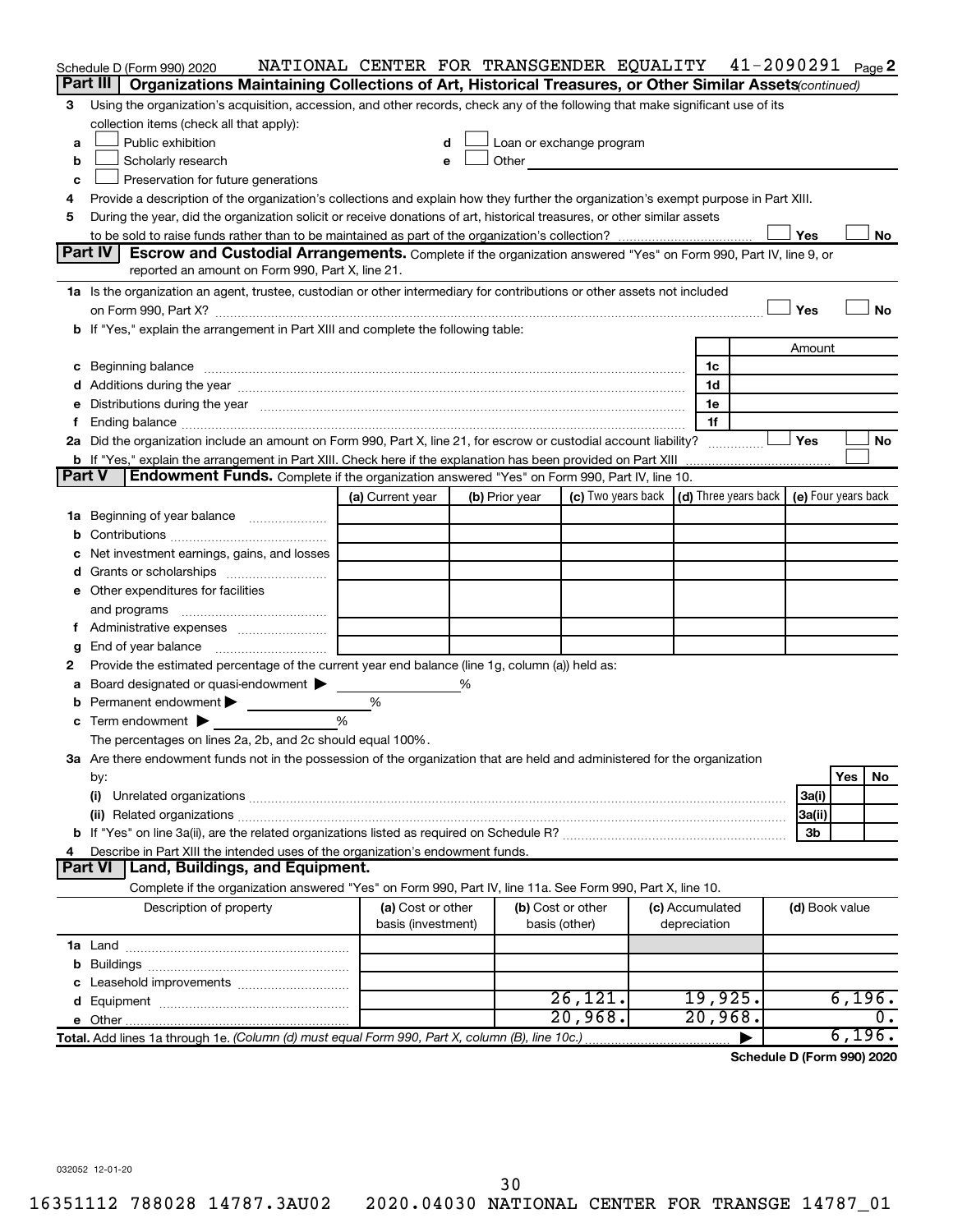|           | Schedule D (Form 990) 2020                                                                                        | NATIONAL CENTER FOR TRANSGENDER EQUALITY |  | $41 - 2090291$ Page 3                                     |        |
|-----------|-------------------------------------------------------------------------------------------------------------------|------------------------------------------|--|-----------------------------------------------------------|--------|
|           | Part VII Investments - Other Securities.                                                                          |                                          |  |                                                           |        |
|           | Complete if the organization answered "Yes" on Form 990, Part IV, line 11b. See Form 990, Part X, line 12.        |                                          |  |                                                           |        |
|           | (a) Description of security or category (including name of security)                                              | (b) Book value                           |  | (c) Method of valuation: Cost or end-of-year market value |        |
|           | (1) Financial derivatives                                                                                         |                                          |  |                                                           |        |
|           |                                                                                                                   |                                          |  |                                                           |        |
| (3) Other |                                                                                                                   |                                          |  |                                                           |        |
| (A)       |                                                                                                                   |                                          |  |                                                           |        |
| (B)       |                                                                                                                   |                                          |  |                                                           |        |
| (C)       |                                                                                                                   |                                          |  |                                                           |        |
| (D)       |                                                                                                                   |                                          |  |                                                           |        |
| (E)       |                                                                                                                   |                                          |  |                                                           |        |
| (F)       |                                                                                                                   |                                          |  |                                                           |        |
| (G)       |                                                                                                                   |                                          |  |                                                           |        |
| (H)       |                                                                                                                   |                                          |  |                                                           |        |
|           | Total. (Col. (b) must equal Form 990, Part X, col. (B) line 12.)                                                  |                                          |  |                                                           |        |
|           | Part VIII Investments - Program Related.                                                                          |                                          |  |                                                           |        |
|           | Complete if the organization answered "Yes" on Form 990, Part IV, line 11c. See Form 990, Part X, line 13.        |                                          |  |                                                           |        |
|           | (a) Description of investment                                                                                     | (b) Book value                           |  | (c) Method of valuation: Cost or end-of-year market value |        |
| (1)       |                                                                                                                   |                                          |  |                                                           |        |
| (2)       |                                                                                                                   |                                          |  |                                                           |        |
| (3)       |                                                                                                                   |                                          |  |                                                           |        |
| (4)       |                                                                                                                   |                                          |  |                                                           |        |
|           |                                                                                                                   |                                          |  |                                                           |        |
| (5)       |                                                                                                                   |                                          |  |                                                           |        |
| (6)       |                                                                                                                   |                                          |  |                                                           |        |
| (7)       |                                                                                                                   |                                          |  |                                                           |        |
| (8)       |                                                                                                                   |                                          |  |                                                           |        |
| (9)       |                                                                                                                   |                                          |  |                                                           |        |
| Part IX   | Total. (Col. (b) must equal Form 990, Part X, col. (B) line 13.) $\blacktriangleright$<br><b>Other Assets.</b>    |                                          |  |                                                           |        |
|           |                                                                                                                   |                                          |  |                                                           |        |
|           | Complete if the organization answered "Yes" on Form 990, Part IV, line 11d. See Form 990, Part X, line 15.        | (a) Description                          |  | (b) Book value                                            |        |
|           |                                                                                                                   |                                          |  |                                                           |        |
| (1)       |                                                                                                                   |                                          |  |                                                           |        |
| (2)       |                                                                                                                   |                                          |  |                                                           |        |
| (3)       |                                                                                                                   |                                          |  |                                                           |        |
| (4)       |                                                                                                                   |                                          |  |                                                           |        |
| (5)       |                                                                                                                   |                                          |  |                                                           |        |
| (6)       |                                                                                                                   |                                          |  |                                                           |        |
| (7)       |                                                                                                                   |                                          |  |                                                           |        |
| (8)       |                                                                                                                   |                                          |  |                                                           |        |
| (9)       |                                                                                                                   |                                          |  |                                                           |        |
|           | Total. (Column (b) must equal Form 990, Part X, col. (B) line 15.)                                                |                                          |  | ▶                                                         |        |
| Part X    | <b>Other Liabilities.</b>                                                                                         |                                          |  |                                                           |        |
|           | Complete if the organization answered "Yes" on Form 990, Part IV, line 11e or 11f. See Form 990, Part X, line 25. |                                          |  |                                                           |        |
| 1.        | (a) Description of liability                                                                                      |                                          |  | (b) Book value                                            |        |
| (1)       | Federal income taxes                                                                                              |                                          |  |                                                           |        |
| (2)       | SECURITY DEPOSIT PAYABLE                                                                                          |                                          |  |                                                           | 1,866. |
| (3)       |                                                                                                                   |                                          |  |                                                           |        |
| (4)       |                                                                                                                   |                                          |  |                                                           |        |
| (5)       |                                                                                                                   |                                          |  |                                                           |        |
| (6)       |                                                                                                                   |                                          |  |                                                           |        |
| (7)       |                                                                                                                   |                                          |  |                                                           |        |
| (8)       |                                                                                                                   |                                          |  |                                                           |        |
| (9)       |                                                                                                                   |                                          |  |                                                           |        |
|           |                                                                                                                   |                                          |  |                                                           | 1,866. |
|           |                                                                                                                   |                                          |  | ▶                                                         |        |

**2.** Liability for uncertain tax positions. In Part XIII, provide the text of the footnote to the organization's financial statements that reports the organization's liability for uncertain tax positions under FASB ASC 740. Check here if the text of the footnote has been provided in Part XIII ...  $\fbox{\bf X}$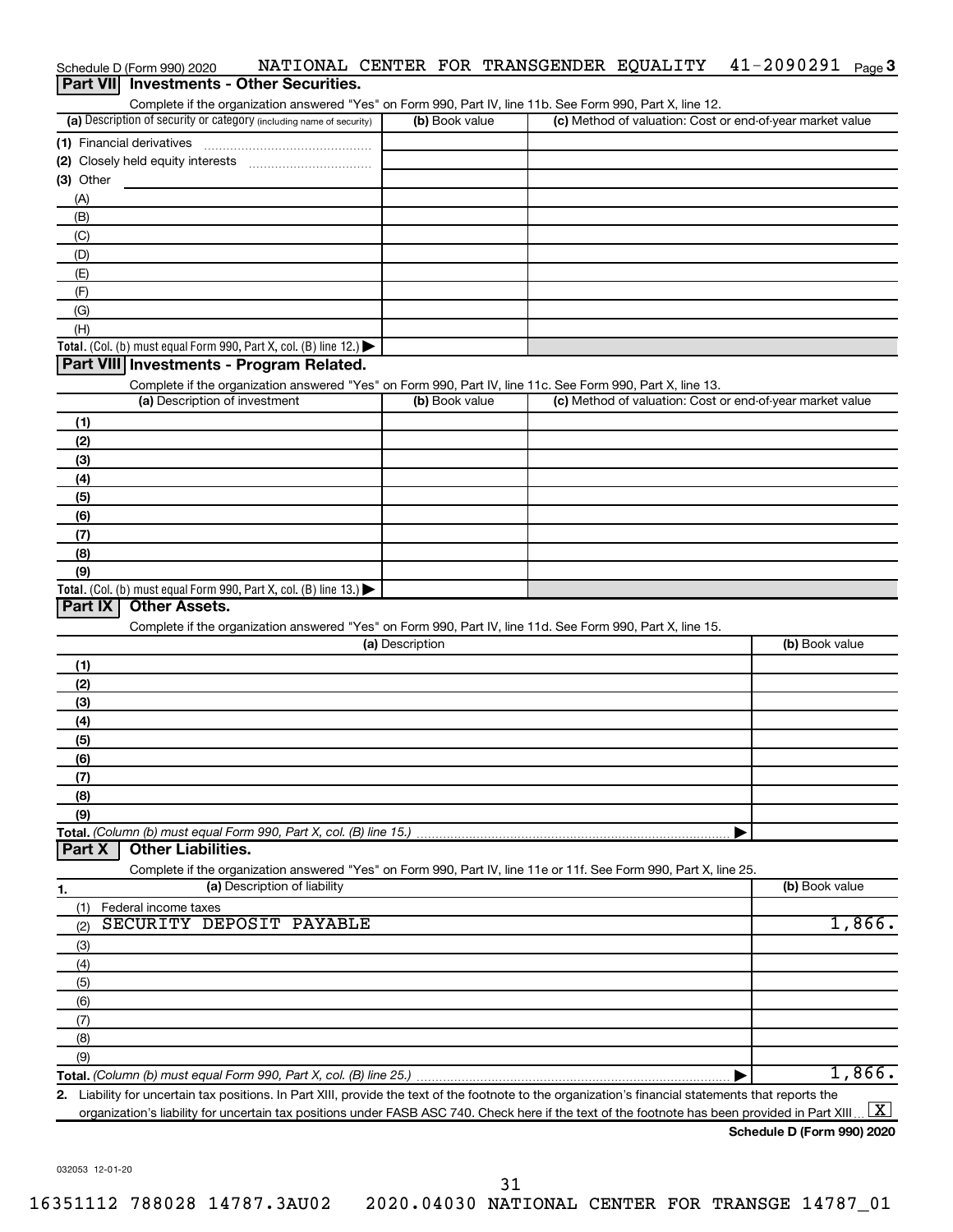|    | NATIONAL CENTER FOR TRANSGENDER EQUALITY 41-2090291<br>Schedule D (Form 990) 2020                                                                                                                                                  |                |                | Page 4 |
|----|------------------------------------------------------------------------------------------------------------------------------------------------------------------------------------------------------------------------------------|----------------|----------------|--------|
|    | Reconciliation of Revenue per Audited Financial Statements With Revenue per Return.<br>Part XI                                                                                                                                     |                |                |        |
|    | Complete if the organization answered "Yes" on Form 990, Part IV, line 12a.                                                                                                                                                        |                |                |        |
| 1  | Total revenue, gains, and other support per audited financial statements [[[[[[[[[[[[[[[[[[[[[[[[]]]]]]]]]]]]                                                                                                                      |                | $\blacksquare$ |        |
| 2  | Amounts included on line 1 but not on Form 990, Part VIII, line 12:                                                                                                                                                                |                |                |        |
| a  |                                                                                                                                                                                                                                    | 2a             |                |        |
|    |                                                                                                                                                                                                                                    | 2 <sub>b</sub> |                |        |
| с  |                                                                                                                                                                                                                                    | 2 <sub>c</sub> |                |        |
| d  |                                                                                                                                                                                                                                    | 2d             |                |        |
| е  | Add lines 2a through 2d                                                                                                                                                                                                            |                | 2е             |        |
| 3  |                                                                                                                                                                                                                                    |                | 3              |        |
| 4  | Amounts included on Form 990, Part VIII, line 12, but not on line 1:                                                                                                                                                               |                |                |        |
|    |                                                                                                                                                                                                                                    | 4a l           |                |        |
| b  |                                                                                                                                                                                                                                    | 4 <sub>b</sub> |                |        |
| c. | Add lines 4a and 4b                                                                                                                                                                                                                |                | 4с             |        |
| 5. |                                                                                                                                                                                                                                    |                | 5              |        |
|    | Part XII   Reconciliation of Expenses per Audited Financial Statements With Expenses per Return.                                                                                                                                   |                |                |        |
|    | Complete if the organization answered "Yes" on Form 990, Part IV, line 12a.                                                                                                                                                        |                |                |        |
| 1  |                                                                                                                                                                                                                                    |                | $\blacksquare$ |        |
| 2  | Amounts included on line 1 but not on Form 990, Part IX, line 25:                                                                                                                                                                  |                |                |        |
| a  |                                                                                                                                                                                                                                    | 2a l           |                |        |
| b  |                                                                                                                                                                                                                                    | 2 <sub>b</sub> |                |        |
| c  |                                                                                                                                                                                                                                    | 2 <sub>c</sub> |                |        |
|    |                                                                                                                                                                                                                                    | 2d             |                |        |
| е  | Add lines 2a through 2d <b>contained a contained a contained a</b> contained a contact the contained and contained a contact the contact of the contact of the contact of the contact of the contact of the contact of the contact |                | 2e             |        |
| 3  |                                                                                                                                                                                                                                    |                | 3              |        |
| 4  | Amounts included on Form 990, Part IX, line 25, but not on line 1:                                                                                                                                                                 |                |                |        |
| а  |                                                                                                                                                                                                                                    | 4a l           |                |        |
| b  |                                                                                                                                                                                                                                    | 4b             |                |        |
|    | Add lines 4a and 4b                                                                                                                                                                                                                |                | 4c             |        |
| 5  |                                                                                                                                                                                                                                    |                | 5              |        |
|    | Part XIII Supplemental Information.                                                                                                                                                                                                |                |                |        |

Provide the descriptions required for Part II, lines 3, 5, and 9; Part III, lines 1a and 4; Part IV, lines 1b and 2b; Part V, line 4; Part X, line 2; Part XI, lines 2d and 4b; and Part XII, lines 2d and 4b. Also complete this part to provide any additional information.

PART X, LINE 2:

| THE CENTER FOLLOWS THE AUTHORITATIVE GUIDANCE RELATING TO ACCOUNTING FOR   |
|----------------------------------------------------------------------------|
| UNCERTAINTY IN INCOME TAXES INCLUDED IN ASC TOPIC 740-10, INCOME TAXES.    |
| THESE PROVISIONS PROVIDE CONSISTENT GUIDANCE FOR THE ACCOUNTING FOR        |
| UNCERTAINTY IN INCOME TAXES RECOGNIZED IN AN ENTITY'S FINANCIAL STATEMENTS |
| AND PRESCRIBE A THRESHOLD OF "MORE LIKELY THAN NOT" FOR RECOGNITION AND    |
| DERECOGNITION OF TAX POSITIONS TAKEN OR EXPECTED TO BE TAKEN IN A TAX      |
| RETURN. IT IS THE CENTER'S POLICY TO RECOGNIZE INTEREST AND/OR PENALTIES   |
| RELATED TO UNCERTAIN TAX POSITIONS, IF ANY, IN INCOME TAX EXPENSES.        |
|                                                                            |
|                                                                            |

#### THE CENTER PERFORMED AN EVALUATION OF UNCERTAIN TAX POSITIONS FOR THE

032054 12-01-20 **Schedule D (Form 990) 2020** YEARS ENDED DECEMBER 31, 2020 AND 2019 AND DETERMINED THAT THERE WERE NO 32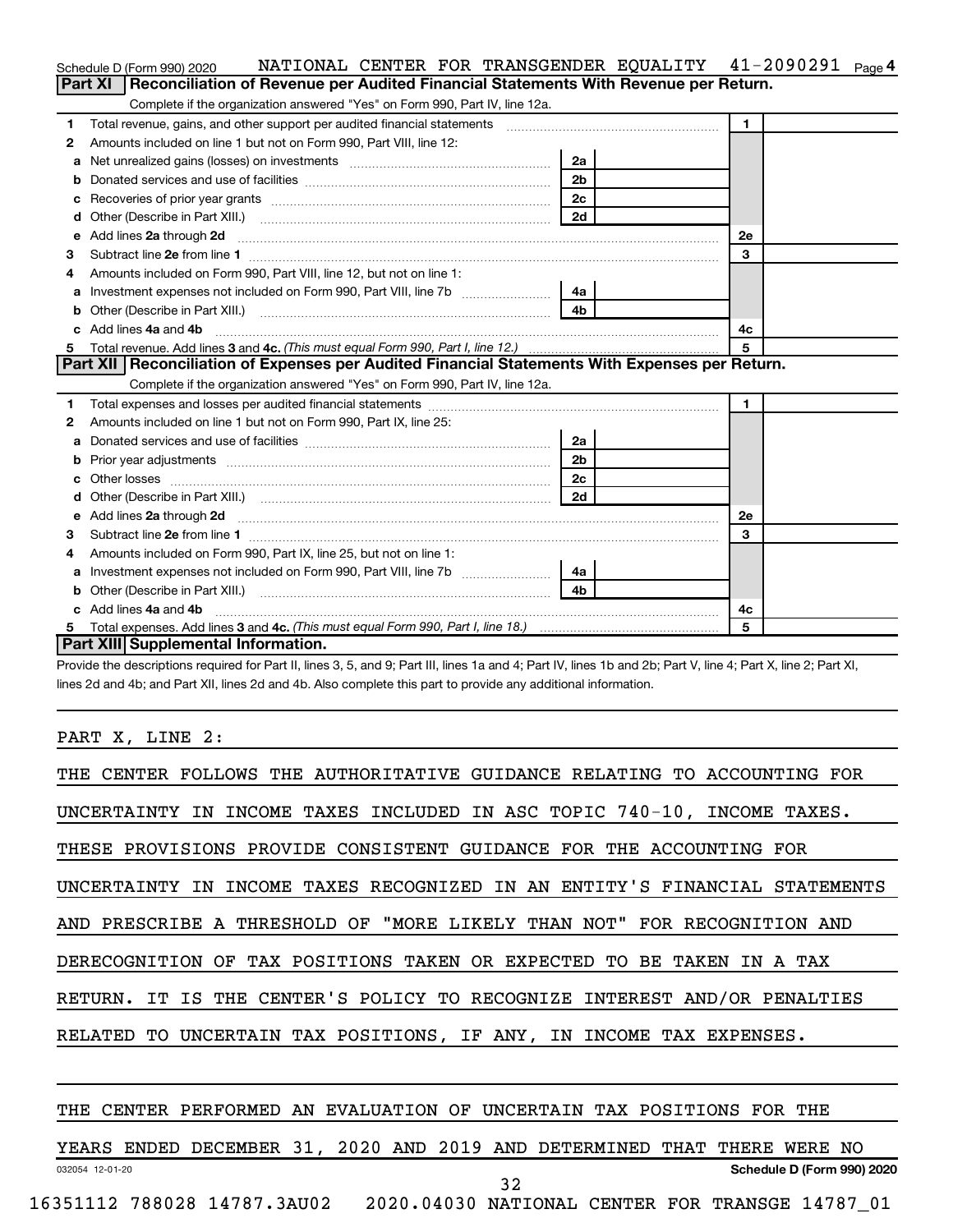| Schedule D (Form 990) 2020                              | NATIONAL CENTER FOR TRANSGENDER EQUALITY41-2090291 Page5                   |  |
|---------------------------------------------------------|----------------------------------------------------------------------------|--|
| <b>Part XIII   Supplemental Information (continued)</b> |                                                                            |  |
|                                                         | MATTERS THAT WOULD REQUIRE RECOGNITION IN THE FINANCIAL STATEMENTS OR THAT |  |
|                                                         | MAY HAVE ANY EFFECT ON ITS TAX-EXEMPT STATUS. THE STATUTE OF LIMITATIONS   |  |
|                                                         | GENERALLY REMAINS OPEN FOR THREE YEARS WITH THE U.S. FEDERAL JURISDICTION  |  |
|                                                         | OR THE VARIOUS STATES AND LOCAL JURISDICTIONS IN WHICH THE CENTER FILES    |  |
| TAX RETURNS.                                            |                                                                            |  |
|                                                         |                                                                            |  |

**Schedule D (Form 990) 2020**

032055 12-01-20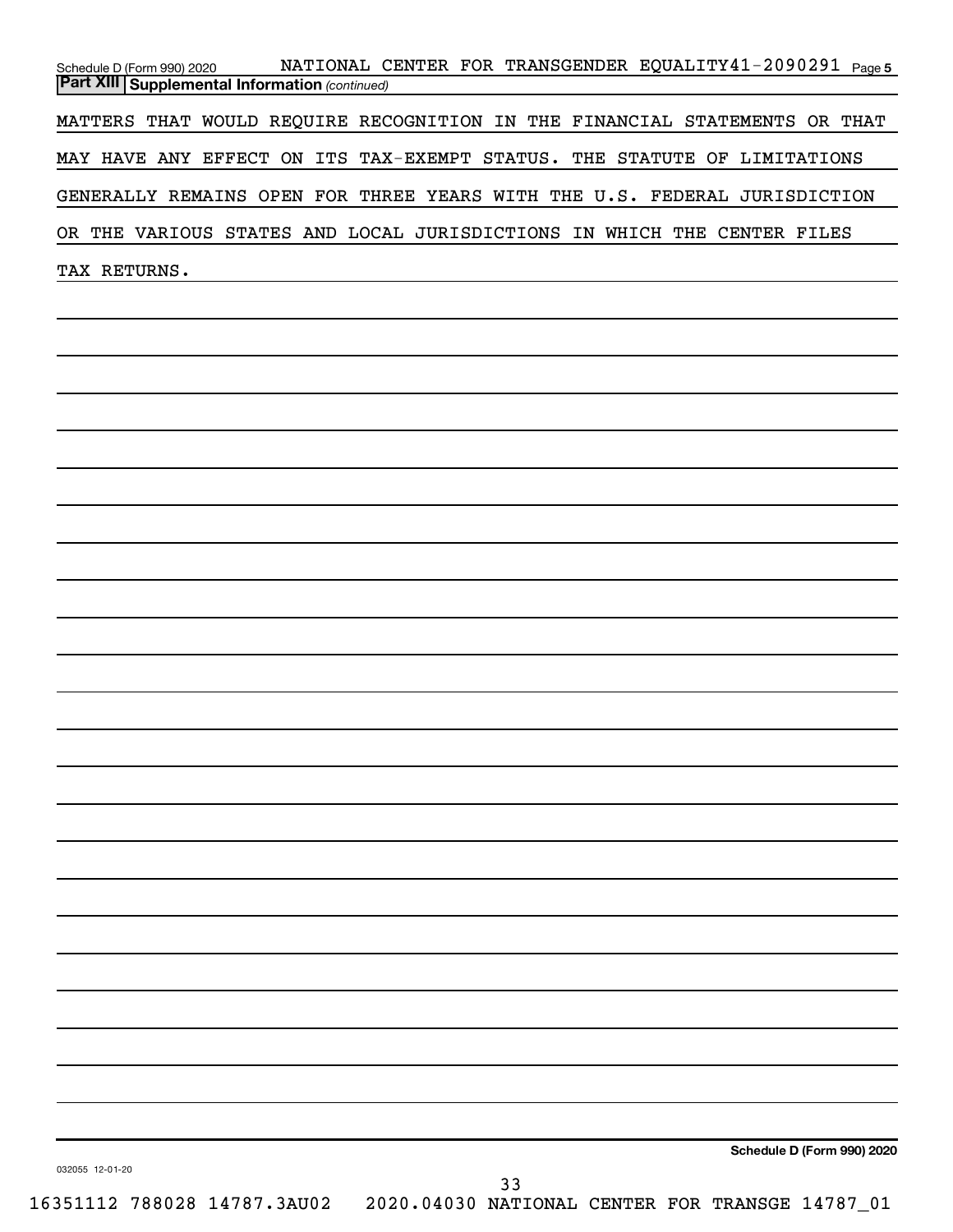| <b>SCHEDULE I</b><br>(Form 990)<br>Department of the Treasury<br><b>Internal Revenue Service</b>                                                                                                                                                                                                                         |            | <b>Grants and Other Assistance to Organizations,</b><br>Governments, and Individuals in the United States<br>Complete if the organization answered "Yes" on Form 990, Part IV, line 21 or 22. | Attach to Form 990.<br>Go to www.irs.gov/Form990 for the latest information. |                                         |                                                                |                                          | OMB No. 1545-0047<br><b>Open to Public</b><br>Inspection |
|--------------------------------------------------------------------------------------------------------------------------------------------------------------------------------------------------------------------------------------------------------------------------------------------------------------------------|------------|-----------------------------------------------------------------------------------------------------------------------------------------------------------------------------------------------|------------------------------------------------------------------------------|-----------------------------------------|----------------------------------------------------------------|------------------------------------------|----------------------------------------------------------|
| Name of the organization                                                                                                                                                                                                                                                                                                 |            |                                                                                                                                                                                               |                                                                              |                                         |                                                                |                                          | <b>Employer identification number</b>                    |
| Part I<br><b>General Information on Grants and Assistance</b>                                                                                                                                                                                                                                                            |            | NATIONAL CENTER FOR TRANSGENDER EQUALITY                                                                                                                                                      |                                                                              |                                         |                                                                |                                          | 41-2090291                                               |
| Does the organization maintain records to substantiate the amount of the grants or assistance, the grantees' eligibility for the grants or assistance, and the selection<br>$\mathbf 1$<br>Describe in Part IV the organization's procedures for monitoring the use of grant funds in the United States.<br>$\mathbf{2}$ |            |                                                                                                                                                                                               |                                                                              |                                         |                                                                |                                          | $\boxed{\text{X}}$ Yes<br>l No                           |
| Part II<br>Grants and Other Assistance to Domestic Organizations and Domestic Governments. Complete if the organization answered "Yes" on Form 990, Part IV, line 21, for any                                                                                                                                            |            |                                                                                                                                                                                               |                                                                              |                                         |                                                                |                                          |                                                          |
| recipient that received more than \$5,000. Part II can be duplicated if additional space is needed.<br>1 (a) Name and address of organization<br>or government                                                                                                                                                           | $(b)$ EIN  | (c) IRC section<br>(if applicable)                                                                                                                                                            | (d) Amount of<br>cash grant                                                  | (e) Amount of<br>non-cash<br>assistance | (f) Method of<br>valuation (book,<br>FMV, appraisal,<br>other) | (g) Description of<br>noncash assistance | (h) Purpose of grant<br>or assistance                    |
| EQUALITY FOUNDATION OF GEORGIA<br>INC. - 1530 DEKALB AVENUE, STE A -<br>ATLANTA, GA 30307                                                                                                                                                                                                                                | 58-2346744 | 501(C)(3)                                                                                                                                                                                     | 10,000.                                                                      | $\mathbf{0}$                            |                                                                |                                          | GENERAL PURPOSES.                                        |
|                                                                                                                                                                                                                                                                                                                          |            |                                                                                                                                                                                               |                                                                              |                                         |                                                                |                                          |                                                          |
|                                                                                                                                                                                                                                                                                                                          |            |                                                                                                                                                                                               |                                                                              |                                         |                                                                |                                          |                                                          |
|                                                                                                                                                                                                                                                                                                                          |            |                                                                                                                                                                                               |                                                                              |                                         |                                                                |                                          |                                                          |
|                                                                                                                                                                                                                                                                                                                          |            |                                                                                                                                                                                               |                                                                              |                                         |                                                                |                                          |                                                          |
|                                                                                                                                                                                                                                                                                                                          |            |                                                                                                                                                                                               |                                                                              |                                         |                                                                |                                          |                                                          |
| 2<br>3                                                                                                                                                                                                                                                                                                                   |            |                                                                                                                                                                                               |                                                                              |                                         |                                                                |                                          | ı.<br>$\overline{0}$ .                                   |

**For Paperwork Reduction Act Notice, see the Instructions for Form 990. Schedule I (Form 990) 2020** LHA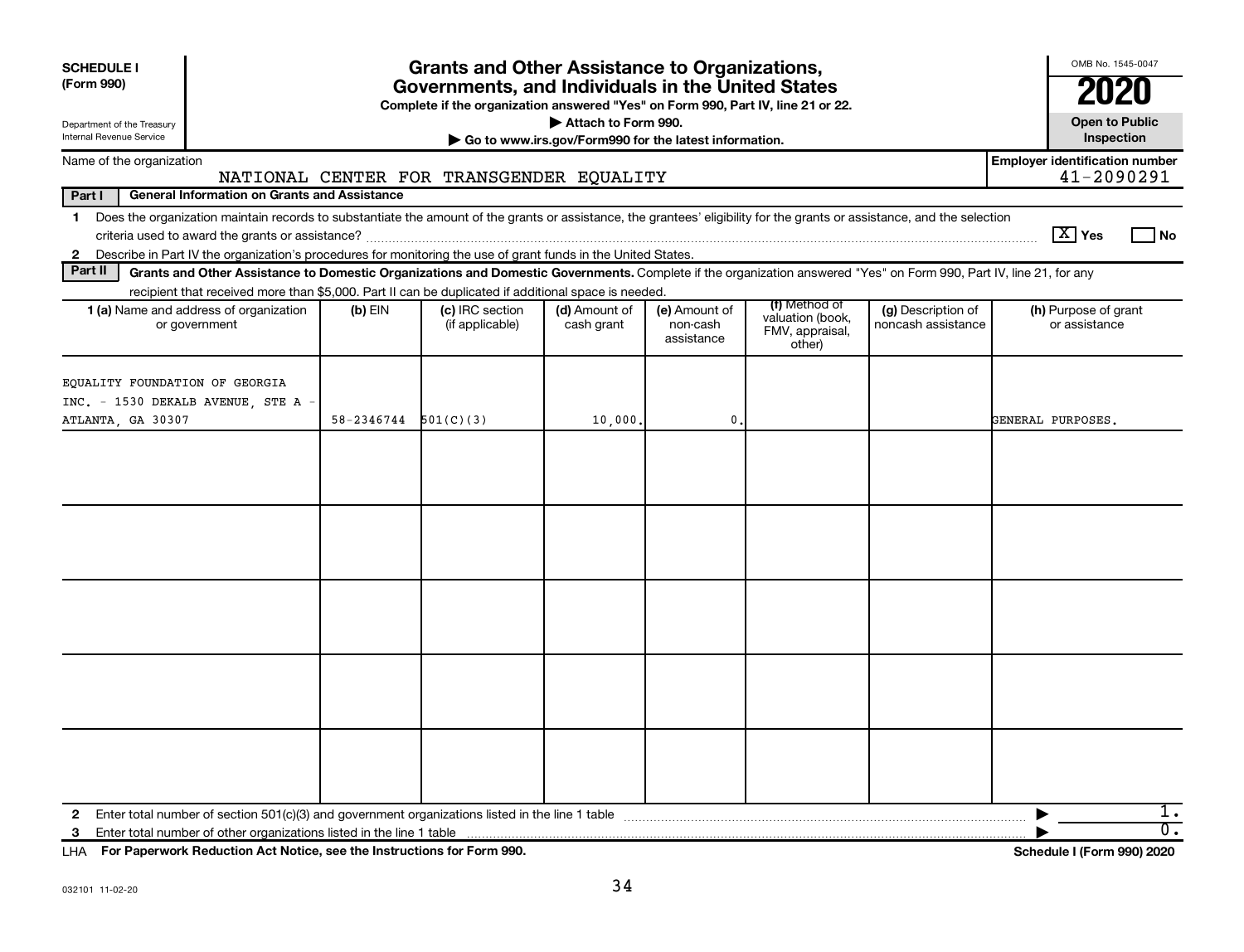Part IV | Supplemental Information. Provide the information required in Part I, line 2; Part III, column (b); and any other additional information.

Part III | Grants and Other Assistance to Domestic Individuals. Complete if the organization answered "Yes" on Form 990, Part IV, line 22.

recipients

Part III can be duplicated if additional space is needed.

(a) Type of grant or assistance **(b)** Number of  $|$  **(c)** Amount of  $|$  **(d)** Amount of non- $|$  **(e)** Method of valuation  $|$  **(f)** 

(c) Amount of cash grant

Schedule I (Form 990) 2020 Page NATIONAL CENTER FOR TRANSGENDER EQUALITY 41-2090291

(d) Amount of noncash assistance

(e) Method of valuation (book, FMV, appraisal, other)

PART I, LINE 2:

NCTE ONLY SUBGRANTS TO 501(C)(3) ORGANIZATIONS WITH GOOD FINANCIAL

STANDING. NCTE REQUIRES GRANTEES TO SUBMIT INTERIM AND FINAL GRANT REPORTS

PROVIDING DETAILS RELATED TO THE USE OF FUNDS. SUBGRANTEES REPORT BACK TO

NCTE ON WORK ACCOMPLISHED AND PROVIDE FINANCIAL REPORTS TO TRACK THE

EXPENDITURES OF FUNDS.

**2**

(f) Description of noncash assistance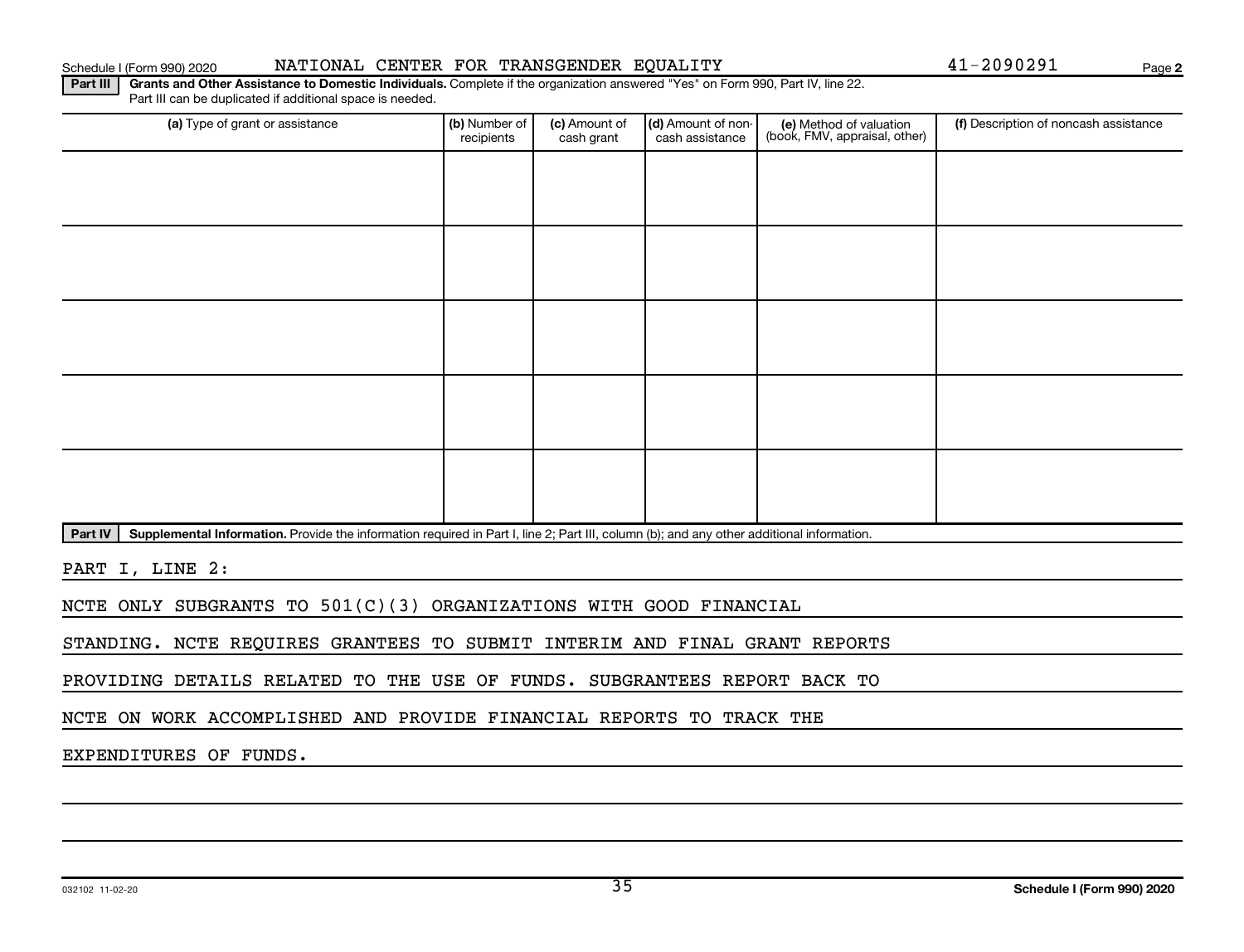|   | <b>Compensation Information</b><br><b>SCHEDULE J</b>                                                                                                                                                          |                                       | OMB No. 1545-0047     |                              |
|---|---------------------------------------------------------------------------------------------------------------------------------------------------------------------------------------------------------------|---------------------------------------|-----------------------|------------------------------|
|   | (Form 990)<br>For certain Officers, Directors, Trustees, Key Employees, and Highest                                                                                                                           |                                       |                       |                              |
|   | <b>Compensated Employees</b>                                                                                                                                                                                  |                                       | 2020                  |                              |
|   | Complete if the organization answered "Yes" on Form 990, Part IV, line 23.<br>Attach to Form 990.                                                                                                             |                                       | <b>Open to Public</b> |                              |
|   | Department of the Treasury<br>Go to www.irs.gov/Form990 for instructions and the latest information.<br>Internal Revenue Service                                                                              |                                       | Inspection            |                              |
|   | Name of the organization                                                                                                                                                                                      | <b>Employer identification number</b> |                       |                              |
|   | NATIONAL CENTER FOR TRANSGENDER EQUALITY                                                                                                                                                                      | 41-2090291                            |                       |                              |
|   | <b>Questions Regarding Compensation</b><br>Part I                                                                                                                                                             |                                       |                       |                              |
|   |                                                                                                                                                                                                               |                                       | Yes                   | No                           |
|   | Check the appropriate box(es) if the organization provided any of the following to or for a person listed on Form 990,                                                                                        |                                       |                       |                              |
|   | Part VII, Section A, line 1a. Complete Part III to provide any relevant information regarding these items.                                                                                                    |                                       |                       |                              |
|   | First-class or charter travel<br>Housing allowance or residence for personal use                                                                                                                              |                                       |                       |                              |
|   | Travel for companions<br>Payments for business use of personal residence                                                                                                                                      |                                       |                       |                              |
|   | Tax indemnification and gross-up payments<br>Health or social club dues or initiation fees                                                                                                                    |                                       |                       |                              |
|   | Discretionary spending account<br>Personal services (such as maid, chauffeur, chef)                                                                                                                           |                                       |                       |                              |
|   |                                                                                                                                                                                                               |                                       |                       |                              |
|   | <b>b</b> If any of the boxes on line 1a are checked, did the organization follow a written policy regarding payment or                                                                                        |                                       |                       |                              |
|   |                                                                                                                                                                                                               | 1b                                    |                       |                              |
| 2 | Did the organization require substantiation prior to reimbursing or allowing expenses incurred by all directors,                                                                                              |                                       |                       |                              |
|   |                                                                                                                                                                                                               | $\mathbf{2}$                          |                       |                              |
|   |                                                                                                                                                                                                               |                                       |                       |                              |
| З | Indicate which, if any, of the following the organization used to establish the compensation of the organization's                                                                                            |                                       |                       |                              |
|   | CEO/Executive Director. Check all that apply. Do not check any boxes for methods used by a related organization to                                                                                            |                                       |                       |                              |
|   | establish compensation of the CEO/Executive Director, but explain in Part III.                                                                                                                                |                                       |                       |                              |
|   | Compensation committee<br>Written employment contract                                                                                                                                                         |                                       |                       |                              |
|   | Compensation survey or study<br>Independent compensation consultant                                                                                                                                           |                                       |                       |                              |
|   | Approval by the board or compensation committee<br>Form 990 of other organizations                                                                                                                            |                                       |                       |                              |
|   |                                                                                                                                                                                                               |                                       |                       |                              |
| 4 | During the year, did any person listed on Form 990, Part VII, Section A, line 1a, with respect to the filing                                                                                                  |                                       |                       |                              |
|   | organization or a related organization:                                                                                                                                                                       |                                       |                       |                              |
| а | Receive a severance payment or change-of-control payment?                                                                                                                                                     | 4a                                    |                       | х<br>$\overline{\textbf{x}}$ |
|   |                                                                                                                                                                                                               | 4b                                    |                       | $\overline{\text{x}}$        |
| c |                                                                                                                                                                                                               | 4c                                    |                       |                              |
|   | If "Yes" to any of lines 4a-c, list the persons and provide the applicable amounts for each item in Part III.                                                                                                 |                                       |                       |                              |
|   |                                                                                                                                                                                                               |                                       |                       |                              |
|   | Only section 501(c)(3), 501(c)(4), and 501(c)(29) organizations must complete lines 5-9.<br>For persons listed on Form 990, Part VII, Section A, line 1a, did the organization pay or accrue any compensation |                                       |                       |                              |
|   |                                                                                                                                                                                                               |                                       |                       |                              |
|   | contingent on the revenues of:                                                                                                                                                                                | 5a                                    |                       | х                            |
|   |                                                                                                                                                                                                               | 5b                                    |                       | $\overline{\texttt{x}}$      |
|   | If "Yes" on line 5a or 5b, describe in Part III.                                                                                                                                                              |                                       |                       |                              |
|   | 6 For persons listed on Form 990, Part VII, Section A, line 1a, did the organization pay or accrue any compensation                                                                                           |                                       |                       |                              |
|   | contingent on the net earnings of:                                                                                                                                                                            |                                       |                       |                              |
| a | The organization? <b>William Commission Commission Commission</b> Commission Commission Commission Commission Commission                                                                                      | 6a                                    |                       | х                            |
|   |                                                                                                                                                                                                               | 6b                                    |                       | $\overline{\texttt{x}}$      |
|   | If "Yes" on line 6a or 6b, describe in Part III.                                                                                                                                                              |                                       |                       |                              |
|   | 7 For persons listed on Form 990, Part VII, Section A, line 1a, did the organization provide any nonfixed payments                                                                                            |                                       |                       |                              |
|   |                                                                                                                                                                                                               | 7                                     |                       | х                            |
| 8 | Were any amounts reported on Form 990, Part VII, paid or accrued pursuant to a contract that was subject to the                                                                                               |                                       |                       |                              |
|   |                                                                                                                                                                                                               | 8                                     |                       | х                            |
| 9 | If "Yes" on line 8, did the organization also follow the rebuttable presumption procedure described in                                                                                                        |                                       |                       |                              |
|   |                                                                                                                                                                                                               | 9                                     |                       |                              |
|   | LHA For Paperwork Reduction Act Notice, see the Instructions for Form 990.                                                                                                                                    | Schedule J (Form 990) 2020            |                       |                              |

36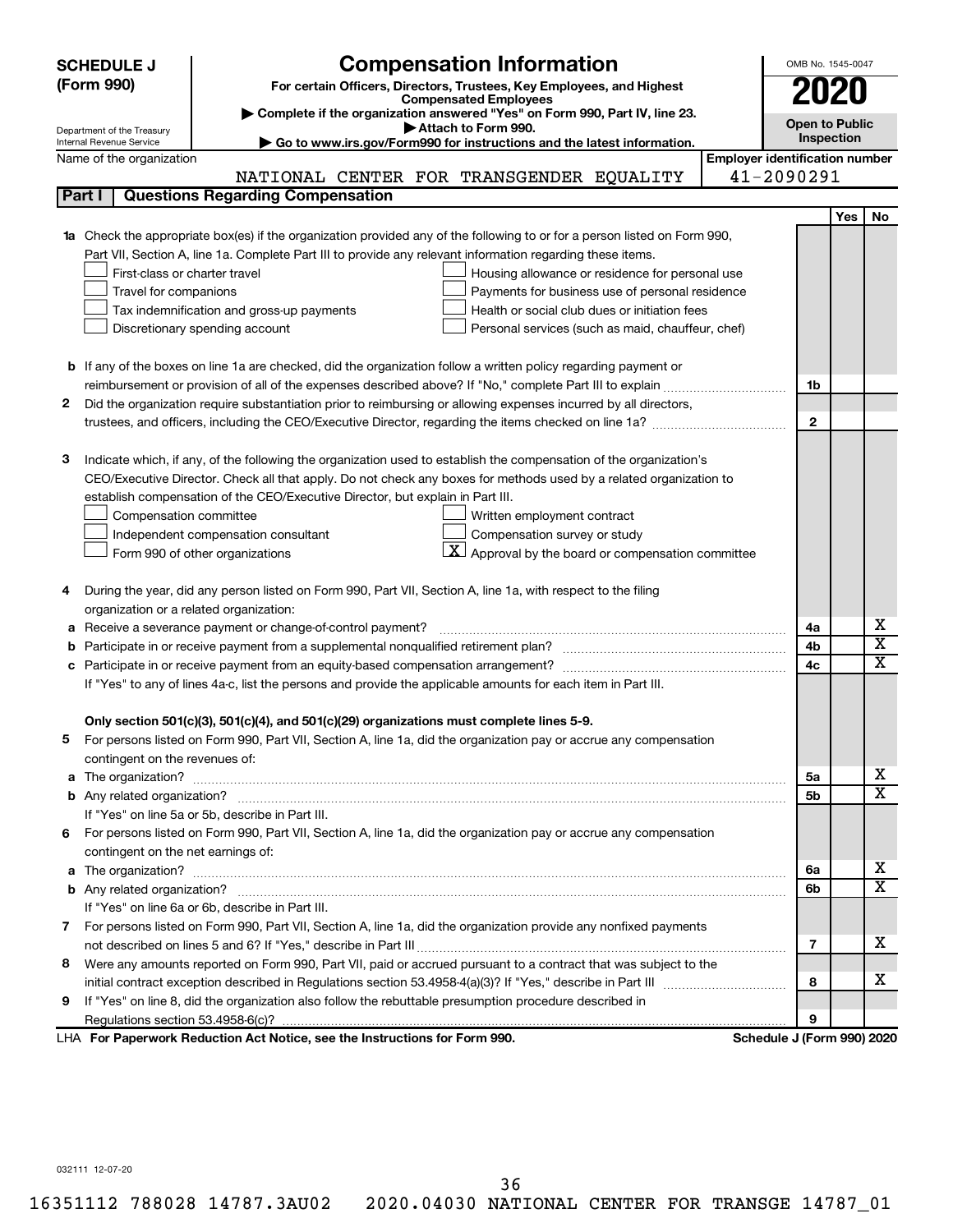#### Part II | Officers, Directors, Trustees, Key Employees, and Highest Compensated Employees. Use duplicate copies if additional space is needed.

For each individual whose compensation must be reported on Schedule J, report compensation from the organization on row (i) and from related organizations, described in the instructions, on row (ii). Do not list any individuals that aren't listed on Form 990, Part VII.

Note: The sum of columns (B)(i)-(iii) for each listed individual must equal the total amount of Form 990, Part VII, Section A, line 1a, applicable column (D) and (E) amounts for that individual.

|                                           |                             | (B) Breakdown of W-2 and/or 1099-MISC compensation |                                           | (C) Retirement and<br>other deferred | (D) Nontaxable<br>benefits | (E) Total of columns        | (F) Compensation                                           |
|-------------------------------------------|-----------------------------|----------------------------------------------------|-------------------------------------------|--------------------------------------|----------------------------|-----------------------------|------------------------------------------------------------|
| (A) Name and Title                        | (i) Base<br>compensation    | (ii) Bonus &<br>incentive<br>compensation          | (iii) Other<br>reportable<br>compensation | compensation                         |                            | $(B)(i)-(D)$                | in column (B)<br>reported as deferred<br>on prior Form 990 |
| MARA KEISLING<br>(i)<br>(1)               | 174,625.                    | $\overline{0}$ .                                   | $\overline{0}$ .                          | 5,250.                               | 15,635.                    | 195,510.                    | $\overline{0}$ .                                           |
| EXECUTIVE DIRECTOR<br>(ii)                | $\overline{\mathfrak{o}}$ . | $\overline{0}$ .                                   | $\overline{0}$ .                          | $\overline{\mathfrak{o}}$ .          | $\overline{0}$ .           | $\overline{\mathfrak{o}}$ . | $\overline{0}$ .                                           |
| (2) LISA MOTTET<br>(i)                    | 144,500.                    | $\overline{0}$ .                                   | $\overline{\mathfrak{o}}$ .               | 4,335.                               | 8,136.                     | 156,971.                    | $\overline{0}$ .                                           |
| DEPUTY EXEC DIR/SENIOR STRATEGIST<br>(ii) | $\overline{0}$ .            | $\overline{0}$ .                                   | $\overline{0}$ .                          | $\overline{\mathfrak{o}}$ .          | $\overline{0}$ .           | $\overline{0}$ .            | $\overline{0}$ .                                           |
| (i)                                       |                             |                                                    |                                           |                                      |                            |                             |                                                            |
| (ii)                                      |                             |                                                    |                                           |                                      |                            |                             |                                                            |
| (i)                                       |                             |                                                    |                                           |                                      |                            |                             |                                                            |
| (ii)                                      |                             |                                                    |                                           |                                      |                            |                             |                                                            |
| (i)                                       |                             |                                                    |                                           |                                      |                            |                             |                                                            |
| (ii)                                      |                             |                                                    |                                           |                                      |                            |                             |                                                            |
| $(\sf{i})$                                |                             |                                                    |                                           |                                      |                            |                             |                                                            |
| (ii)                                      |                             |                                                    |                                           |                                      |                            |                             |                                                            |
| $\qquad \qquad \textbf{(i)}$              |                             |                                                    |                                           |                                      |                            |                             |                                                            |
| (i)                                       |                             |                                                    |                                           |                                      |                            |                             |                                                            |
| (i)                                       |                             |                                                    |                                           |                                      |                            |                             |                                                            |
| (i)                                       |                             |                                                    |                                           |                                      |                            |                             |                                                            |
| $(\sf{i})$                                |                             |                                                    |                                           |                                      |                            |                             |                                                            |
| (i)                                       |                             |                                                    |                                           |                                      |                            |                             |                                                            |
| $(\sf{i})$                                |                             |                                                    |                                           |                                      |                            |                             |                                                            |
| (ii)                                      |                             |                                                    |                                           |                                      |                            |                             |                                                            |
| $\qquad \qquad \textbf{(i)}$              |                             |                                                    |                                           |                                      |                            |                             |                                                            |
| (ii)                                      |                             |                                                    |                                           |                                      |                            |                             |                                                            |
| $(\sf{i})$                                |                             |                                                    |                                           |                                      |                            |                             |                                                            |
| (ii)                                      |                             |                                                    |                                           |                                      |                            |                             |                                                            |
| $(\sf{i})$<br>(ii)                        |                             |                                                    |                                           |                                      |                            |                             |                                                            |
| $\qquad \qquad \textbf{(i)}$              |                             |                                                    |                                           |                                      |                            |                             |                                                            |
| (ii)                                      |                             |                                                    |                                           |                                      |                            |                             |                                                            |
| $\qquad \qquad \textbf{(i)}$              |                             |                                                    |                                           |                                      |                            |                             |                                                            |
| (ii)                                      |                             |                                                    |                                           |                                      |                            |                             |                                                            |
| $(\sf{i})$                                |                             |                                                    |                                           |                                      |                            |                             |                                                            |
| (ii)                                      |                             |                                                    |                                           |                                      |                            |                             |                                                            |

**Schedule J (Form 990) 2020**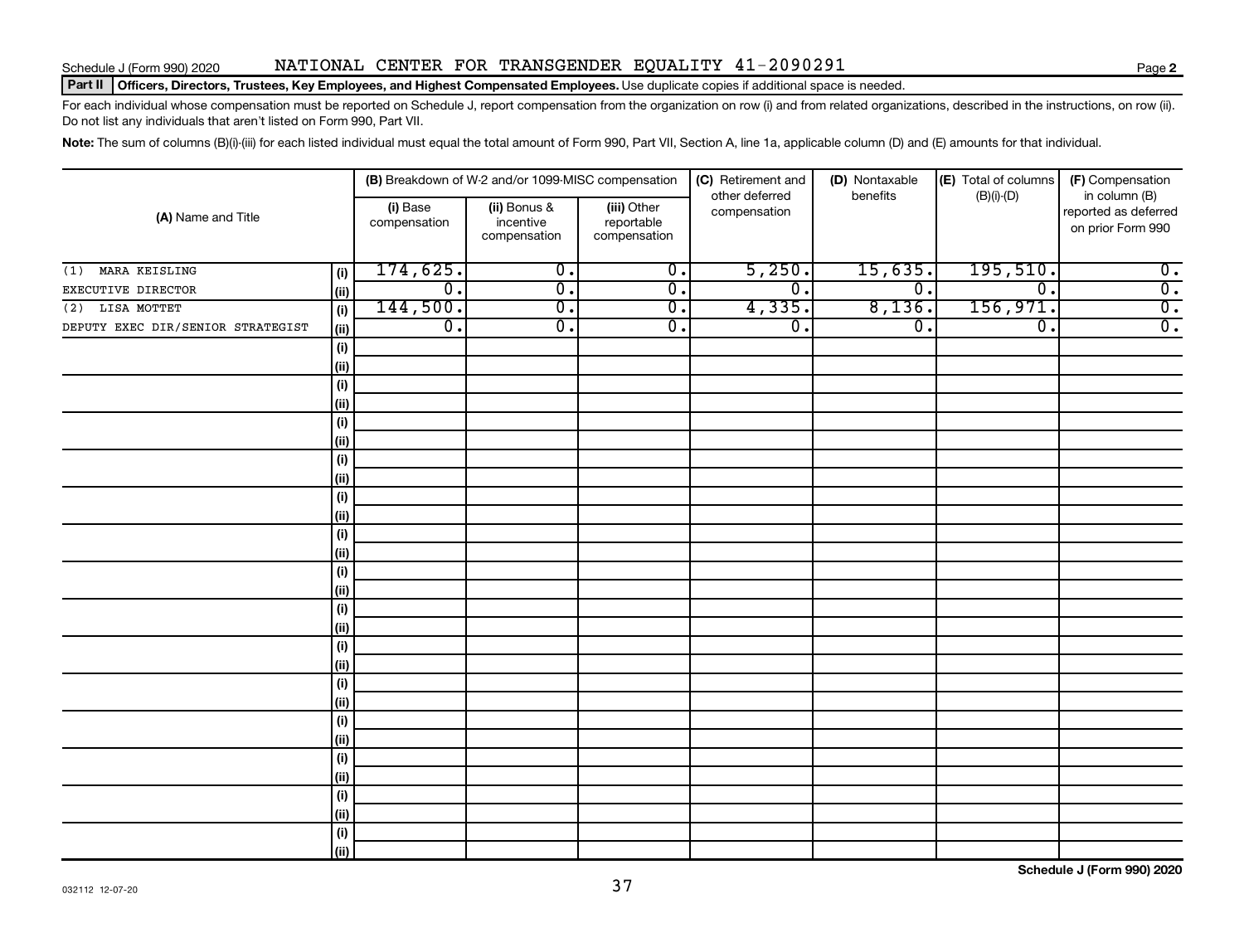#### **Part III Supplemental Information**

Provide the information, explanation, or descriptions required for Part I, lines 1a, 1b, 3, 4a, 4b, 4c, 5a, 5b, 6a, 6b, 7, and 8, and for Part II. Also complete this part for any additional information.

**Schedule J (Form 990) 2020**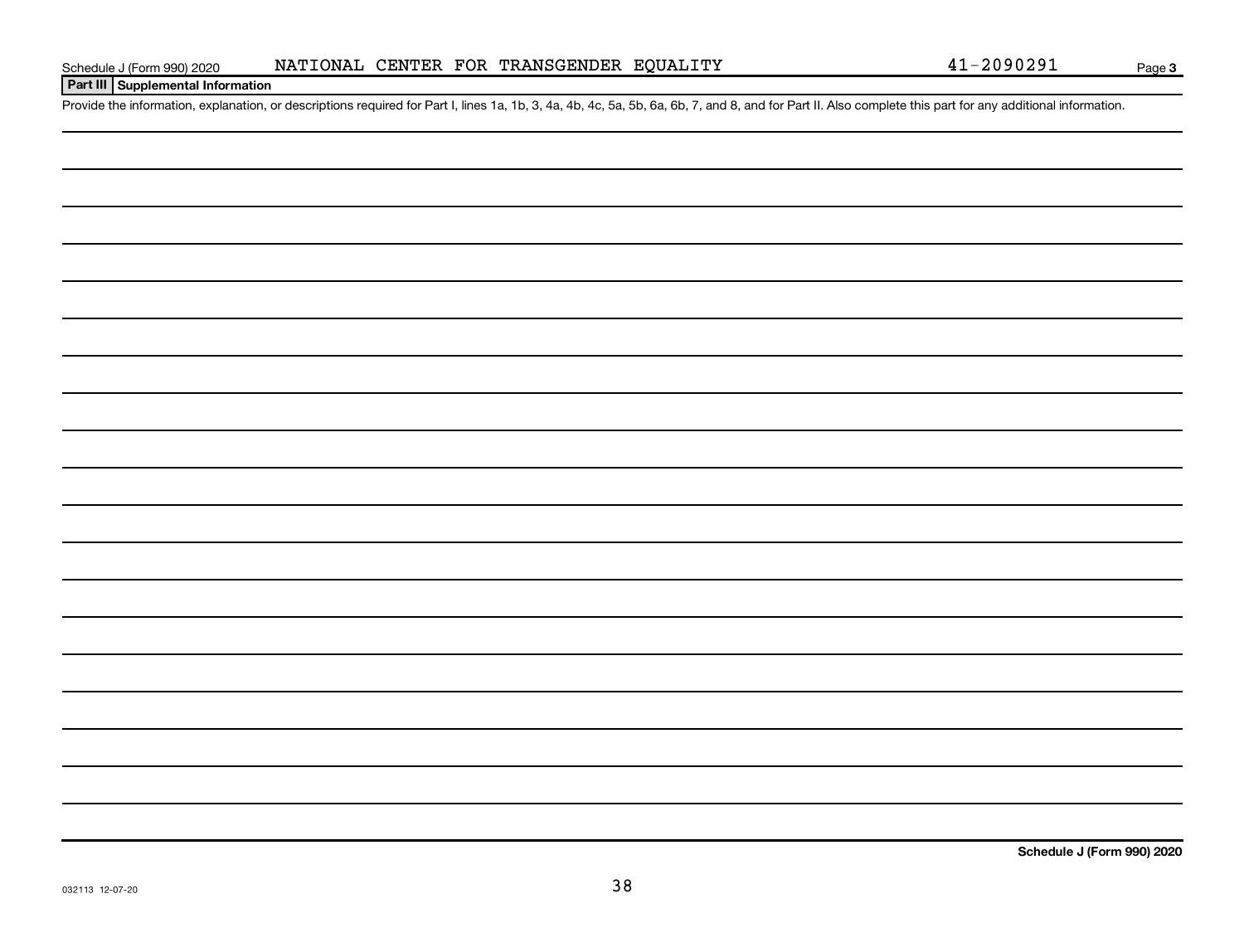#### **SCHEDULE M (Form 990)**

## **Noncash Contributions**

OMB No. 1545-0047

| Department of the Treasury |  |
|----------------------------|--|
| Internal Revenue Service   |  |

◆ Complete if the organizations answered "Yes" on Form 990, Part IV, lines 29 or 30.<br>● Complete if the organizations answered "Yes" on Form 990, Part IV, lines 29 or 30. **Attach to Form 990.**  $\blacktriangleright$ 

**Open to Public Inspection**

| Name of the organization |  |  |  |  |
|--------------------------|--|--|--|--|
|--------------------------|--|--|--|--|

 **Go to www.irs.gov/Form990 for instructions and the latest information.** J

**Employer identification number** NATIONAL CENTER FOR TRANSGENDER EQUALITY 41-2090291

| Part I | <b>Types of Property</b>                                                                                                       |                               |                                      |                                                                                                      |                                                              |            |     |    |
|--------|--------------------------------------------------------------------------------------------------------------------------------|-------------------------------|--------------------------------------|------------------------------------------------------------------------------------------------------|--------------------------------------------------------------|------------|-----|----|
|        |                                                                                                                                | (a)<br>Check if<br>applicable | (b)<br>Number of<br>contributions or | (c)<br>Noncash contribution<br>amounts reported on<br>items contributed Form 990, Part VIII, line 1g | (d)<br>Method of determining<br>noncash contribution amounts |            |     |    |
| 1.     |                                                                                                                                |                               |                                      |                                                                                                      |                                                              |            |     |    |
| 2      |                                                                                                                                |                               |                                      |                                                                                                      |                                                              |            |     |    |
| З      |                                                                                                                                |                               |                                      |                                                                                                      |                                                              |            |     |    |
| 4      | Books and publications                                                                                                         |                               |                                      |                                                                                                      |                                                              |            |     |    |
| 5      | Clothing and household goods                                                                                                   |                               |                                      |                                                                                                      |                                                              |            |     |    |
| 6      | Cars and other vehicles                                                                                                        |                               |                                      |                                                                                                      |                                                              |            |     |    |
| 7      |                                                                                                                                |                               |                                      |                                                                                                      |                                                              |            |     |    |
| 8      |                                                                                                                                |                               |                                      |                                                                                                      |                                                              |            |     |    |
| 9      | Securities - Publicly traded                                                                                                   | $\overline{\text{x}}$         | 1                                    |                                                                                                      | 28, 241. QUOTED MARKET PRICE                                 |            |     |    |
| 10     | Securities - Closely held stock                                                                                                |                               |                                      |                                                                                                      |                                                              |            |     |    |
| 11     | Securities - Partnership, LLC, or<br>trust interests                                                                           |                               |                                      |                                                                                                      |                                                              |            |     |    |
| 12     |                                                                                                                                |                               |                                      |                                                                                                      |                                                              |            |     |    |
| 13     | Qualified conservation contribution -                                                                                          |                               |                                      |                                                                                                      |                                                              |            |     |    |
| 14     | Qualified conservation contribution - Other                                                                                    |                               |                                      |                                                                                                      |                                                              |            |     |    |
| 15     | Real estate - Residential                                                                                                      |                               |                                      |                                                                                                      |                                                              |            |     |    |
| 16     | Real estate - Commercial                                                                                                       |                               |                                      |                                                                                                      |                                                              |            |     |    |
| 17     |                                                                                                                                |                               |                                      |                                                                                                      |                                                              |            |     |    |
| 18     |                                                                                                                                |                               |                                      |                                                                                                      |                                                              |            |     |    |
| 19     |                                                                                                                                |                               |                                      |                                                                                                      |                                                              |            |     |    |
| 20     | Drugs and medical supplies                                                                                                     |                               |                                      |                                                                                                      |                                                              |            |     |    |
| 21     |                                                                                                                                |                               |                                      |                                                                                                      |                                                              |            |     |    |
| 22     |                                                                                                                                |                               |                                      |                                                                                                      |                                                              |            |     |    |
| 23     |                                                                                                                                |                               |                                      |                                                                                                      |                                                              |            |     |    |
| 24     |                                                                                                                                |                               |                                      |                                                                                                      |                                                              |            |     |    |
| 25     | Other $\blacktriangleright$                                                                                                    |                               |                                      |                                                                                                      |                                                              |            |     |    |
| 26     | Other $\blacktriangleright$                                                                                                    |                               |                                      |                                                                                                      |                                                              |            |     |    |
| 27     | Other $\blacktriangleright$                                                                                                    |                               |                                      |                                                                                                      |                                                              |            |     |    |
| 28     | Other $\blacktriangleright$                                                                                                    |                               |                                      |                                                                                                      |                                                              |            |     |    |
| 29     | Number of Forms 8283 received by the organization during the tax year for contributions                                        |                               |                                      |                                                                                                      |                                                              |            |     |    |
|        | for which the organization completed Form 8283, Part V, Donee Acknowledgement                                                  |                               |                                      | 29                                                                                                   |                                                              |            | 0   |    |
|        |                                                                                                                                |                               |                                      |                                                                                                      |                                                              |            | Yes | No |
|        | 30a During the year, did the organization receive by contribution any property reported in Part I, lines 1 through 28, that it |                               |                                      |                                                                                                      |                                                              |            |     |    |
|        | must hold for at least three years from the date of the initial contribution, and which isn't required to be used for          |                               |                                      |                                                                                                      |                                                              |            |     |    |
|        |                                                                                                                                |                               |                                      |                                                                                                      |                                                              | 30a        |     | x  |
|        | <b>b</b> If "Yes," describe the arrangement in Part II.                                                                        |                               |                                      |                                                                                                      |                                                              |            |     |    |
| 31     | Does the organization have a gift acceptance policy that requires the review of any nonstandard contributions?                 |                               |                                      |                                                                                                      |                                                              | 31         |     | х  |
|        | 32a Does the organization hire or use third parties or related organizations to solicit, process, or sell noncash              |                               |                                      |                                                                                                      |                                                              |            |     |    |
|        | contributions?                                                                                                                 |                               |                                      |                                                                                                      |                                                              | <b>32a</b> |     | х  |
|        | <b>b</b> If "Yes," describe in Part II.                                                                                        |                               |                                      |                                                                                                      |                                                              |            |     |    |
| 33     | If the organization didn't report an amount in column (c) for a type of property for which column (a) is checked,              |                               |                                      |                                                                                                      |                                                              |            |     |    |
|        | describe in Part II.<br>escribe in Part II.<br>For Denomuark Doduction Act Notice, ass the Instructions for Form 000.          |                               |                                      |                                                                                                      | Calcedule M (Fause 000) 0000                                 |            |     |    |

**For Paperwork Reduction Act Notice, see the Instructions for Form 990. Schedule M (Form 990) 2020** LHA

032141 11-23-20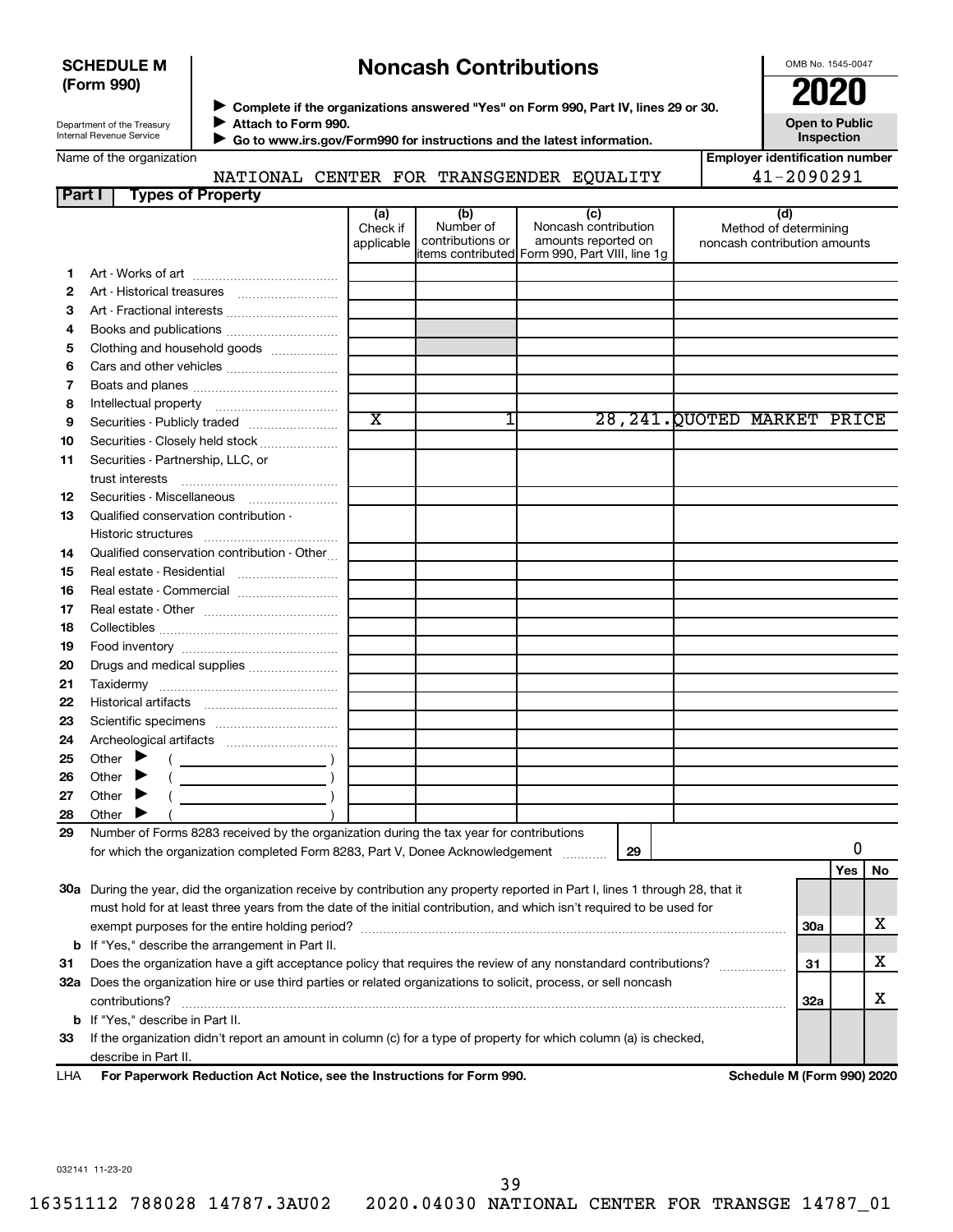**2** Schedule M (Form 990) 2020 NATIONAL CENTER FOR TRANSGENDER EQUALITY 41-2090291 Page Part II | Supplemental Information. Provide the information required by Part I, lines 30b, 32b, and 33, and whether the organization is reporting in Part I, column (b), the number of contributions, the number of items received, or a combination of both. Also complete this part for any additional information.

SCHEDULE M, PART I, COLUMN (B):

THE ORGANIZATION IS REPORTING THE NUMBER OF CONTRIBUTIONS IN COLUMN B.

**Schedule M (Form 990) 2020**

032142 11-23-20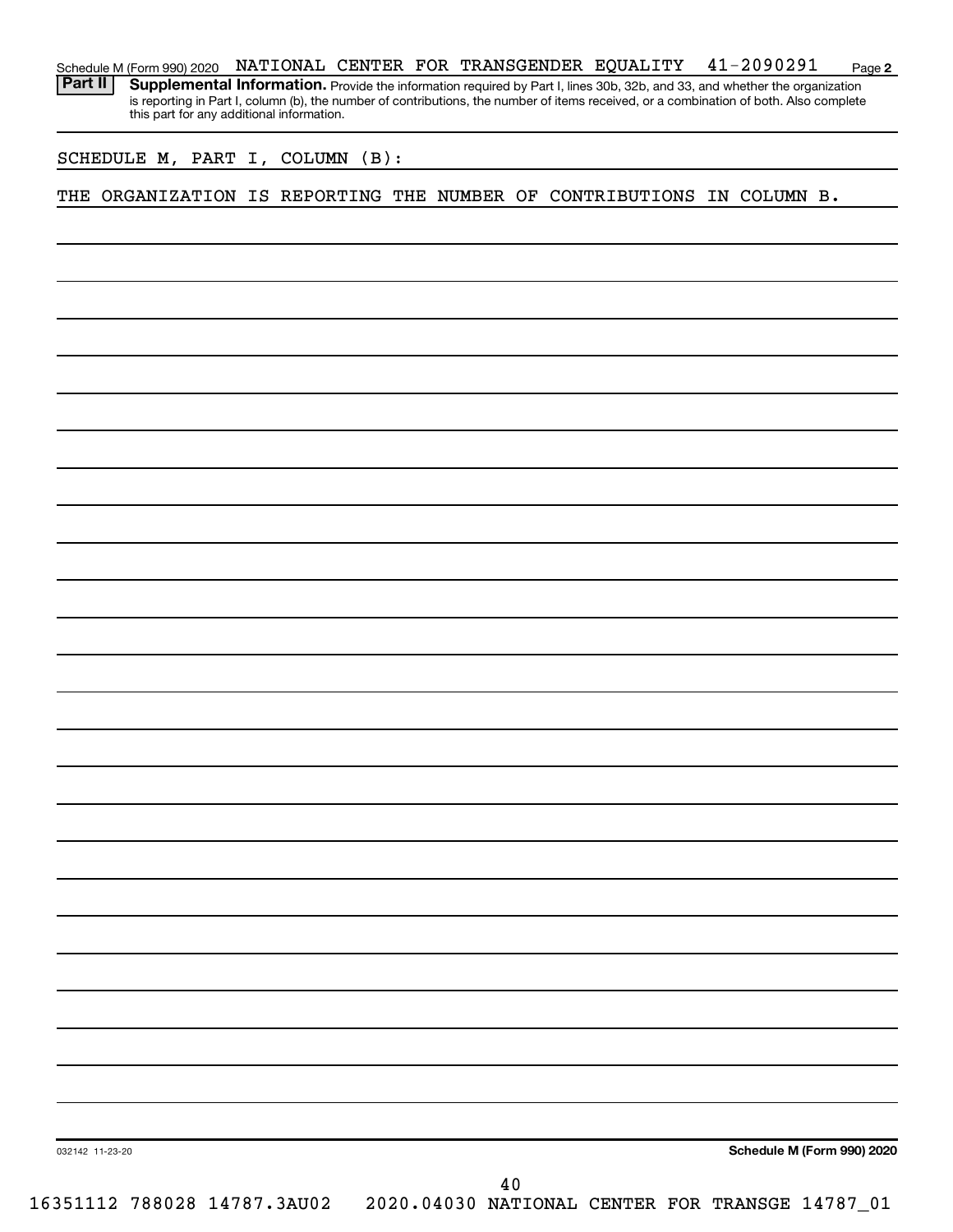**(Form 990 or 990-EZ)**

Department of the Treasury Internal Revenue Service

Name of the organization

**Complete to provide information for responses to specific questions on Form 990 or 990-EZ or to provide any additional information. | Attach to Form 990 or 990-EZ. | Go to www.irs.gov/Form990 for the latest information. SCHEDULE O Supplemental Information to Form 990 or 990-EZ 2020**<br>(Form 990 or 990-EZ) Complete to provide information for responses to specific questions on

OMB No. 1545-0047 **Open to Public Inspection**

NATIONAL CENTER FOR TRANSGENDER EQUALITY 41-2090291

**Employer identification number**

#### FORM 990, PART I, LINE 1, DESCRIPTION OF ORGANIZATION MISSION:

EMPOWERMENT.

FORM 990, PART III, LINE 1, DESCRIPTION OF ORGANIZATION MISSION:

VIOLENCE WITH EMPATHY, OPPORTUNITY, AND JUSTICE.

FORM 990, PART III, LINE 4A, PROGRAM SERVICE ACCOMPLISHMENTS:

TRANS PEOPLE CHANGING THEIR NAME AND/OR GENDER ON IDENTITY DOCUMENTS.

FORM 990, PART III, LINE 4D, OTHER PROGRAM SERVICES:

U.S. TRANSGENDER SURVEY: THE U.S. TRANS SURVEY IS THE LARGEST SURVEY

EVER DEVOTED TO THE LIVES AND EXPERIENCES OF TRANSGENDER PEOPLE. NCTE

SURVEYS TRANSGENDER PEOPLE FROM ALL 50 STATES, THE DISTRICT OF

COLUMBIA, AND SEVERAL TERRITORIES. THE FINDINGS CLEARLY DEMONSTRATE

PATTERNS OF MISTREATMENT AND DISCRIMINATION AGAINST TRANS PEOPLE AND

PROVIDES A TOOL FOR PUBLIC UNDERSTANDING AS WELL AS FOR ADVOCATES TO

EDUCATE THEIR FEDERAL, STATE AND LOCAL POLICYMAKERS.

EXPENSES \$ 45,074. INCLUDING GRANTS OF \$ 0. REVENUE \$ 0.

DIRECT LOBBYING: AT THE FEDERAL LEVEL, NCTE ADVOCATES FOR LEGISLATION

THAT GUARANTEES EQUALITY FOR TRANSGENDER PEOPLE AND AGAINST LEGISLATION

THAT IS DISCRIMINATORY. IN STATES AND MUNICIPALITIES, NCTE WORKS TO

ADVANCE PRO-EQUALITY LAWS WHILE FIGHTING AGAINST ANTI-TRANS

LEGISLATION.

EXPENSES \$ 12,381. INCLUDING GRANTS OF \$ 0. REVENUE \$ 0.

032211 11-20-20 **For Paperwork Reduction Act Notice, see the Instructions for Form 990 or 990-EZ. Schedule O (Form 990 or 990-EZ) 2020** LHA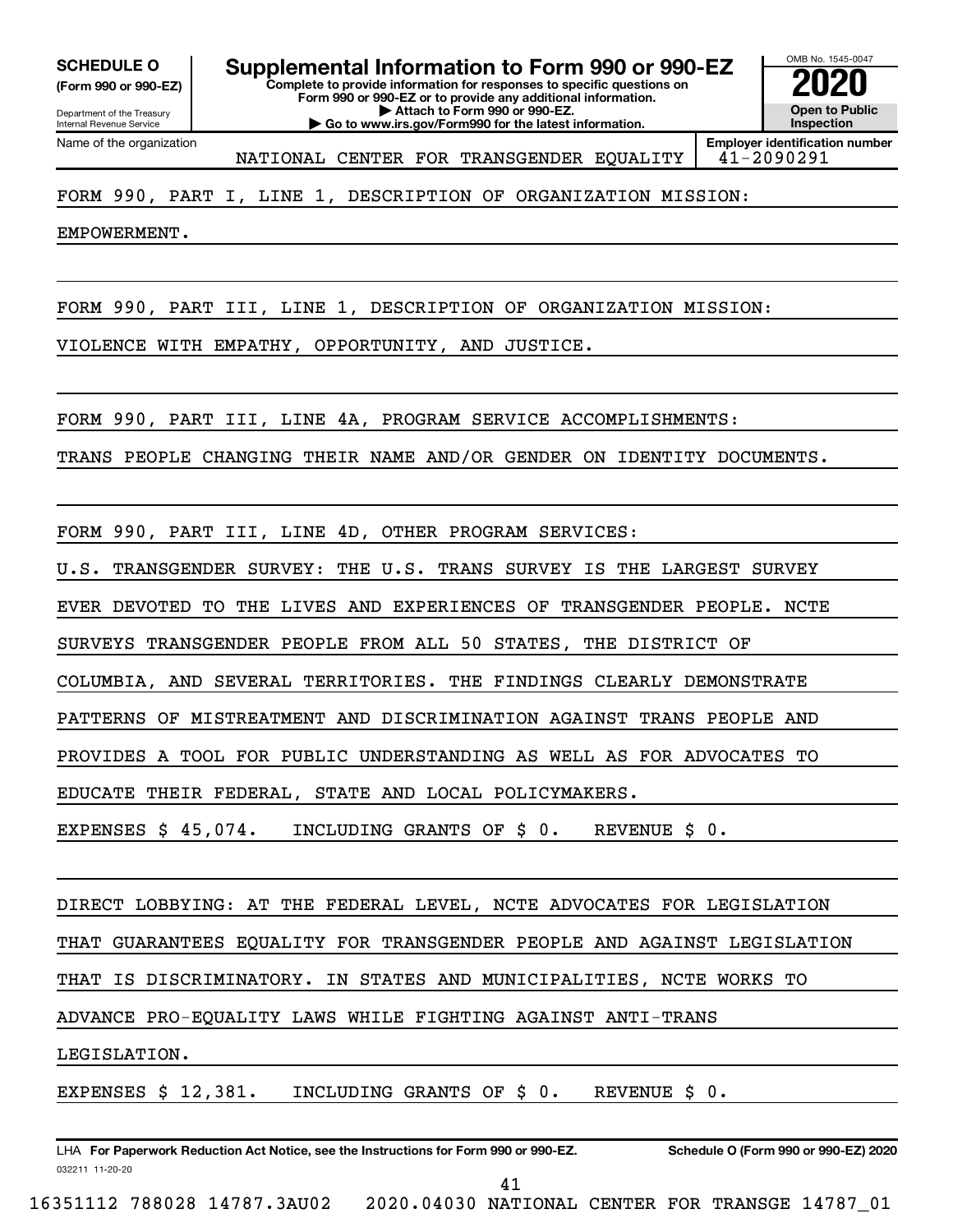| Schedule O (Form 990 or 990-EZ) 2020                                        | Page 2                                              |
|-----------------------------------------------------------------------------|-----------------------------------------------------|
| Name of the organization<br>NATIONAL CENTER FOR TRANSGENDER EQUALITY        | <b>Employer identification number</b><br>41-2090291 |
| TRANSLAW: FISCAL SPONSORSHIP OF TRANS LEGAL ADVOCATES OF WASHINGTON, A      |                                                     |
| LOCAL DC ORGANIZATION THAT HELPS PEOPLE UPDATE NAME AND                     | GENDER ON                                           |
| IDENTITY DOCUMENTS. DUE TO COVID-19, THIS PROGRAM DID NOT HAVE ANY          |                                                     |
| <b>ACTIVITY DURING 2020.</b>                                                |                                                     |
| EXPENSES \$ 0.<br>INCLUDING GRANTS OF \$0.<br>REVENUE \$ 0.                 |                                                     |
| FORM 990, PART VI, SECTION A, LINE 8B:                                      |                                                     |
| ORGANIZATION DOES NOT HAVE ANY COMMITTEES THAT HAVE THE AUTHORITY TO<br>THE |                                                     |
| ACT<br>ON BEHALF OF THE GOVERNING BODY.                                     |                                                     |
|                                                                             |                                                     |
| FORM 990, PART VI, SECTION B, LINE 11B:                                     |                                                     |
| THE PREPARED FORM 990 IS REVIEWED AND APPROVED BY THE MEMBERS OF THE        |                                                     |
| GOVERNING BODY BEFORE THE RETURN IS FILED WITH THE IRS.                     |                                                     |
|                                                                             |                                                     |
| FORM 990, PART VI, SECTION B, LINE 12C:                                     |                                                     |
| NEW BOARD MEMBERS AND KEY STAFF ARE ASKED TO REVIEW AND SIGN POLICY UPON    |                                                     |
| JOINING NCTE AND ARE REMINDED ANNUALLY OF THE POLICY TO ENSURE THEY REMAIN  |                                                     |
| IN COMPLIANCE.                                                              |                                                     |
|                                                                             |                                                     |
| FORM 990, PART VI, SECTION B, LINE 15A:                                     |                                                     |
| THE ORGANIZATION HIRED NONPROFIT HR TO PUT TOGETHER A MARKET COMPARABILITY  |                                                     |
| ANALYSIS TO DETERMINE THE EXECUTIVE DIRECTOR'S COMPENSATION.                | THE SURVEY                                          |
| WAS COMPLETED IN 2020 AND ESTABLISHED THAT THE EXECUTIVE DIRECTOR'S SALARY  |                                                     |
| WAS MARKET APPROPRIATE WITH COMPATIBLE POSITIONS.                           |                                                     |
|                                                                             |                                                     |
| FORM 990, PART VI, SECTION C, LINE 19:                                      |                                                     |

THE ORGANIZATION MAKES ITS GOVERNING DOCUMENTS, CONFLICT OF INTEREST

032212 11-20-20 **Schedule O (Form 990 or 990-EZ) 2020** POLICY, AND FINANCIAL STATEMENTS AVAILABLE TO THE PUBLIC UPON REQUEST. 16351112 788028 14787.3AU02 2020.04030 NATIONAL CENTER FOR TRANSGE 14787\_01 42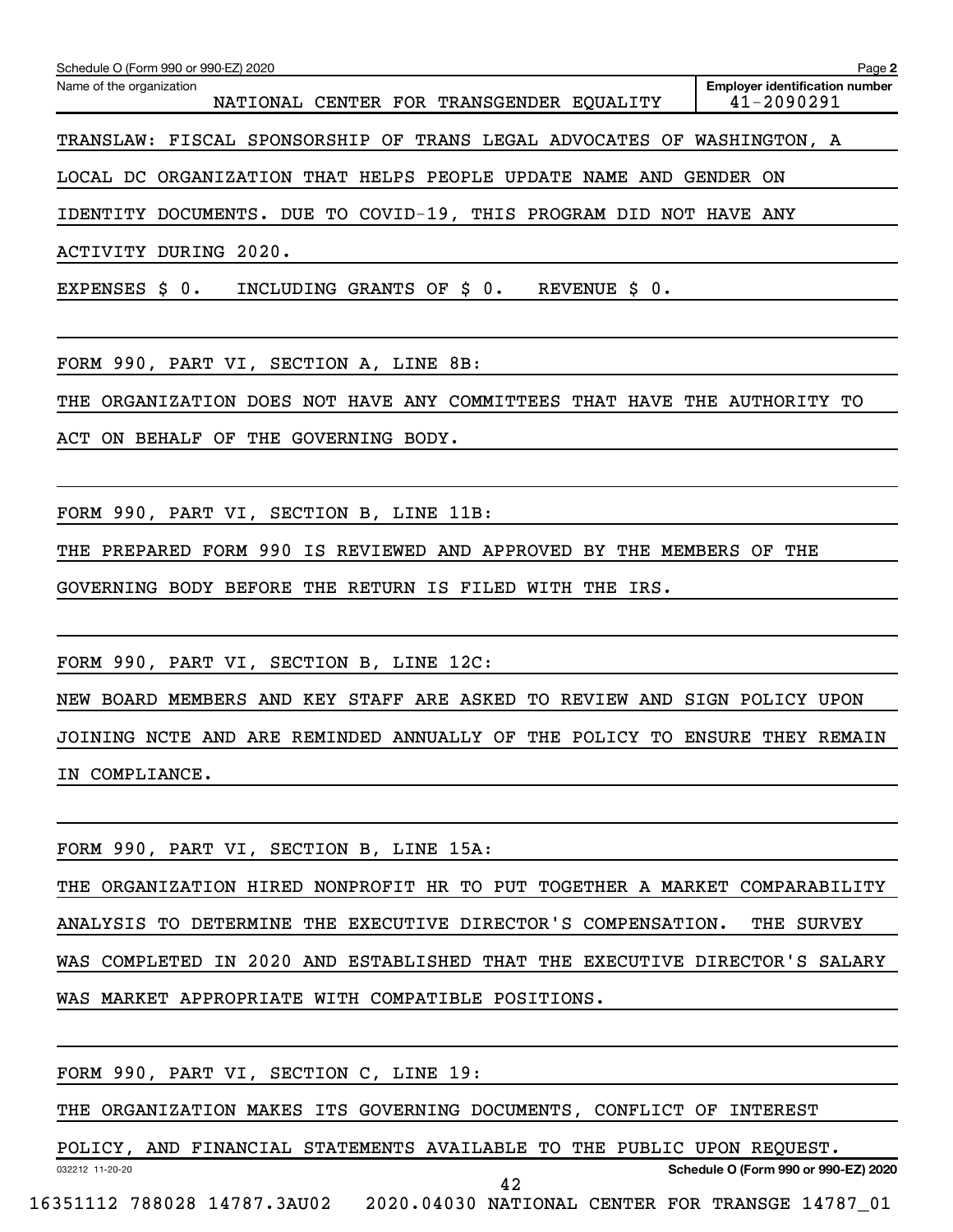| Schedule O (Form 990 or 990-EZ) 2020                                 | Page 2                                              |
|----------------------------------------------------------------------|-----------------------------------------------------|
| Name of the organization<br>NATIONAL CENTER FOR TRANSGENDER EQUALITY | <b>Employer identification number</b><br>41-2090291 |
| AUDITS AND 990S ARE LISTED ON THE WEBSITE                            |                                                     |
| HTTPS://TRANSEQUALITY.ORG/ANNUAL-REPORTS.                            |                                                     |
|                                                                      |                                                     |
| FORM 990, PART IX, LINE 11G, OTHER FEES:                             |                                                     |
| PAYROLL AND 403B FEES:                                               |                                                     |
| PROGRAM SERVICE EXPENSES                                             | 0.                                                  |
| MANAGEMENT AND GENERAL EXPENSES                                      | 6,584.                                              |
| FUNDRAISING EXPENSES                                                 | $0$ .                                               |
| TOTAL EXPENSES                                                       | 6,584.                                              |
| INTERNS:                                                             |                                                     |
| PROGRAM SERVICE EXPENSES                                             | 2,000.                                              |
| MANAGEMENT AND GENERAL EXPENSES                                      | 0.                                                  |
| FUNDRAISING EXPENSES                                                 | 0.                                                  |
| TOTAL EXPENSES                                                       | 2,000.                                              |
| COMMUNICATIONS CONSULTANTS:                                          |                                                     |
| PROGRAM SERVICE EXPENSES                                             | 138,245.                                            |
| MANAGEMENT AND GENERAL EXPENSES                                      | 0.                                                  |
| FUNDRAISING EXPENSES                                                 | 0.                                                  |
| TOTAL EXPENSES                                                       | 138,245.                                            |
| DEI CONSULTANTS:                                                     |                                                     |
| PROGRAM SERVICE EXPENSES                                             | 199, 250.                                           |
| MANAGEMENT AND GENERAL EXPENSES                                      | 46,000.                                             |
| FUNDRAISING EXPENSES                                                 | 0.                                                  |
| TOTAL EXPENSES                                                       | 245, 250.                                           |
| 032212 11-20-20                                                      | Schedule O (Form 990 or 990-EZ) 2020                |

**Schedule O (Form 990 or 990-EZ) 2020**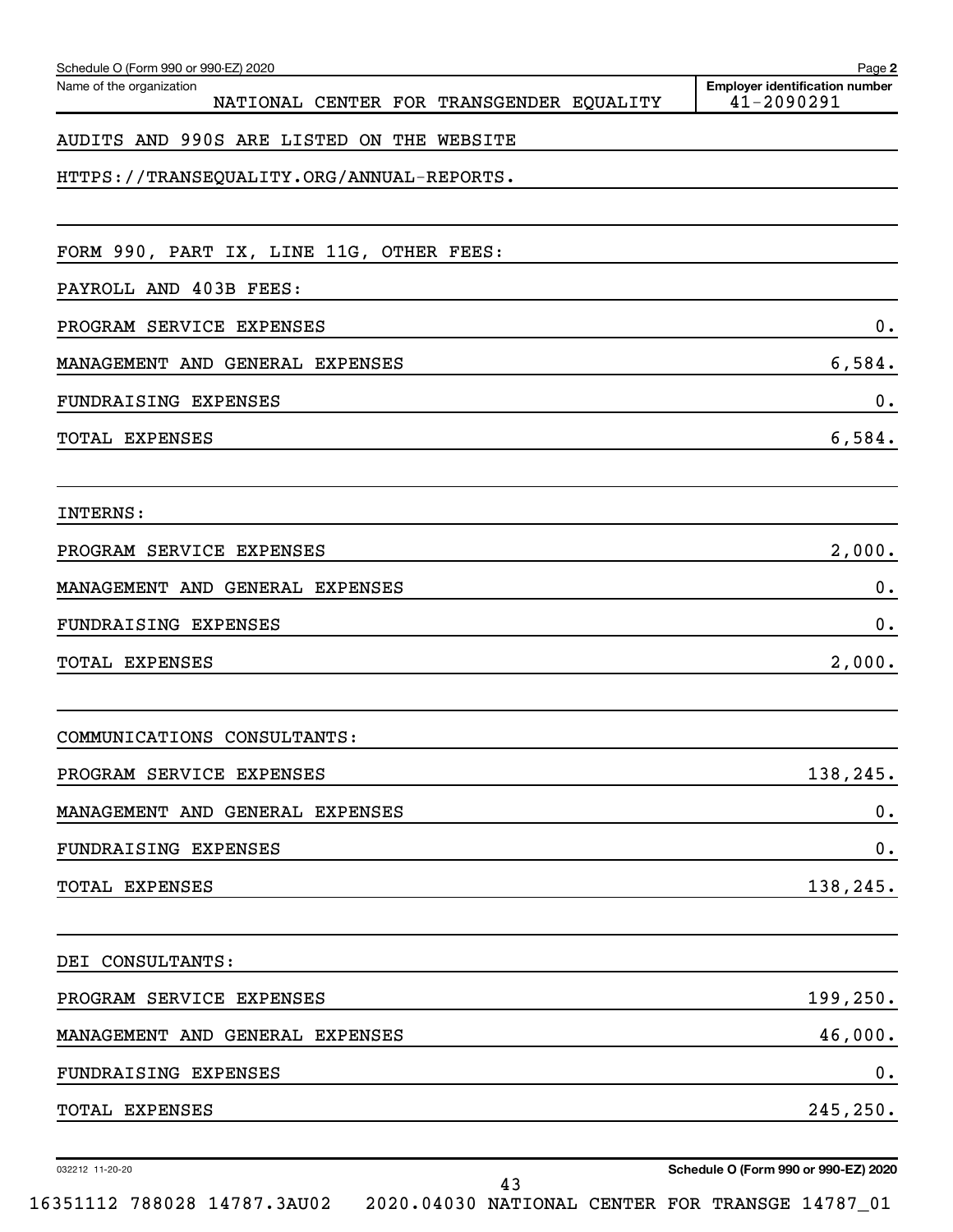| Schedule O (Form 990 or 990-EZ) 2020<br>Name of the organization<br>NATIONAL CENTER FOR TRANSGENDER EQUALITY | Page 2<br><b>Employer identification number</b><br>41-2090291 |
|--------------------------------------------------------------------------------------------------------------|---------------------------------------------------------------|
| HR CONSULTANT:                                                                                               |                                                               |
| PROGRAM SERVICE EXPENSES                                                                                     | 8,583.                                                        |
| MANAGEMENT AND GENERAL EXPENSES                                                                              | 6, 217.                                                       |
| <b>FUNDRAISING EXPENSES</b>                                                                                  | 0.                                                            |
| TOTAL EXPENSES                                                                                               | 14,800.                                                       |
| TEMPORARY STAFFING:                                                                                          |                                                               |
| PROGRAM SERVICE EXPENSES                                                                                     | 28,628.                                                       |
| MANAGEMENT AND GENERAL EXPENSES                                                                              | 31,957.                                                       |
| <b>FUNDRAISING EXPENSES</b>                                                                                  | 10,716.                                                       |
| TOTAL EXPENSES                                                                                               | 71,301.                                                       |
| DATABASE AND VOTER REGISTRATION CONSULTANTS:                                                                 |                                                               |
| PROGRAM SERVICE EXPENSES                                                                                     | 1,323.                                                        |
| MANAGEMENT AND GENERAL EXPENSES                                                                              | Ο.                                                            |
| <b>FUNDRAISING EXPENSES</b>                                                                                  | О.                                                            |
| TOTAL EXPENSES                                                                                               | 1,323.                                                        |
| PROGRAM CONSULTANTS:                                                                                         |                                                               |
| PROGRAM SERVICE EXPENSES                                                                                     | 61, 198.                                                      |
| MANAGEMENT AND GENERAL EXPENSES                                                                              | 54,511.                                                       |
| FUNDRAISING EXPENSES                                                                                         | 23,787.                                                       |
| TOTAL EXPENSES                                                                                               | 139,496.                                                      |
| TOTAL OTHER FEES ON FORM 990, PART IX, LINE 11G, COL A                                                       | 618,999.                                                      |
|                                                                                                              |                                                               |
| 032212 11-20-20<br>44<br>16351112 788028 14787.3AU02 2020.04030 NATIONAL CENTER FOR TRANSGE 14787_01         | Schedule O (Form 990 or 990-EZ) 2020                          |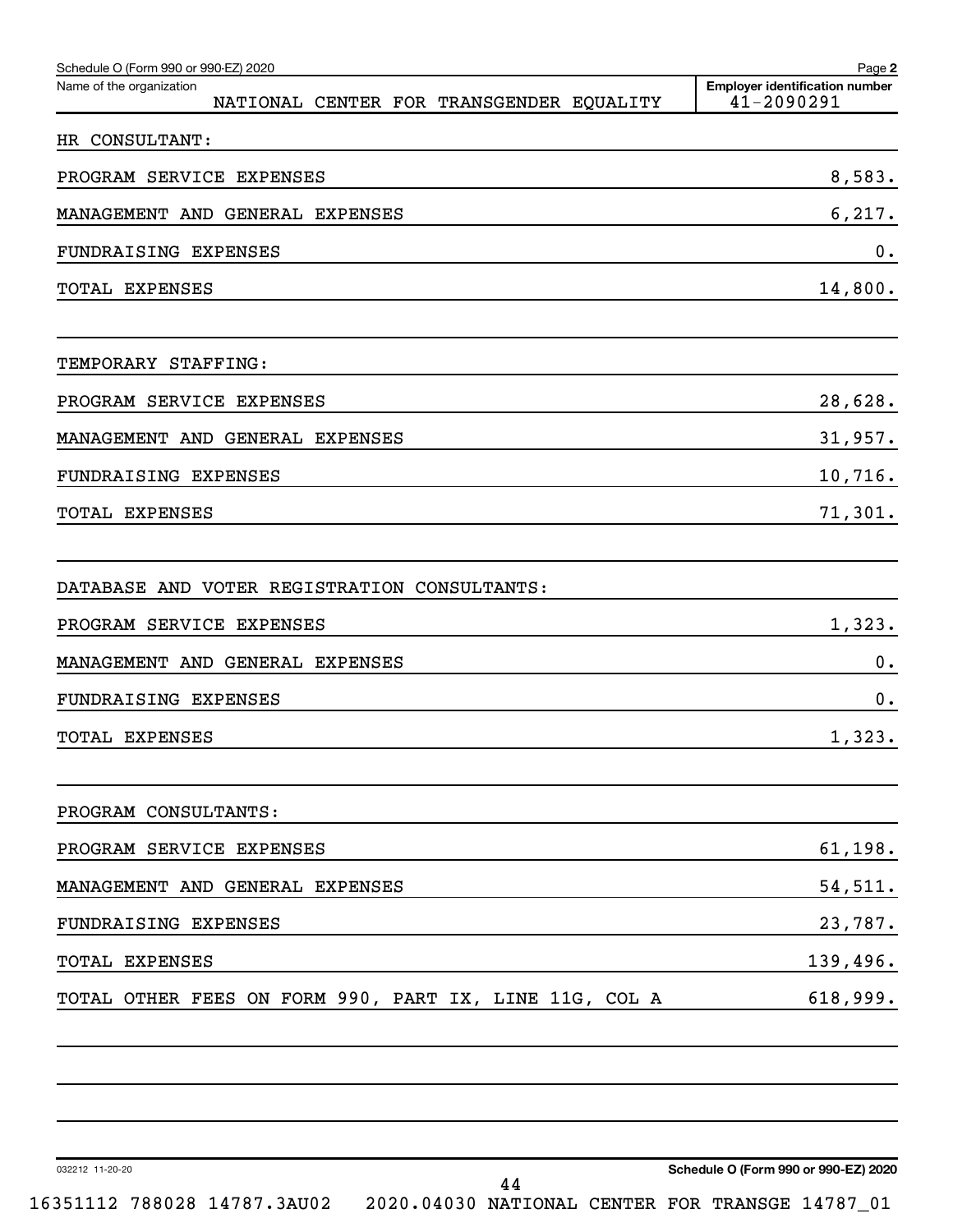| <b>SCHEDULE R</b> |  |
|-------------------|--|
|                   |  |

### **Related Organizations and Unrelated Partnerships**

**(Form 990) Complete if the organization answered "Yes" on Form 990, Part IV, line 33, 34, 35b, 36, or 37.** |

■ Attach to Form 990. **Dependent of Attach to Form 990.** Open to Public

OMB No. 1545-0047

**| Go to www.irs.gov/Form990 for instructions and the latest information. Inspection 2020**<br>Open to Public

Internal Revenue Service Name of the organization

Department of the Treasury

# NATIONAL CENTER FOR TRANSGENDER EQUALITY

**Employer identification number**

Part I ldentification of Disregarded Entities. Complete if the organization answered "Yes" on Form 990, Part IV, line 33.

| (a)<br>Name, address, and EIN (if applicable)<br>of disregarded entity | (b)<br>Primary activity | (c)<br>Legal domicile (state or<br>foreign country) | (d)<br>Total income | (e)<br>End-of-year assets | (f)<br>Direct controlling<br>entity |
|------------------------------------------------------------------------|-------------------------|-----------------------------------------------------|---------------------|---------------------------|-------------------------------------|
|                                                                        |                         |                                                     |                     |                           |                                     |
|                                                                        |                         |                                                     |                     |                           |                                     |
|                                                                        |                         |                                                     |                     |                           |                                     |
|                                                                        |                         |                                                     |                     |                           |                                     |

#### **Part II** Identification of Related Tax-Exempt Organizations. Complete if the organization answered "Yes" on Form 990, Part IV, line 34, because it had one or more related tax-exempt<br>Part II acconizations during the tax ye organizations during the tax year.

| (a)<br>Name, address, and EIN<br>of related organization | (b)<br>Primary activity  | (c)<br>Legal domicile (state or<br>foreign country) | (d)<br>Exempt Code<br>section | (e)<br>Public charity<br>status (if section | (f)<br>Direct controlling<br>entity | $(g)$<br>Section 512(b)(13) | controlled<br>entity? |
|----------------------------------------------------------|--------------------------|-----------------------------------------------------|-------------------------------|---------------------------------------------|-------------------------------------|-----------------------------|-----------------------|
|                                                          |                          |                                                     |                               | 501(c)(3))                                  |                                     | Yes                         | No                    |
| NATIONAL CENTER FOR TRANSGENDER EQUALITY                 | AN ADVOCACY ORGANIZATION |                                                     |                               |                                             |                                     |                             |                       |
| ACTION FUND - 82-0861095, 1032 15TH NW ST,               | FIGHTING FOR TRANSGENDER |                                                     |                               |                                             |                                     |                             |                       |
| STE 199, WASHINGTON, DC 20005                            | EQUALITY                 | DISTRICT OF COLUMBIA $501(C)(4)$                    |                               |                                             | N/A                                 |                             | х                     |
|                                                          |                          |                                                     |                               |                                             |                                     |                             |                       |
|                                                          |                          |                                                     |                               |                                             |                                     |                             |                       |
|                                                          |                          |                                                     |                               |                                             |                                     |                             |                       |

**For Paperwork Reduction Act Notice, see the Instructions for Form 990. Schedule R (Form 990) 2020**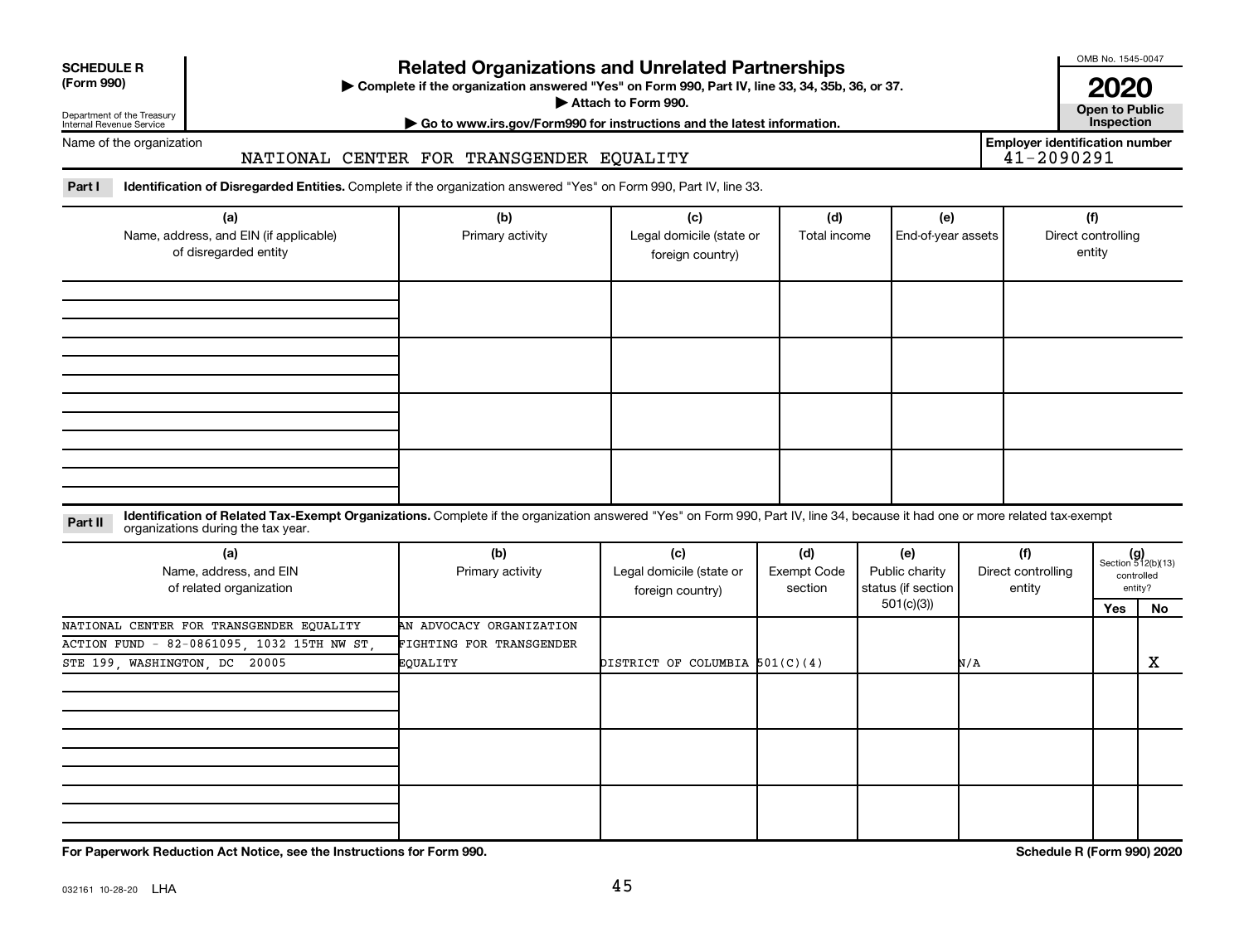#### Schedule R (Form 990) 2020 NATIONAL CENTER FOR TRANSGENDER EQUALITY  $_{\rm{200\,keq}$

**2**

Part III Identification of Related Organizations Taxable as a Partnership. Complete if the organization answered "Yes" on Form 990, Part IV, line 34, because it had one or more related<br>Read to the organizations tracted as organizations treated as a partnership during the tax year.

| (a)<br>Name, address, and EIN<br>of related organization                                                                                                                                                                                                                    | (b)<br>Primary activity | (c)<br>Legal<br>domicile<br>(state or<br>foreign<br>country) | (d)<br>Direct controlling<br>entity |                                                           | (e)<br>Predominant income<br>(related, unrelated,<br>excluded from tax under<br>sections 512-514) |  | (f)<br>Share of total<br>income                        |  | (g)<br>Share of<br>end-of-year<br>assets | allocations?<br>Yes | (h)<br>Disproportionate<br><b>No</b> | (i)<br>Code V-UBI<br>amount in box<br>20 of Schedule<br>K-1 (Form 1065) Yes No | (i)<br>General or Percentage<br>managing ownership | (k)                                                     |  |
|-----------------------------------------------------------------------------------------------------------------------------------------------------------------------------------------------------------------------------------------------------------------------------|-------------------------|--------------------------------------------------------------|-------------------------------------|-----------------------------------------------------------|---------------------------------------------------------------------------------------------------|--|--------------------------------------------------------|--|------------------------------------------|---------------------|--------------------------------------|--------------------------------------------------------------------------------|----------------------------------------------------|---------------------------------------------------------|--|
|                                                                                                                                                                                                                                                                             |                         |                                                              |                                     |                                                           |                                                                                                   |  |                                                        |  |                                          |                     |                                      |                                                                                |                                                    |                                                         |  |
|                                                                                                                                                                                                                                                                             |                         |                                                              |                                     |                                                           |                                                                                                   |  |                                                        |  |                                          |                     |                                      |                                                                                |                                                    |                                                         |  |
|                                                                                                                                                                                                                                                                             |                         |                                                              |                                     |                                                           |                                                                                                   |  |                                                        |  |                                          |                     |                                      |                                                                                |                                                    |                                                         |  |
|                                                                                                                                                                                                                                                                             |                         |                                                              |                                     |                                                           |                                                                                                   |  |                                                        |  |                                          |                     |                                      |                                                                                |                                                    |                                                         |  |
| Identification of Related Organizations Taxable as a Corporation or Trust. Complete if the organization answered "Yes" on Form 990, Part IV, line 34, because it had one or more related<br>Part IV<br>organizations treated as a corporation or trust during the tax year. |                         |                                                              |                                     |                                                           |                                                                                                   |  |                                                        |  |                                          |                     |                                      |                                                                                |                                                    |                                                         |  |
| (a)<br>Name, address, and EIN<br>of related organization                                                                                                                                                                                                                    |                         |                                                              | (b)<br>Primary activity             | (c)<br>Legal domicile<br>(state or<br>foreign<br>country) | (d)<br>Direct controlling<br>entity                                                               |  | (e)<br>Type of entity<br>(C corp, S corp,<br>or trust) |  | (f)<br>Share of total<br>income          |                     |                                      | (g)<br>Share of<br>end-of-year<br>assets                                       | (h)<br>Percentage<br>ownership                     | $(i)$<br>Section<br>512(b)(13)<br>controlled<br>entity? |  |
|                                                                                                                                                                                                                                                                             |                         |                                                              |                                     |                                                           |                                                                                                   |  |                                                        |  |                                          |                     |                                      |                                                                                |                                                    | Yes   No                                                |  |
|                                                                                                                                                                                                                                                                             |                         |                                                              |                                     |                                                           |                                                                                                   |  |                                                        |  |                                          |                     |                                      |                                                                                |                                                    |                                                         |  |
|                                                                                                                                                                                                                                                                             |                         |                                                              |                                     |                                                           |                                                                                                   |  |                                                        |  |                                          |                     |                                      |                                                                                |                                                    |                                                         |  |
|                                                                                                                                                                                                                                                                             |                         |                                                              |                                     |                                                           |                                                                                                   |  |                                                        |  |                                          |                     |                                      |                                                                                |                                                    |                                                         |  |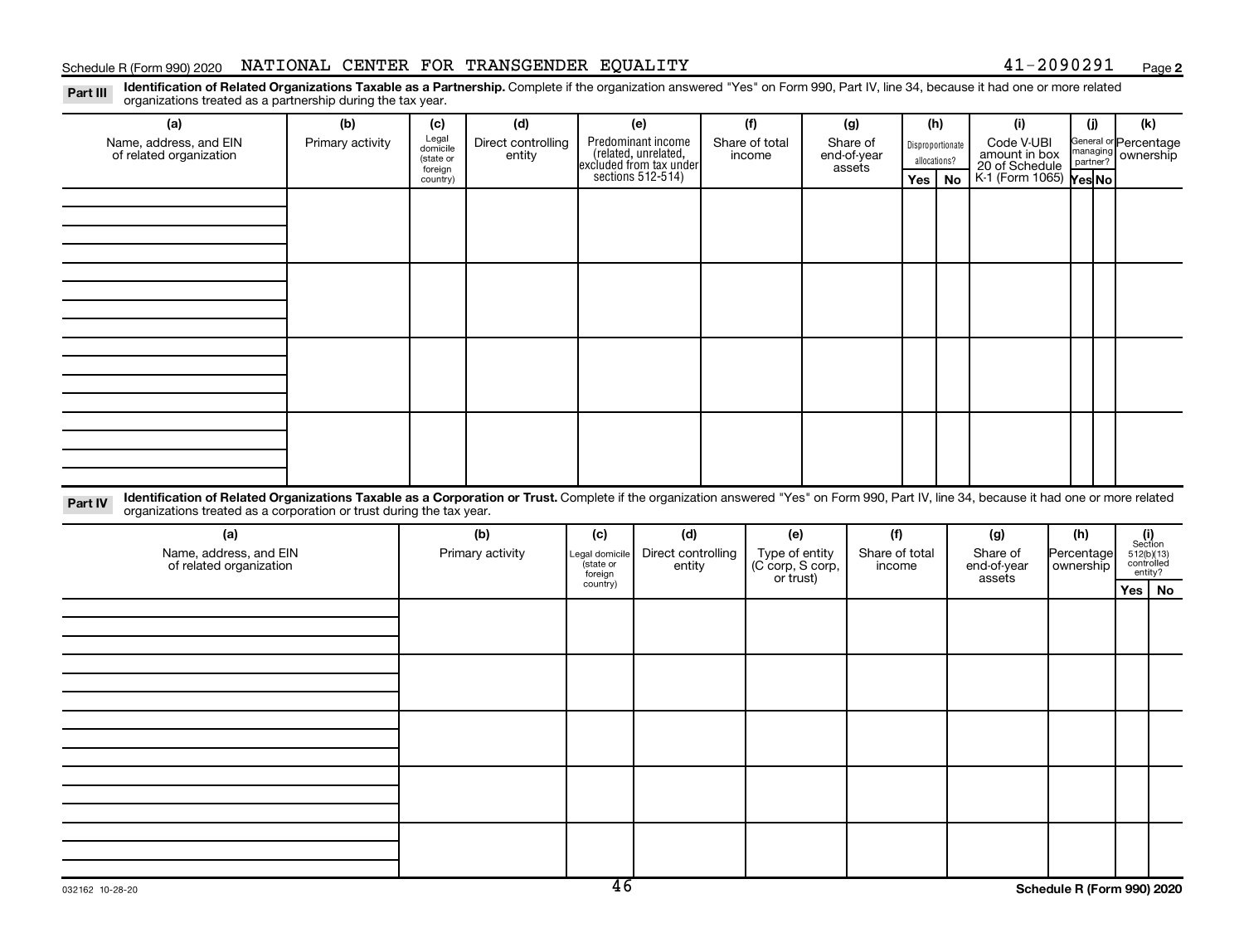#### Schedule R (Form 990) 2020 NATIONAL CENTER FOR TRANSGENDER EQUALITY  $_{\rm{200\,keq}$

|   | Note: Complete line 1 if any entity is listed in Parts II, III, or IV of this schedule.                                                                                                                                        |                                  |                        |                                              |                                  | Yes                     | No                                                 |  |  |  |
|---|--------------------------------------------------------------------------------------------------------------------------------------------------------------------------------------------------------------------------------|----------------------------------|------------------------|----------------------------------------------|----------------------------------|-------------------------|----------------------------------------------------|--|--|--|
|   | During the tax year, did the organization engage in any of the following transactions with one or more related organizations listed in Parts II-IV?                                                                            |                                  |                        |                                              |                                  |                         |                                                    |  |  |  |
|   |                                                                                                                                                                                                                                |                                  |                        |                                              |                                  |                         |                                                    |  |  |  |
|   | b Gift, grant, or capital contribution to related organization(s) manufactured contains and contribution to related organization(s) manufactured contribution to related organization(s) manufactured contribution and contrib |                                  |                        |                                              |                                  |                         |                                                    |  |  |  |
|   |                                                                                                                                                                                                                                |                                  |                        |                                              | 1 <sub>b</sub><br>1 <sub>c</sub> |                         | $\overline{\mathbf{x}}$<br>$\overline{\mathbf{x}}$ |  |  |  |
|   |                                                                                                                                                                                                                                |                                  |                        |                                              | 1d                               |                         | $\overline{\mathtt{x}}$                            |  |  |  |
|   |                                                                                                                                                                                                                                |                                  |                        |                                              | 1e                               |                         | $\overline{\texttt{x}}$                            |  |  |  |
|   |                                                                                                                                                                                                                                |                                  |                        |                                              |                                  |                         |                                                    |  |  |  |
|   | Dividends from related organization(s) machinesis and contract and contract and contract and contract and contract and contract and contract and contract and contract and contract and contract and contract and contract and |                                  |                        |                                              | 1f                               |                         | X                                                  |  |  |  |
| a | Sale of assets to related organization(s) material contents and content to the content of the content of the content of the content of the content of the content of the content of the content of the content of the content  |                                  |                        |                                              | 1 <sub>q</sub>                   |                         | $\overline{\textbf{x}}$                            |  |  |  |
|   | h Purchase of assets from related organization(s) manufactured and content to content the content of assets from related organization(s) manufactured and content and content and content of the content of the content of the |                                  |                        |                                              | 1 <sub>h</sub>                   |                         | $\overline{\texttt{x}}$                            |  |  |  |
|   | Exchange of assets with related organization(s) www.andron.com/www.andron.com/www.andron.com/www.andron.com/www.andron.com/www.andron.com/www.andron.com/www.andron.com/www.andron.com/www.andron.com/www.andron.com/www.andro |                                  |                        |                                              | 1i.                              |                         | $\overline{\texttt{x}}$<br>$\overline{\texttt{x}}$ |  |  |  |
|   |                                                                                                                                                                                                                                |                                  |                        |                                              |                                  |                         |                                                    |  |  |  |
|   |                                                                                                                                                                                                                                |                                  |                        |                                              |                                  |                         |                                                    |  |  |  |
|   |                                                                                                                                                                                                                                |                                  |                        |                                              |                                  |                         |                                                    |  |  |  |
|   |                                                                                                                                                                                                                                |                                  |                        |                                              | 11                               |                         | $\overline{\mathbf{x}}$                            |  |  |  |
|   |                                                                                                                                                                                                                                |                                  |                        |                                              | 1 <sub>m</sub>                   |                         | $\overline{\mathbf{x}}$                            |  |  |  |
|   |                                                                                                                                                                                                                                |                                  |                        |                                              | 1n                               | X                       |                                                    |  |  |  |
|   | o Sharing of paid employees with related organization(s) manufactured and content to the content of the content of the content of the content of the content of the content of the content of the content of the content of th |                                  |                        |                                              | 1о                               | $\overline{\textbf{x}}$ |                                                    |  |  |  |
|   |                                                                                                                                                                                                                                |                                  |                        |                                              |                                  |                         |                                                    |  |  |  |
| D |                                                                                                                                                                                                                                |                                  |                        |                                              | 1p                               |                         | x                                                  |  |  |  |
|   |                                                                                                                                                                                                                                |                                  |                        |                                              | 1q                               | $\overline{\textbf{X}}$ |                                                    |  |  |  |
|   |                                                                                                                                                                                                                                |                                  |                        |                                              |                                  |                         |                                                    |  |  |  |
|   | Other transfer of cash or property to related organization(s) www.communically.communically content transfer of cash or property to related organization(s)                                                                    |                                  |                        |                                              | 1r                               |                         | х                                                  |  |  |  |
|   |                                                                                                                                                                                                                                |                                  |                        |                                              | 1s                               |                         | $\overline{\mathbf{X}}$                            |  |  |  |
|   | If the answer to any of the above is "Yes," see the instructions for information on who must complete this line, including covered relationships and transaction thresholds.                                                   |                                  |                        |                                              |                                  |                         |                                                    |  |  |  |
|   | (a)<br>Name of related organization                                                                                                                                                                                            | (b)<br>Transaction<br>type (a-s) | (c)<br>Amount involved | (d)<br>Method of determining amount involved |                                  |                         |                                                    |  |  |  |
|   |                                                                                                                                                                                                                                |                                  |                        |                                              |                                  |                         |                                                    |  |  |  |

| (1) |  |  |
|-----|--|--|
| (2) |  |  |
| (3) |  |  |
|     |  |  |
| (4) |  |  |
| (5) |  |  |
| (6) |  |  |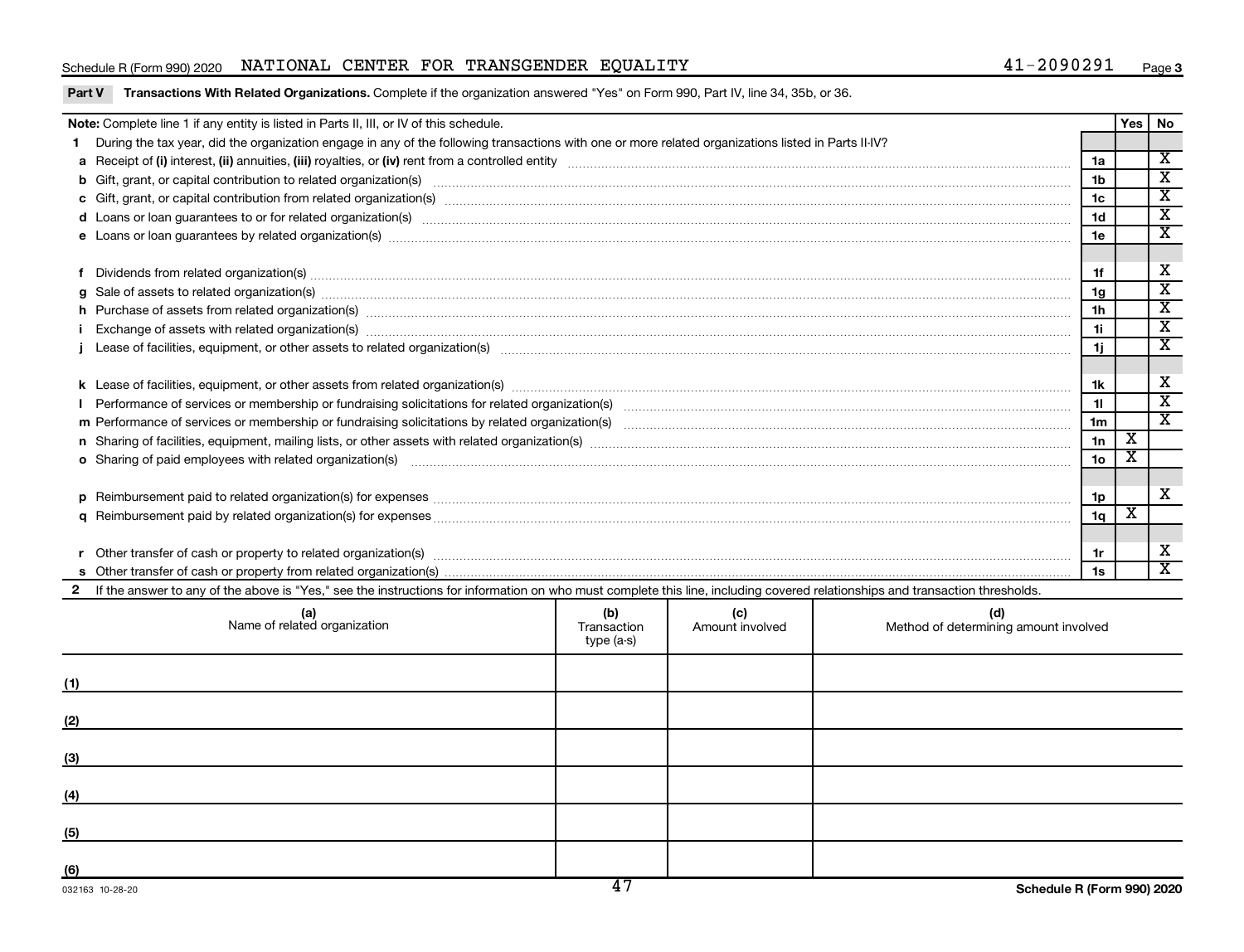#### Schedule R (Form 990) 2020 NATIONAL CENTER FOR TRANSGENDER EQUALITY  $_{\rm{200\,keq}$

#### **4**

#### Part VI Unrelated Organizations Taxable as a Partnership. Complete if the organization answered "Yes" on Form 990, Part IV, line 37.

Provide the following information for each entity taxed as a partnership through which the organization conducted more than five percent of its activities (measured by total assets or gross revenue) that was not a related organization. See instructions regarding exclusion for certain investment partnerships.

| (a)<br>Name, address, and EIN<br>of entity | - - -<br>- محب محب المنابع المراجع المراجع المراجع المراجع المراجع المراجع المراجع المراجع المراجع المراجع ا<br>(b)<br>Primary activity | (c)<br>Legal domicile<br>(state or foreign<br>country) | (d)<br>Predominant income<br>(related, unrelated,<br>excluded from tax under<br>sections 512-514) | (e)<br>Are all<br>partners sec.<br>$501(c)(3)$<br>orgs.?<br>Yes No | (f)<br>Share of<br>total<br>income | (g)<br>Share of<br>end-of-year<br>assets | (h)<br>Dispropor-<br>tionate<br>allocations?<br>Yes No | (i)<br>Code V-UBI<br>amount in box 20 managing<br>of Schedule K-1<br>(Form 1065)<br>ves No | (i)<br>Yes NO | (k) |
|--------------------------------------------|-----------------------------------------------------------------------------------------------------------------------------------------|--------------------------------------------------------|---------------------------------------------------------------------------------------------------|--------------------------------------------------------------------|------------------------------------|------------------------------------------|--------------------------------------------------------|--------------------------------------------------------------------------------------------|---------------|-----|
|                                            |                                                                                                                                         |                                                        |                                                                                                   |                                                                    |                                    |                                          |                                                        |                                                                                            |               |     |
|                                            |                                                                                                                                         |                                                        |                                                                                                   |                                                                    |                                    |                                          |                                                        |                                                                                            |               |     |
|                                            |                                                                                                                                         |                                                        |                                                                                                   |                                                                    |                                    |                                          |                                                        |                                                                                            |               |     |
|                                            |                                                                                                                                         |                                                        |                                                                                                   |                                                                    |                                    |                                          |                                                        |                                                                                            |               |     |
|                                            |                                                                                                                                         |                                                        |                                                                                                   |                                                                    |                                    |                                          |                                                        |                                                                                            |               |     |
|                                            |                                                                                                                                         |                                                        |                                                                                                   |                                                                    |                                    |                                          |                                                        |                                                                                            |               |     |
|                                            |                                                                                                                                         |                                                        |                                                                                                   |                                                                    |                                    |                                          |                                                        |                                                                                            |               |     |
|                                            |                                                                                                                                         |                                                        |                                                                                                   |                                                                    |                                    |                                          |                                                        |                                                                                            |               |     |

**Schedule R (Form 990) 2020**